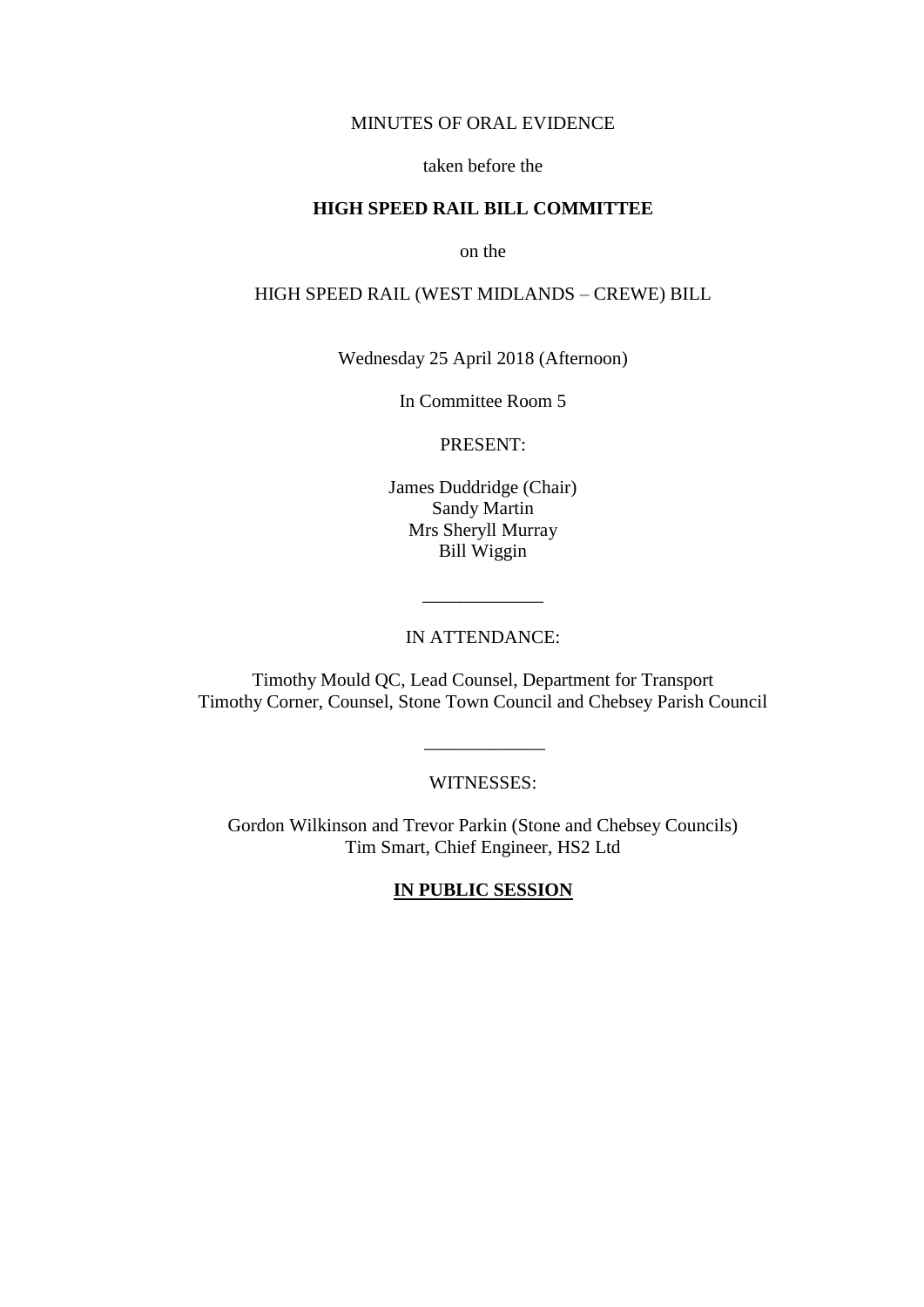# **INDEX**

| Subject                                              | Page |
|------------------------------------------------------|------|
| <b>Stone Town Council and Chebsey Parish Council</b> | 3    |
| Evidence of Mr Wilkinson                             |      |
| Evidence of Mr Parkin                                | 37   |
| Evidence of Mr Smart                                 | 65   |
| Submissions by Mr Corner                             | 88   |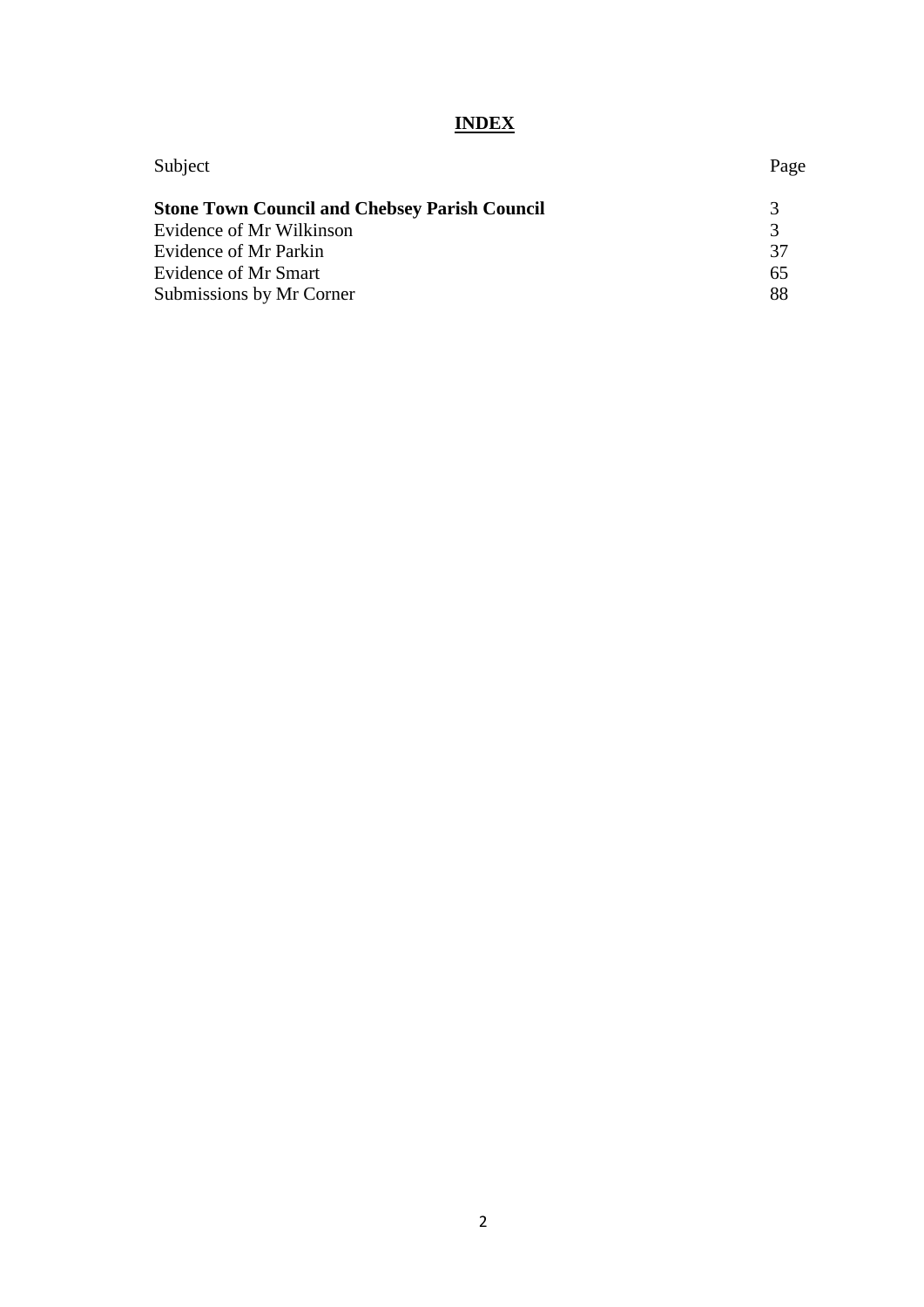#### **Stone Town Council and Chebsey Parish Council**

#### **Evidence of Mr Wilkinson**

<span id="page-2-1"></span><span id="page-2-0"></span>1. THE CHAIR: Mr Corner, I think we're in your hands again.

2. MR CORNER: Sir, thank you very much indeed. We're back, if we may, to Mr Wilkinson, and I just asked him some questions about the geometry of the Yarnfield Lane A34 junction.

3. THE CHAIR: Sorry did you say geometry or geology?

4. MR CORNER: I hoped I said geometry.

5. THE CHAIR: I just didn't hear.

6. MR CORNER: My fault. I hope I can generally be heard when – otherwise I'll keep my voice up.

7. THE CHAIR: Yes.

8. MR CORNER: I do realise the acoustics aren't ideal, so I'm sorry about that. I want not to turn to junction analysis please in relation to the Yarnfield Lane A34 junction, Mr Wilkinson, and in your evidence, you criticise the junction analysis to begin with, in terms of the assessment of the baseline traffic, in other words the traffic before the addition of HS2's traffic; is that right?

9. MR WILKINSON: Yes, yes, it is.

10. MR CORNER: So tell us what your point is.

11. MR WILKINSON: I don't know if Committee are aware that HS2's analysis was in three scenarios, a 2016 status quo, 2023 with growth and committed development, and 2023 plus HS2 traffic. There are three scenarios, that's the analysis. The baseline 2016 carried out by HS2, looking at the computer printout, I was very critical of that assessment, as was the Staffordshire County Council.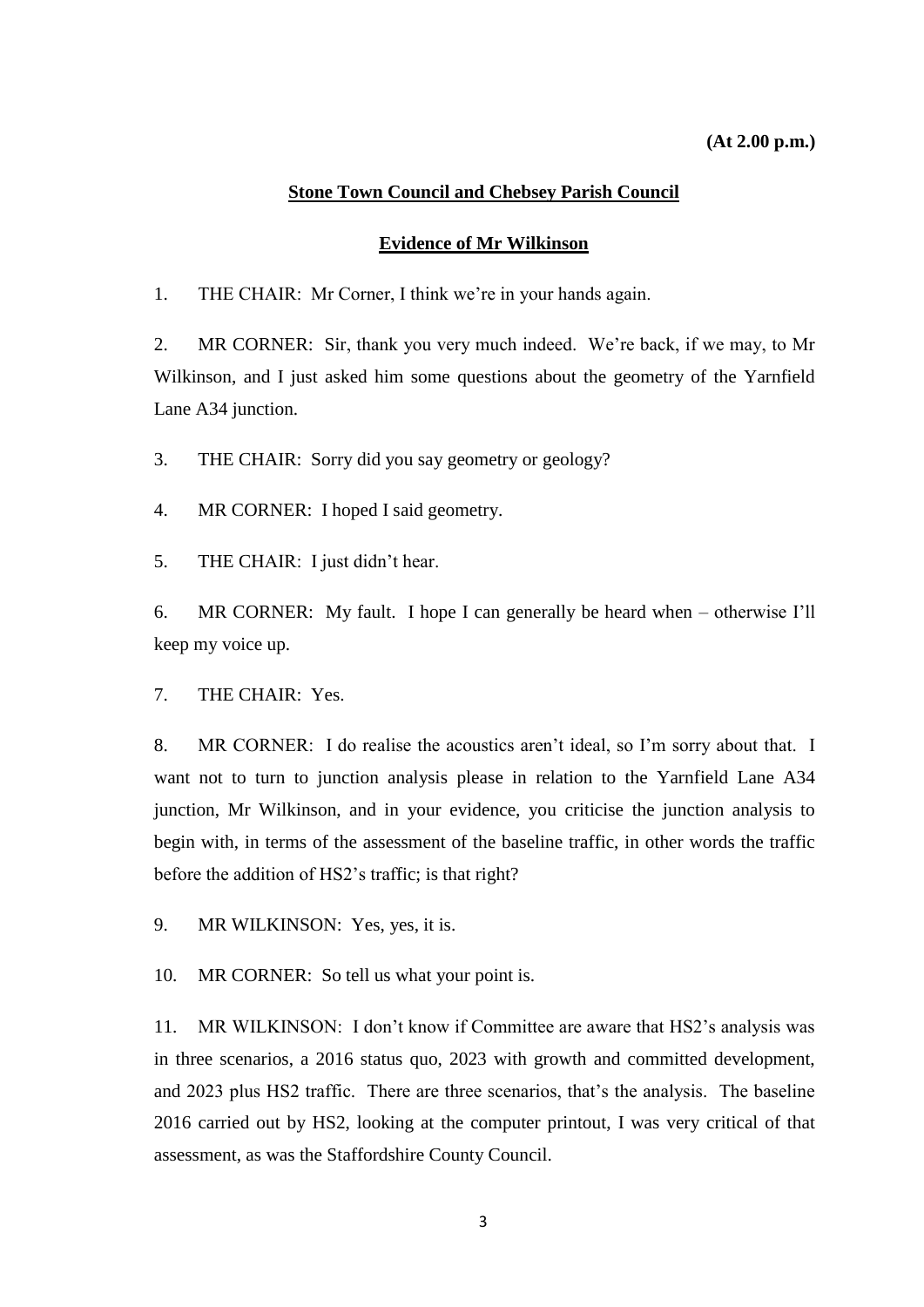12. They showed very low flows for 2016 which didn't really relate to what I know happens at the end of my lane. To that end, I don't have privy information as to how they've analysed that within the computer but I took a spot count two days in a row to have a look at what I thought was coming out of Yarnfield Lane. I notice in the committed development, they hadn't allowed for the 250 houses which are now completed and are coming out of Yarnfield Lane, so I though the flows would be low. My observations showed 30-40% difference and the Staffordshire County Council raised issue with the base count which they thought was taken while there was road works on the A34 for roundabout construction further along, which reduced it to one lane. So they were concerned and they asked for a new survey; I haven't had the results of that.

13. But certainly, it looked like there was definitely issues with that data. The County Council also, in discussions with their officers, identified that they'd used optimistic geometry; they'd assumed that three cars could align side by side, in other words, six vehicles could be stood at the stop line at any one time, which will assist egress from the Yarnfield Lane, and turned out to be wrong, it's only one vehicle. So a max of two vehicles could sit at the stop line. So they gave very optimistic analysis, to say the least.

14. MR CORNER: Are we going a little fast? I don't know. I'm aware of the time.

15. THE CHAIR: No, no. I was just frowning slightly because I'd got the points on Yarnfield Lane and I was unclear whether you were repeating yourself or about to come to a different point. That's why I was looking perplexed. Is it a different point or is it repetition? Either is fine; I'm not being desperately oppressive about shutting you down.

16. MR CORNER: I don't think it's repetition, with respect, because we started off talking about the geometry of the junction and we now come onto the assessment of base line traffic which the witness is dealing with at the moment, and then I'm going to ask him about the traffic estimated by HS2, so that's the direction of travel if you like.

17. THE CHAIR: Okay.

18. MR CORNER: I was just wondering, perhaps wrongly, if Mr Wilkinson was going a little fast.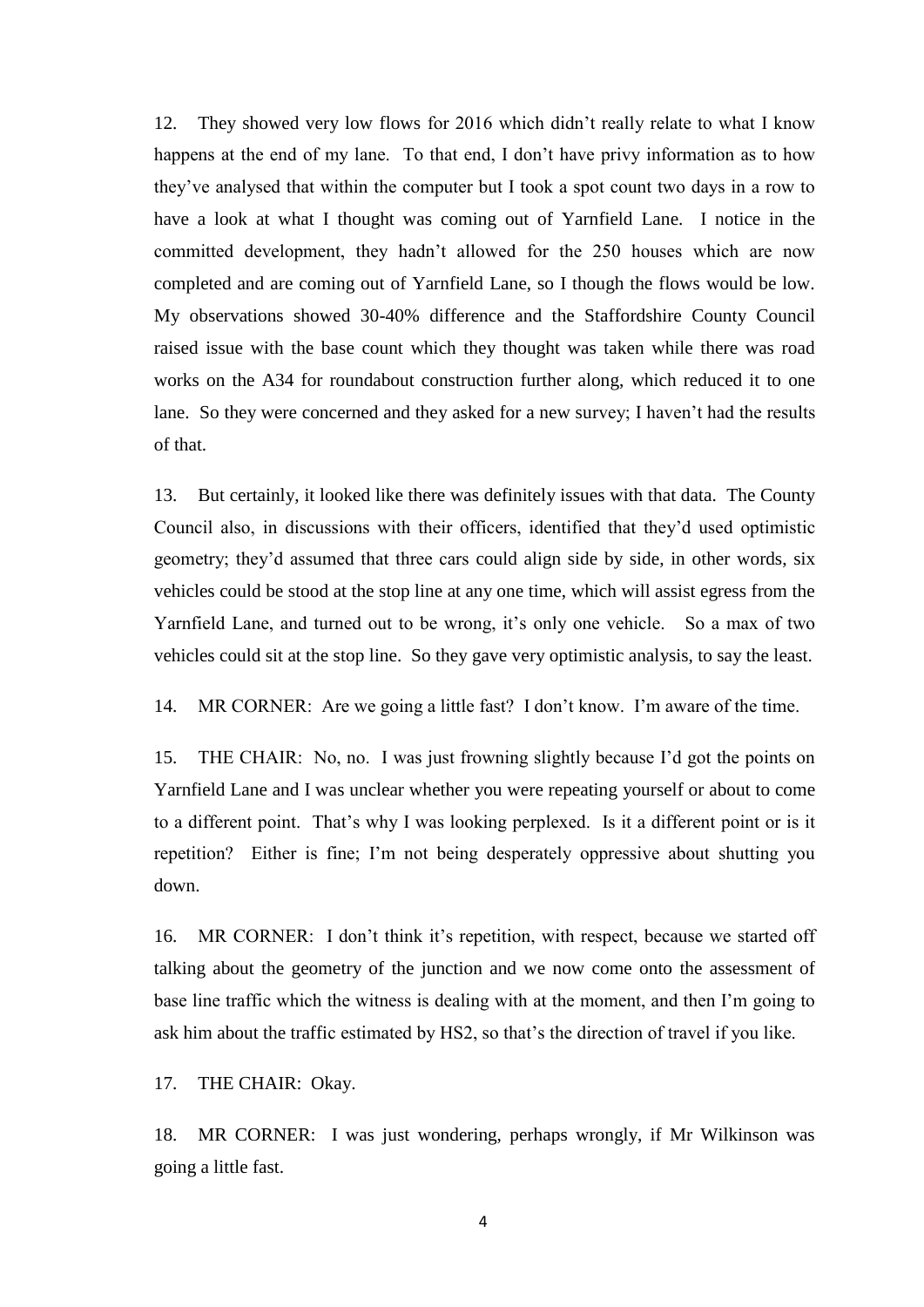19. THE CHAIR: No, no, you can speed up.

20. MR CORNER: That's fine; that's fine.

21. MR WILKINSON: Despite the fact that we think it shouldn't be a priority junction, they've modelled it as a priority junction and said everything's fine. The County Council disputes that and I dispute it anyway, even if it was to be priority junction.

22. MR CORNER: So, baseline traffic, you think they've got wrong?

23. MR WILKINSON: Yes, they showed the 2023 with HS2 traffic as 87 PCUs – that's passenger car units. In actual fact – shall I explain passenger car units?

24. THE CHAIR: No, no, you've explained the acronym.

25. MR WILKINSON: There were 87 vehicles, but not 87 PCUs, so that's 22 HGVs. It should have been 109 PCUs, so they're 25% under, so they are underestimating the impact on that junction.

26. MR CORNER: So you criticise their assessment of the base line traffic, and you also have just criticised their assessment of the traffic that HS2 will add?

27. MR WILKINSON: In 2023, yes.

28. MR CORNER: Okay. Anything else to say about this junction?

29. MR WILKINSON: Yes. Now we're coming onto junction analysis. All the way through the HS2 transport assessment, they've analysed individual junctions with no reference to upstream or downstream junctions. This isn't what I call a traffic impact assessment where there is impact and you look at it, this has just been, for want of better words, a desktop exercise looking at individual junctions without any reference to the implications of other junctions may have on it, and particularly for Yarnfield Lane, you'll see at the next junction why I'm concerned they haven't done this.

30. MR CORNER: So what are the, as it were, the cumulative impacts that you're concerned about? In other words, if you get overcapacity at one junction, what are you saying is the effect elsewhere that they haven't looked at?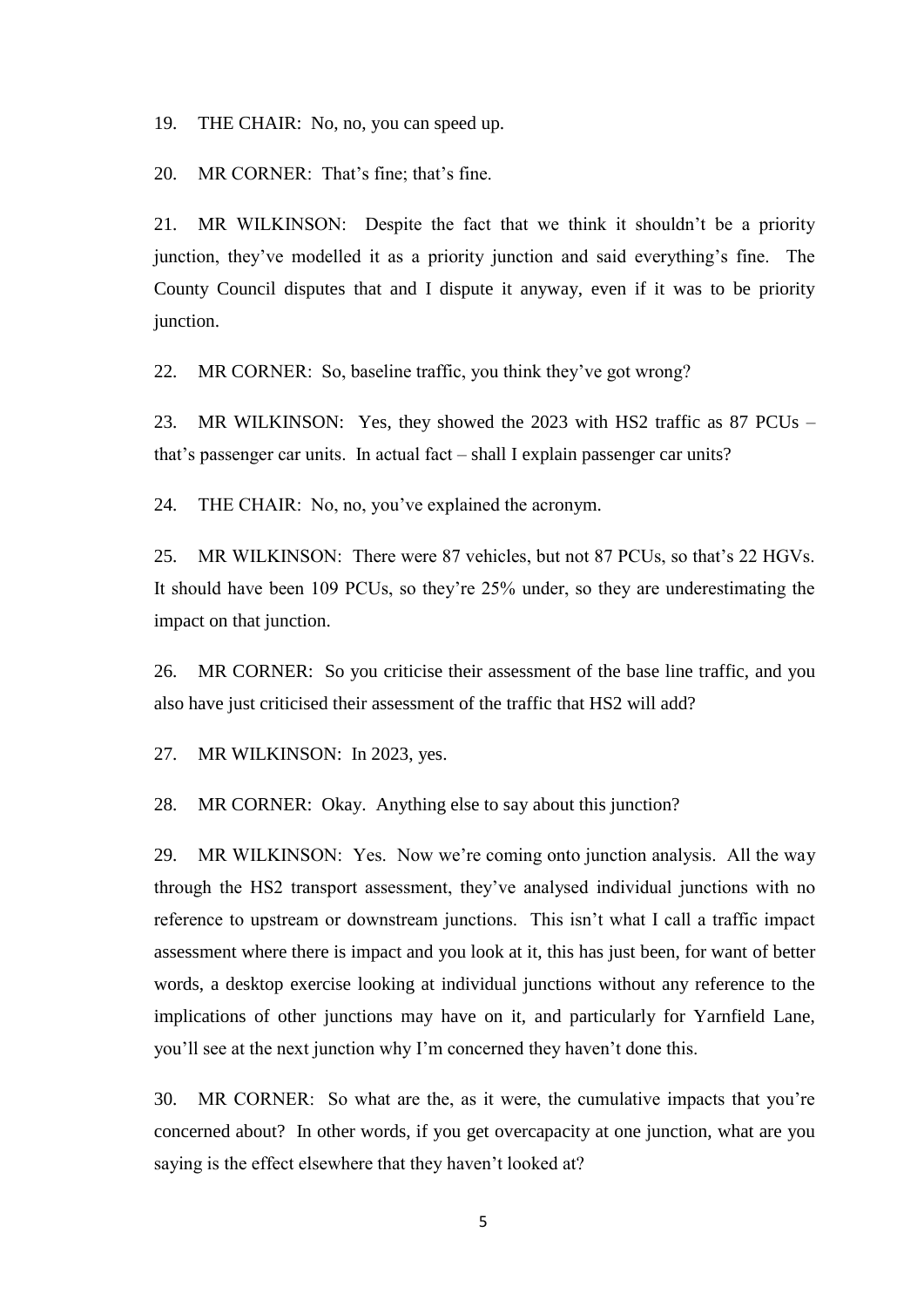31. MR WILKINSON: If you, as we'll see at Walton island, if you suddenly reach a 200 car queue, you're not going to sit in that very long before you think, 'Tomorrow, I'm not going to do that'. You're going to go elsewhere. It's called rat run in to find a better route. And that has a phenomenal impact and there's no reference to that at all in the HS2's assessment.

32. MR CORNER: So, the conclusion on this first junction, the Yarnfield Lane A34 junction, are you content that that junction is going to work satisfactorily with HS2's traffic?

33. MR WILKINSON: No, it certainly won't. The queuing lengths on the A34 will turn right in, observations show that at times there are nine vehicles already queuing here in the evening morning peaks, certainly in the evening peak. There's a queue of nine vehicles there without HS2 now. That realises that there's three or four cars sitting in the outside lane about to get rear ended, so it's not a safe junction now and it wouldn't be with HS2 traffic.

34. MR CORNER: All right, okay, thank you.

35. THE CHAIR: Just one question on that, so clearly, your assertion throughout this is there are problems here and HS2, in your view, have not done the right background work?

36. MR WILKINSON: No.

37. THE CHAIR: We're looking at Stone and this particular lane at the moment, but is this an exceptional error, and traffic management by HS2, in your opinion, has been good elsewhere?

38. MR WILKINSON: Yes it is, because –

39. THE CHAIR: Or whether they've been – I'm trying to avoid the words equally sloppy, because it's pre-determining something that might not be fact – but is this the same type of quality of traffic survey…?

40. MR WILKINSON: Yes. If you're doing a traffic transport analysis, you take a count, and you also take queue counts, and then you put it in the computer in basic terms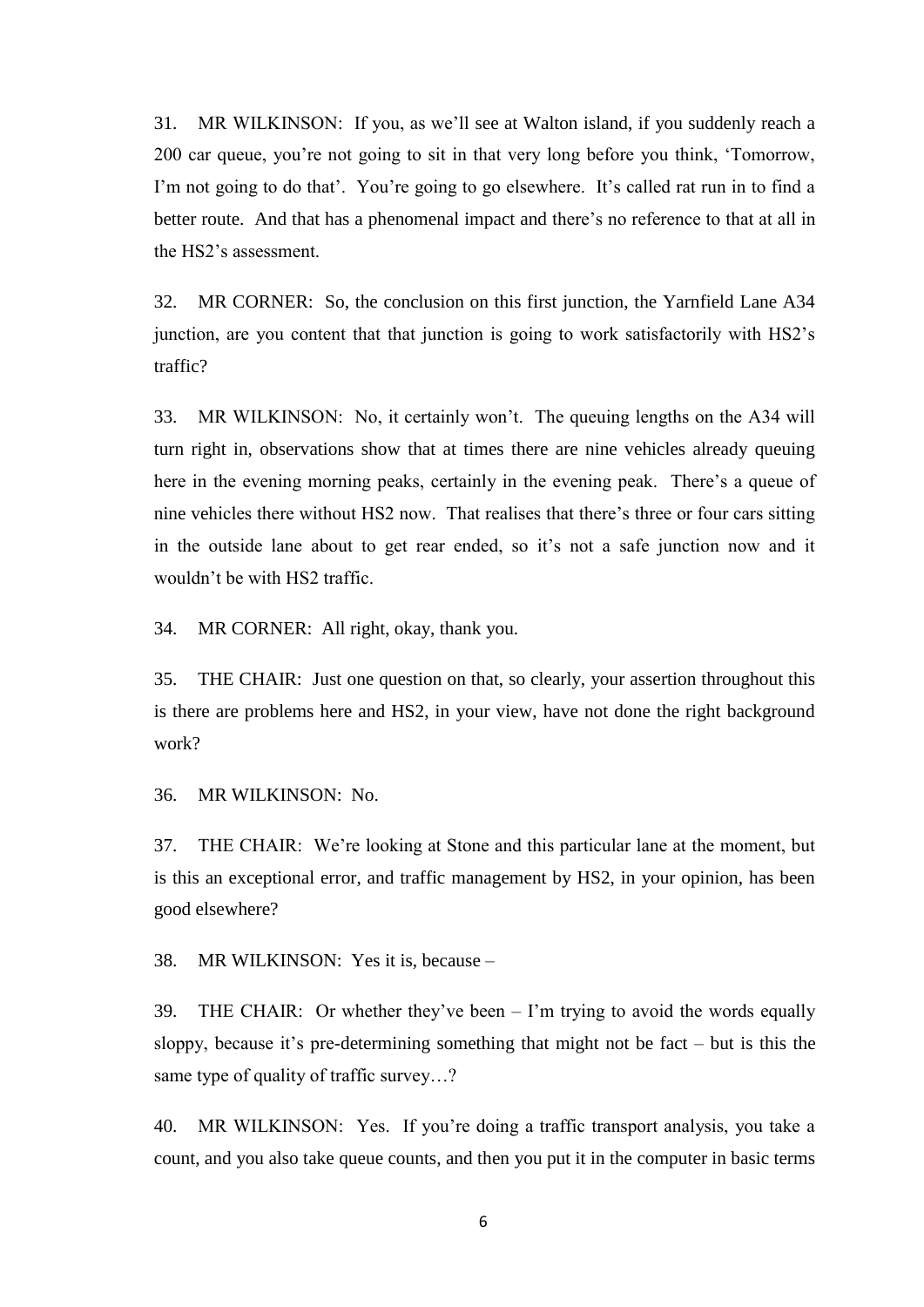and you see what you get out at the status quo. If the queue lengths on the ground aren't what is predicted in the actual computer, you then have to recalibrate and go back, something's wrong here, 'I've either got the wrong flow data, I've got the wrong geometry, something is wrong'.

41. Once you've got it calibrated, you can then move forward to assessing future years with some form of reliability and they've not done that at all, in my opinion, there are no queue surveys that resemble anything that's on the ground.

42. THE CHAIR: And do you use the same methodology for the long term position, i.e. post construction as the process for analysing just for that shorter period, even though it might be several years, of construction is it the same level of traffic, so the same methodology, or different methodologies?

43. MR WILKINSON: It would be the same methodology, if it was a planning application, you would be looking for some hence years growth. This is clearly focusing on this junction for four to five years, whilst this construction's around; I can only comment on the figures in front of me. The analysis is only for the three scenarios. I have no details of –

44. THE CHAIR: We're now going to look at other junctions as well so I can pick up some themes as well.

45. MR CORNER: Yes.

46. THE CHAIR: We may or may not generalise to be on the area that we're currently considering.

47. MR WILKINSON: Sure. Sure, sure.

48. THE CHAIR: That's helpful.

49. MR CORNER: Certainly. So that's all on the Yarnfield Lane A34 junction. Can we go to Walton island, please? And I think we can look at a slide to show us where it is.

50. MR WILKINSON: Not just yet.

7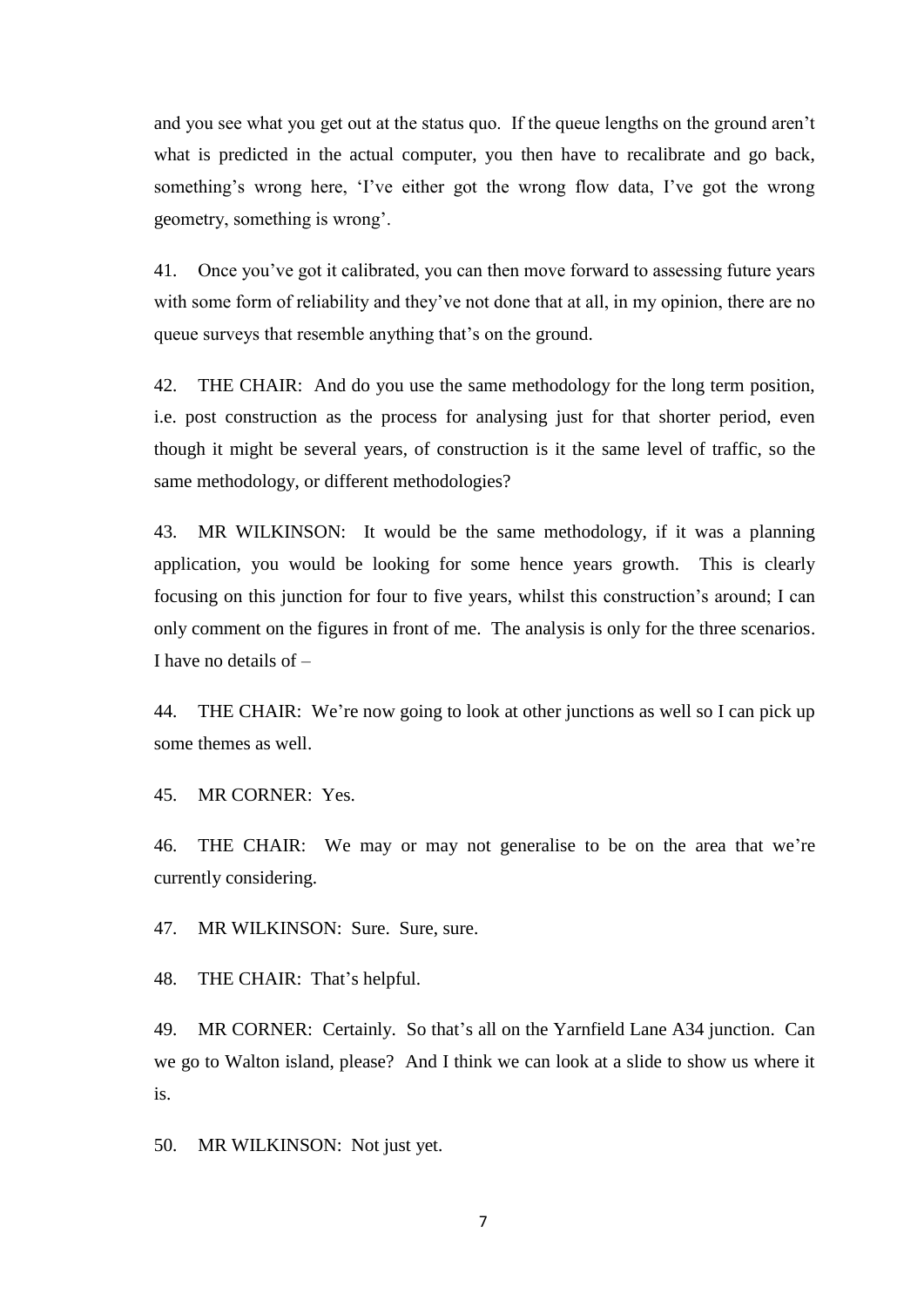#### 51. MR CORNER: Pardon?

- 52. MR WILKINSON: Not just yet.
- 53. MR CORNER: We can't. All right. Sorry. I'll shut up.

54. THE CHAIR: What was a better question have asked?

55. MR WILKINSON: Well no, it's just I know the way the slides go, really. But the A34 Walton island, as I showed quite early on, it's about halfway along, the A34. It's a key junction. It's the A34/A520. The A520 serves the blue area of Stowe that we saw on the first plans we had and it also takes you up towards Leek. The Eccleshall Road off the roundabout, there's direct access to the construction sites around Yarlet. It's the main access to Walton residential area and the main access via Pirehill Lane to the priory – Walton Priory Middle School. Very busy junction. The county council have already said this junction is at capacity with not a lot of mitigation available. Again, I looked at the 2016 flows. They showed queues that are probably about half what is experienced.

- 56. MR CORNER: Which junction are we talking about now?
- 57. MR WILKINSON: Walton sorry, the Walton island.
- 58. MR CORNER: So we've come to Walton island.
- 59. MR WILKINSON: Yes, we have, yes.
- 60. MR WIGGIN: Right, okay. Right, good.
- 61. MR WILKINSON: So, I'll get to the slide in a minute.
- 62. MR WIGGIN: Okay.
- 63. THE CHAIR: Yes, it helps if we move on in slides.
- 64. MR WILKINSON: Yes, yes. Yes.
- 65. THE CHAIR: I think Mr Corner was right in retrospect.
- 66. MR WILKINSON: Like I say, I have no way of looking at how they've actually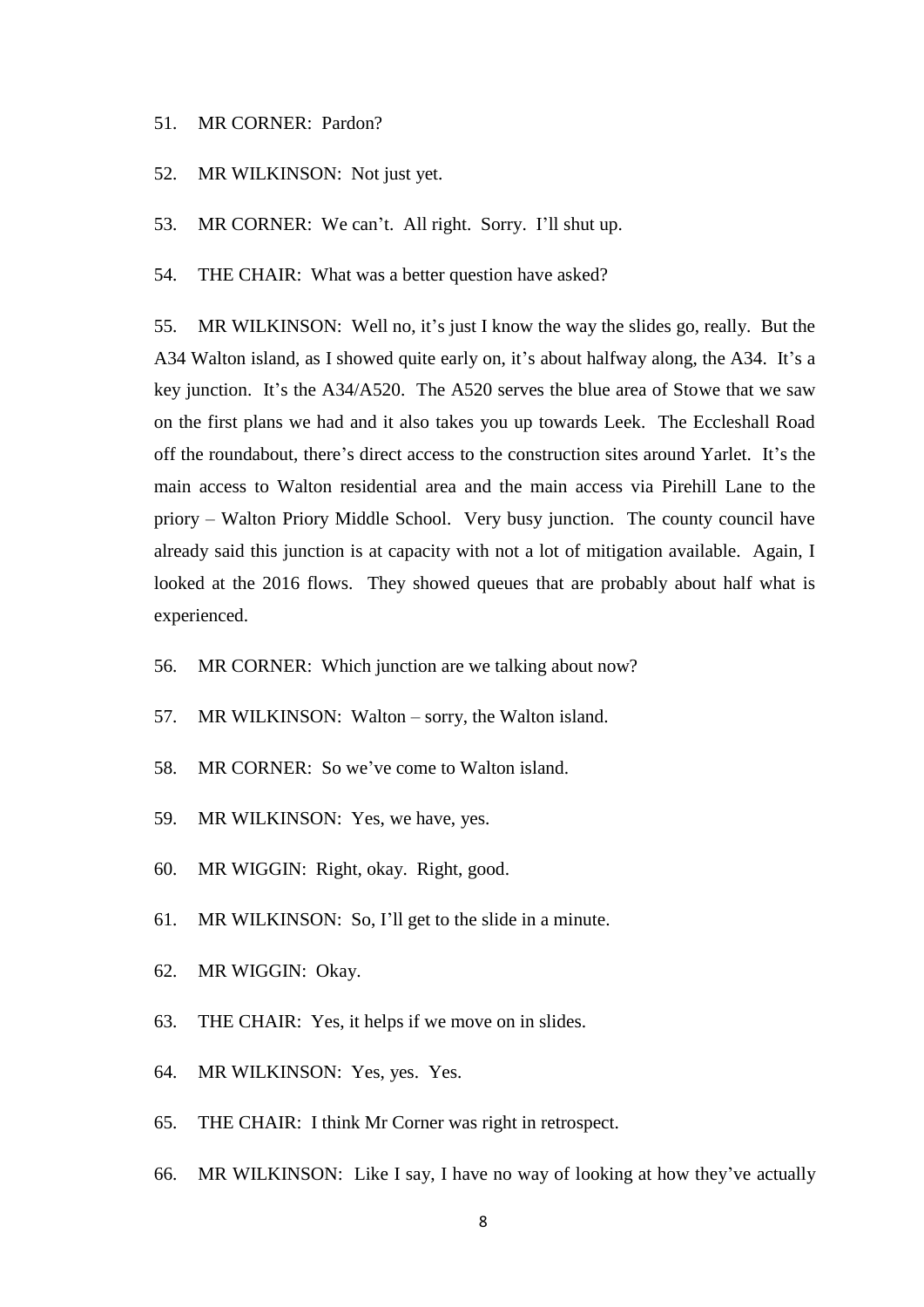analysed the data, but the queue lines are certainly way below what we've got at the moment.

67. MR CORNER: Are we talking – so this  $- I$  want to start – Walton island – we've got the slides. Which slides are we looking at?

68. MR WILKINSON: I'm about to show you a slide of a count, which makes – yes.

69. MR CORNER: All right. Slide 6, I think.

70. MR WILKINSON: Yes. We'll go to that.

71. MR CORNER: Slide 6. We start with baseline traffic.

72. MR WILKINSON: Yes. So the 2016 –

73. MR CORNER: Baseline traffic.

74. MR WILKINSON: – flows seem very low and the recent plan application for Land Rover – Jaguar Land Rover just down the road at 851 junction submitted a count to do with something slightly different in 2070 which showed a 2010 count at this junction which showed it to be way above the 2016 flows. You can't see very easily there, but on the south-bound A34 approach, that cumulative flow there is about 1,373 and the 2016 that HS2 uses, about 1,234. And to put it in context, the 2010 figures used by the consultant then equates to the 2023 figures that they're predicting for this junction. So, way below what is expected there, which would correlate to why they were getting figures that are showing at present the junction is just about in capacity when it's clearly over capacity.

- 75. MR CORNER: Right.
- 76. MR WILKINSON: Okay?
- 77. MR CORNER: So that's the baseline.
- 78. MR WILKINSON: Yes.
- 79. MR CORNER: Can we move then –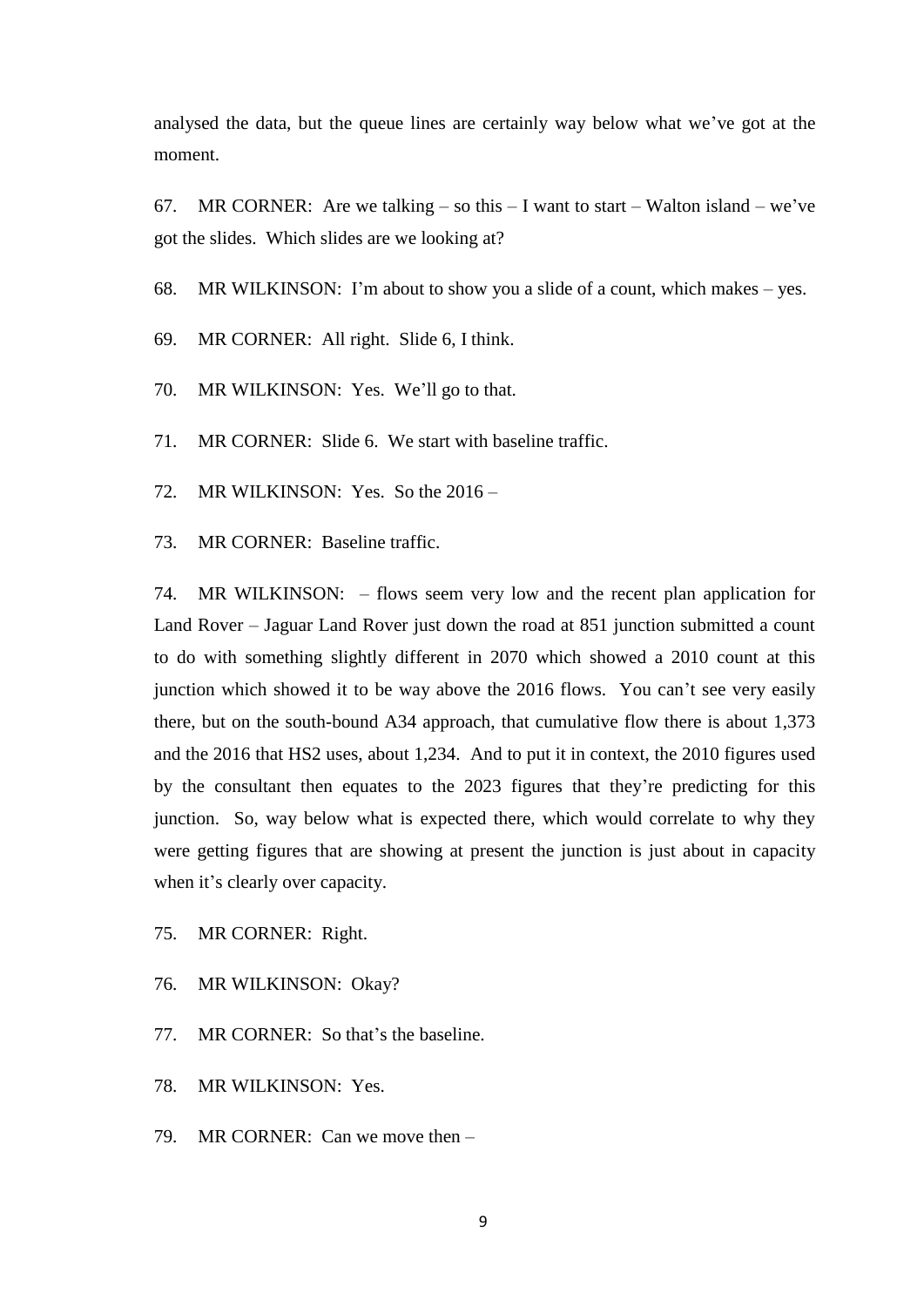80. MR WILKINSON: We can.

81. MR CORNER: We're still with the Walton junction. And can we move then to the predicted situation with HS2 Stratford?

82. MR WILKINSON: Yes. Okay.

83. MR CORNER: I think that takes us to slides 7 and 8.

84. MR WILKINSON: So this shows the blue, green and red for the three different scenarios. They predict a 24-car queue in 2060 – sorry, 24-PCU queue in 2060. That would be about half what is actually expected now. Now these are mean max queues. They are not the maximum queue. They are a queue that could be, the quote the OSCADY programs that these are worked off, computer program – it could be up to twice that amount. But it's an average mean max queue. So it's 204 vehicles. It's currently 24. That's about nine times more than it is now. If that was the case, these queues would be certainly back towards Yarnfield Lane and that's when I was sort of talking about the inference.

85. THE CHAIR: Sandy's got a question.

86. MR MARTIN: Sorry.

87. MR WILKINSON: Yes.

88. MR MARTIN: Are these your estimates rather than HS2's?

89. MR WILKINSON: No, no. These are HS2's estimates.

90. MR MARTIN: These are HS2's estimates.

91. MR WILKINSON: Yes, absolutely. Everything here is HS2's – for their three scenarios that you see.

92. MR CORNER: I think what we're looking at now, if I can just help in relation to that question, Mr Wilkinson, is we're looking at HS2's predictive situation –

93. MR WILKINSON: Yes.

10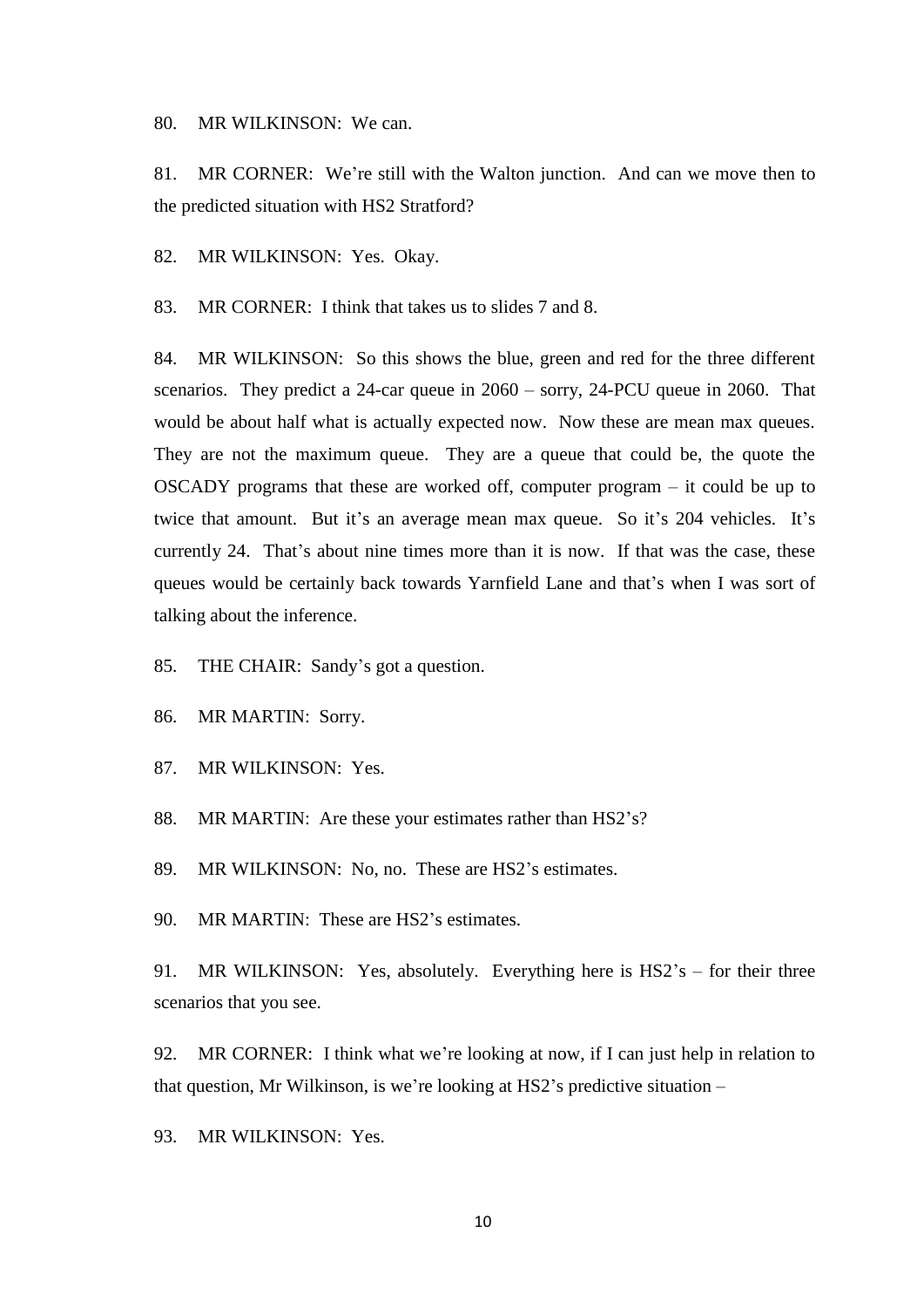94. MR CORNER: – but with HS2's – on the basis of HS2's baseline traffic assessment, which you have said is wrong.

95. MR WILKINSON: Yes. Yes, that's right.

96. THE CHAIR: I think Sheryll's got a question. I may have one after her.

97. MR WILKINSON: Oh, yes. Sure.

98. MRS MURRAY: Just very quickly, would improvements to that island make a difference? I'm thinking perhaps in terms of –

99. MR WILKINSON: Yes.

100. MRS MURRAY: – traffic lights –

101. MR WILKINSON: No –

102. MRS MURRAY: – or something like that.

103. MR WILKINSON: Traffic signals could spread the delay only maybe a little bit more succinctly. The county council have already said that they can't improve that juncture, that there's no mitigation they think will work with the balance of flows. If you were to offset some of the delays elsewhere, you may be able to reduce it, but the county council fear that there's no mitigation that will work there. So the point I'm trying to make from previously is that if you now have a queue of this sort of magnitude, it would be starting – could be anything back here, people either start to run through Yarnfield Lane, which isn't advised for that junction now or Trent Road to go through the town centre of Newcastle Street into the gyratory of Stowe to try and reach the A30, the A51 or whatever.

104. THE CHAIR: So how long – so 24 cars, 139,204. I'm struggling to understand what that means driving along that road. How long would you be waiting in the queue?

105. MR WILKINSON: I haven't got the delays. I haven't got the computer delays. I would say if you're in a 204-car queue with a move-up rate  $-$  very difficult to say, really. I would say that would be a good 30-minute queue.

106. THE CHAIR: Because I'd give it a best guess – really?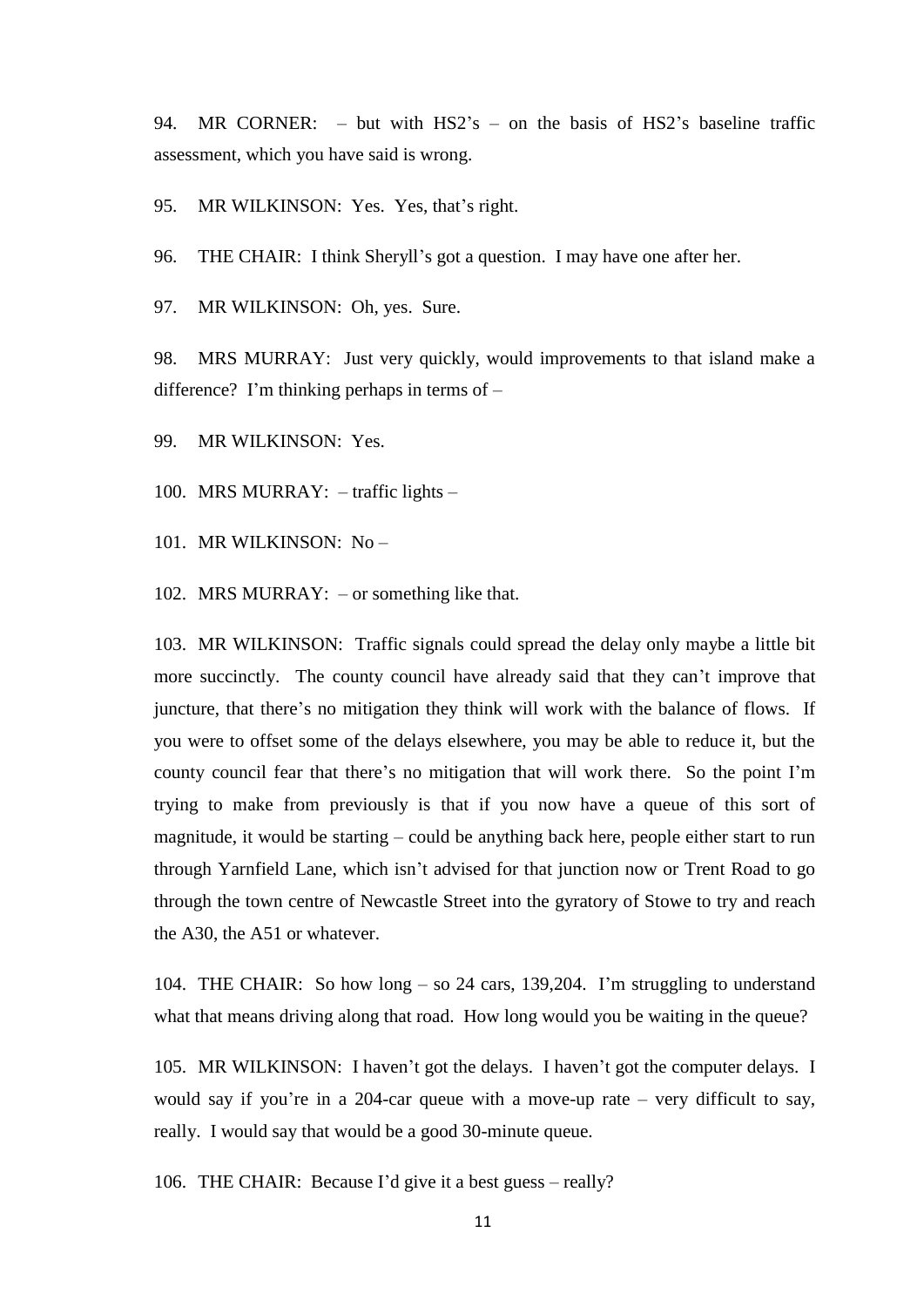107. MR WILKINSON: It could be. Yes.

108. THE CHAIR: Right. I was going to take that as an extreme position that was obviously not right.

109. MR WILKINSON: But just a guesstimate, because I do know that people sit there.

110. THE CHAIR: But certainly more than 15 minutes.

111. MR WILKINSON: I would think so, yes. Yes.

112. THE CHAIR: Okay.

113. MR WILKINSON: It's a queue that would certainly make me think about rat running. Is that a better description?

114. THE CHAIR: Yes. I think descriptions in time taken might be more helpful to the Committee just going forward. It's not a criticism. Just in terms of getting our heads around what it means.

115. MR WILKINSON: The computer programme can show the vehicle delay. Delay per vehicle and certainly the overall delay per hour going through that junction per hour. I'm not privy to that information.

116. MR CORNER: All right.

117. MR WILKINSON: Yes.

118. MR CORNER: So – thank you. So that's the morning peak. That was slide 7 and I think if we look at the PM peak, that's slide 8, isn't it?

119. MR WILKINSON: Yes. Okay. Now, again – we'll stick with this slide for quite a while. Again, the flows there seem to be quite low on the A34. This – in the Staffordshire area, like a lot of places, there aren't any rise and falls in the preceding hour. It's what we call flatline. It's just continually demand for that junction. And a queue of about 85 is probably two-thirds of what would be expected there on any given day from about quarter past 4 onwards. But the interesting thing here is – that I want to really talk about is the 109-car queue on the Pirehill Lane because, as I mentioned a bit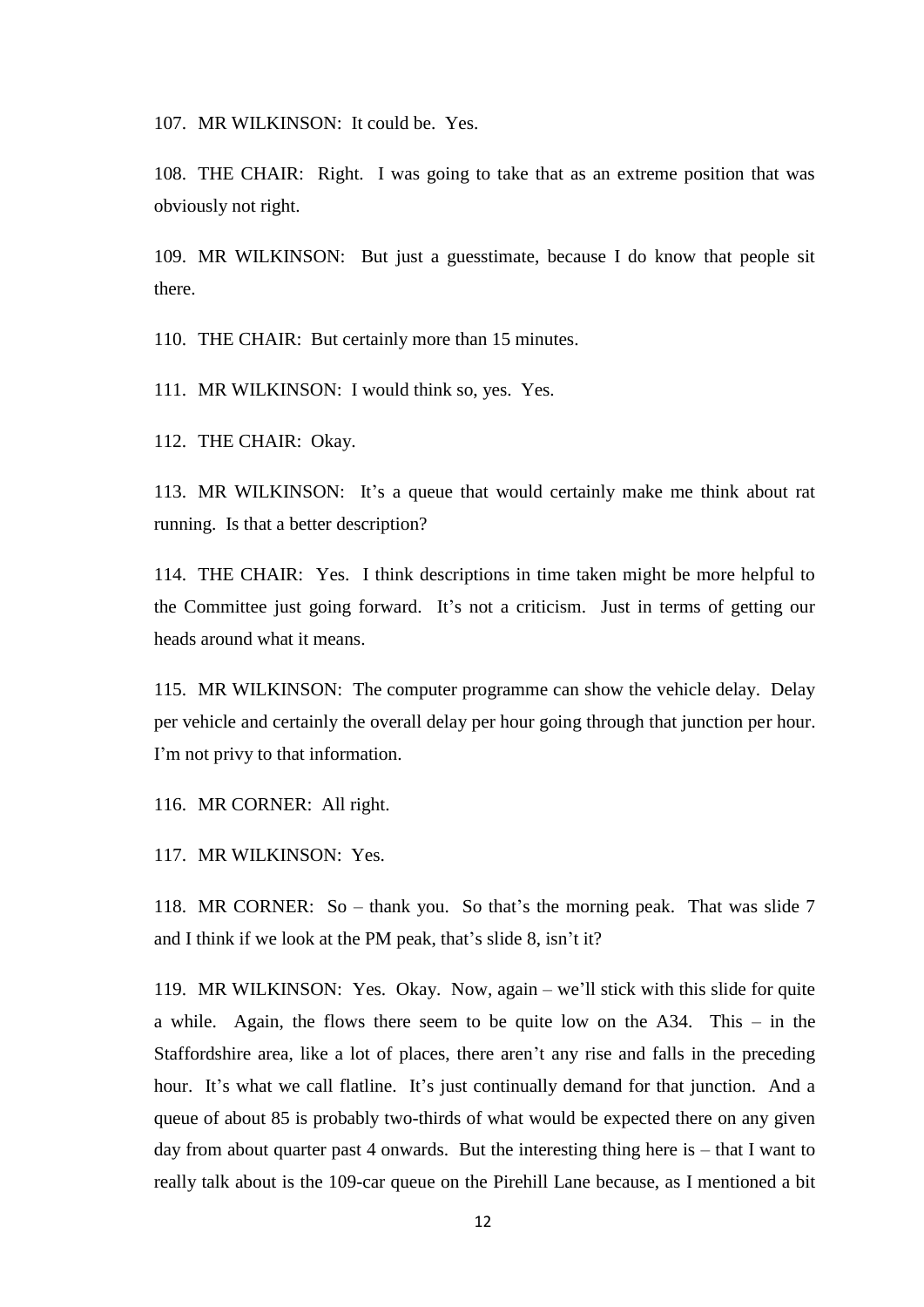earlier –

120. MR CORNER: Is that actually on Pirehill Lane?

121. MR WILKINSON: Sorry, on Eccleshall Road.

122. MR CORNER: Pirehill Lane comes up into Eccleshall Road.

123. MR WILKINSON: Yes. These are both – Eccleshall Road and Pirehill Road are both construction routes and this is a priority junction and we have 109-car queue. Again, the 109-car queue would start to promote rat running that would either be via Yarnfield Lane or even further afield going north through Swynnerton to try and get to the A34, depending on their destinations. But certainly, that sort of queue would trigger definite rat running, which would have an implication on the other local part of the network.

124. MR CORNER: And that again is on the basis of what you're saying is an underestimate of baseline –

125. MR WILKINSON: Yes.

126. MR CORNER: – flows.

127. MR WILKINSON: It is, yes. Definitely.

128. MR CORNER: So you would say the queues would be larger.

129. MR WILKINSON: Yes.

130. MR CORNER: All right.

131. MR WILKINSON: So if we move on to Pirehill Lane junction with Eccleshall Road –

132. MR CORNER: Yes. There's no different slide for that because we can see it on this slide.

133. MR WILKINSON: Yes.

134. MR CORNER: So what do you want to say about that?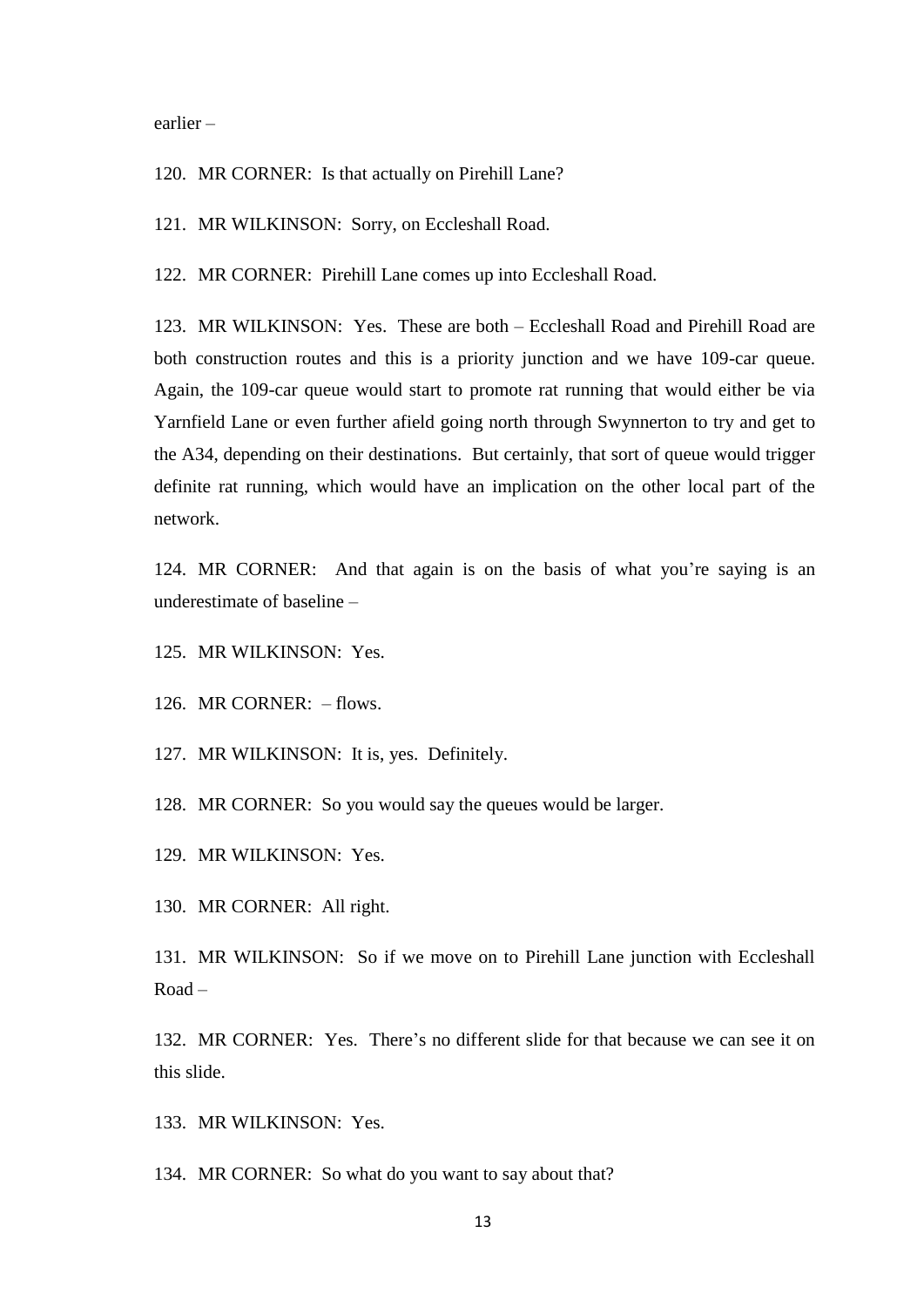135. MR WILKINSON: The issue here is that in HS2's analysis of this junction, in the morning peak they estimate that the vehicle queue will go from seven on the side road to about 20, which is okay. It's still quite a delay. But in the evening, they imply there's a two-car queue in Pirehill Lane. No problem whatsoever, analysed in isolation. But if somebody had actually looked up the road and seen this 109-car queue, they would realise you're not getting out of Pirehill Lane. And this is the point I'm making. There's been no correlation between an upside and downstream junction in this analysis. It isn't an impact analysis whatsoever. It's just 20 junctions in CA3 area and look at them in total isolation without joining up the congestion problems. And you've got a serious problem.

136. So you've misled the people of Pirehill Lane. It's a residential road. It's got 240 construction vehicles a day going up and down it. A lot of vulnerable road users. This doesn't look like – that they've been painted the correct picture.

137. MR CORNER: All right. So – thank you. That's all on that junction, I think. We move on to the next junction. And the next junction that we have is the A34/A51 Stone bypass and Brooms Road junction.

138. MR WILKINSON: Yes, yes. We move down to that.

139. MR CORNER: We move down to that and I think, sir, we're looking at slide 9.

140. MR WILKINSON: Yes.

141. MR CORNER: So, beginning, have the – again, my usual question: have the baseline flows been accurately assessed?

142. MR WILKINSON: Well, no. When I referred to the traffic assessment done for the plan application in Brooms – the Brooms Business Park for Jaguar Land Rover, they refer to this count. And again, the flows that have been used by HS2 for 2023 equate to what was happening there at the other end of this junction, this count here in 2010. So –

143. MR CORNER: It might be obvious, but what does that mean? If BWB are finding flows in 2010 that HS2 are saying will be the baseline flows in 2023, what's your conclusion?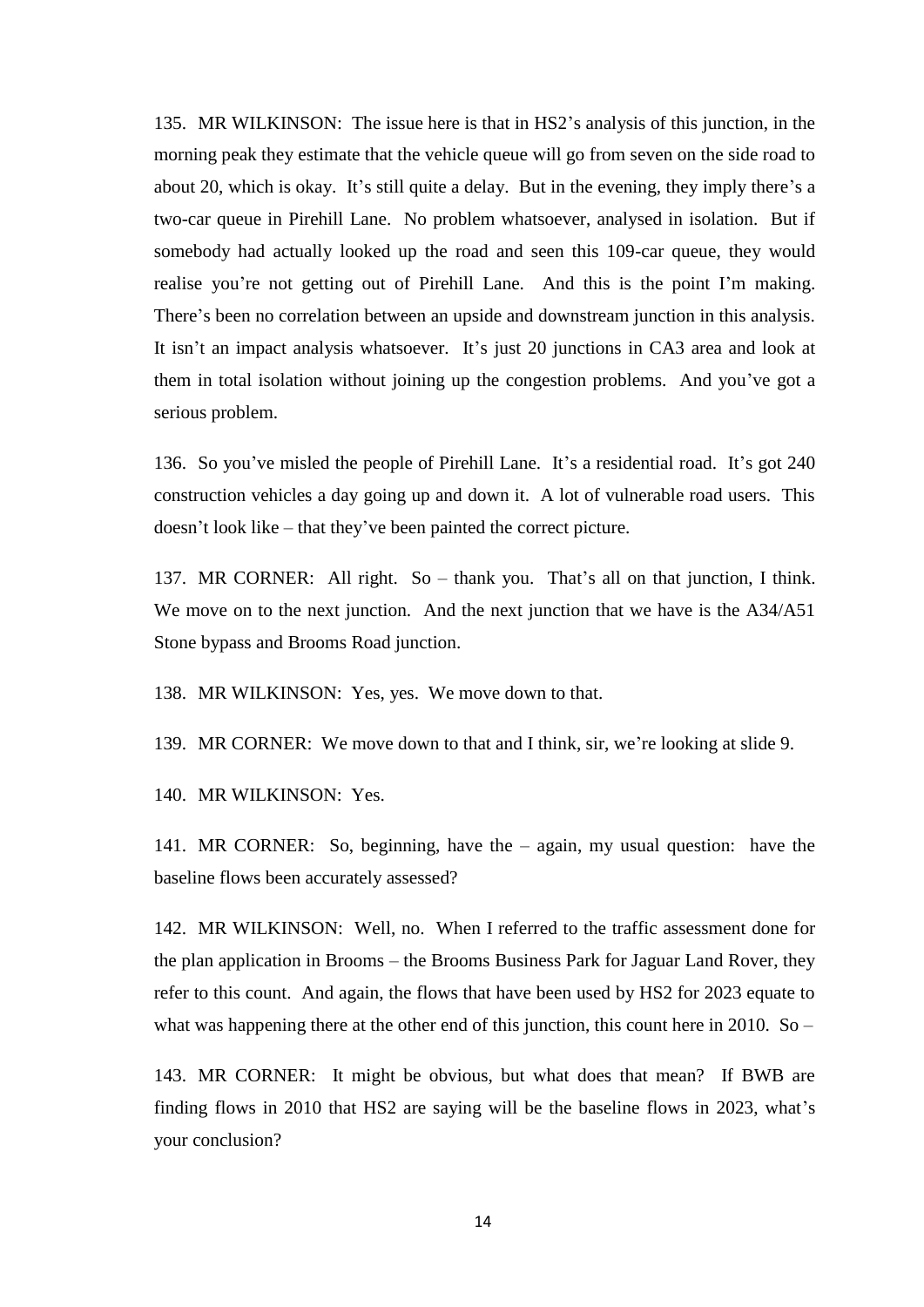144. MR WILKINSON: Well they've – whatever flow data they've used, it's not representative of what's there now. The actual junction itself has been a problem for many years, even when I was working with the county council. We actually provided three lanes out of the business park to try and alleviate the crew – the queues in the PM peak, which they show I think a three-car queue, which is not representative at all. The county council yet again have said to, 'Go away and revise your capacity calculations. You're not showing what is there on the ground at all.' But notwithstanding that they show in the AM peak, which is the major queue that's created on the A51, it goes from eight to 116, it actually at least doubles what they think's going to be happening in 2023, without HS2 traffic. And again, you don't – it doesn't take much to realise that the Lichfield Road here that takes you into Stowe town centre is going to be primed for rat running into the town centre, morning peak, vulnerable road user conflict. Doesn't look good at all.

145. MR CORNER: Yes, I was going to ask you: does it matter if there's rat running into the town centre?

146. MR WILKINSON: It does, particularly in the morning peak.

147. MR CORNER: Why?

148. MR WILKINSON: Well, a) that is quite congested anyway. It's not analysed by HS2 at all. A lot of things going on, lots of schools in that area, a lot of traffic trying to get into and out of – or towards the A34. That would be quite congested, particularly if it's trying to compete with stuff that's coming from the north, from Walton island or beyond the Yarnfield Lane further up the A34 trying to get through this log jam.

149. MR CORNER: Okay. Good. Thank you very much. Now, that I think concludes what you want to say about these junctions that I mentioned in opening. Is that right?

150. MR WILKINSON: Yes.

151. MR MARTIN: Can I ask a question about the junctions generically?

152. MR WILKINSON: Yes, sure.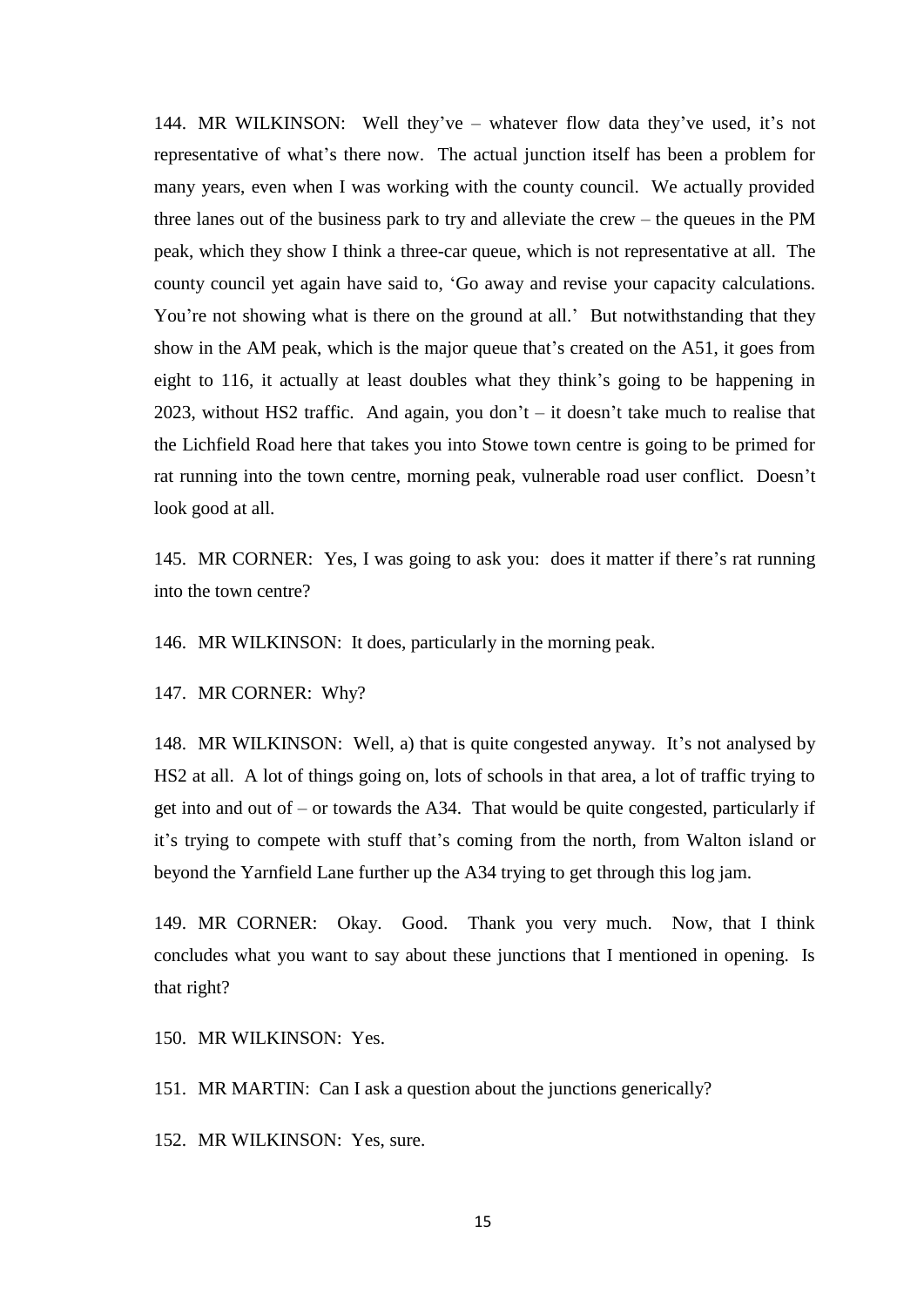153. MR MARTIN: But this one is a good example. You've got 53 peak for 2023 without HS2 being built.

154. MR WILKINSON: Yes.

155. MR MARTIN: And on the previous one you had a 67 peak queue which would take you back behind Pirehill Lane without HS2 being built.

156. MR WILKINSON: Yes.

157. MR MARTIN: And on the previous one, you had 139 queue on the A34 and that's in 2023 without HS2 being built.

158. MR WILKINSON: I'm not – yes.

159. MR MARTIN: So that if somebody was proceeding down the A34 in a car, it would take you probably over an hour to get through these three junctions if these predictions for 2023 go ahead, even if HS2 is not going to be built. So, what I'm trying to get to is that it seems to me that the predictions for the creation of additional traffic between now, which is actually fairly modest at the moment – eight is a very modest  $sum -$ 

160. MR WILKINSON: Yes.

161. MR MARTIN: – and 2023 seem to be predicated on the idea that the number of vehicles is going to expand between now and 2023 to such an extent that if it were to do so, everybody who drove would spend most of their lives sat in a car behind the wheel going nowhere.

162. MR WILKINSON: I think the point you've got to realise is that all these junctions are almost at capacity now.

163. MR MARTIN: But my point, sir, is that this is a prediction based on people continuing to do things in a way that they have done up until now and traffic continuing to expand in a way that it has done up until now without any adjustment for rational, logical choice as a result of the consequences of their actions. If a prediction had been made, for instance, for London traffic, based on the increase in London traffic between 1920 and 1950, then nobody in London would do anything other than sitting behind a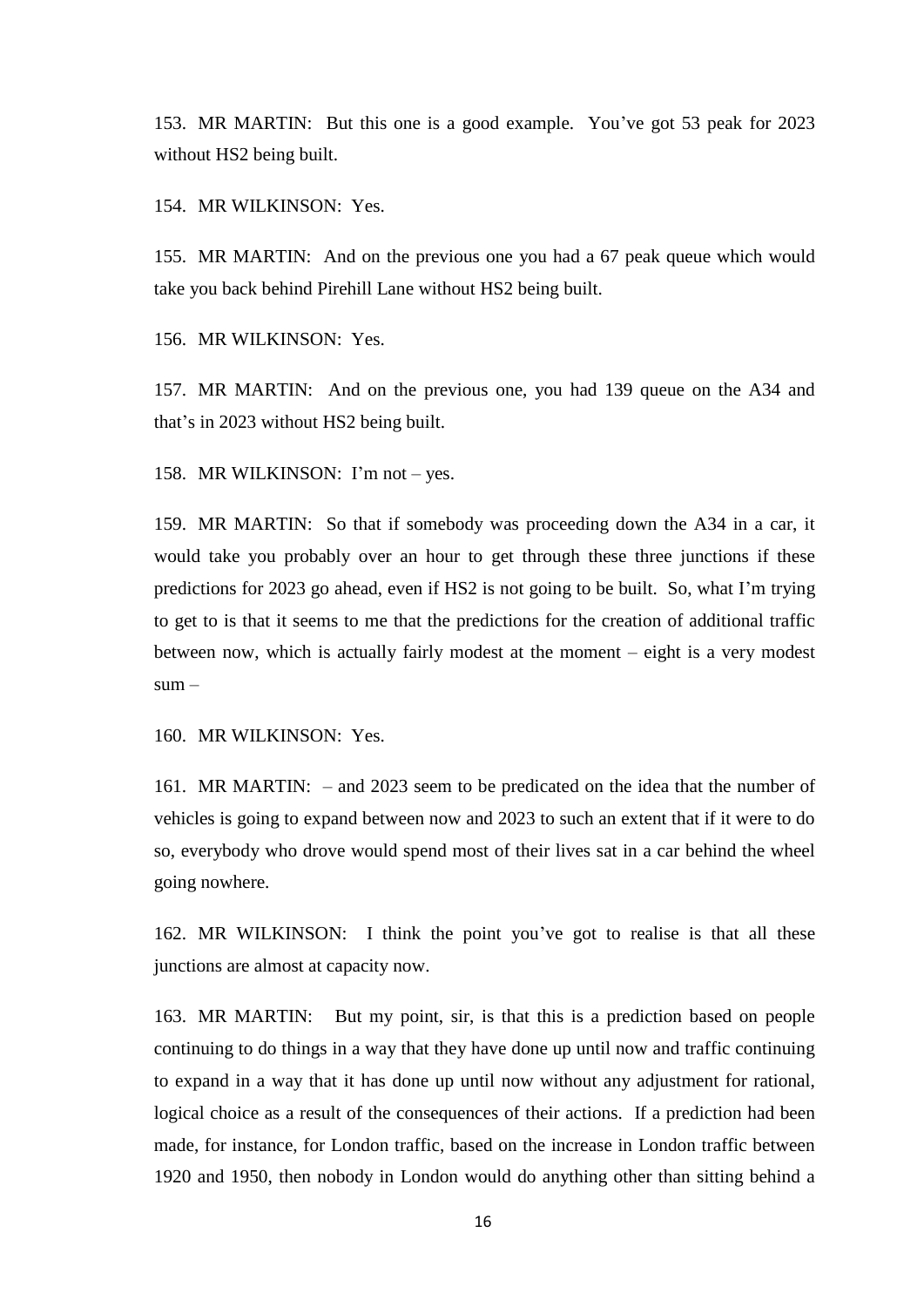steering wheel. But people haven't done that because clearly, nobody wants to live a life which involves spending their entire lives sat behind a steering wheel. So, I mean, I can't see how actually any of these predictions are going to come true anyway because if – even if HS2 is not built, the increase in queuing at every junction in your part of the world is going to be so severe that nobody's going to drive anywhere.

164. MR WILKINSON: Well there's two issues. One is the 2023 is 1% per year increase. Now going back to Walton island, they haven't allowed for the fact that 500 houses are being built on Eccleshall Road within about 500 metres of that junction. That hasn't been plugged in. So there's at least 500 trips. It's going to happen.

165. MR MARTIN: Indeed. But I mean, your contention is that none of the – HS2's planning does not make allowances for the queuing that is going to have to take place on the roads. And the point I'm making is that nobody seems to have made allowances for the queuing that's going to have to take place on your roads, whether HS2 is built or not. The problem here is not HS2. The problem is the behaviour of the British public and the lack of good roads.

166. MR WILKINSON: I take your point, but the point here is that HS2's traffic represents 100% increase in the queue that will be there in 2023 for a small amount of  $$ well, the traffic input – unfortunately, capacity goes linear to a point and then it goes exponentially vertically. And the point is that their queues with their traffic compounds a problem that is, I would say, tolerable, but now will become totally intolerable.

167. THE CHAIR: Sheryll's got a question, I think.

168. MRS MURRAY: Yes, I do. You've mentioned that this road was the responsibility of the local highway authority.

169. MR WILKINSON: Yes.

170. MRS MURRAY: And you mentioned 500 more houses. Is that a planning consent?

171. MR WILKINSON: Yes. They're actually constructing it as we speak.

172. MRS MURRAY: Okay. So, when that planning consent was awarded there must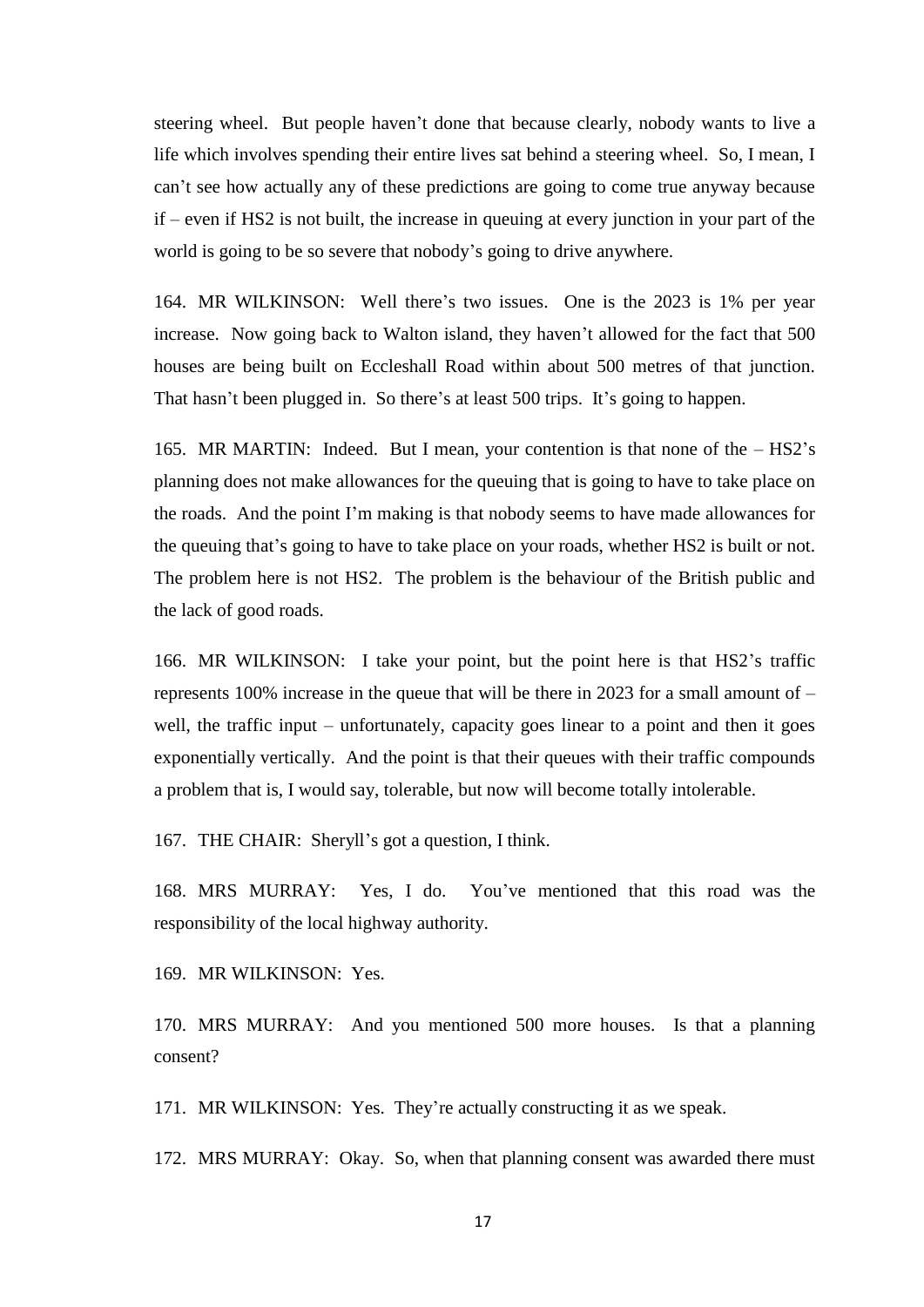have been – it must have been acceptable that that extra traffic – the impact on this junction was acceptable. I'm just going to focus, as Mr Martin did, on the increase in traffic. The local highway authority must have accepted that these junctions were able to cope with that excess pressure or they would have plans in their local highway plan to make adjustments, because councils formulate plans in order to mitigate in the future. Correct me if I'm wrong, because obviously you worked for the county council.

173. MR WILKINSON: Yes.

174. MRS MURRAY: So, correct me if I'm wrong, but if these weren't acceptable, this increase in traffic, regardless of the HS2, then it must have been in the local authority's local transport plan.

175. MR WILKINSON: Do you want to go back a slide, please?

176. MR CORNER: You might want to go back a slide.

177. MR WILKINSON: Yes, please, because that's where this –

178. MR CORNER: Can we go back then? I think that's slide 7 and 8.

179. MR WILKINSON: Yes, the Walton Hill development will be here, right alongside the new proposed marshalling/shunting yards for HS2. It'll be a good selling point. But it had been built in there as we speak. The county council, as I am aware, took a £200,000 contribution off the developer with the idea they were going to try and flair that approach. If you can see the radius there I'm talking about, trying to get I think another lane at the stop line.

180. MRS MURRAY: Okay.

181. MR WILKINSON: Unfortunately –

182. MRS MURRAY: So there are already improvements –

183. MR WILKINSON: Well, just – if I could just carry on.

184. MRS MURRAY: Okay.

185. MR WILKINSON: Unfortunately, they forgot to realise that you can't actually do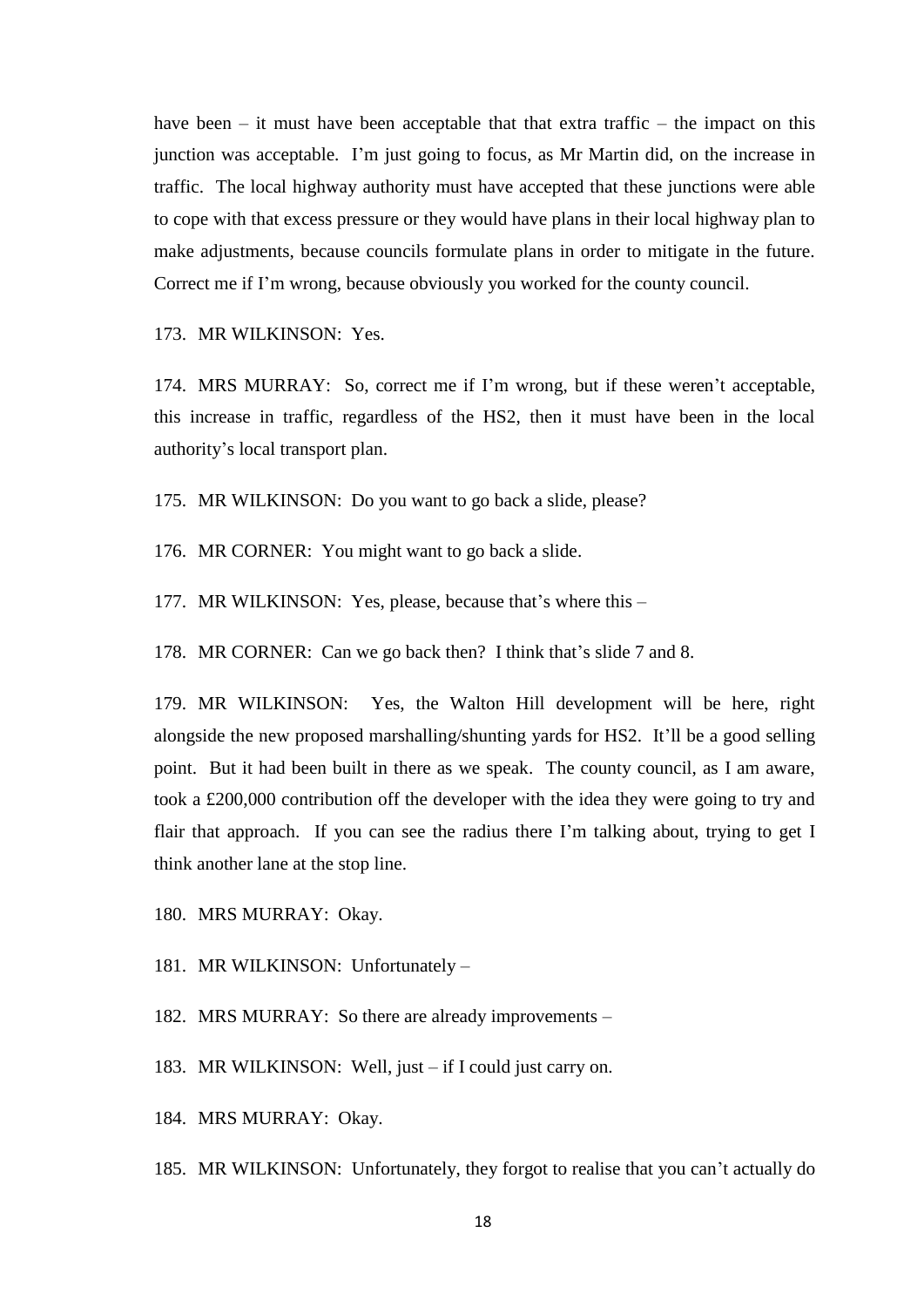that radius improvement because it's over a subway. So, nothing's going to happen there and that is why they've taken a stance of no mitigation cane be done and they took the money and departed.

186. MR CORNER: So the planning permission's been granted, is that right, but the mitigation that was in prospect, they thought, isn't going to happen? Is that right?

187. MRS MURRAY: But that wouldn't be the responsibility or wouldn't be down to HS2. That's down to the local authority's planning process.

188. MR WILKINSON: Absolutely.

189. MRS MURRAY: Yes.

190. MR WILKINSON: I must agree to that.

191. MRS MURRAY: Thank you.

192. MR WILKINSON: But I still make the point that the figures – HS2 still manages to double the queue on all of those approaches, more or less.

193. MR CORNER: Right. Right. Thank you very much. Can we move on, unless there are further questions?

194. MR WILKINSON: Yes.

195. MR CORNER: Okay. So, my next heading, but you've already dealt with some of this, is access and safety issues regarding servicing the railhead compound.

196. MR WILKINSON: Yes.

197. MR CORNER: I was going to ask you about the width of Yarnfield Lane as now and as widened and about the overbridge. You've dealt with that, I think. But I haven't asked you and I want you to deal with, please, because you deal with this in your evidence, the safety issues that you say will arise in relation to the access to the site from Yarnfield Lane.

198. MR WILKINSON: Yes, well there's various things. The – as I mentioned earlier, the widening of Yarnfield Lane will have to be at least 6.75.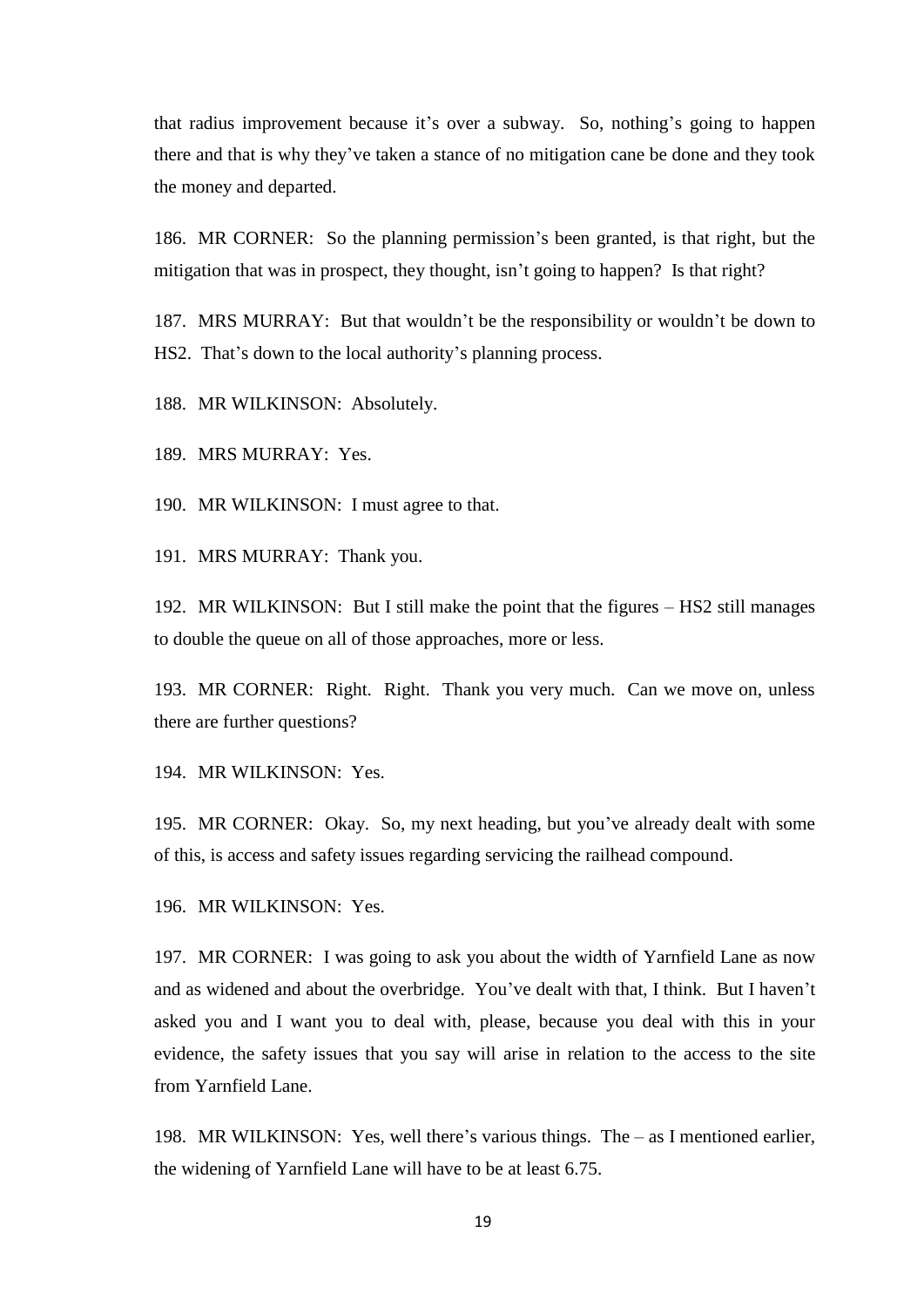199. THE CHAIR: I think we're repeating ourselves. We went through some accident numbers as well as width. So could you be more specific in your question to draw out the precise extra information that you're wanting to solicit as opposed to repeating?

200. MR CORNER: I can try. I'm asking you to deal –

201. THE CHAIR: But we went through all the detail. We did all the width.

202. MR CORNER: I know.

203. THE CHAIR: We went through the accidents, which were quite compelling evidence.

204. MR WILKINSON: Yes, that's fine. That's not the point. Yes, that's not the point.

205. THE CHAIR: And we've no need to repeat it again. So if there's something more, more forensic in your questioning, please.

206. MR WILKINSON: It's all about access and safety. The access – quickly, very quickly: to widen the road to six metres or 6.5 along the whole length would require shuttle working, there'd be delays quite a lot, so HGV access until the motorway slips will be compounded. That's what I'll say about that. When we move on to the actual vehicle access –

207. MR CORNER: That's what I wanted to ask him.

208. MR WILKINSON: Yes. Can we move to another slide?

209. MR CORNER: Are we looking at slide 12?

210. MR WILKINSON: Yes, slide 12. It may be worth just showing – I think it was 43.1 again. Just to  $-$ 

211. MR WIGGIN: Right. 43.1, could we have a look at. Thank you.

212. MR WILKINSON: Yes. Just so we get a better idea. As I mentioned earlier, when this is – now, when the actual IMB-R is operational, we come along with the new realigned Yarnfield Lane, over the new bridge and then immediately we come off the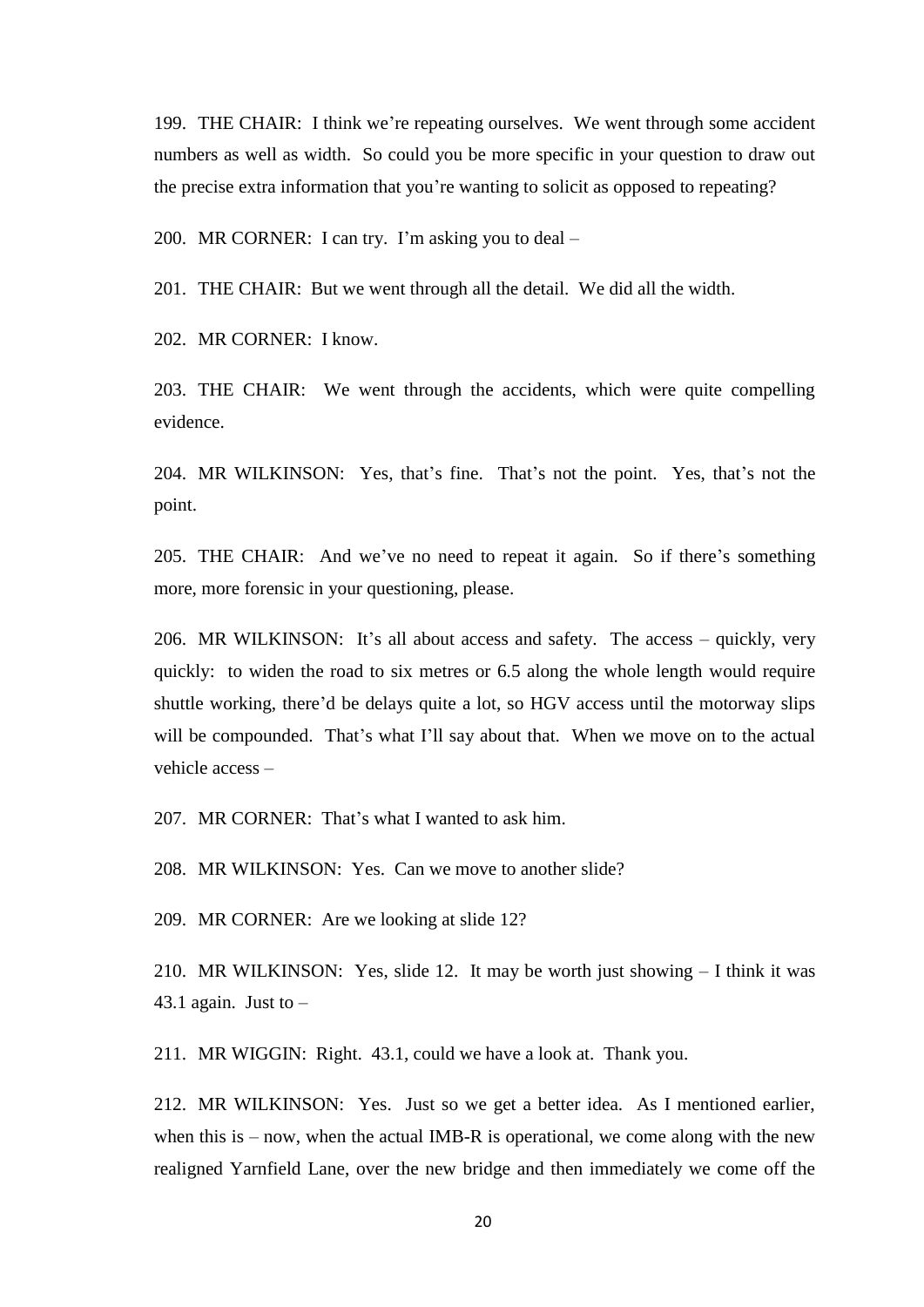bridge, we go down a ramp into a underpass or tunnel. But about halfway down or just less than halfway down the ramp, we now have the main access egress, the motorway and into the compound of the actual railhead. Yes?

#### 213. MR WIGGIN: Yes.

214. MR WILKINSON: There's really grave concerns. I can't think of a worse spot to put a junction for a railhead. You're going to be coming over and then looking down and that's sort of compounded by the fact that I requested a document on the departures from standard of HS2, which were received late on Thursday evening, bit late for my evidence, which shows about 60 departures from standard, and at this particular point, they're showing a substandard visibility splay to the left. I've got the document here. And certainly, I would think the safe stopping distance coming over the brow and dropping down and suddenly being met by a vehicle trying to come out of there would be not favourably looked at in a safety audit. I can't say fail a safety audit, because you don't fail them. People make recommendations.

215. More worryingly, if you're coming from the other direction, coming from the east, you go under an underpass into the open again then under again – don't know when the tunnel becomes an underpass – and soon as you hit that ramp there, you could have a stationery vehicle waiting to turn right into that junction, and that's the last thing you want at 50 to 60 mile an hour. I think it will fail. A lot of departures from standard. It just seems the wrong place at all. In addition to which, we have no details to how wide the road is going to be, but HS2 state that with this alignment, they better equal or better the geometry. Well I think if you're a pedestrian that's got to walk under there or even a cyclist, you'd be quite concerned because if there's no footways, full visibility's limited, I'd be very worried. I would think – sorry.

216. MR CORNER: So in your view, then, dealing with the specific point of the access to the site from Yarnfield Lane, acceptably safe or not? -

217. MR WILKINSON: I would say no and it couldn't be in a worse position.

218. MR CORNER: Right. Should we look at slide 13 before we depart from this point?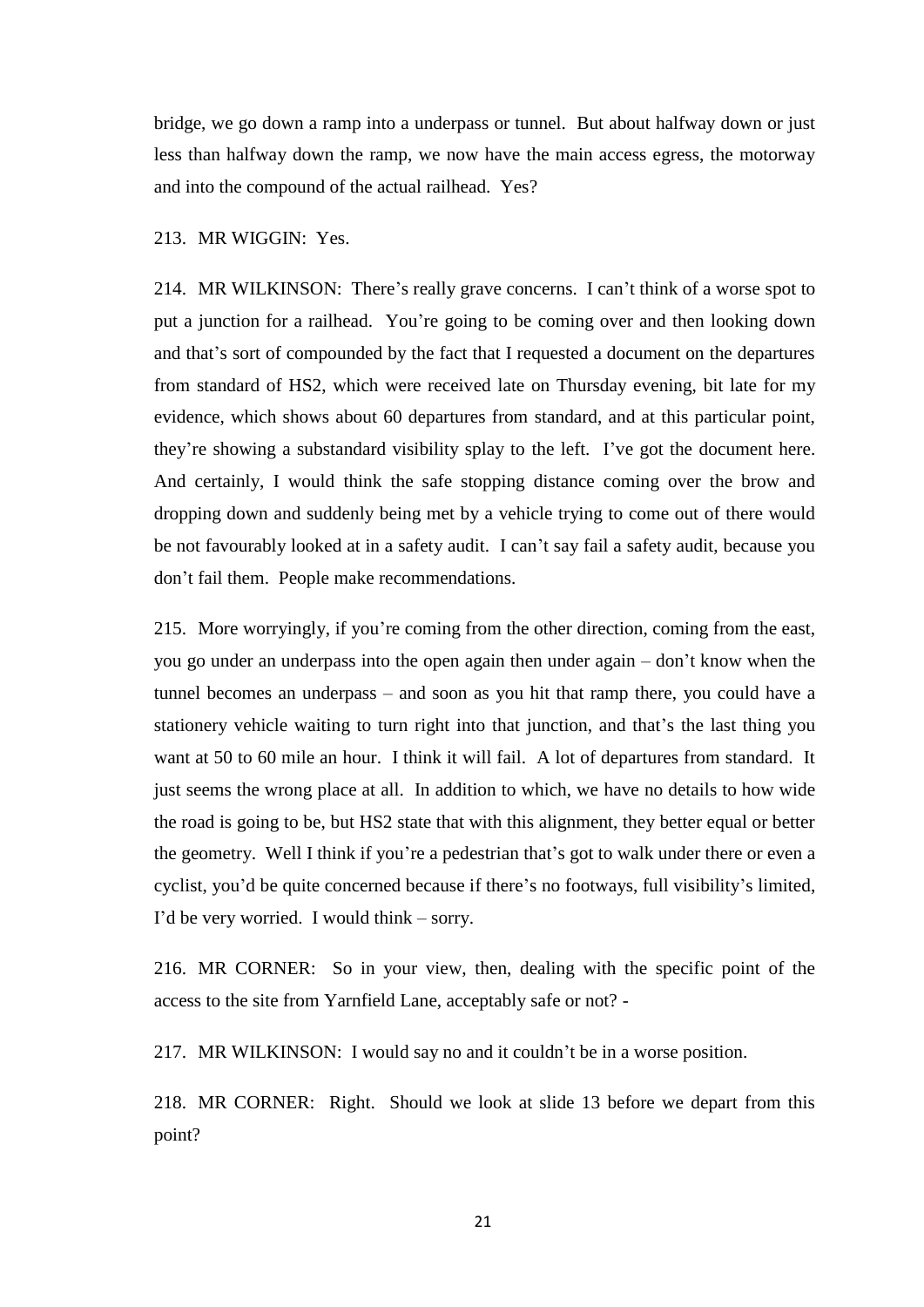#### 219. MR WILKINSON: Yes.

220. MR CORNER: Your slide 13.

221. MR WILKINSON: Oh, yes. This is a sort of equivalent position that you'd be exiting. This is the existing ramp on Yarnfield Lane about 50 metres down the same sort of thing. The forward sight visibility, just regardless of the fact that I don't think you'll be able to see it because of the embankments and the fact that you're coming up on a grade just gives you an idea of the sort of thing we're talking about. And certainly – okay.

222. MR CORNER: Good. Thank you very much. That's all I wanted to ask you about that. And I want to move on then now, new topic, please. I said I'd deal with Aldersey's Rough – the Aldersey's Rough alternative. And so I think that for this purpose we should be looking at slides 14 and 15, and in due course, 16 and onwards.

223. MR WILKINSON: Yes.

224. MR CORNER: But for the moment I think we're on slides 14 and 15. And using those slides, I want to ask you what your view is about – well, what you understand to be the access and egress solutions from the M6 that HS2 is proposing, what's your view about them and what alternative you are proposing.

225. MR WILKINSON: HS2 suggested three access/egress points. We'll just look at the north-bound ones. They show this new access road here and this  $-$  oh, sorry, egress road and a new access road there. Now the real concern for me is with this – in safety terms is its proximity to where the new or the existing egress point is. You will get confusion. You certainly could get the wrong vehicles entering there without the right signage, but it is doable. But I would – you'd have to go further back so that people had a clear understanding as to which one was which with signing whatever, but I wouldn't want to do that particularly. Even more so with the safety issues far higher here where HS2 suggests that we – the north-bound access would just be almost at the end – well, even if it was at the end of the taper, for the joining from the existing service area you get a real conflict problem there. That just wouldn't  $- I$  don't think  $-$  that definitely wouldn't pass a safety audit.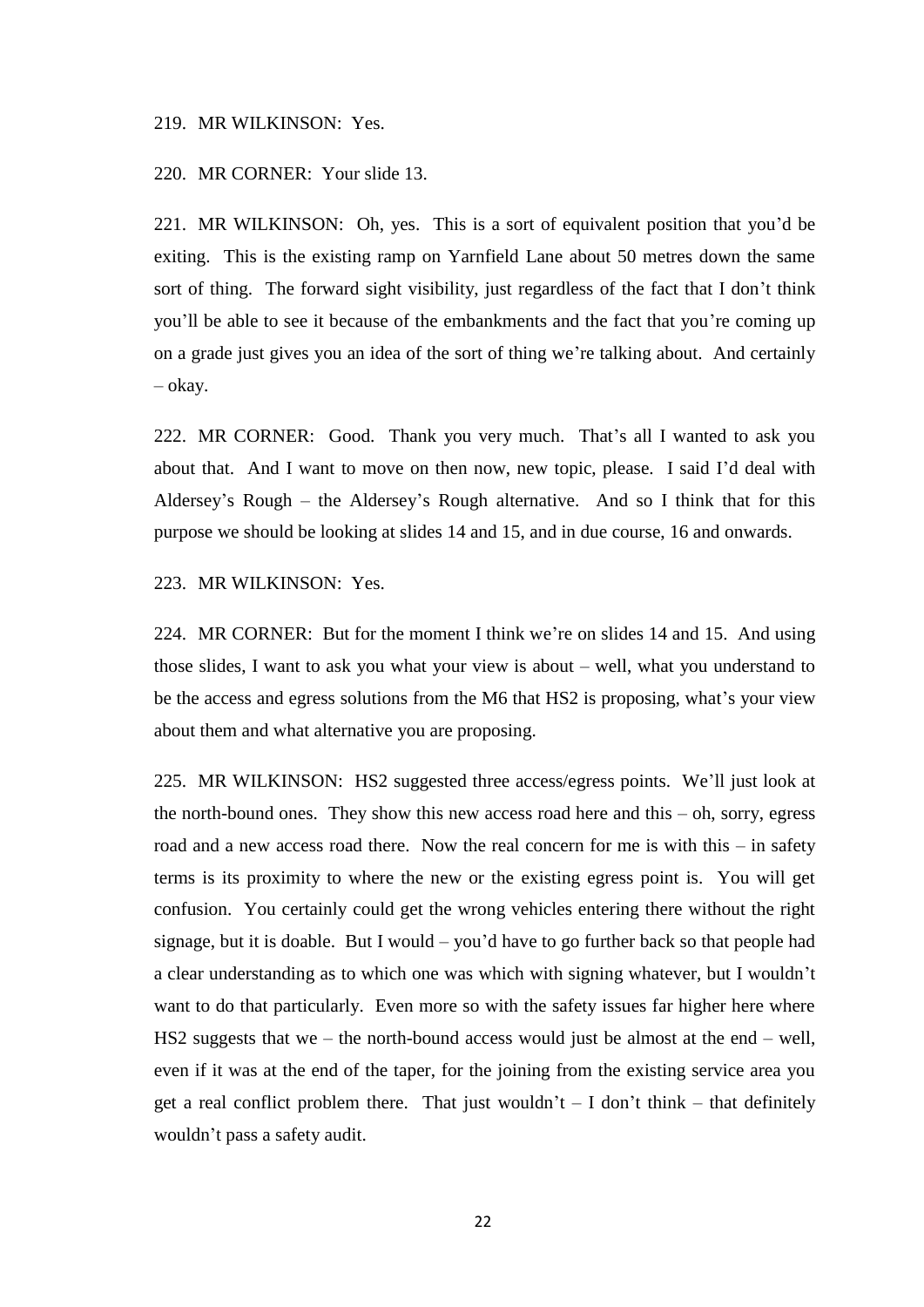226. So, they're not the best and they're certainly the most expensive. Certainly in terms of safety and confusion, I wouldn't go for either of those. And there's similar – there's a similar instance on the south-bound carriageway, but we'll stay with this for now.

227. MR CORNER: Well, okay. So, is it necessary to do that? In other words, are you proposing an alternative?

228. MR WILKINSON: Well, on the basis of trying – the other little point about that there: if you were going to build into the – that side road there, you'd have to end up interrupting the motorway flow while you linked in and joined in, so you'd take a lane out on the M6, which is not a good idea anyway. More confusion and more delay. So I took the option that I think the safest option is to bring the vehicles in as they would normally into the lorry park and then you have various options. The best cheap and quickest option would be to just follow round the circulatory and then utilise the highway – this is the highway depot of the maintenance depot for the motorway. So you would come in. There is a barrier there, but you could certainly come in there and access out onto Three Mile Lane. We have a photograph later on to show that. And then down – a bit of localised widening I guess you'd do and then into wherever the actual suggested access was.

229. But there's various options. You could come through here. The vehicle speeds are about 10, 15 mile an hour, punch straight through – this is all level topography – just punch through there. There are no parking – vehicles do park here, but they shouldn't and then you could come along and join there and/or again – there again is another easy access point, but you would probably have to make sure that these illegally-parked vehicles don't park there.

230. MR CORNER: So, in other words, do – we're dealing with north-bound at the moment. We'll deal with south-bound in a minute.

231. MR WILKINSON: Yes.

232. MR CORNER: Do we need to construct new slip roads off the M6 –

233. MR WILKINSON: No, I don't think so.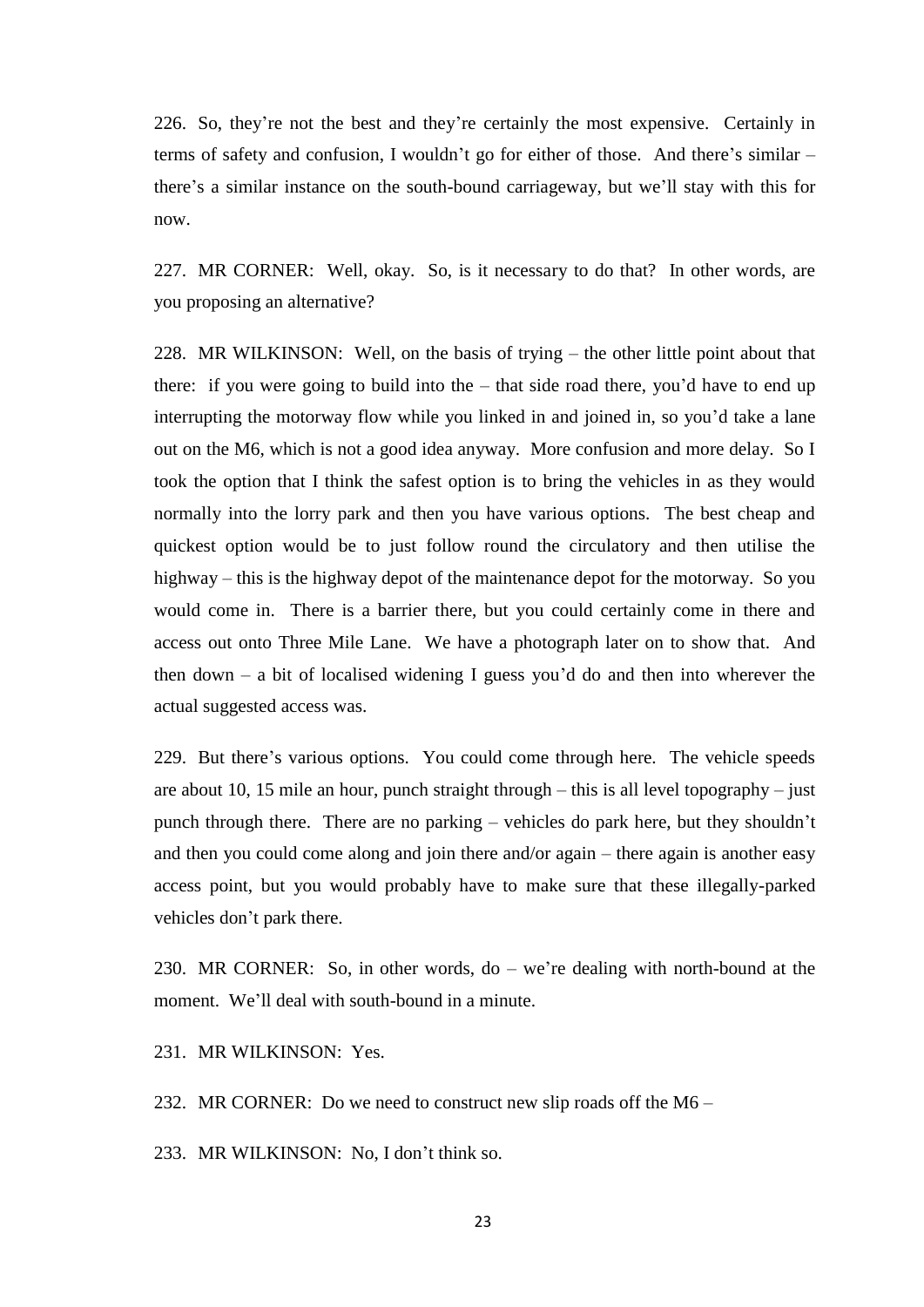234. MR CORNER: – in order to access an IMB-R?

235. MR WILKINSON: No. In terms of safety and reduction in flow due to lane closures, no, I wouldn't recommend that.

236. MR CORNER: Right. Right. Okay. And we go on to south-bound then, please. Sorry, yes.

237. MR MARTIN: Can I ask Mr Wilkinson a question at this point?

238. MR CORNER: Yes. Sure.

239. MR MARTIN: You say, Mr Wilkinson, that people are not meant to park there, but they do.

240. MR WILKINSON: Yes.

241. MR MARTIN: As a highways engineer, I hope you would agree with me that 99% of the time, if people can do something, they will do it, whether they're –

242. MR WILKINSON: Yes.

243. MR MARTIN: – meant to or not. What is going to stop people from using this as an unofficial junction from the M6?

244. MR WILKINSON: An unofficial – well, because –

245. MR MARTIN: If I lived in the vicinity and I was a car driver, I would use it as an unofficial junction off the M6.

246. MR WILKINSON: Well, this would be a man barrier or rise-and-fall barrier, put one in to facilitate that. There is one at the  $-$  you may disagree, but there is one there now to stop that very thing happening at the highway depot. Yes, you'd either put a banksman on it or shut it at night or have a rise and fall barrier.

247. MR CORNER: Okay? So, alternatives to a new slip road for north-bound, what about south-bound? That's a new slide, I think.

248. MR WILKINSON: Yes, new slide, please. 15, is it?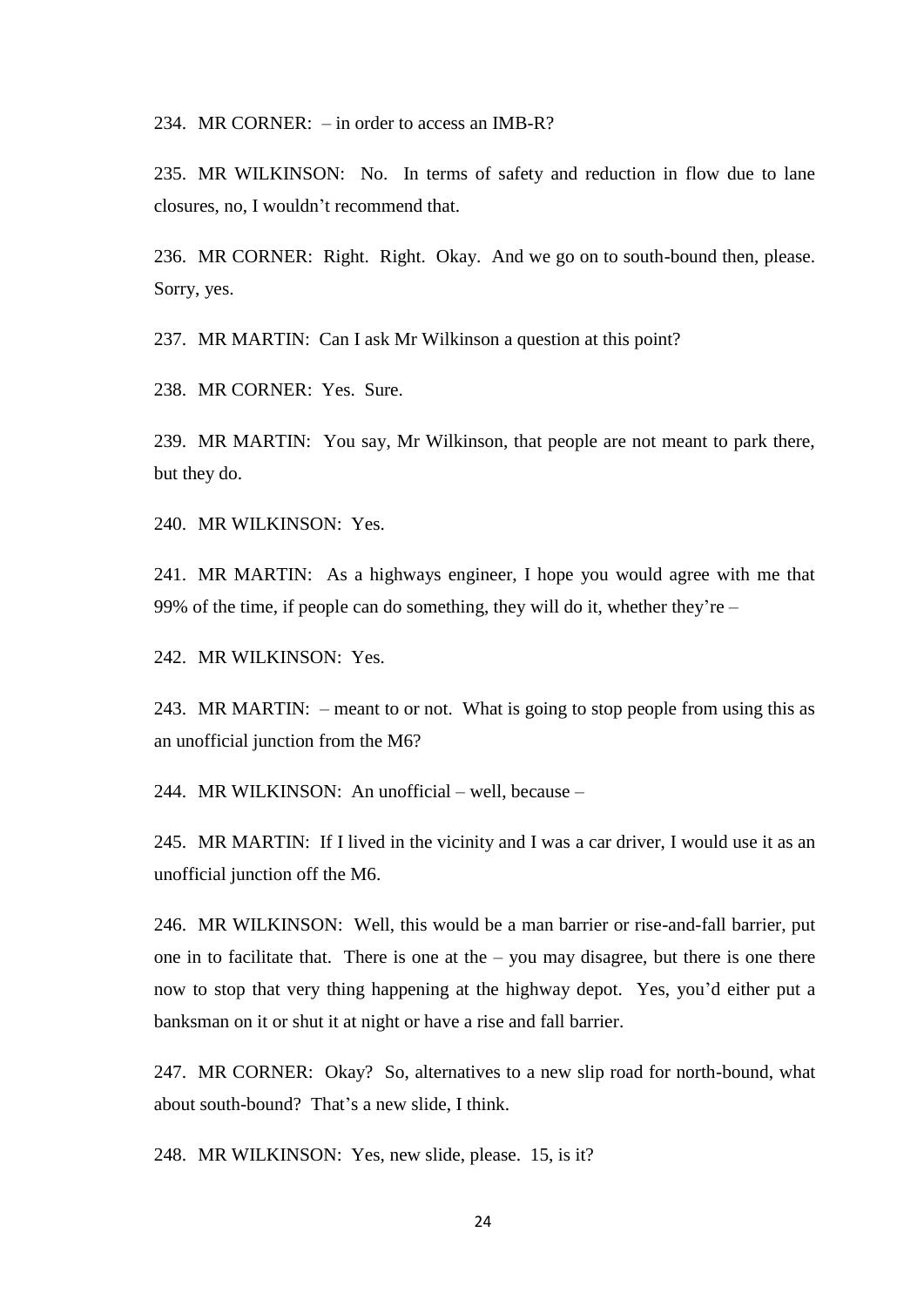249. MR CORNER: 15, yes.

250. MR WILKINSON: Yes, again, HS2's idea is to come off before the actual egress slips for the service area. Quite a high bank there to do, but it could be brought through.

251. MR CORNER: Their idea is SE3.

252. MR WILKINSON: Sorry, SE3. Sorry, sorry. SE3.

253. MR CORNER: So a new slip.

254. MR WILKINSON: Yes, a new slip there. Again, my thoughts are that you would just bring them safely into the lorry park. You could either come through here and through there and up the rear service access and then across the bridge and into the Three Mile Lane.

255. MR CORNER: Right. So, again, here, is a new slip required as HS2, sorry, have shown or not?

256. MR WILKINSON: I wouldn't recommend that and I think that is – because of the slow movement of vehicles, that's quite capable of being done without too much impact on the lorry park.

257. MR CORNER: Right. And what – broadly, what kind of impact does the construction of new slips have on the cost? If construction of new slips were required to provide a railhead/IMB-R at Aldersey's Rough, what effect would that have on the cost? Well put it another way: if you don't have to construct slip roads to get to the Aldersey's Rough facility, does that increase the costs or make them go down?

258. MR WILKINSON: Yes, reduces the cost dramatically.

259. MR CORNER: Dramatically.

260. MR WILKINSON: Yes, which is represented in the HS2 SIFT analysis.

261. MR CORNER: Right. Okay. Thank you very much. Right. Thank you very much. Are there any other advantages from this transport, specifically vehicle transport point of view you want to talk about of using Aldersey's Rough?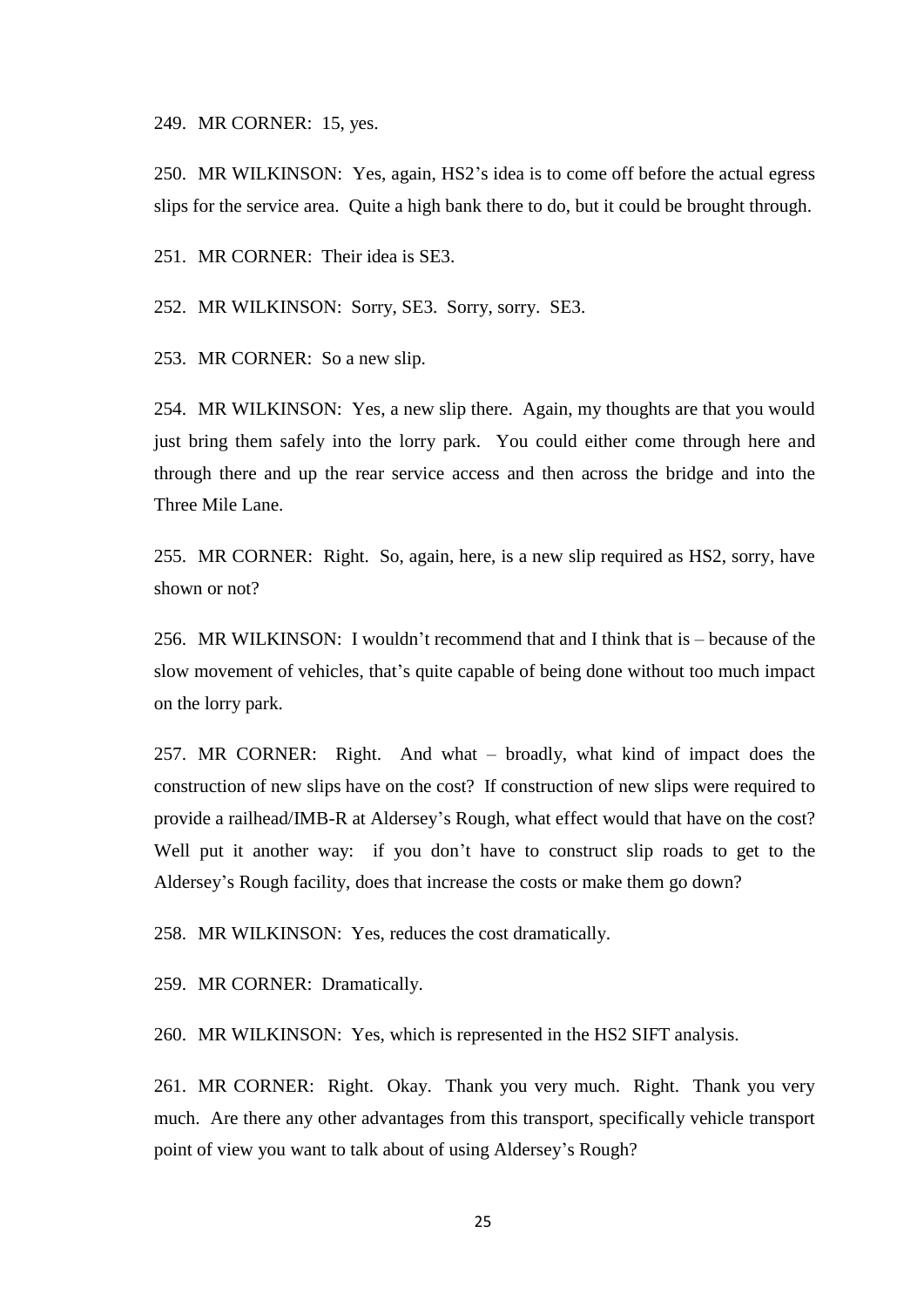262. MR WILKINSON: Yes. I think that the other certain advantage is that wherever this HS2 traffic, construction traffic comes off onto Three Mile Lane, the actual conflict with the current flows on Three Mile Lane are vastly far less than they've experienced conflicting with the Yarnfield Lane traffic. This –

263. MR CORNER: Why?

264. MR WILKINSON: Because there's only about – well, sorry, 30 to 80 vehicles. I've done two counts, two days and most of the traffic is some of the staff that utilise to try and get into the – to work at the actual service area.

265. MR CORNER: So it carries less traffic.

266. MR WILKINSON: Far less traffic, yes. Far less in – there's no villages – there's only a village at Keele, but for highly underutilised section of road.

267. MR CORNER: And is an overbridge needed if we –

268. MR WILKINSON: No overbridge required whatsoever compared to the Stone one, so –

269. MR CORNER: Right.

270. MR WILKINSON: – dramatic savings in costs.

271. MR CORNER: Okay. Thank you very much. So I'm moving now to a new topic, if I may. Construction at Stone if the railhead/IMB-R isn't built.

272. MR WILKINSON: Yes.

273. MR CORNER: In other words, you still need to build a railway along the alignment of course. So, I just want you to deal with that issue, please –

274. MR WILKINSON: Okay.

275. MR CORNER: – from the point of view of transport that you're talking about.

276. MR WILKINSON: Well if the – we can go to the next line, I think, when you're ready.

26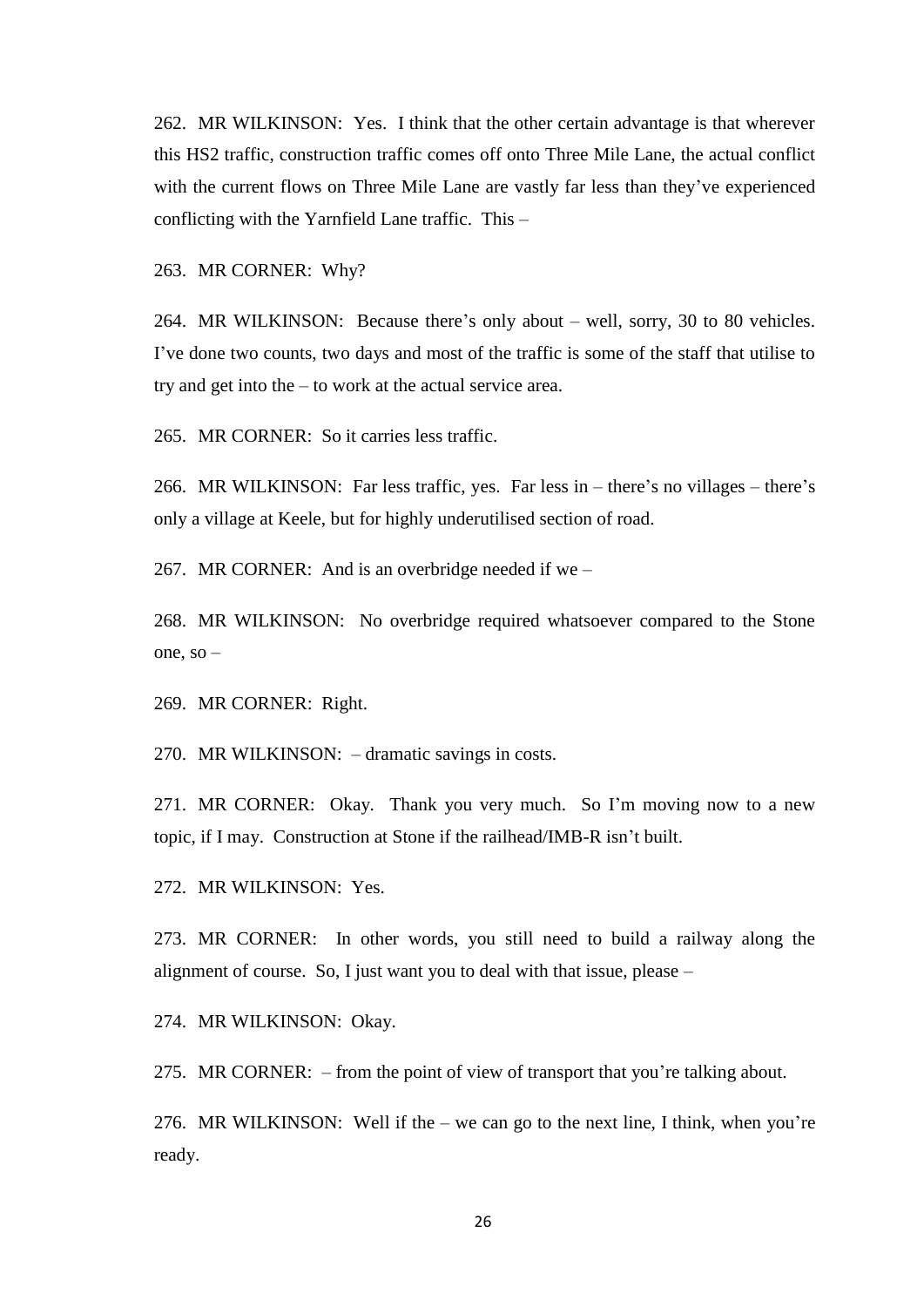277. MR CORNER: Can we? Right. Okay.

278. MR WILKINSON: Oh, sorry. Yes. That was the rear access from the highways depot onto Three Mile Lane, which I think is suitably adequate.

279. MR CORNER: Okay.

280. MR WILKINSON: Okay. So, if we go to the scenario of Stone without the railhead –

281. MR CORNER: Yes.

282. MR WILKINSON: – we have far less compounds, far less structures, no overbridges to build and hopefully no M6 slip roads, certainly far less work to do. So the actual HGV traffic now is considerably less. So the question – HS2 have said that we will need exactly the same M6 slip roads as they're going to propose for Stone railhead.

283. MR CORNER: So the question is: do we? Are they right?

284. MR WILKINSON: The answer is: categorically, no, we don't. Because as we speak, M6 smart widening 13 to 15 is in the process of constructing  $-$  not  $-$  they don't call it emergency slip roads. They're called maintenance turn-round facilities. And I've just sort of tried to sketch the idea before we have some actual drawings, but basically, at the moment, the embankment comes down there. The inside lane – can you just see, that's where the emergency access is on the north-bound part of –

285. MR CORNER: On 17?

286. MR WILKINSON: Yes. On the – yes.

287. MR CORNER: Yes.

288. MR WILKINSON: That's where – now currently, with a three-lane running, emergency vehicles or maintenance vehicles would come along in the hard shoulder, decelerate in that, and then go in to  $-$  and use the hard shoulder to accelerate back into lane 1 of three. But clearly, when they've got four lanes running now, there is no hard shoulder. So, HS2 propose to – because we've got these embankments behind the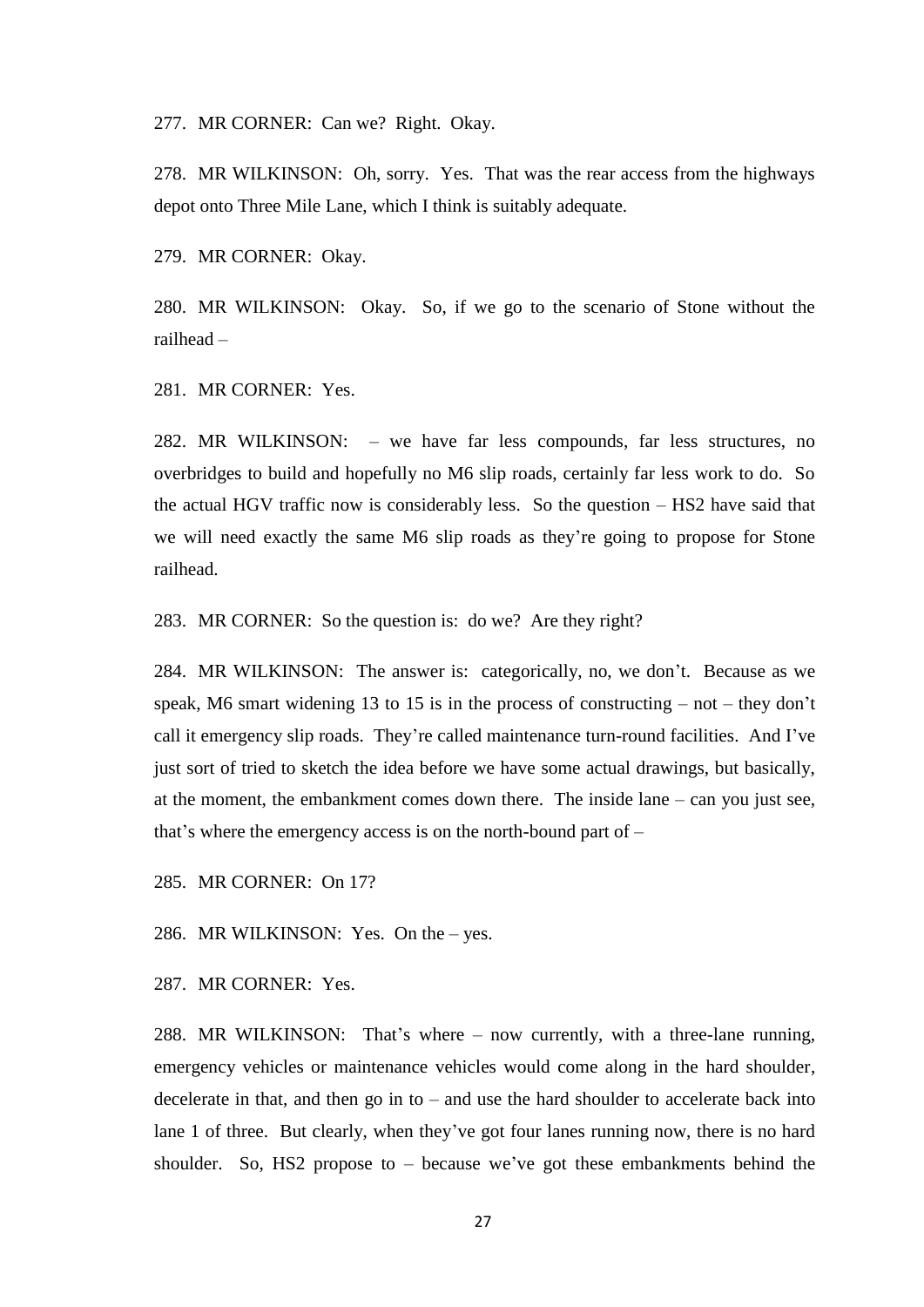bridge piers, they propose to construct a running lane behind these piers, retaining wall for that embankment –

289. MR CORNER: This is Highways England, is it?

290. MR WILKINSON: Highways England, yes.

291. MR CORNER: Yes. I think we might have said something else.

292. MR WILKINSON: Highways England.

293. MRS MURRAY: You said HS2.

294. MR WILKINSON: Oh, sorry. Thank you. HS2 – yes, so this will then be the way that – let's just show another drawing – the next slide please, 18? Yes. Thank you. These are the actual drawings for the construction of the smart motorway. Here's the existing Yarnfield Lane bridge and we have deceleration lanes and acceleration lanes for both approaches. We don't have to build a new bridge. We don't have to provide new slip roads, which will demolish all this work that smart motorway is doing. We don't have to delay traffic, delay closures to create the new slip roads that HS2 will have to need, to construct theirs.

295. MR CORNER: So, you say then, in the absence of constructing the railhead/IMB-R at Stone, construction traffic for the railway line will be able to use what Highways England is now going to construct in any event. Is that right?

296. MR WILKINSON: Yes. So, coming back to HS2's SIFT analysis, they've said that the costs of providing their slip roads would be the same for us. And that's clearly not the case. We don't need those new constructions at all and no aborted work whatsoever.

297. MR CORNER: Okay, thank you.

298. MR WILKINSON: The next slide shows a bit of an attempt – before we got these drawings – show slide 19 please? That shows what's going to happen before we got the drawings.

299. MR CORNER: Diagrammatic drawing.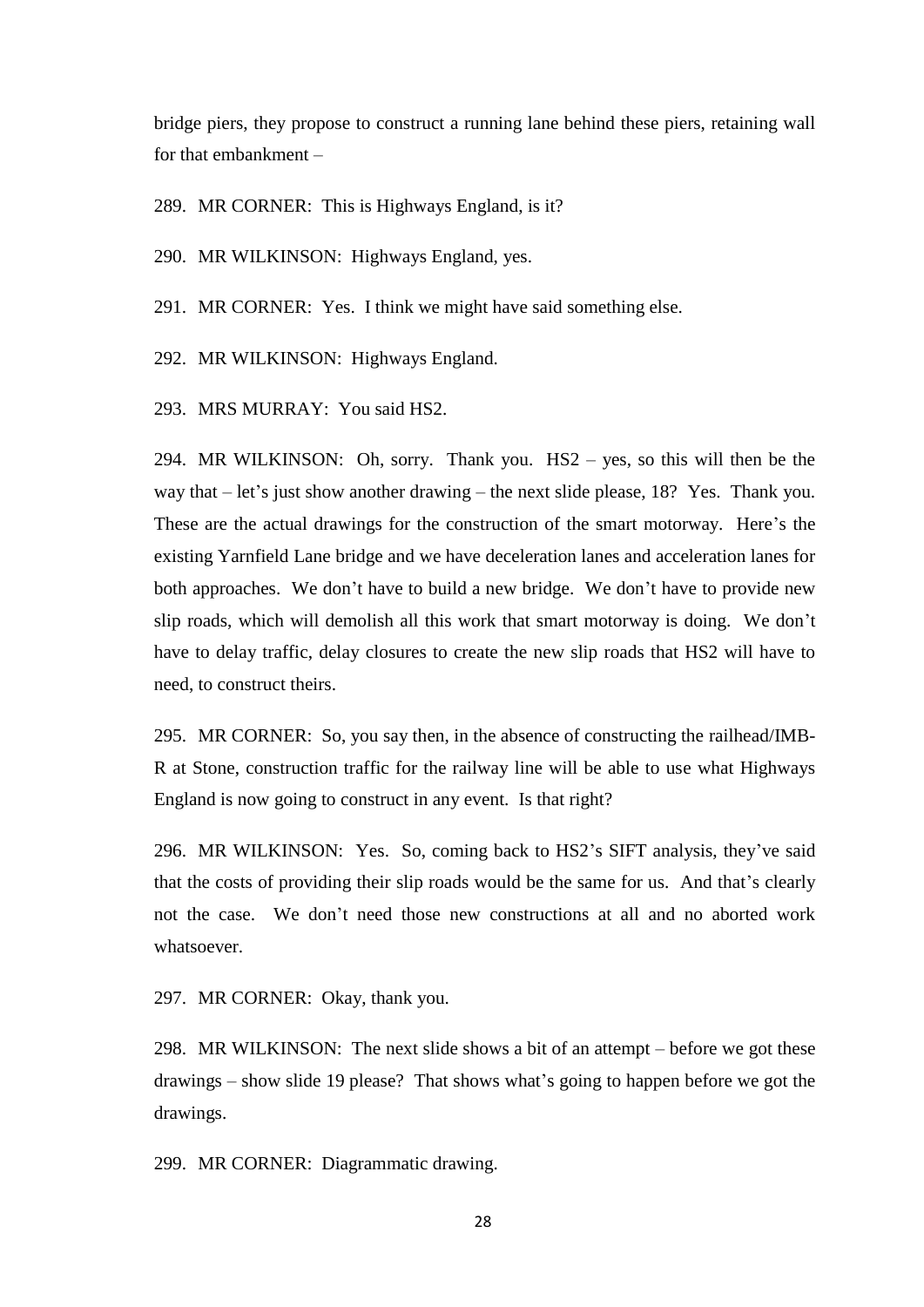300. MR WILKINSON: Yes, diagrammatic.

301. MR CORNER: Alright, okay, thank you. Did you want to say anything about access to the Eccleshall Road, the B5026 compounds, in the event the railhead and IMB-R are built?

302. MR WILKINSON: The whole purpose of this – before we go to Eccleshall Road – we've got far less traffic now wishing to access the Stone area for the embankments and the viaduct. I see no reason therefore that we need to widen Yarnfield Lane. These are there at day 1. Not 15 months later. They're here at day 1 of the construction thing. There is no need whatsoever to widen and decimate Yarnfield Lane and its rural environment because everything can be brought in here. I know HS2 have referred to local deliveries. Well, I don't know of any local delivery in Stone. It will either be coming from the north, which will go via 15, or it will come from Stafford, via junction 14. There is no need to decimate Yarnfield Lane whatsoever.

303. MR CORNER: Okay. Thank you very much. The last questions I have for you are really slightly more generally about the benefits of using Aldersey's Rough rather than Stone, as you see it from a transport view. So, you say there are benefits in your proof. What are they? Is that – I've lost my place. I've lost my speaking notes. Would you mind if we just take one moment?

304. MR WILKINSON: Yes. So, in terms of the benefit at Aldersey's Rough, we avoid congestion and unsafe movements on Yarnfield Lane and all the A34 junctions. Far less – yes, we recognise we have a network that's at capacity – it's going to be certainly way over capacity creating rat running that's not advisable to anybody.

305. MR CORNER: Sorry to interrupt. Should we have a slide in front of us while you're saying this? I'm looking at slide 20.

306. MR WILKINSON: We can do but it's just talking about Stone, really.

307. MR CORNER: Alright.

308. MR WILKINSON: We avoid redundant aborted smart motorway work – we have to lose –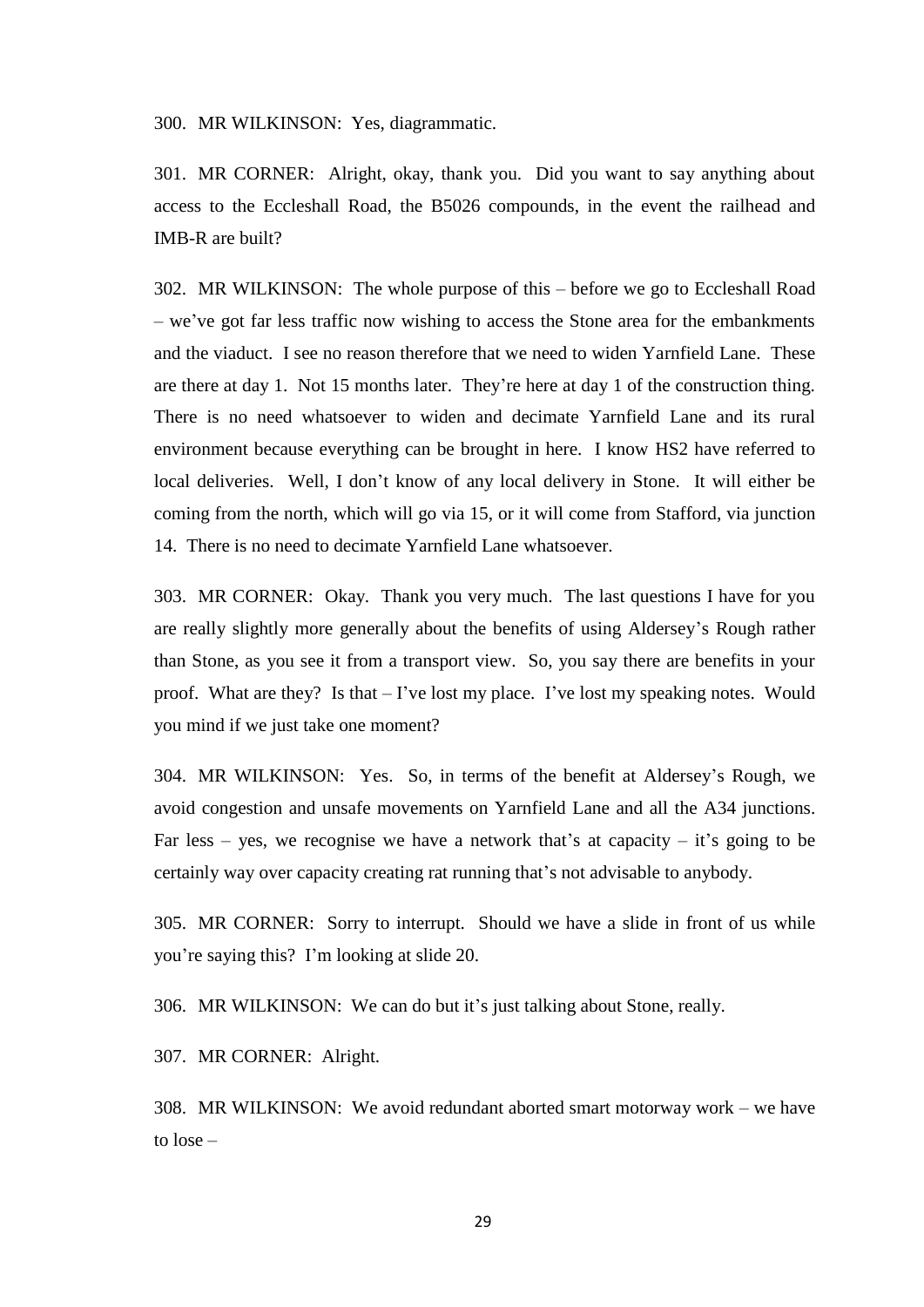309. MR CORNER: Just remind us what that's about? What is this point?

310. MR WILKINSON: The smart motorway is going to strengthen Yarnfield Lane bridge and provide these new maintenance slip roads. The new strengthened bridge will be demolished while we provide the new line, motorway over bridge. Some of the maintenance slip roads there will be demolished quite considerably. And not only the actual demolition work but it's all the associated lane closures to the M6, overnight closures of M6 while you demolish and provide the new bridge as well. They won't happen at the same time. So, quite a lot of considerable delays to the M6 with this that wouldn't be associated – and I don't see anywhere in the SIFT report where anybody's allowed for the economic impact of closing the motorway and/or lane closures.

311. MR CORNER: Right. Just to be clear, this smart motorway widening, what is it and who's doing it?

312. MR WILKINSON: Highways England. It's to be completed in 2022, which would overlap by a year but we know talking to Highways England, these slip roads will be in for the start of the contract for 2021.

313. MR CORNER: So, you're saying, are you, that the smart motorway works would be rendered aborted by construction of a railhead and IMB-R at Stone?

314. MR WILKINSON: Yes.

315. MR CORNER: Right.

316. MR WILKINSON: Certainly, on the northbound side  $-$  I'm sure they're aware  $$ these drawings were trying to mitigate that as much as possible but the north – sorry – the southbound side, that's totally obliterated everything that smart motorway will be doing.

317. MR CORNER: Okay – yes, carry on.

318. MR WILKINSON: Yes. And another actual benefit of Aldersey's Rough is the possibility of assisting traffic that is going through the junction 15. If we just go to the next slide – might help – just on this one here – you can see everything of the construction routes more or less and the A53, A51, A34, the 529, the 5182, all converge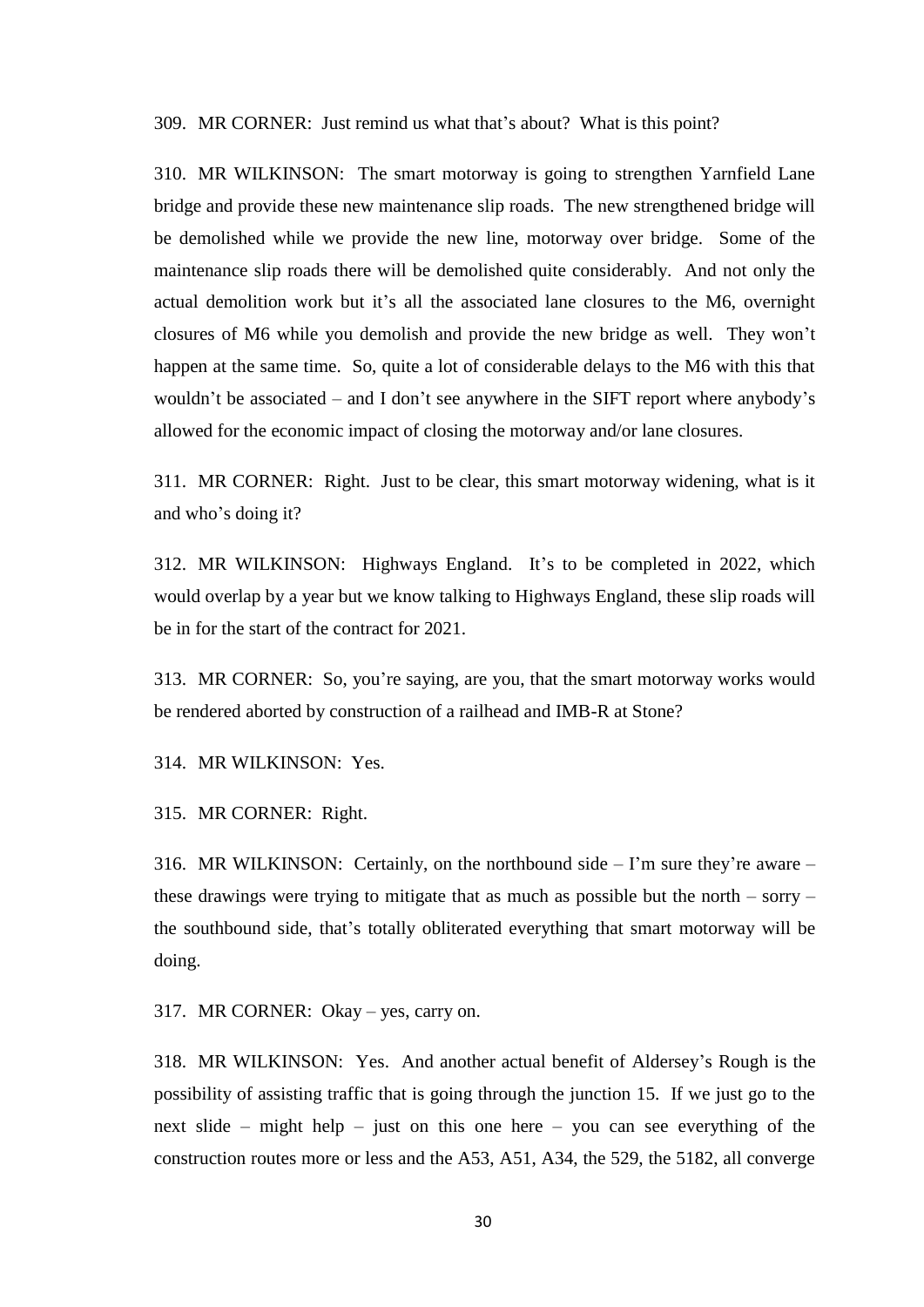around junction 15. And whilst every effort is made, I realise, to push as much traffic on to the strategic network sometimes there's a price to be paid for that. And I think Aldersey's Rough can do that, if I show the situation created at junction 15.

319. MR CORNER: Yes – just show us the situation that would be created with the Stone proposal at 15 there. You've got some slides on that, haven't you?

320. MR WILKINSON: Well, just go to the next slide, just to–

321. MR CORNER: Alright, yes. The next slide, number 21.

322. MR WILKINSON: Thank you. Yes, this is HS2's – from one of their community plan drawings. This shows the impacts of the main flows. So, here's junction – what we call junction 15 interchange. It's a combination of three junctions. The A500 carries a massive amount of traffic – around about 6,000 PCUs a day into that interchange. That's predominantly about 2,500 lorries plus construction traffic. A massive amount of traffic will be going through that junction, as a consequence of servicing all the main compounds in CA3 and CA4 area. So, this is where I come back to this whole idea of looking at junctions in isolation. If we look at junction 15 interchange? The next slide please.

323. MR CORNER: Number 22. Yes.

324. MR WILKINSON: Yes, this is the M6 interchange at junction 15. It comprises of three junctions. One is the actual signals of the two. There's the northbound slip and the southbound slips and, as I said, a signals here. They then move forward into what we call a Hanchurch island. And then we have the third junction, which we call the Eddie Stobart junction, because it's actually a five armed. This area is Eddie Stobart's main trans-shipment depot. So, we have three junctions there. And the high majority of traffic servicing and Whitmore and Madeley comes along the A500, through Newcastle Road and then dissipates down the 5182. A major  $-$  it's a massive amount. There's about – at this junction alone – from the 519 and here there's about 1,800 HGVs a day entering this junction. And this junction is quite critical to how it performs. So, again HS2 have decided to look at three junctions in isolation. And the first one is the set of signals. Bearing in mind that Highways England have tried to get this junction as part of the smart motorways system because it's been so over capacity for 20 years that I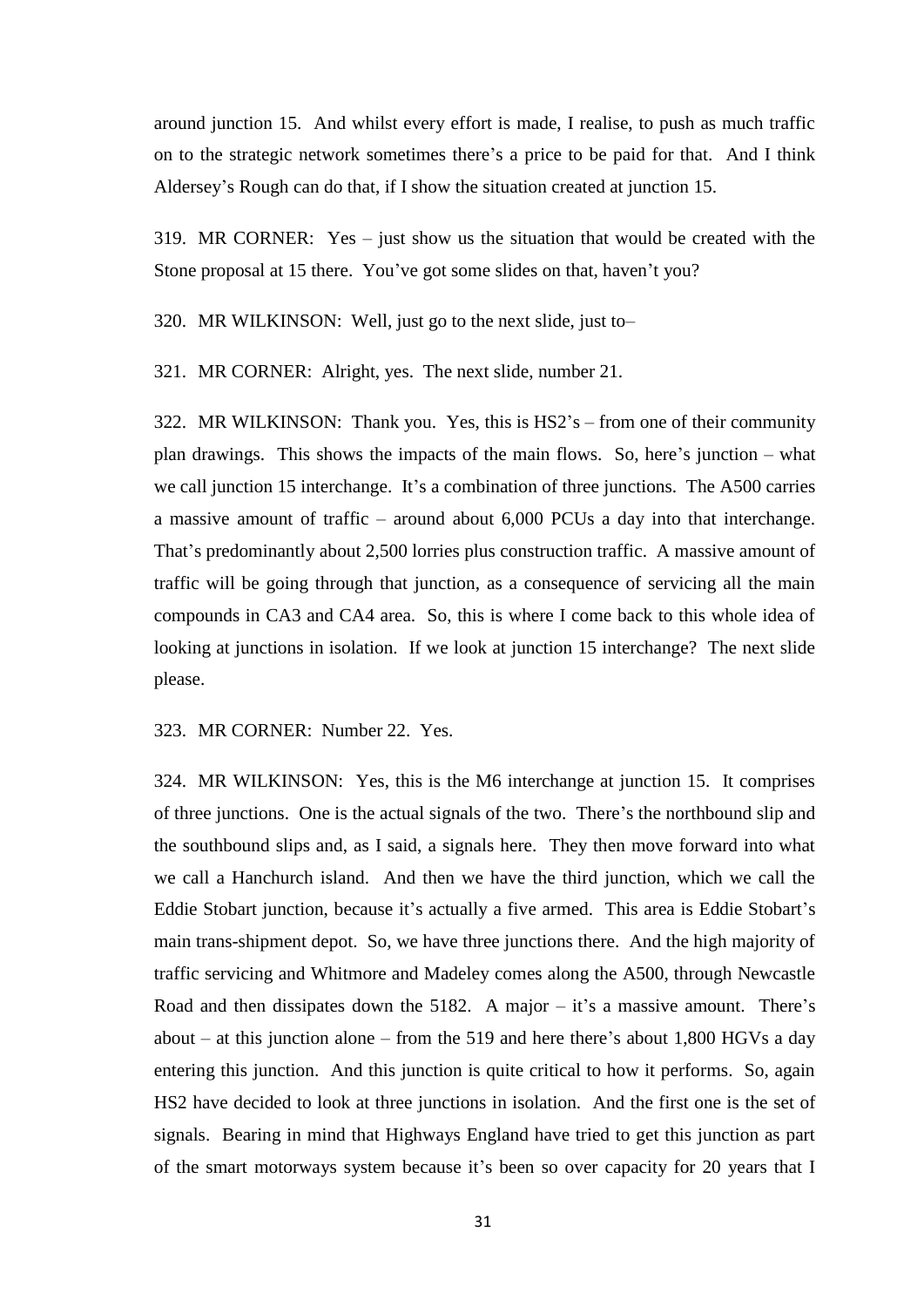know. But they've failed to get the land. But anyway. Let's have a look at the next slide please.

325. MR CORNER: 23 – a closer look.

326. MR WILKINSON: HS2 – Sorry?

327. THE CHAIR: Why have they failed to get the land? What's the problem?

328. MR WILKINSON: You'd have to ask them.

329. THE CHAIR: It's not known. You're not being –

330. MR WILKINSON: No. Well –

331. THE CHAIR: Not knowing, I understand. Being inscrutable, I'm less tolerant of.

332. MR WILKINSON: Well, it's Department of Transport. I worked with them in the mid-90s looking at a new junction 15 that was further down here. They had all sorts of topographical problems. But we were looking at it as far back as 20 years ago. But it's certainly a problem. However –

333. THE CHAIR: But it's not a money problem?

334. MR WILKINSON: I think there's a lot of logistic problems with this area. The levels are pretty frightening.

335. THE CHAIR: Thank you.

336. MR WILKINSON: But anyway, HS2 assess that in 2016, there are no queues at this junction on certainly the northbound exits and only four – which is quite surprising because the county council officers have had at least two meetings that I know of complaining about the queues on the slip road. And I don't know anybody I've spoken to – emergency services, Eddie Stobart – are all concerned the fact this junction is at capacity. But not according to HS2.

337. MR CORNER: Do you think HS2's figures are – are they realistic?

338. MR WILKINSON: Well, the interesting thing – if you look at that analysis for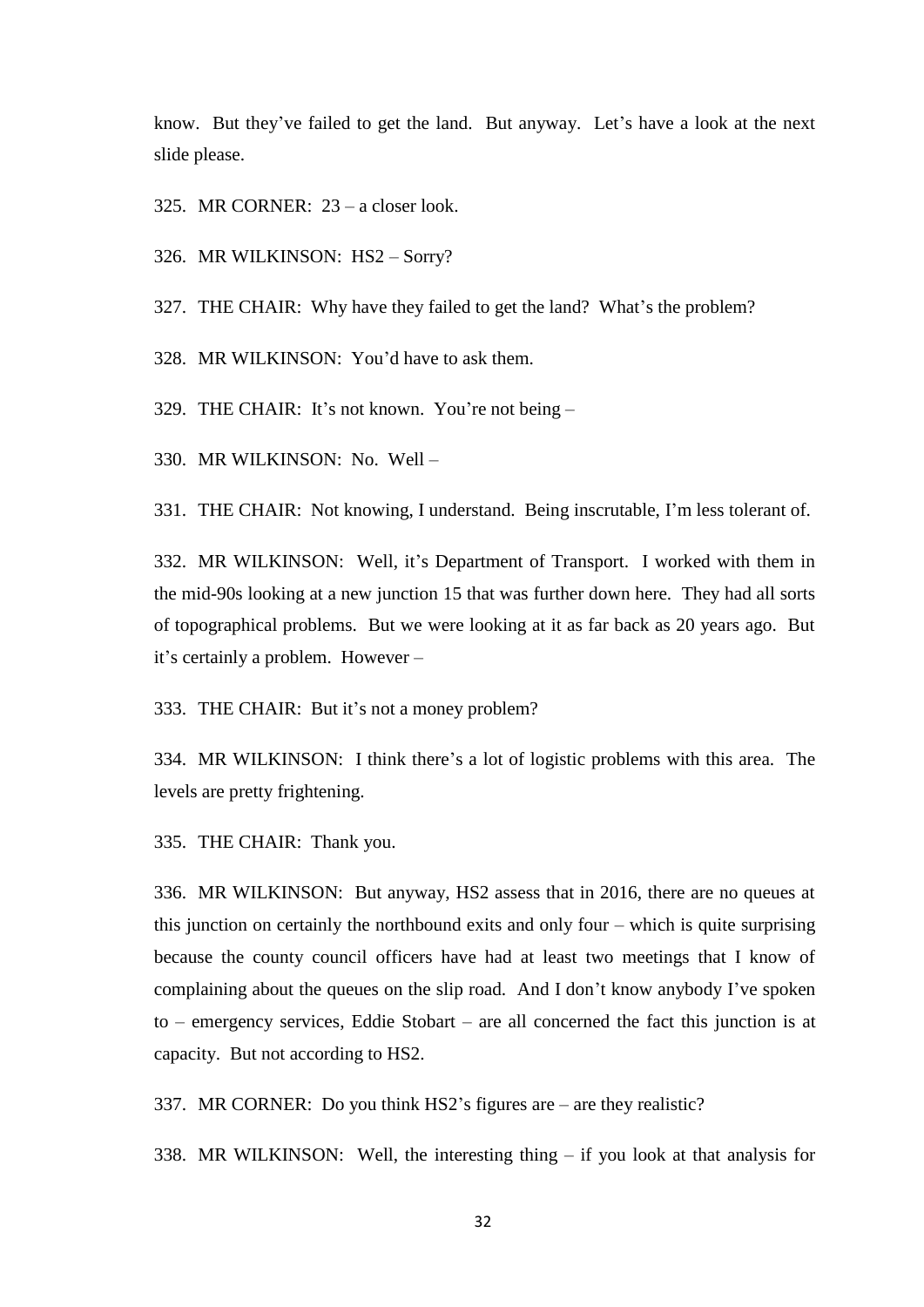this junction here, they quote a 2012 figure but they are SATURN model figures. And they don't correlate – if you look at this – whatever arrives on this approach and this approach must arrive at that approach. But there are at least 500 vehicles different in one of the peaks alone.

339. MR CORNER: Does that make sense?

340. MR WILKINSON: It makes no sense whatsoever. But what it does mean is they're certainly vastly underestimating what is actually queueing on these slip roads.

341. MR CORNER: Okay.

342. MR WILKINSON: So, on this particular junction – isolation – everything's fine, everything's fine, no problems whatsoever. Let's move on to the next junction?

343. MR CORNER: It's slide 24?

344. MR WILKINSON: Thank you. Now here, despite – the flows are a lot higher here and the queues start to look a little bit more interesting. The distance between the signals here and the give way there – well, it's three lanes. It will accommodate about 48 to 50 vehicles. So, by 2023 we're getting congestion that's just about tolerable. I can say that word correctly. Queues coming down from Newcastle to  $-$  the 519 comes directly from Newcastle town centre. That has gone up – that's a bit more realistic a queue, I'd have to say – by 80, 2023. It then doubles with HS2 traffic. The flow on the A500 AM and PM goes from 1,730, gets at 22 and 85. That can be depending on what's happening in the motorway quite along. But then it just goes off the scale with HS2 traffic, and not surprising when you put in the equivalent of 6,000 PCUs – two way flow on the A500. So, then we go down to the next – oh, certainly on this approach as well, we've got coming from the Eddie Stobart junction – this goes from three, which is just totally unrepresentative of the queue there. This again will store about 50 vehicles in either direction. It goes to 94 and 114.

345. MR CORNER: On HS2's analysis?

346. MR WILKINSON: On HS2's analysis. And that would be a queue that would be – well, we'll see the implications of the queues. But in isolation, you'd certainly be worried about this in isolation at this junction by 2023, with HS2's traffic. If go to the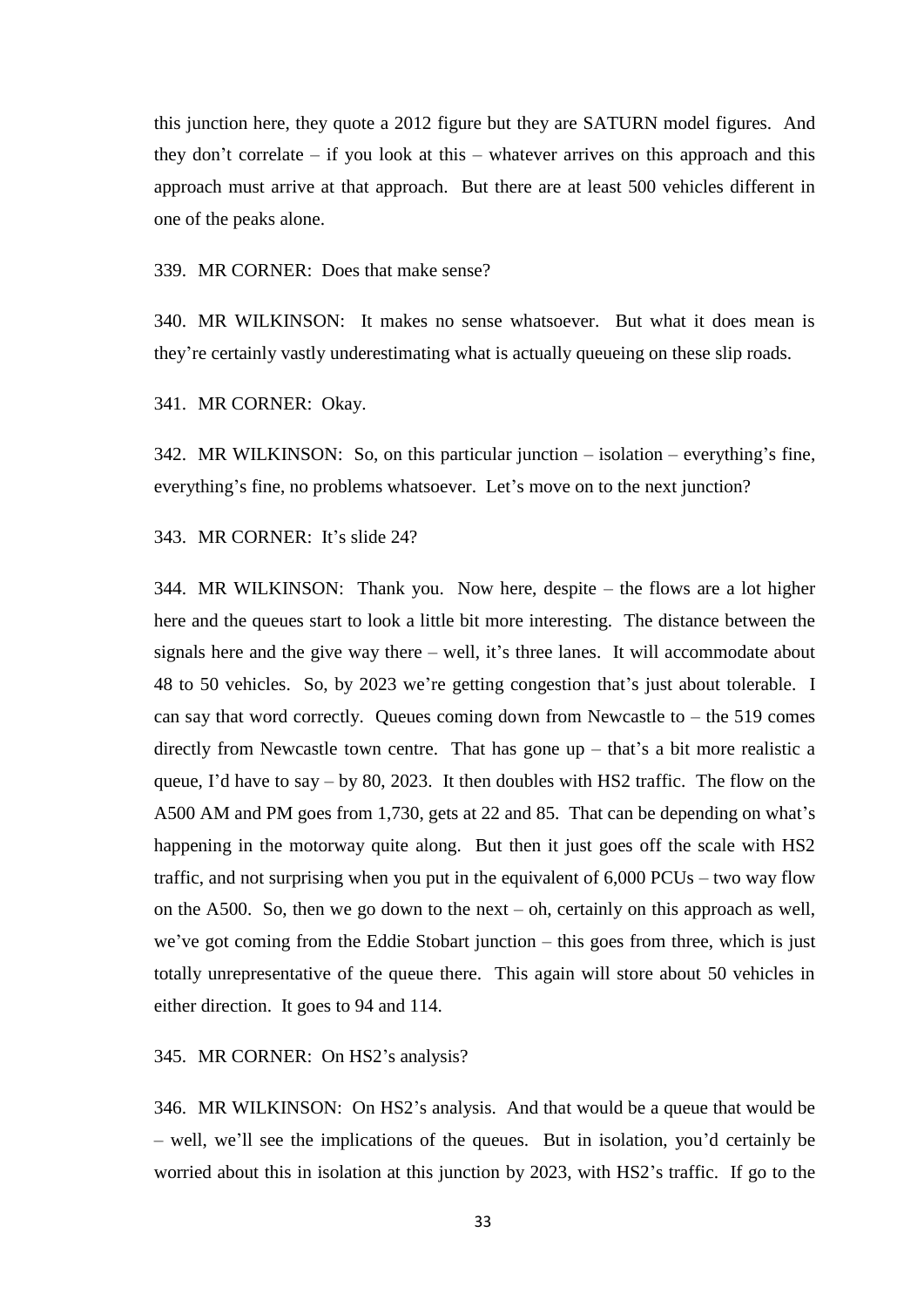final junction –

347. MR CORNER: Slide 25?

348. MR WILKINSON: Yes, thank you, please.

349. MR CORNER: Please? Thank you.

350. MR WILKINSON: And again, the queues on the A5182 coming from Baldwins Gate and the Whitmore tunnels. It goes from 10 to 41, worst case scenario there. And then it more than nearly quadruples to 150. These are the important queues though. We've got 25, 31 and it goes to 93 and 242. Now, remembering that you can store 50 vehicles in there. So, you can imagine what 93 but particularly what a 242 car queue. And I am concerned that just nobody from the county council or anywhere has actually raised this junction to the attention of HS2 or complained about it because it's just off the scale. This side road here is always the poor relation because there are five junctions here, five accesses I should say. The 519, that again quadruples and more. So, just to put that into some sort of picture for you. Now, this is all in isolation. The A500 assessment appears 10 pages away from the junction 15 slip roads. I don't know if that's just coincidence. But if they'd been on the same page, you might have been able to put two and two together. But the result of this is as follows. Next slide please

351. MR CORNER: 26.

352. MR WILKINSON: And there we have the queues on the basis that two thirds arise from the south. And this is on their queue lengths, which I think are far underestimate the problem. We've got queuing back almost to the end of the slip roads. I can see why Highways England want to try and extend that at this current time. The queues just then go off the scale. At this junction here, there's 93. Well, there's only one place those vehicles are going, and just sitting in that roundabout. And just as an aside, remembering you that the A34 is sacrosanct of the county council. A 37 car queue at this signalised roundabout, which they failed to model with a set of signals there – goes to 391 car queue.

353. THE CHAIR: I think Sheryll's got a question.

354. MRS MURRAY: Yes. Is this for a specific peak time?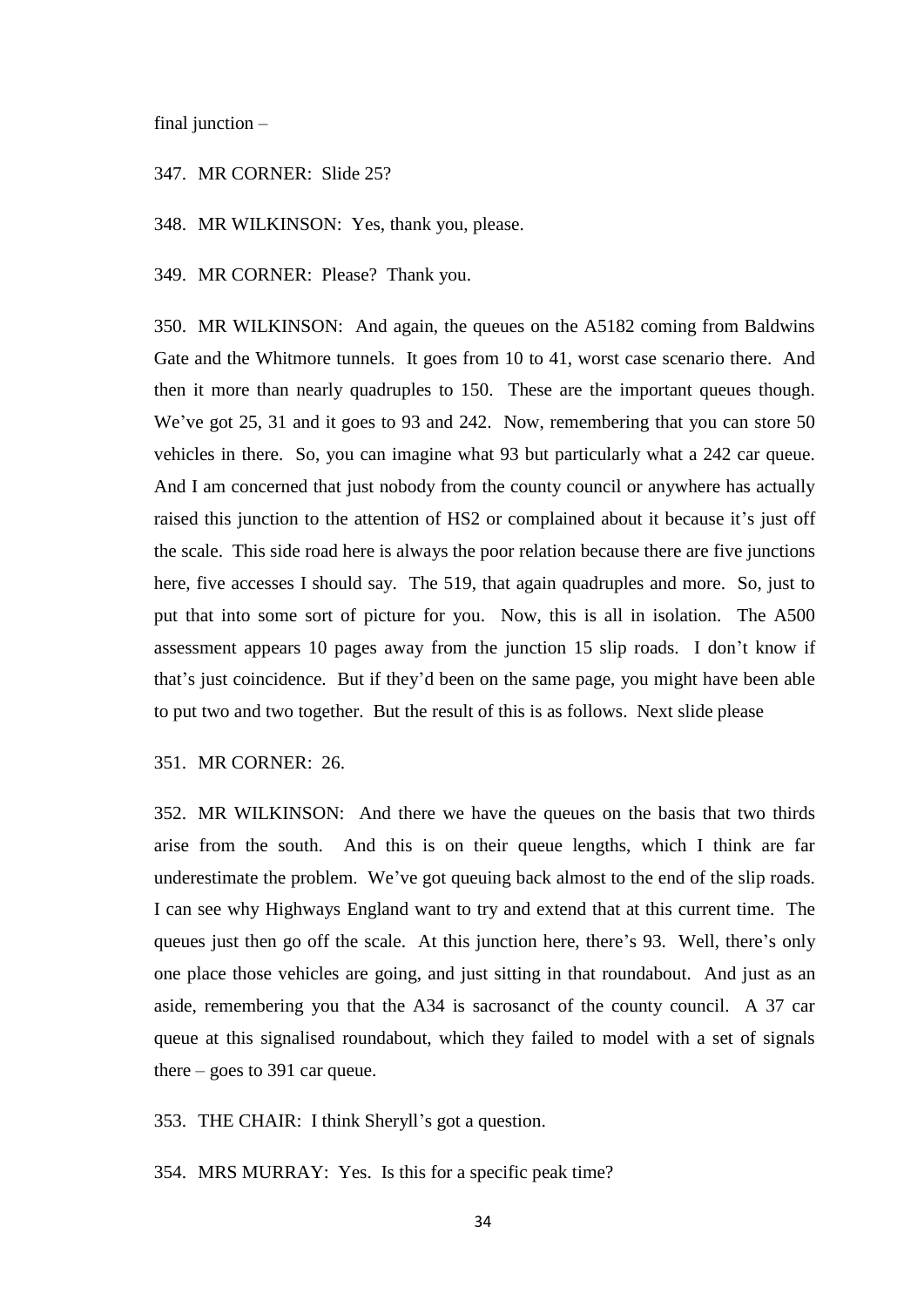355. MR WILKINSON: I would think – well, I have no flow profiles except what I've seen very recently but certainly –

356. MR CORNER: This is the AM.

357. MRS MURRAY: The AM?

358. MR CORNER: Yes.

359. MRS MURRAY: And what time AM?

360. MR WILKINSON: Eight until nine. It would be modelled a quarter to eight until a quarter past nine in the computer programmes.

361. MRS MURRAY: Thank you.

362. MR WILKINSON: But this is consistently almost at capacity most mornings now. So, these are on the optimistic side. I don't ever use this term but I will here and it's gridlock. It is an emotional term. But the actual professional view of that is it's gridlocked because they're queueing back into that. And the majority that's causing the problem is this A500 through to A5182 to Whitmore and to Madeley.

363. MR CORNER: Do you want to talk about PM?

364. MR WILKINSON: Yes, PM as well.

365. MR CORNER: Which is the next slide, last slide, number 27. Just to be clear, what hours is the PM peak?

366. MR WILKINSON: Five until six but it's modelled a quarter to five to quarter past six. We now have a queue here that are trying to get out of Stoke and Newcastle and the queues, you can see for yourselves. But the queues in here just mean this is absolutely gridlocked – both directions. The emergency services, commuters, lorries, HS2 compound traffic – although it's getting towards the end of the day there – will all be just trying to avoid this junction. And the point I'm trying to make here is if we go back to – three slides back – I'm just trying to think which the slide is now – 20 please. Slide 20? Oh, sorry. I touched the mouse. Okay.

367. MR CORNER: Number 20.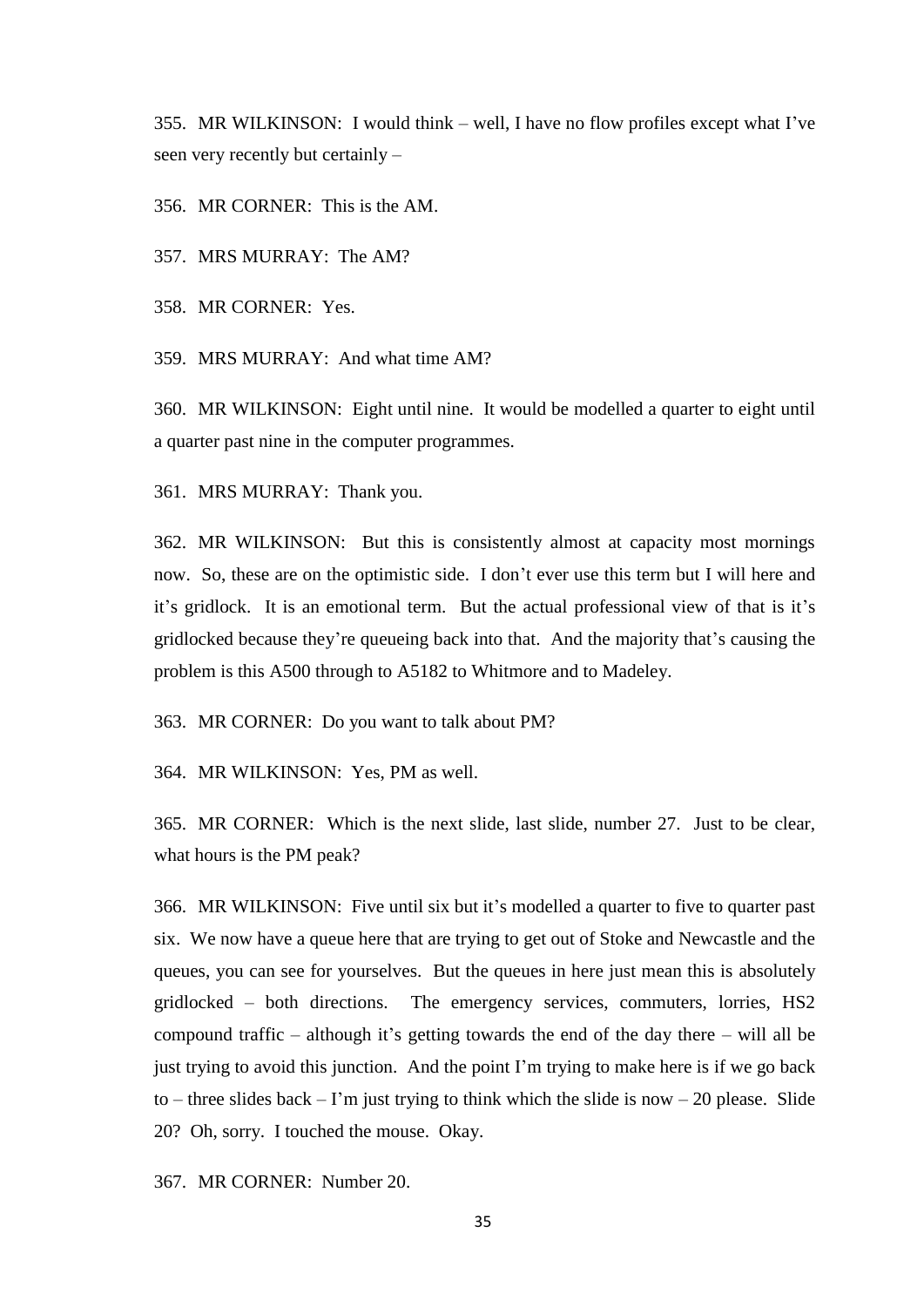368. MR WILKINSON: Yes. Okay. So, at the moment, the Whitmore tunnel traffic comes along here. That's got to go through that junction. And I think somebody mentioned earlier about a new tunnel being built there. If that was to create even more traffic on there, then I hate to think what would happen at this junction.

369. MR CORNER: Is that what people refer to as the longer, deeper tunnel?

370. MR WILKINSON: I think that's what they do but if it's going to create even more spoil that is to be going out on this route then I can't even begin to comprehend the impact that would have. But certainly, at the moment at Madeley haul vehicles come all the way through Woore, down through the A51, along there, all the way around. And this obviously again, massive traffic through that junction. If we had Aldersey's Rough, we could use haul routes that would take it up and then via the Keele services. That alone – coming from Madeley end – that would reduce that by a quarter of the haul distance if nothing else. But certainly, it would relieve some pressure on one of the junctions within the interchange and have a massive extra benefit over and above, comparing the two.

371. MR CORNER: So, the benefit for Aldersey's Rough is impact on junction 15, is that right?

372. MR WILKINSON: Absolutely, which appears to be the elephant in the room that nobody wants to talk about, certainly, the county council. But this is a serious, serious problem. Eddie Stobart are – talking to their regional manager – he was really concerned about what they were going to do if they can't get access and everything's just stuck there.

373. MR CORNER: Okay. Thank you very much indeed, Mr Wilkinson. Those are all the questions I have for you. Thank you.

374. THE CHAIR: Thank you. Is that it? Okay.

375. MR CORNER: That's it.

376. THE CHAIR: Your next witness then.

377. MR CORNER: Thank you.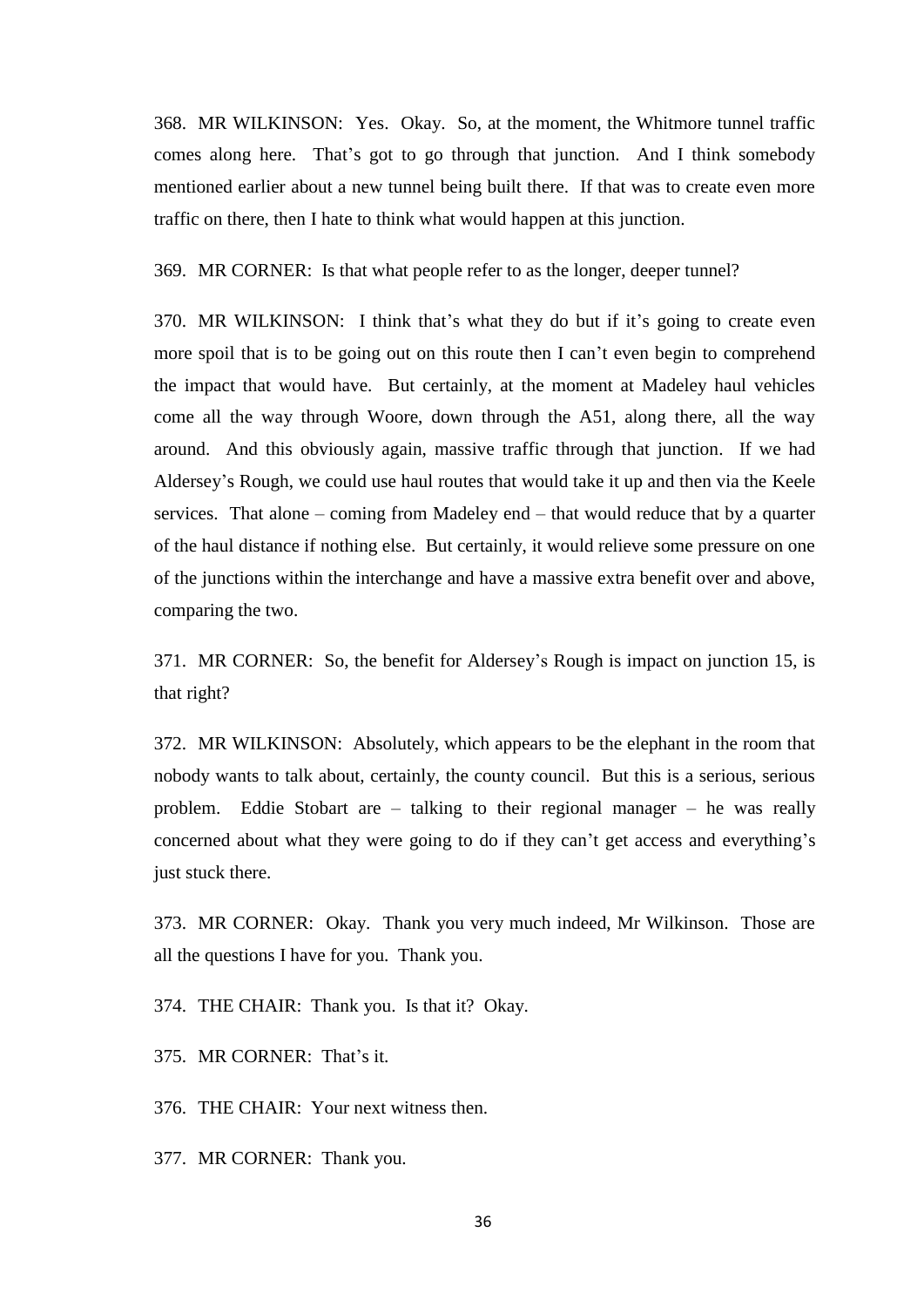378. THE CHAIR: I'm not trying to rush you before you've even started but just for our own planning, I've got no idea whether this is a 10 minute witness, a 30 minute witness, a 40 minute witness?

379. MR CORNER: Sir, it's certainly not 10 minutes. There's quite a lot to cover with Mr Parkin in fact. He's got to cover the Aldersey's Rough point and the layout that we have put forward and also, the comparison between Stone and Aldersey's Rough from an engineering and an environmental point of view. So, there is quite a bit to cover.

380. THE CHAIR: We're talking?

381. MR CORNER: I'm sorry, I shouldn't ask you a question.

382. THE CHAIR: No, how long are you going –

383. MR CORNER: I think it will be an hour possibly, yes, I do.

384. THE CHAIR: Right. Mr Mould, how long do you think your response is likely to be? I'm conscious of times.

385. MR MOULD QC (DfT): Well, I'm not planning to respond to every point

386. THE CHAIR: Yes, quite.

387. MR MOULD QC (DfT): At the moment, I anticipate asking Mr Smart to deal with a few main points. At the moment, it might take half an hour for him to do that. But obviously, there may be more points coming up from this next witness. The alternative is that we can –

388. THE CHAIR: I think that fits us within our timescale, doesn't it?

389. MR MOULD QC (DfT): Okay.

390. THE CHAIR: Okay.

## **Evidence of Mr Parkin**

391. MR CORNER: Thank you very much. Sir, if I can just have one moment to sort out my copy of the slides? It's Mr Parkin and you've had two documents. You've put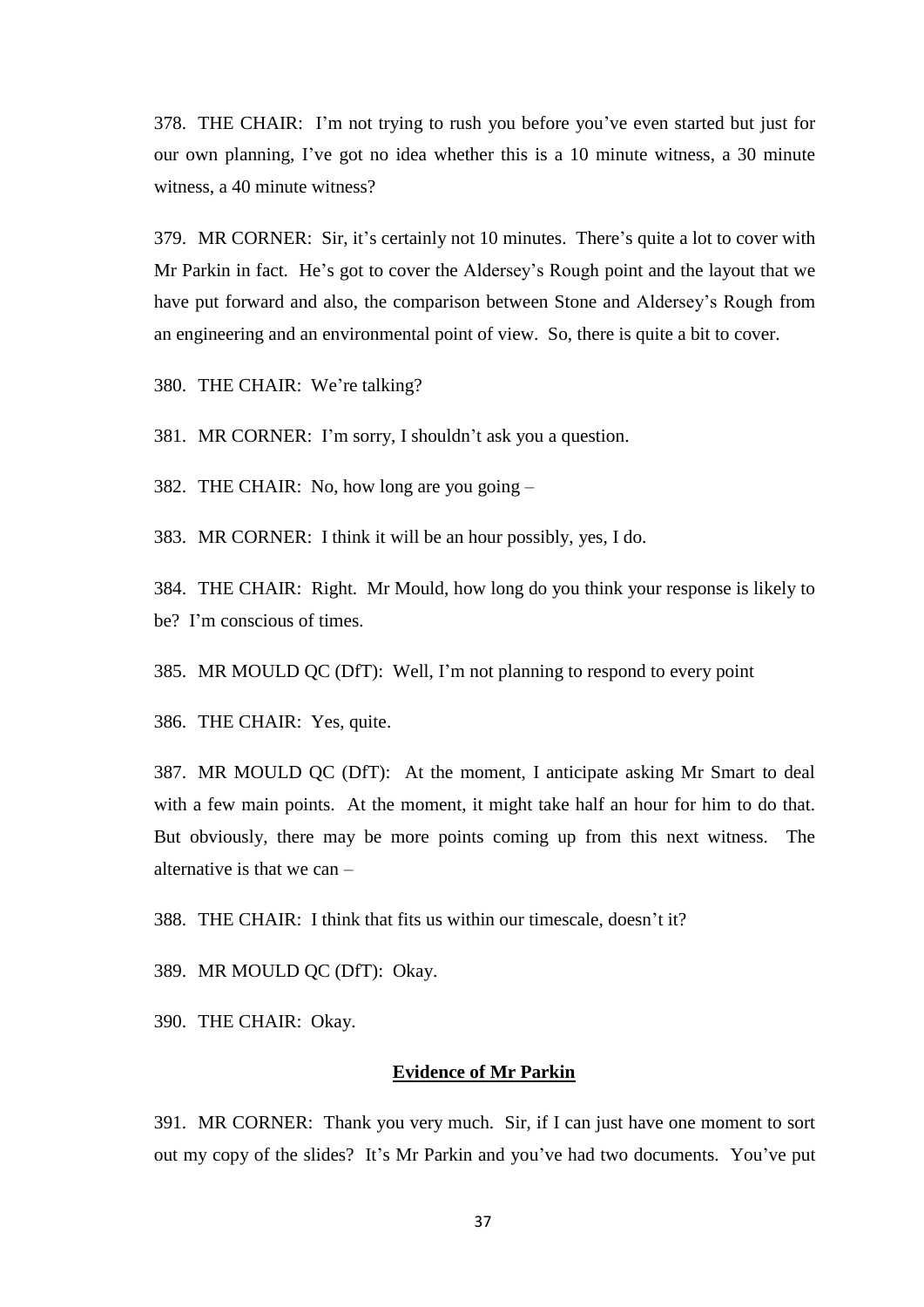in a proof and also a review of the SIFT analysis which I want to ask you about in due course and some slides, which have the prefix  $A43 - A43$ . So, to begin with please, if you wouldn't mind, please give me your name?

392. MR PARKIN: I'm Trevor Parkin.

393. MR CORNER: And qualifications?

394. MR PARKIN: I'm a chartered mining engineer. I have spent 14 years in the mining industry – five of which was in the deep mining industry and 10 years in the surface mining industry in the UK. I've been an environmental consultant for 22 years dealing with major planning applications and EIA.

395. MR CORNER: Right. Okay. Good. Thank you very much. Now, I want to ask you about the location of Stone and Aldersey's Rough in terms of future maintenance of the line. That's the first topic. Then I will ask you about comparison between Stone and Aldersey's Rough but with as a preliminary you taking the Committee to our layout – to the layout that you're putting forward for the Aldersey's Rough maintenance head and IMB-R. So, let's being, please, can we with the first topic – location of Stone and Aldersey's Rough. So, tell me will you about the relative locations of Stone and Aldersey's Rough so far as future maintenance is concerned. What do you say about that?

396. MR PARKIN: If you could go to slide 3 please? Okay. This is a plan which was produced by HS2. We've adapted it slightly. This is in the F3 information paper produced by HS2. And what you can see on this plan is it shows the whole of the HS2 railway. The red line is Phase One from London to Birmingham and terminates on the border with Phase Two at a place called Fradley. These numbers that you see against the names of these locations are the distances from London. So, in the case of Fradley, it's 188 kilometres from London. Can you see that? It's not probably the clearest of plans. So, Fradley – I can use the mouse here, can't I? So, Fradley is there. And that's on the border between Phase One and Phase Two. Phase 2A is the blue line which runs from Fradley up to Basford, at Crewe. And Phase 2B, which is the Phase Two, the north-west, goes from Basford to a place called Hough Green. This is one of the changes that we made to this plan. Hough Green is the junction at 277.4 kilometres north. And at that point the HS2 Phase 2B railway splits to go to Manchester Piccadilly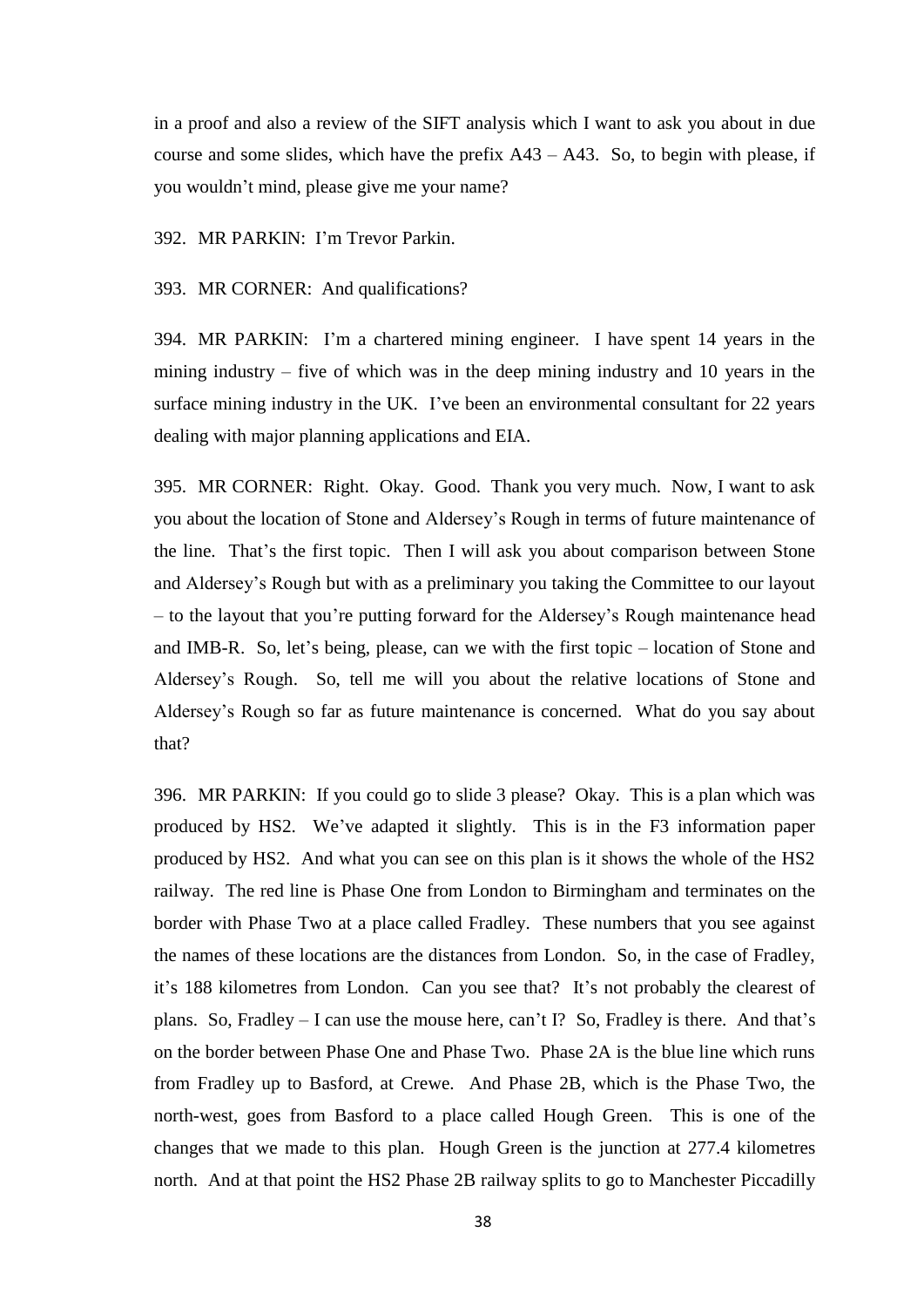or to Golborne junction. We've got the Stone IMB-R location, which is at 221 kilometres, and just to the north of that we've got the Aldersey's Rough at 234 kilometres. So, there's 13 kilometres between the two locations.

397. MR CORNER: Right, so?

398. MR WIGGIN: Quite.

399. MR PARKIN: Well, if you go to the next slide?

400. MR CORNER: Even barristers can ask short questions sometimes.

401. MR PARKIN: What I've done here is I've taken the – if you look on the left hand side of this table, you've got the various locations which I've just shown on the plan. The phase in which they are located is the next column. The third column is those changes which I've referred to and the distances from London. And then the relative distance – actually it says 'Stone/AR' there. It's actually just from Stone but you can add or subtract 13 kilometres to the numbers. So, if you take the position of Stone IMB-R, it's 13 kilometres to Aldersey's Rough. But if you go to Manchester Piccadilly, it's 84 kilometres. If you go to the Delta junction, which is on Phase One –

402. THE CHAIR: Sorry. I'm struggling. I'm taking in all this information and I still haven't got to the sense. So, where's the point?

403. MR PARKIN: The point is –

404. THE CHAIR: Perhaps give the point and then give the evidence –

405. MR PARKIN: Okay, the basic point –

406. THE CHAIR: Otherwise, it's just seeming totally irrelevant; that seems pointless. I'm sure it's not but can we get to the conclusion?

407. MR PARKIN: No, it's very important because it's about the relative distance of maintenance that you have to do from either Stone or Aldersey's Rough to the end of their maintenance sections.

408. MR CORNER: One of HS2's contentions is that Stone is more centrally located for maintaining the line, Mr Parkin. So, what I'm after is –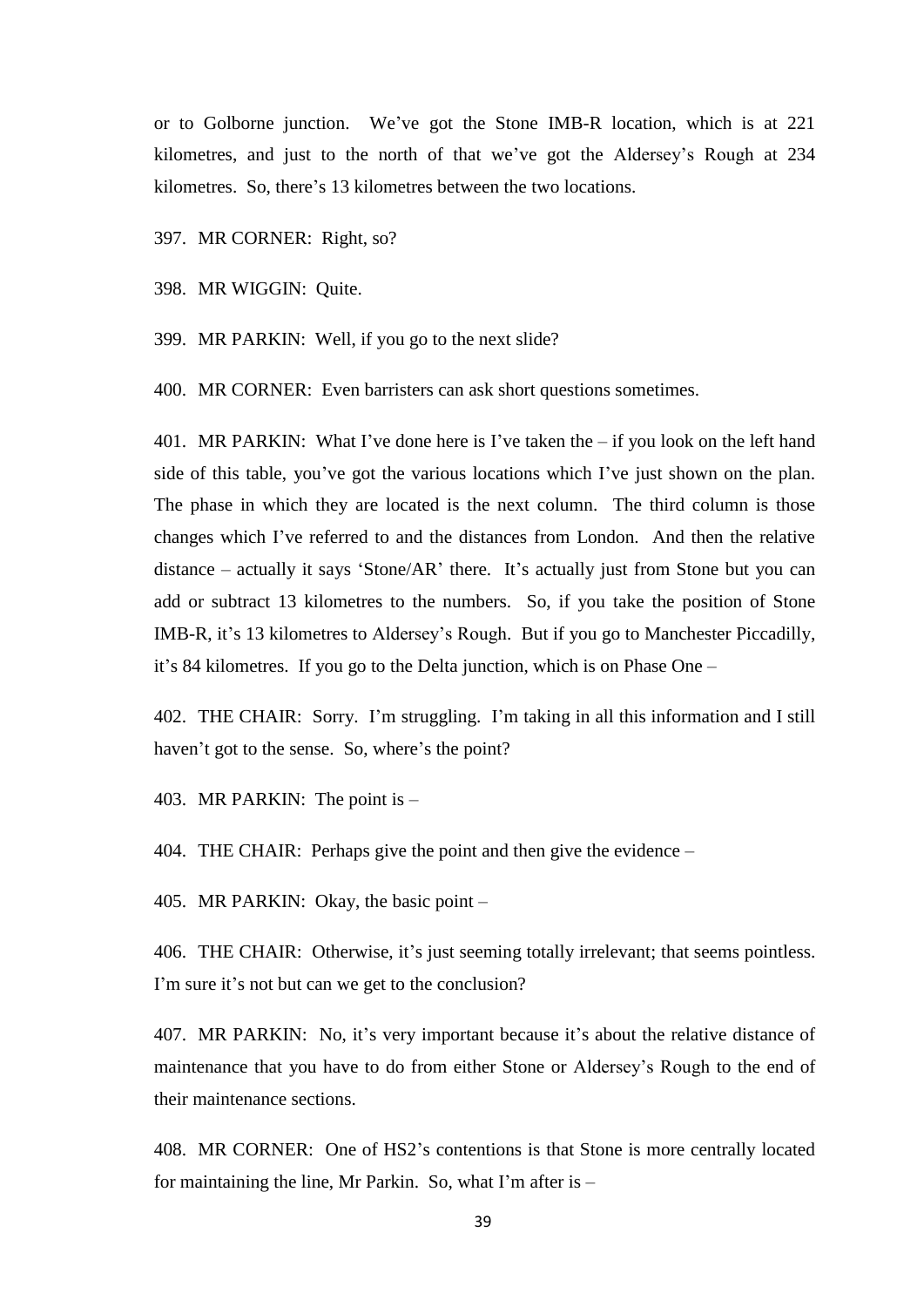409. THE CHAIR: There's not much in it.

410. MR WIGGIN: There's 13 kilometres.

411. THE CHAIR: There's not much in it. That's the point. That's the simple one.

412. MR CORNER: a) That's true but it's not the whole point. And b) what do you say? Which is actually better located for maintaining this line once it's up and running?

413. MR PARKIN: The SIFT analysis went into quite a lot of detail as to what was wrong with Aldersey's Rough and what was right about Stone. And one of the issues that it said was that Aldersey's Rough would potentially need some maintenance loops at a place called Pipe Ridware in order to function. And the reason for that is because they said they needed a minimum maintenance window of three hours. You can see from the columns on the right hand side of this table that actually the time taken between Stone or Aldersey's Rough to either end of the railway means that from Aldersey's Rough you can get to the northern end, most northern extreme at Manchester Piccadilly in three hours 35 minutes and it can get to the Delta junction, which is actually on Phase One in exactly the same timescale. Whereas if you look at Stone, it has a greater maintenance window at Delta junction because it's closer but it actually only manages three hours 20 minutes at the northern end. And HS2's minimum requirement is three hours.

414. So, the first point is that actually Aldersey's Rough is more centrally located and can get to both ends of the railway in the same amount of time.

415. MR CORNER: Right. So, it's better in that regard. Next, in their SIFT analysis HS2 said that if Aldersey's Rough is to be provided we need maintenance loops at Pipe Ridware. Is that right?

416. MR PARKIN: No, it's not.

417. MR CORNER: Right. And I don't know whether you can remember this. I think I can. Can you remember what the cost was going to be? How much did that add to the cost differential?

418. MR PARKIN: Well, in the SIFT analysis they had an option 9.5 which was with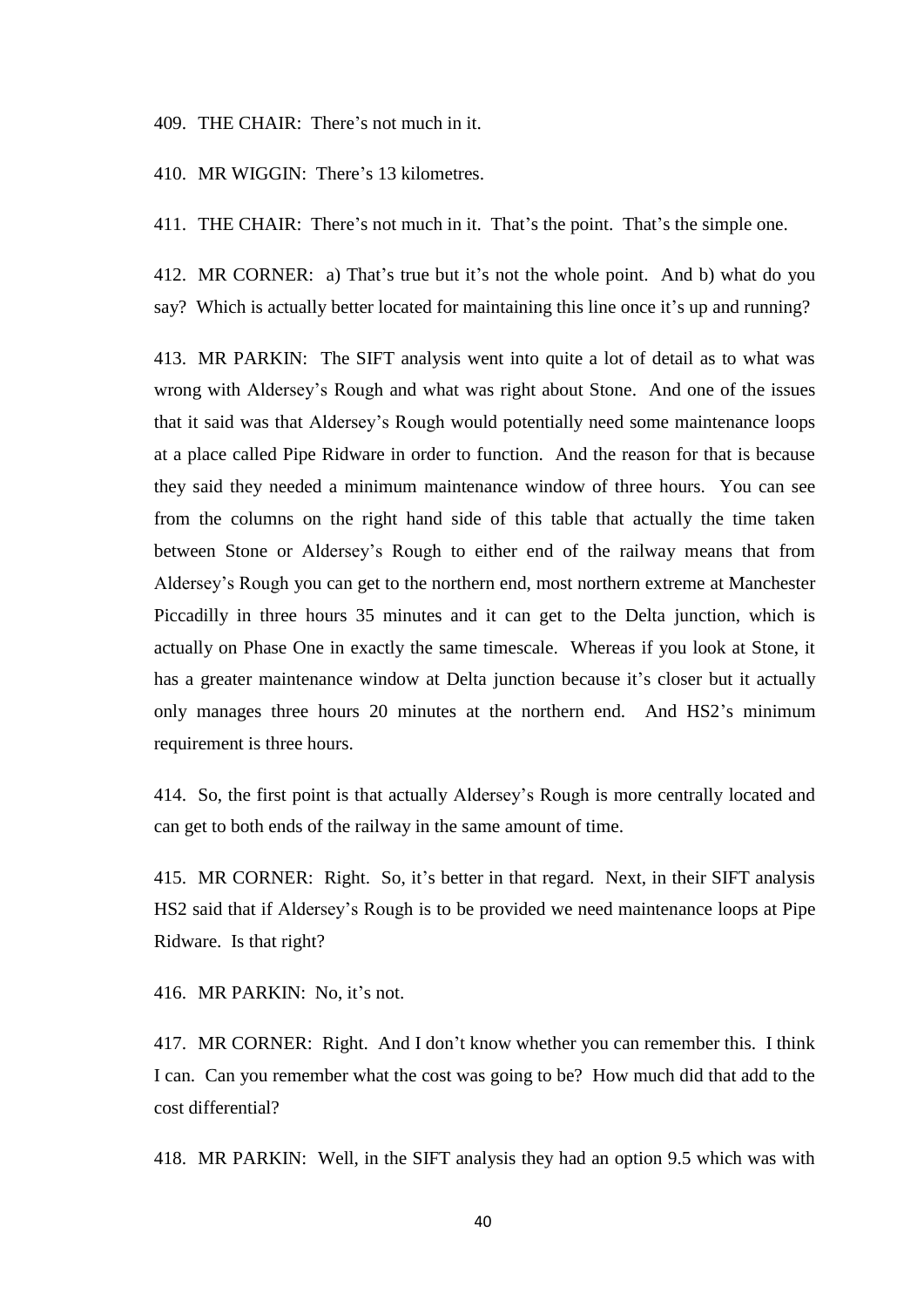Pipe Ridware and without Pipe Ridware and there was a quite confused commentary in the SIFT analysis. But the differences took the  $-$  it was about £40 million.

419. MR CORNER: £40 million?

420. MR PARKIN: If you have Pipe Ridware.

421. MR CORNER: Right. So, if Pipe Ridware isn't required, as you say it isn't, that knocks off £40 million off the –

422. MR PARKIN: Off the headline costs.

423. MR CORNER: Alright. Okay. Right. Thank you.

424. MR PARKIN: If we go to the next one?

425. MR CORNER: Yes. So, we can move on I think. And you've got this next slide, which is slide  $5 -$ 

426. MR PARKIN: The purpose of this is to reinforce the point about the relative location of Aldersey's Rough to Stone. Aldersey's Rough is further north and because the northern section of the railway is going to be mostly ballast track, it's actually got more maintenance to the north than there is to the south. So, having a maintenance base at Aldersey's Rough is additionally advantageous over Stone because of that factor. And the percentages in the column on Aldersey's Rough on the right hand side, you can see that if we use Delta junction – which I will say again, is on Phase One – as the southern maintenance limit of both of these IMB-Rs, you can see that actually the percentage of actual railway – not just the distances – because on the northern end you've got the Golborne section as well as the Manchester Piccadilly section – but actually you've got 50% of the railway accessible from Aldersey's Rough. Whereas if you look at the equivalent figures for Stone, you've got 58.9 versus 41.1. So, it's not only inaccurate to say that Stone is better located in the middle of the railway, it's actually fundamentally wrong.

427. MR CORNER: And you say it's the other way round?

428. MR PARKIN: It is absolutely the other way around.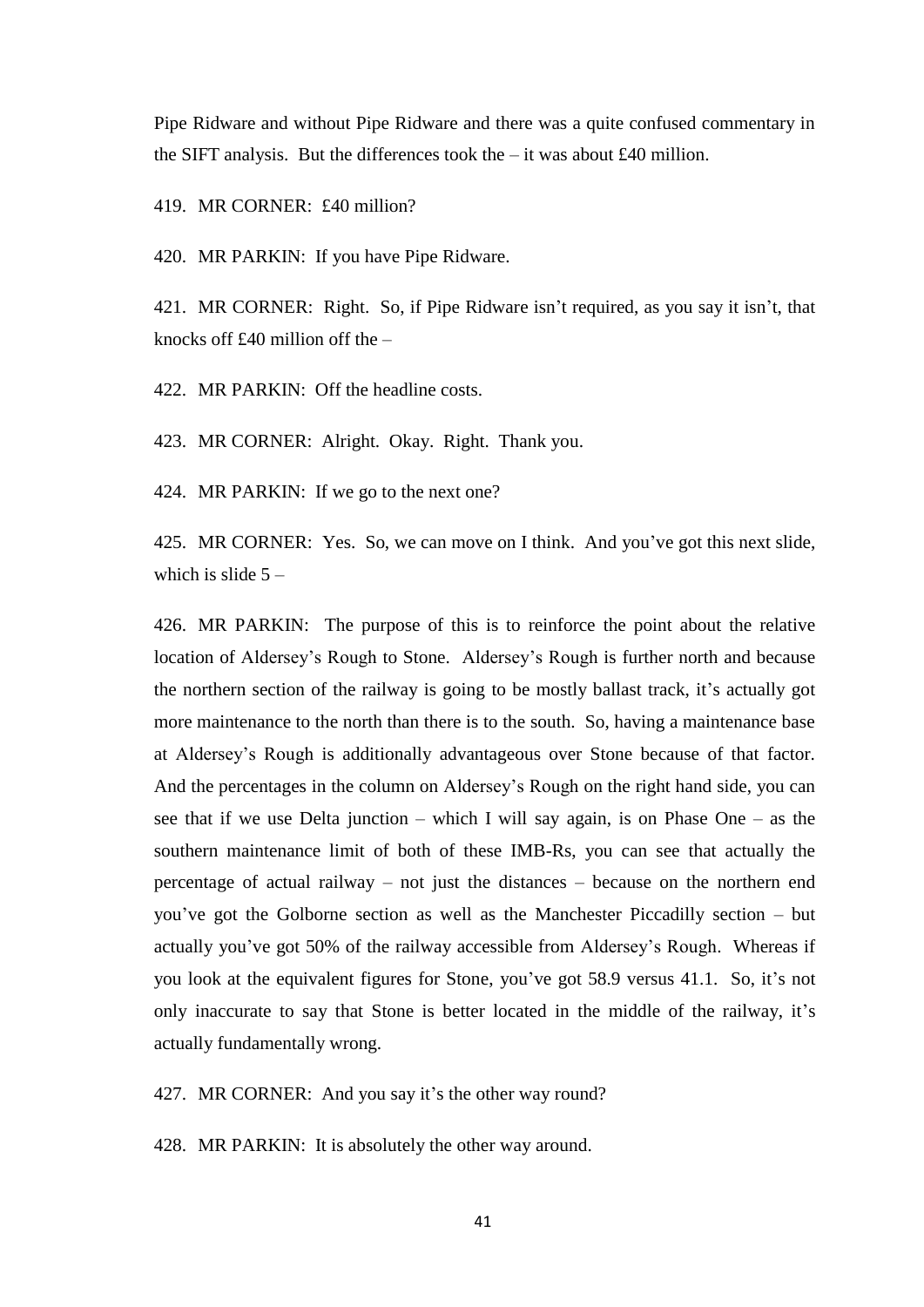429. MR CORNER: Good. Thank you very much. We can move on then, please. And I want to come to my next heading, which is comparing Stone and Aldersey's Rough and your response to the SIFT analysis. And so, my first point is  $-$  and you've put up slide 6 quite rightly – is the Aldersey's Rough option that HS2 has assessed or used for the purpose of its assessment an appropriate one?

430. MR PARKIN: No, it isn't. And I start by referring to this drawing, which we produced in January 2017 when we first approached HS2 with this idea. This design is now superseded but the important thing that comes out of it is that Aldersey's Rough is well connected to both the Keele services here and both of the railways but also more importantly – and we'll come back to this – it's very well screened from the local settlements of Madeley – which is over in the west here – to Madeley Park Wood, which you can probably pick up in the south – and Keele, which is off the plan in the north – none of which will be able to see the operations at Aldersey's Rough.

431. MR CORNER: So, that was your initial proposal. And I think if we look at the next slide we see what HS2 assessed, do we not?

432. MR PARKIN: I'm not going to use this plan because it's actually just focussed in on the junction. We have a more zoomed out one. This is also not our plan. This is also, sorry, not the HS2 plan. This is our version of what potentially could be done. I think if we can turn to a plan which –

433. MR MOULD QC (DfT): Sorry. Could I just check: that's your proposition we just saw there, was it?

434. MR PARKIN: Not totally, no. I'll come back to that plan if I may? Can we go to the Aldersey's Rough drawing which is part of the HS2 pack?

435. MR CORNER: Right. I've got P43(1) in front of me. Is that the one?

436. MR CORNER: It's one of HS2's, sir.

437. MR PARKIN: So, this is HS2's design, Aldersey's Rough.

438. MR CORNER: Yes.

439. MR PARKIN: And there are a number of important things which we consider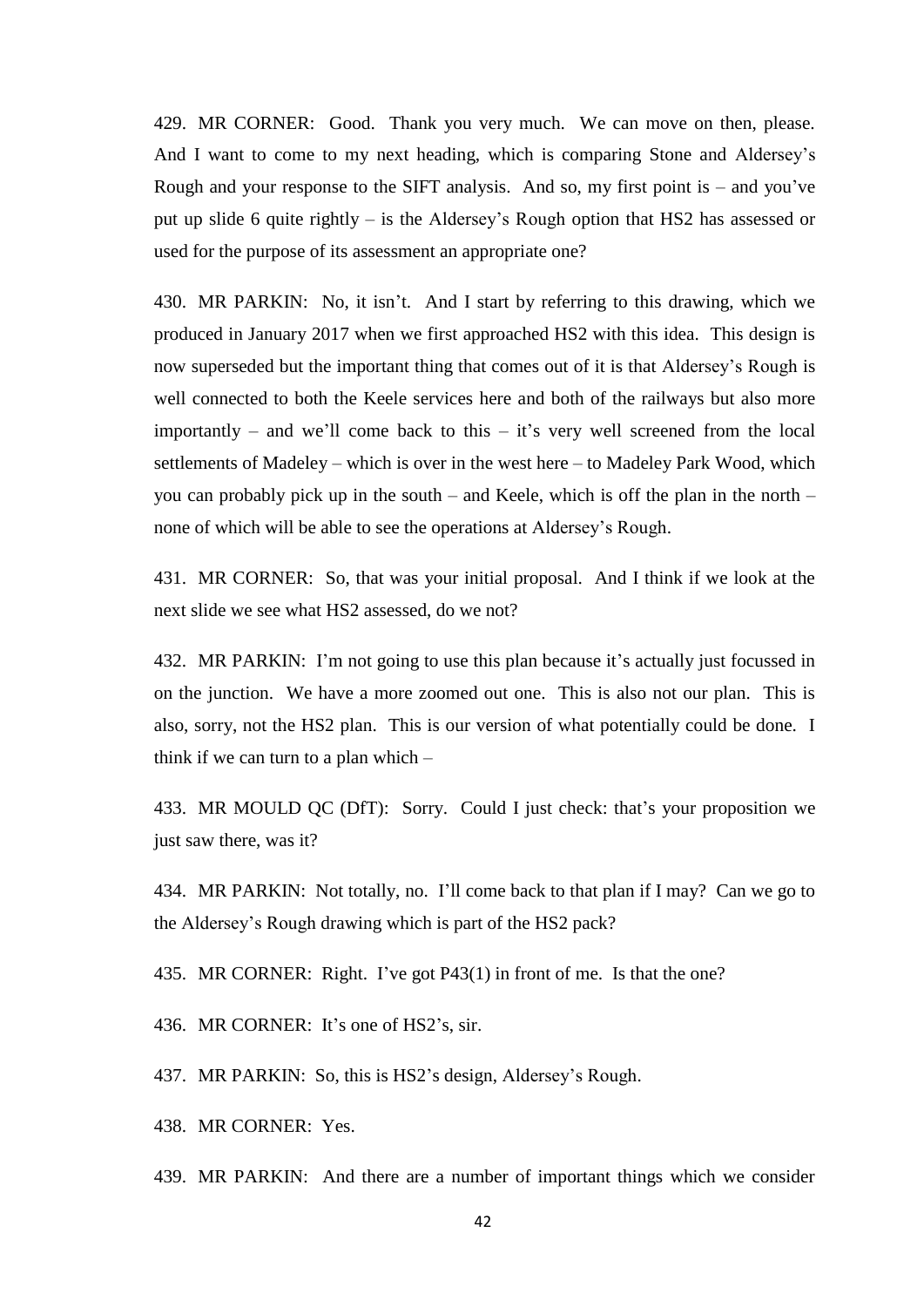make this a sub-optimal design compared to what could be achieved.

440. MR CORNER: So, tell us about those.

441. MR PARKIN: So, my colleague, Gordon Wilkinson has already been through the situation at Keele services and you're aware that we believe that the design we can have at Keele services is a great improvement. We also believe that the access which would be into Aldersey's Rough which – if I can find that. That's that point there on HS2's drawing. We would have it much further north. What we have asked HS2 for is the design drawings of this, when we met them. This is their fifth iteration of the design that we had in mind. Unfortunately, they've not provided those to us. But we believe on the basis of what we can see from this design that there are a number of changes which would not only make it a more optimum design, we would save some of the costs that they've built into their SIFT analysis. I don't know if I can zoom in slightly on this plan? Is that possible?

442. MR CORNER: I don't know.

443. MR PARKIN: Can we?

444. MR CORNER: Yes.

445. MR PARKIN: Thank you. That's fine. That's fine. So, at the moment, what you'll see is that they've got the – sorry – I'm fiddling with the –

446. MR CORNER: On my screen, we've zoomed in.

447. MR PARKIN: Yes, we have zoomed in.

448. MR MOULD QC (DfT): You want to go to the next slide because it's a zoom in, in event. So, P43(2) might be better for you.

449. MR PARKIN: Thank you, sir.

450. MR CORNER: P43(2).

451. MR PARKIN: Yes, that's fine. So, HS2 have arranged the railhead main area here in this, like a golf club head and they've put the railway sidings at the northern end and they've put the infrastructure at the southern end. We believe that could be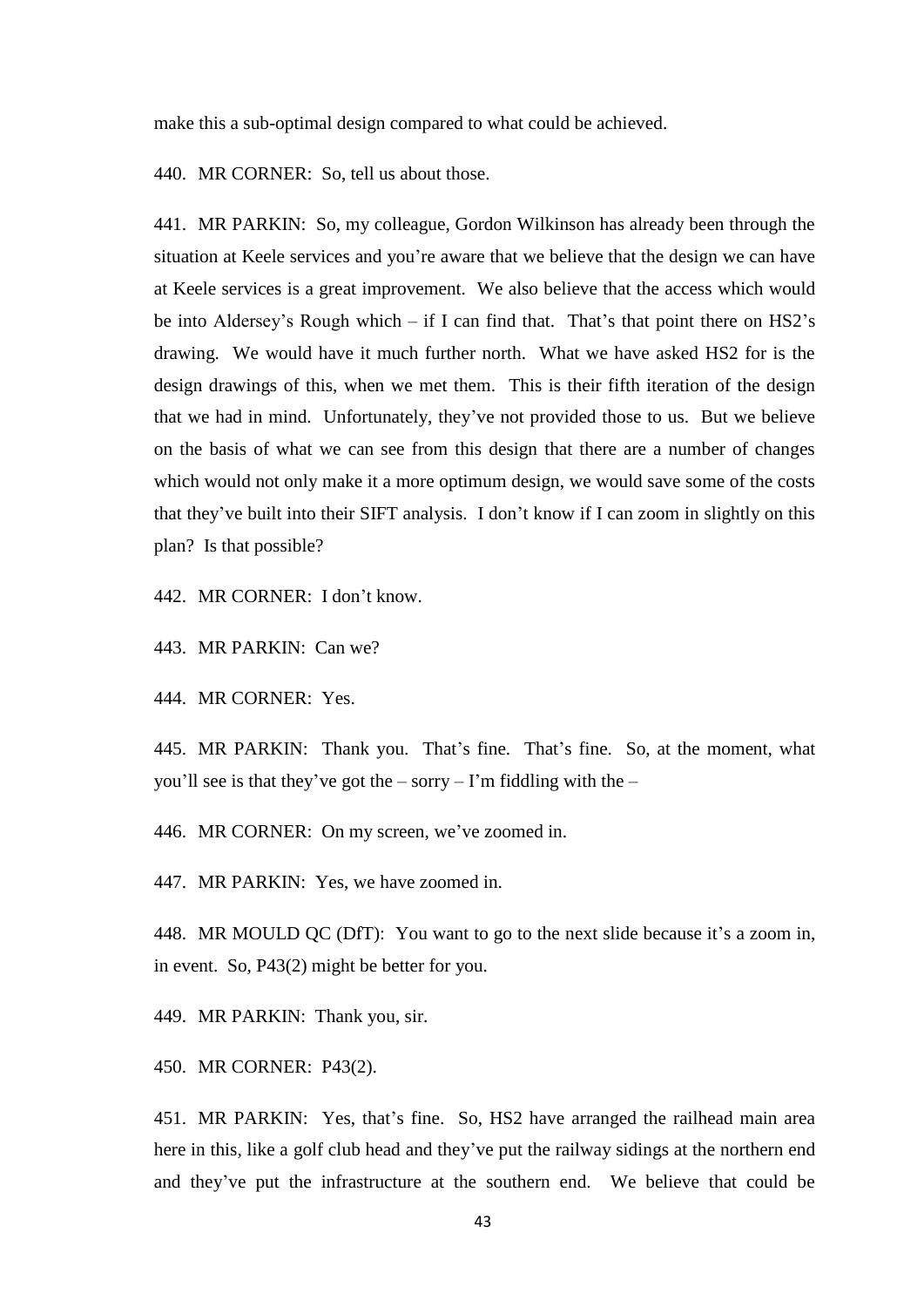optimised by effectively flipping those over. That would lower railway sidings by several metres which do away with having such a high embankment through this zone here. And one of the points that HS2 has made about the overhead power line – and they haven't actually confirmed this – they're not sure but they're suggesting and then they've costed into their SIFT analysis that you need to spend a lot of money on an overhead power diversion. We believe that could be optimised as well. If you come further down –

452. MR CORNER: Just before we leave that, when you say 'optimised' do you believe that diversion of the overhead power line will be necessary or not?

453. MR PARKIN: We need to look at the details of the drawings and the levels but we believe that if you lowered that line by a couple of metres you can certainly avoid any need to divert that. But as I said before, they haven't confirmed that it needs diverting and yet they've included the cost for it. On the section through here, where the railway comes further south, you can see it's on an embankment. And then when it curls around on to the HS2 line, they've got a couple of crossovers which are so arranged that they need a much longer head shunt to go down to the far end of the railway. And this takes them into Whitmore Wood. And one of the issues they've made about Whitmore Wood is that it affects further ancient woodland. They've also said they need a higher retaining wall, up to 25 metres. And again, we think with an optimisation of the design – and we don't have the drawings so it's difficult for us to do so – but optimisation of the design you can value engineer these elements out of the scheme and save money.

454. On the other points of this design, at the moment HS2's design – which I think my colleague Trevor Gould touched on earlier – is to – the southern spur here connects to a head shunt on the old stub railway line of the Market Drayton line. This not only prevents you going straight into the railhead, which is what we think would be the optimum idea, but actually means that they have to affect a much greater section of old railway line. They've had to lower it by two metres. Or they're saying they have to remove and rebuild the Manor Road bridge. And we believe that the design – which I shall show you in a second – that we have for that could avoid that.

455. There's also flood protection measures because they've put the spur in the flood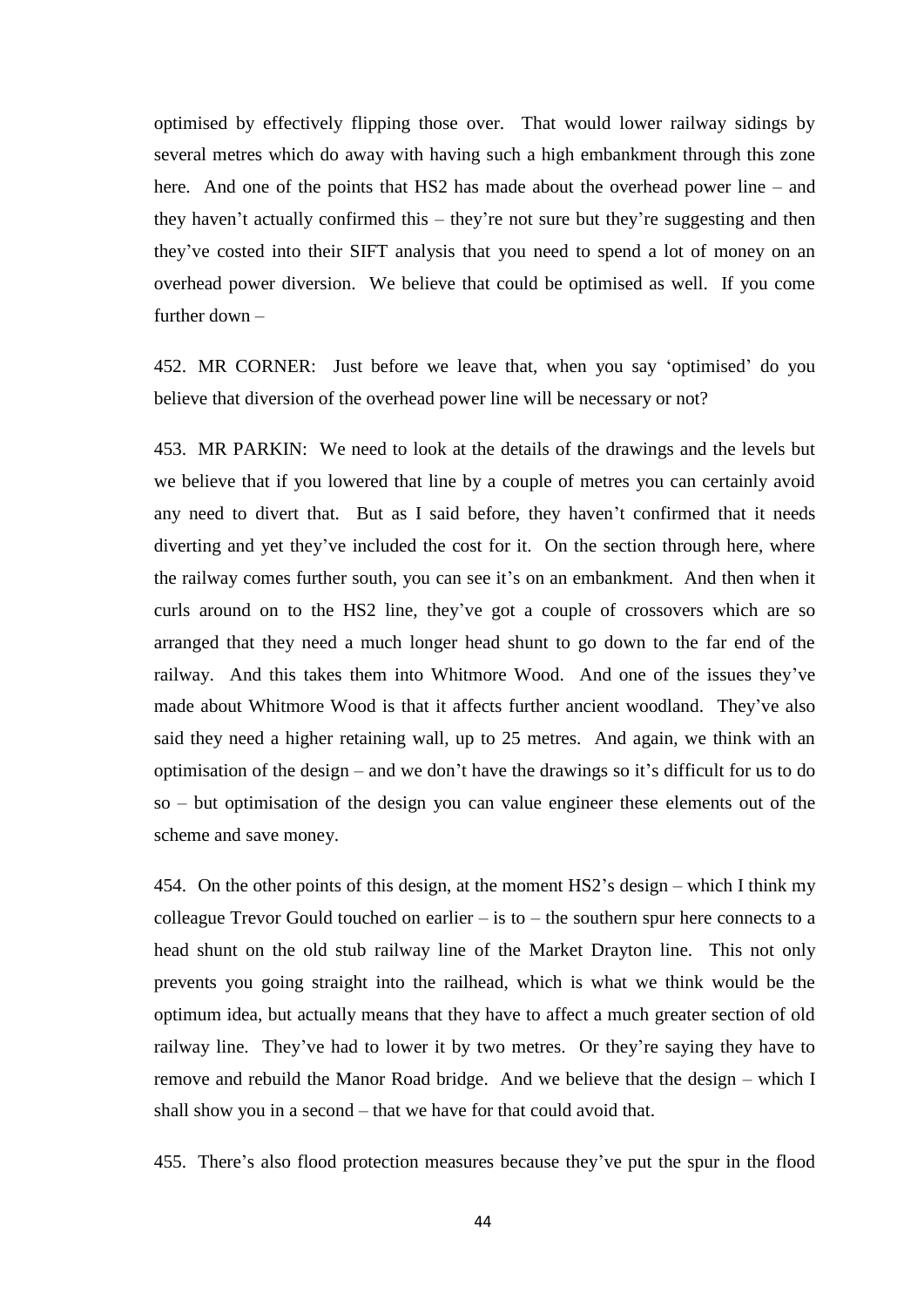plain. And when I come to talk about the environmental impacts, they have made a big point on the fact that this is going to be a major flood risk problem and they've scored it a major worsening against Stone.

456. And then finally, in terms of the connection on to the northbound West Coast Main Line here, they plan to upgrade the existing Madeley chord, which again involves using the head shunt and they need flood protection measures for that. Whereas our proposal – which my colleague, Mr Gould, went into – would come across this corner and would avoid the need for the head shunt as well.

457. So, we believe with working together with HS2 we could have come up with a version 9.6 or 9.7 which would have optimised the design of Aldersey's Rough and we'd have ended with a completely different scenario than the one we have today.

458. MR MOULD QC (DfT): I wonder if I might just point out – because it is important by way of context. This design is –

459. THE CHAIR: Sorry. Are you happy for Mr Mould to intervene now? It's my decision whether you intervene now or not.

460. MR MOULD QC (DfT): Sorry. Then, I won't. I won't

461. THE CHAIR: I was offering it for Mr Corner, which he didn't look desperately happy with your interruption. And I did say that I'd try to give him a clear pitch.

462. MR CORNER: Sir, my face is too mobile, I'm afraid. I wish I had a more poker face. No. Sir, it's entirely in your hands. You're the judge.

463. THE CHAIR: Carry on, please.

464. MR CORNER: Shall we just carry on? Yes. Okay. Thank you. So, Mr Parkin, you've told us about the things that could be better in the Aldersey's Rough railhead/IMB-R. Are you going to show us now slide 8?

465. MR PARKIN: I've probably covered those points. If we go to slide 8 we can at least see the optimal design that we have –

466. MR CORNER: Well, I think that's what we should do. So, why don't we do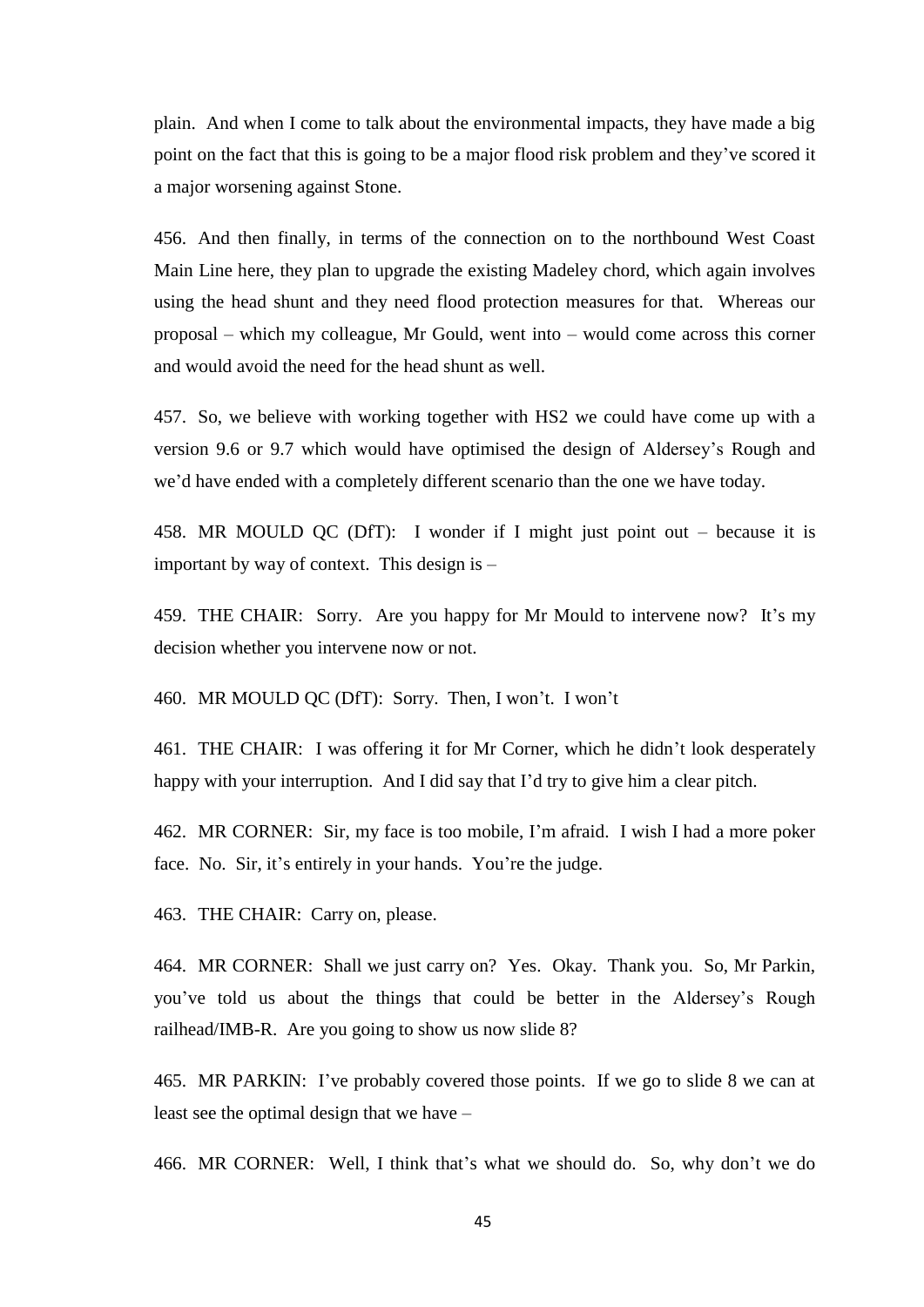that? Take us through it.

467. MR PARKIN: Our proposal here would be to take this spur line further up the contour, so out of the flood plain, and then turn it around so that we can make a direct connection into Aldersey's Rough. My colleague, as I mentioned earlier, Mr Gould has made the point about the advantages of being able to get in and out of the railhead more quickly. And this makes all of the works along this section of the old railway line redundant, which is what HS2 our proposing. We also wouldn't need to use that spur there – which I've just said – which is the existing spur. But we'd create a new spur, which would enable again direct access in and out of the railhead. I mentioned Whitmore Wood. This is Whitmore Wood here. At the moment there is about 1,200, 1,300 metres to get down to the northern end of the tunnel which goes through Whitmore Wood and we reckon that we can reduce the length of that head shunt on to HS2's line either if it stays on the northern side by changing the crossovers. But there is possibly the alternative of running the line underneath the viaduct at the River Lee – you'd have to make some adjustments to the design at the River Lee viaduct – and actually connect on to the southern side of the HS2 line, which would do away with the need for even the crossovers. And you'd have direct access on to the northbound slow lines.

468. We think that there are lots of changes that can be made to this to reduce the cost and to value engineer it. It's very difficult for us as a group to be able to do that when we don't have the design plans, which we have been refused access to.

469. MR CORNER: Alright, okay. Thank you very much. I want to come on now please to what I call engineering and construction feasibility. And I want you to deal with the comparative engineering and construction feasibility please by speaking to the table that you produce at slide 9. Slide 9.

470. MR PARKIN: This is a table that we've produced.

471. MR CORNER: Yes.

472. MR PARKIN: But it takes the information which is in the SIFT report, in the table which is the engineering matrix. The way that the matrix that HS2 produced worked – and I've tried to keep it simple because the colours can be quite confusing –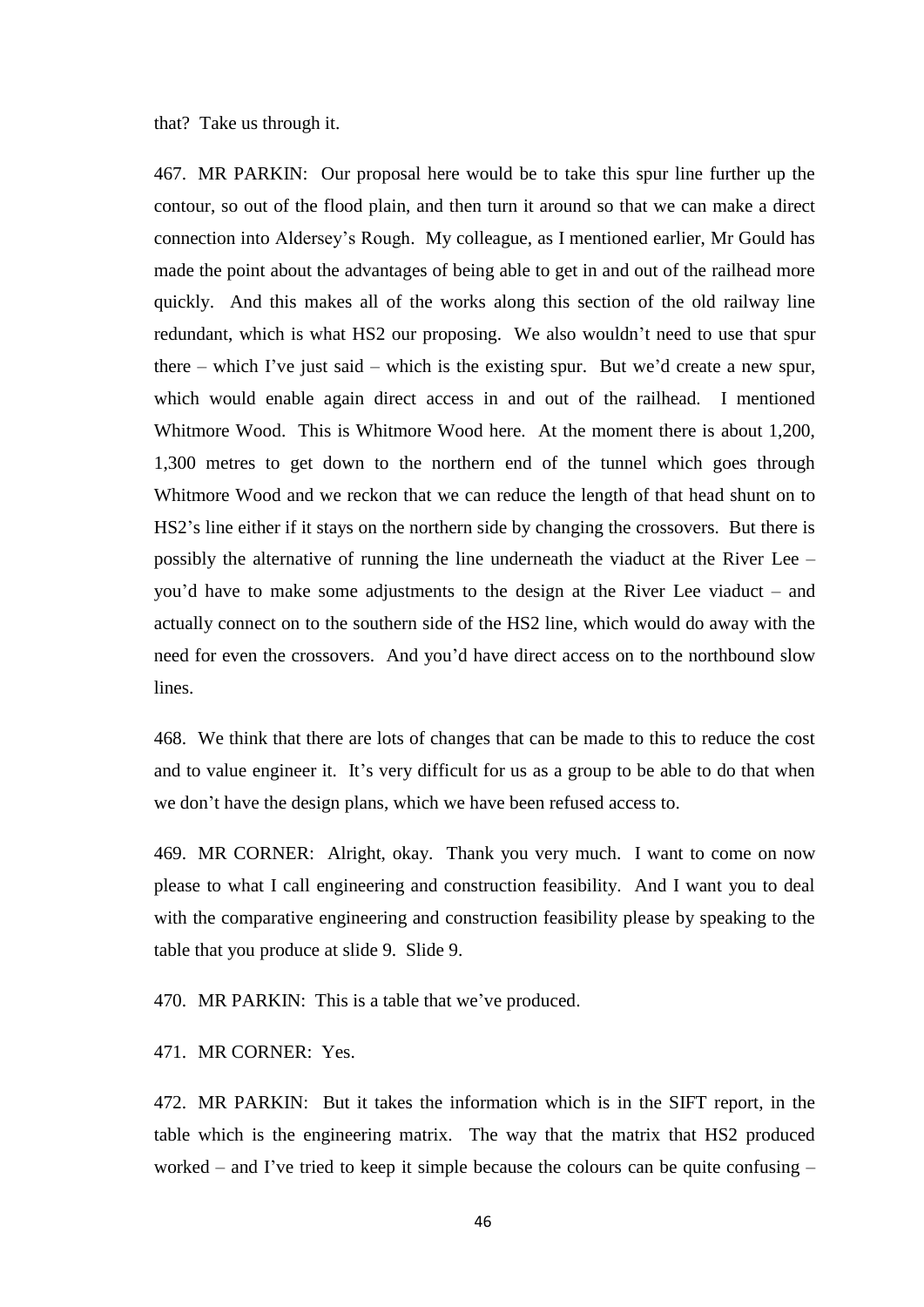but basically the judgment HS2 has made is in relation to whether Aldersey's Rough is an improvement or a worsening against the baseline situation, which is the Stone railhead. So, you can look immediately down the left hand column and HS2 has scored Aldersey's Rough either a minor or a moderate or a major worsening. And probably the best that we manage is a neutral result according to their scoring system.

473. We have undertaken our own scoring system and we have come up with a completely opposite view to HS2. And I would like to take you through why I've come to those conclusions.

474. MR CORNER: I think you should, yes please?

475. THE CHAIR: It's not the parish council for Aldersey's Rough, is it?

476. MR PARKIN: No, it's our group.

477. THE CHAIR: I appreciate that. Have there been any discussions locally? If the Committee did find this was an alternative, it would be an additional provision, and there would be a whole new set of people with a whole new set of objections – both local, personal – the full remit. I'm wanting to get a feel for whether you've had any discussions with them – at various points we've touched on issues and advantages – and getting a feel for what –

478. MR PARKIN: We have tried.

479. THE CHAIR: – it would look like if you put in another column.

480. MR PARKIN: No. First of all, the column refers to Stone town and Chebsey parish. So, that's our judgment in this context. But to answer the question you've just asked, the group have approached both the Whitmore and Madeley groups because, as you probably have appreciated, both Aldersey's Rough and the longer, deeper tunnel – our propositions are mutually exclusive because the tunnel would go underneath Madeley chord junction and therefore you couldn't have Aldersey's Rough.

481. MR CORNER: You might need to keep your voice up a bit.

482. MR PARKIN: Sorry. Can you hear me?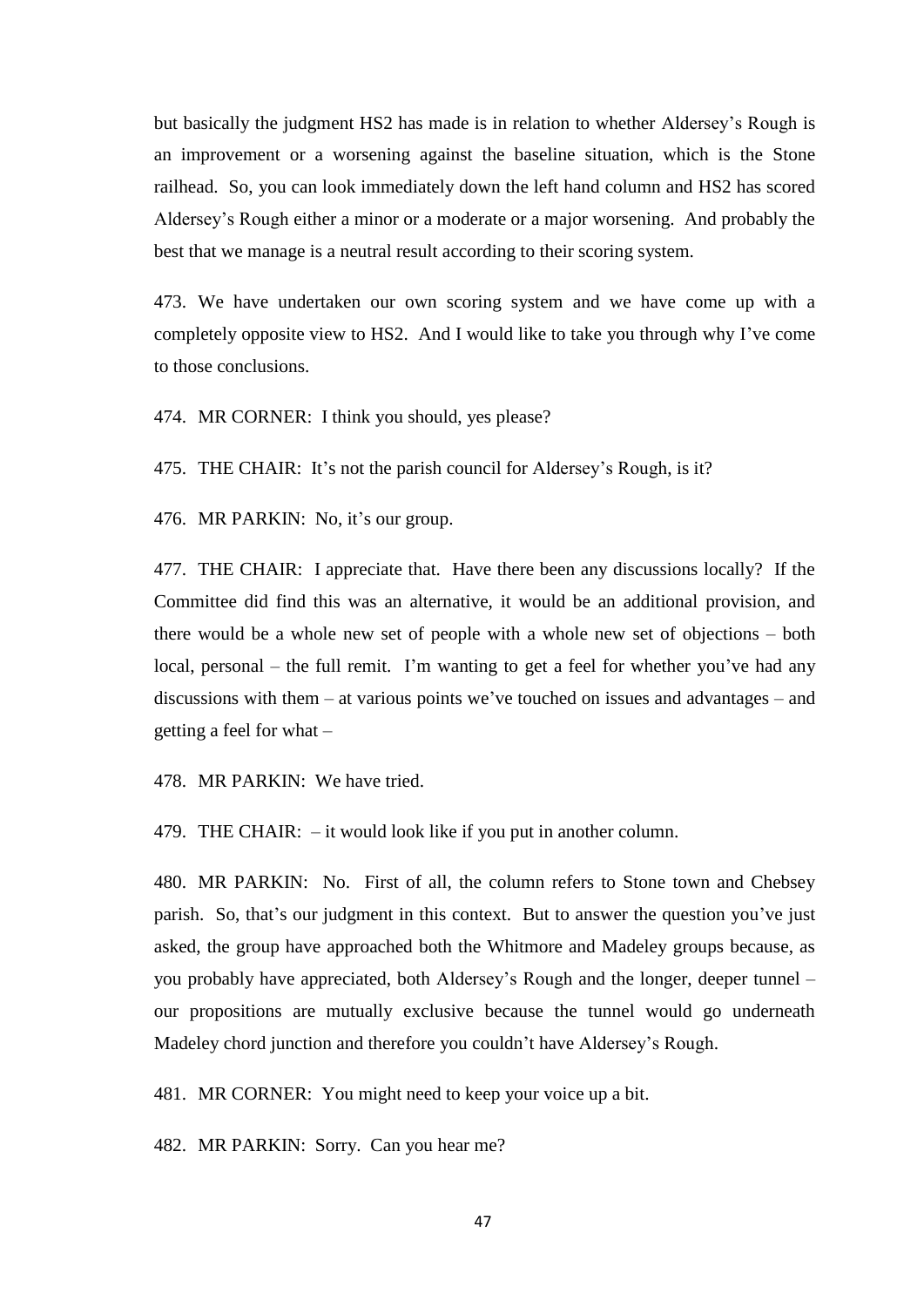483. THE CHAIR: I can, yes.

484. MR PARKIN: Sorry. I'll speak up a bit louder. But as my colleague, Gordon Wilkinson has said, because we believe that Aldersey's Rough offers really tangible benefits to the people of Whitmore and Baldwins Gate as well as Madeley because Aldersey's Rough can take some of the traffic pressures away from their construction areas, we approached them to give them a presentation of our thoughts. Unfortunately, we were refused them to speak to them because they saw us a being a threat to their longer, deeper tunnel proposition. I tried to say, 'Information is better than nothing' but they did not want to talk to us.

485. THE CHAIR: Okay.

486. MR CORNER: Right. Okay. Thank you very much. Thank you for the question.

487. THE CHAIR: Get back in.

488. MR PARKIN: Okay. So, coming back to the score here, you see that on the bisecting, existing roads – if we take the first point here – HS2 has scored that there is a neutral difference between the two sites. And as Gordon Wilkinson has already pointed out, the Stone railhead bisects both Yarnfield Lane and Eccleshall Road. It also bisects the Norton Bridge to Stone railway, whereas Aldersey's Rough doesn't bisect any road whatsoever. We can make access onto a short section of Three Mile Lane and then access straight into Keele services. How they manage to score that a neutral in that context is beyond me, to be honest.

489. MR CORNER: Just pausing there. On your plans, the length of Three Mile Lane that would be affected by traffic to get to Aldersey's Rough is what?

490. MR PARKIN: We think it will be less than 500 metres in total.

491. MR CORNER: In total? Okay. Thank you very much.

492. MR PARKIN: Between the northern side of the motorway, where would make access from the southbound connections to where we think the access should be on Three Mile Lane to gain access to Aldersey's Rough.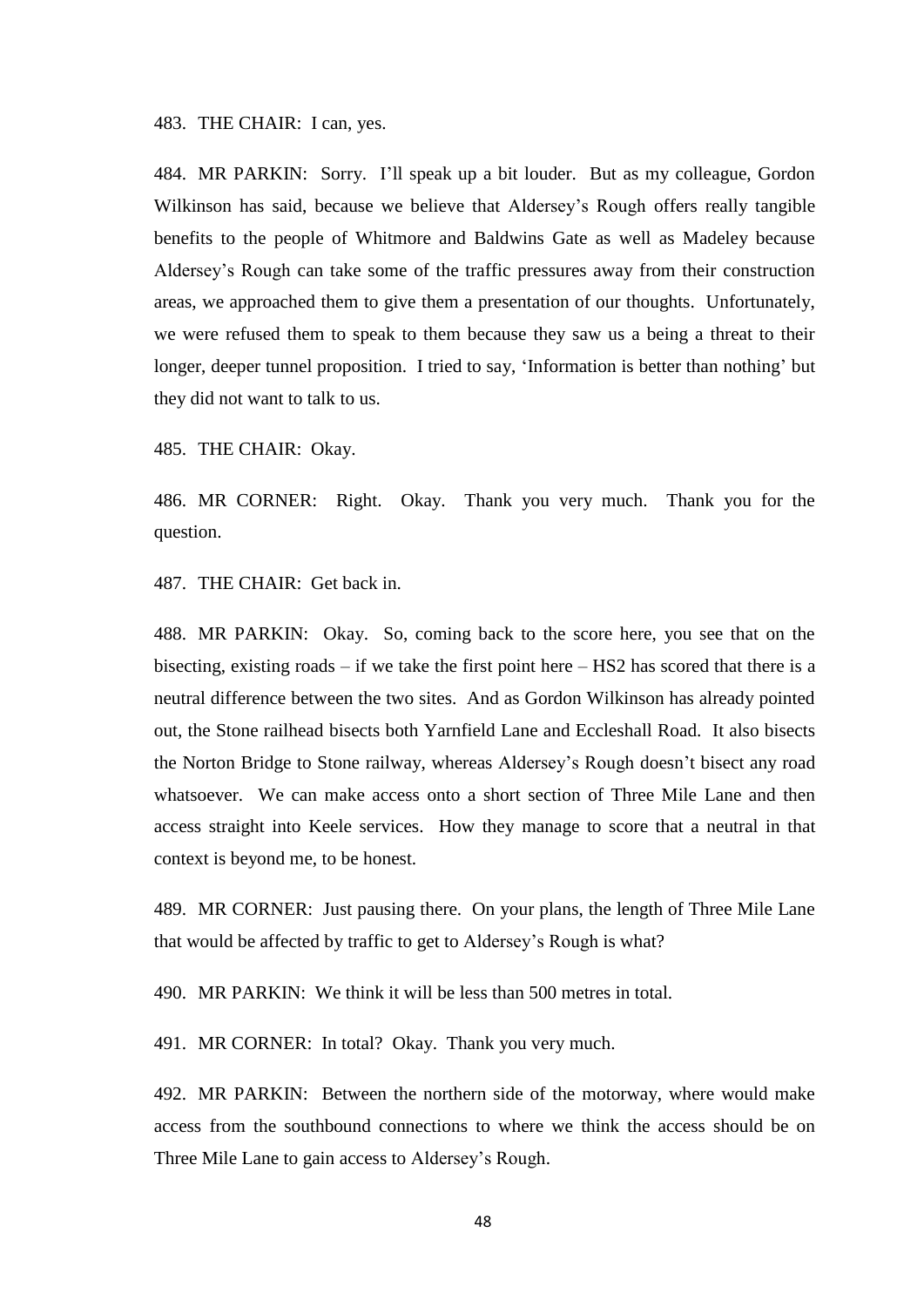493. MR CORNER: And just compare that with the length of Yarnfield Lane that's affected by Stone?

494. MR PARKIN: Well, as my colleague Gordon Wilkinson said, for the first 15 months – it was nine, now  $15 - you've$  got the full section between the railhead compounds and the A34 affected. In fact, that continues beyond that date, if you look at the histogram which was placed up earlier. But then beyond that point, 50% of all of the HGV traffic accessing HS2 from the M6 must cross the bridge of Yarnfield Lane – either the existing one or the new one – in order to access the northbound carriageway. And the distance between the Yarnfield north embankment satellite compound junction and the M6 connection on the northbound is 900 metres.

495. MR CORNER: Thank you very much. Can we go on to the next comparator, please, the next factor, disruption to highways?

496. MR PARKIN: Well it's a subset really of what I've just said. According to HS2, they say there's a minor worsening by having the railhead at Aldersey's Rough compared to Stone.

497. MR CORNER: What do you say?

498. MR PARKIN: Well, there is virtually no disruption of Three Mile Lane and yet there is total devastation of Yarnfield Lane for a period of four years. So, I say it's a major improvement by moving to Aldersey's Rough.

499. MR CORNER: Okay. I'm sorry, sir? Oh. Access to site?

500. MR PARKIN: Again, it's another point which Gordon Wilkinson made. He demonstrated that the access to the site, particularly in terms of when it was an IMB-R, was a sub-standard access in a cutting, which he considered was unsafe. Even the temporary access points involve putting new roundabouts and diverting the lane. The lane is diverted at Yarnfield for 1.2 kilometres. It has to have a new motorway overbridge. It has to go into a cutting. It won't be the same road ever again. And how that compares with actually using a short stretch of Three Mile Lane which needs a couple of new junctions to be constructed, again, I can't see how they can score that a moderate worsening for Aldersey's Rough. For me, it has to be at least a moderate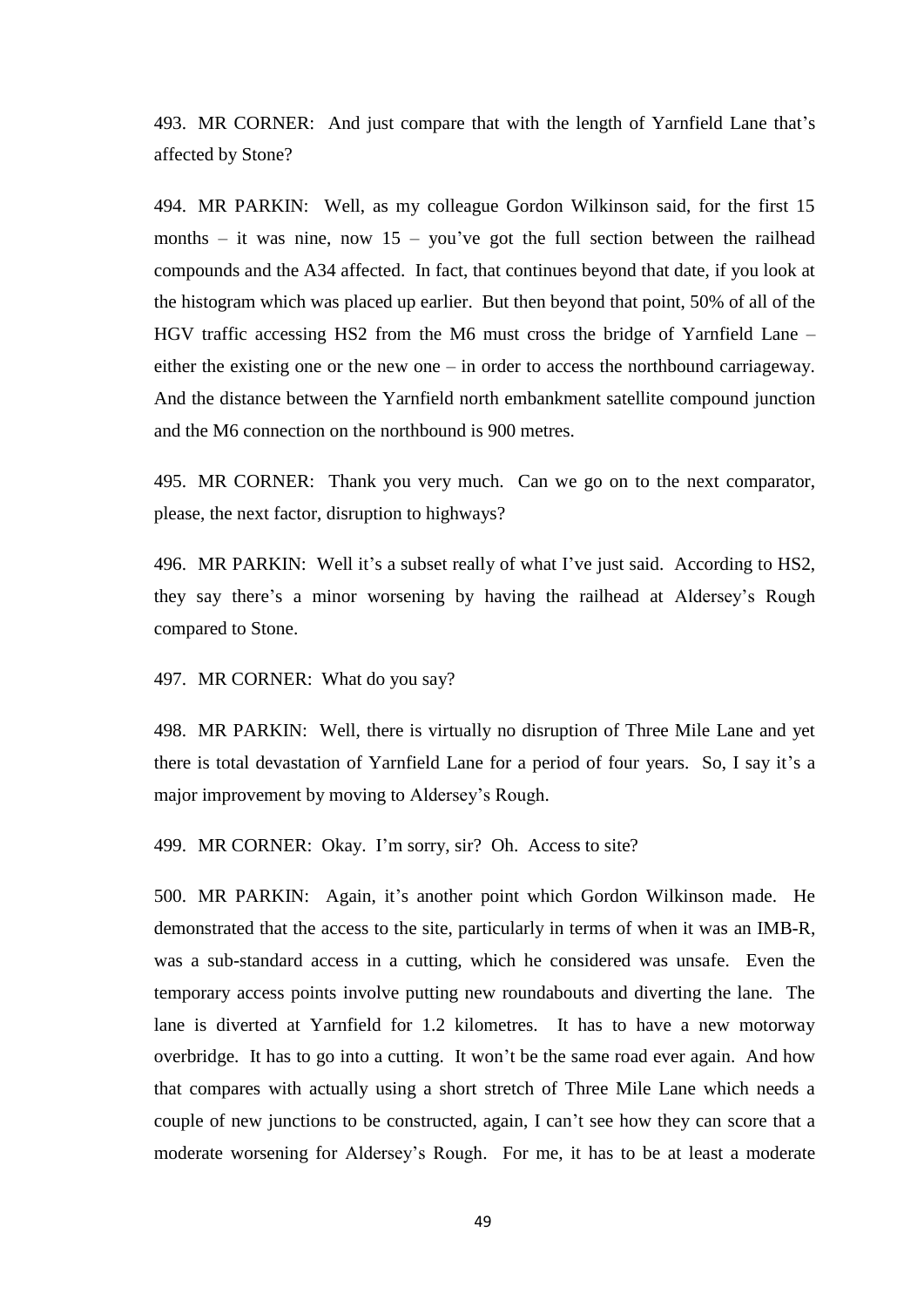improvement.

501. MR CORNER: Alright, okay, so hence your green colour?

502. MR PARKIN: Yes.

503. MR CORNER: Yes. Right. Water and flood risk, please?

504. MR PARKIN: On water and flood risk, as I mentioned HS2 has a proposal to put a new spur of the West Coast Main Line, which they've put in the flood plain and actually goes the wrong way, up the old stub railway line. And they also plan to bring into action again the existing Madeley chord, which they say needs flood improvements. On the basis of those two, they've scored it a major worsening against Stone. Let's just think about what happens at Stone – and I'm happy to go to a plan at this point –

505. MR CORNER: Shall we do that? Which plan? I turn now to my default option is A43(1).

506. MR PARKIN: Well, I think it might be useful if you don't mind to go to a figure which has again been produced by HS2 in its evidence, which is P42(4)?

507. MR CORNER: Yes. Thank you.

508. MR PARKIN: Now, this plan has never seen by us before. And it's a very interesting plan and we're very grateful to now see it because it shows what the Stone area would look like without the railhead. And in this context in terms of flood risk, you can see – and I'll pick it up here – the Filly Brook is a meandering water course which wends its way through the site and heads down towards Stone. Now, in the plan that's shown here – which is what will happen without the railhead – you will quite clearly see that water course – they will have a viaduct – they still call it the Filly Brook viaduct – which is 210 metres long, which is between two embankments and will mean that the Filly Brook is hardly disturbed. If we can now go to the position which is the current plan of HS2 with the railhead, which I think we can either go back to the first plan in my proof? That will probably be the easiest.

509. MR CORNER: A43(1).

510. MR PARKIN: This shows the construction scenario. But effectively the Filly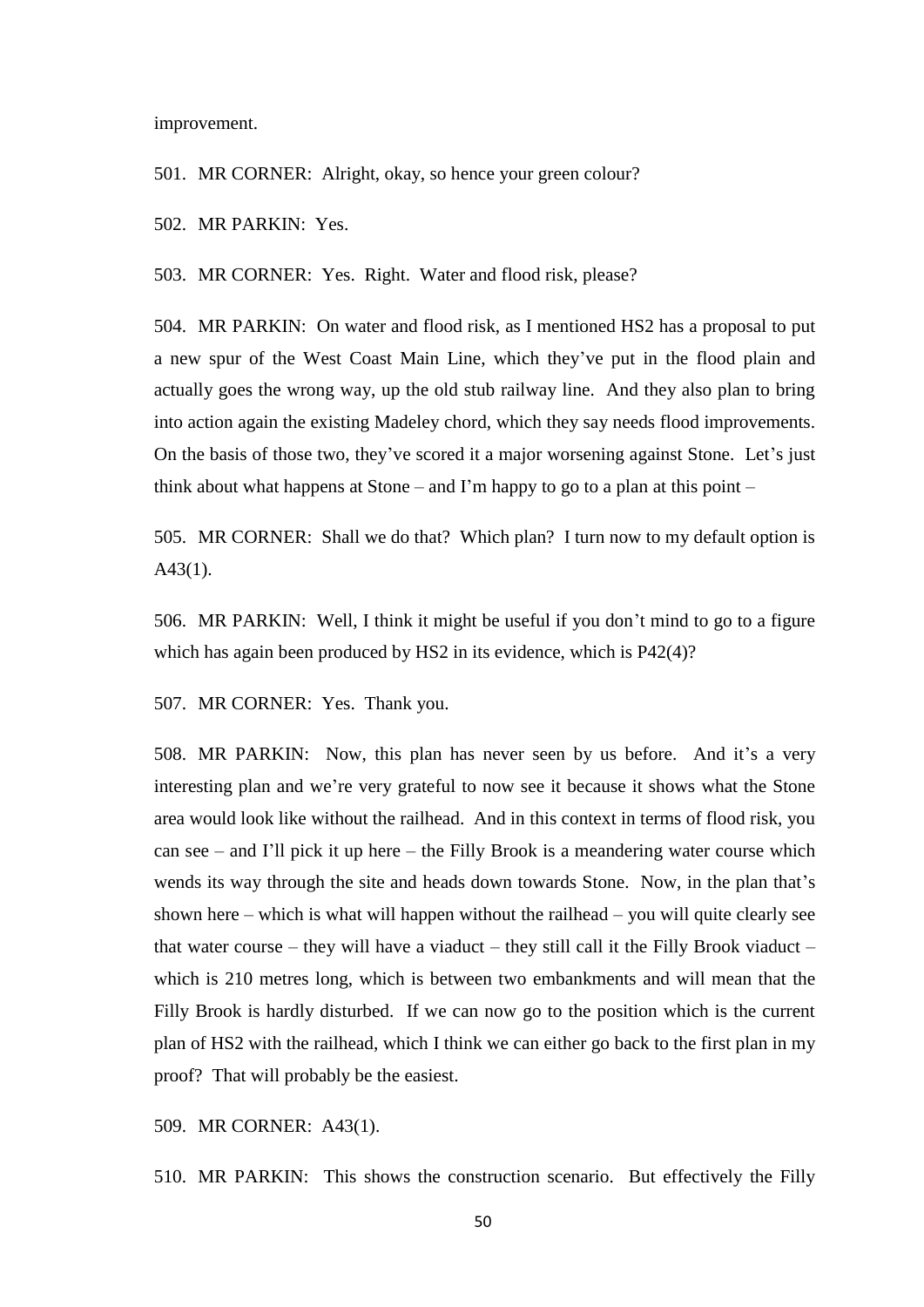Brook has to be diverted around the edge of this embankment. Perhaps if you can just enlarge the scale slightly for me? It's diverted. Now, this is the plan. I'll just point this out – this is the plan before HS2 submitted its supplementary environmental statement, Additional Provision design – at construction. And the Filly Brook is diverted around the edge of the major railhead structure, which is sitting on a 12-metre high embankment in the flood plain of the Filly Brook. This whole structure is fill in the flood plain. And in the original design they had a bridge here, which was called the Filly Brook west underbridge, and they had a 449 metre long viaduct, which was called the Filly Brook viaduct. They've subsequently replaced this design. Now that design, by the way, that includes a lot of structures inside the flood plain. If you now look at the new design – and again it would be probably best to look at one of the new HS2 drawings.

511. MR CORNER: One of the HS2 plans. What are we looking at? P42(2) perhaps? Or P42(1)?

512. MR PARKIN: This one is still the old design. We need one which shows the new design. Now, I appreciate that the SIFT analysis was put together before this new design was produced. But for the purpose of showing you the first plan, the construction plan, was that they've got massive structures inside the Filly Brook flood plain, even with the existing design. If we now – that's still the old design.

513. MR CORNER: I'm not sure that we've got a picture of –

514. MR PARKIN: We have.

515. MR CORNER: – the design produced at the end of March.

516. MR PARKIN: If we go to P44(1) please? This is the change to the design. Can I mess with the –

517. MR CORNER: P44(1).

518. MR PARKIN: You'll now see that the 449 metre long viaduct over the Filly Brook and the Norton Bridge railway has now been replaced by an 80 metre long viaduct and 385 meters more of embankment. And the small Filly Brook West bridge, which was down here, has also been replaced by an embankment. So, not only do we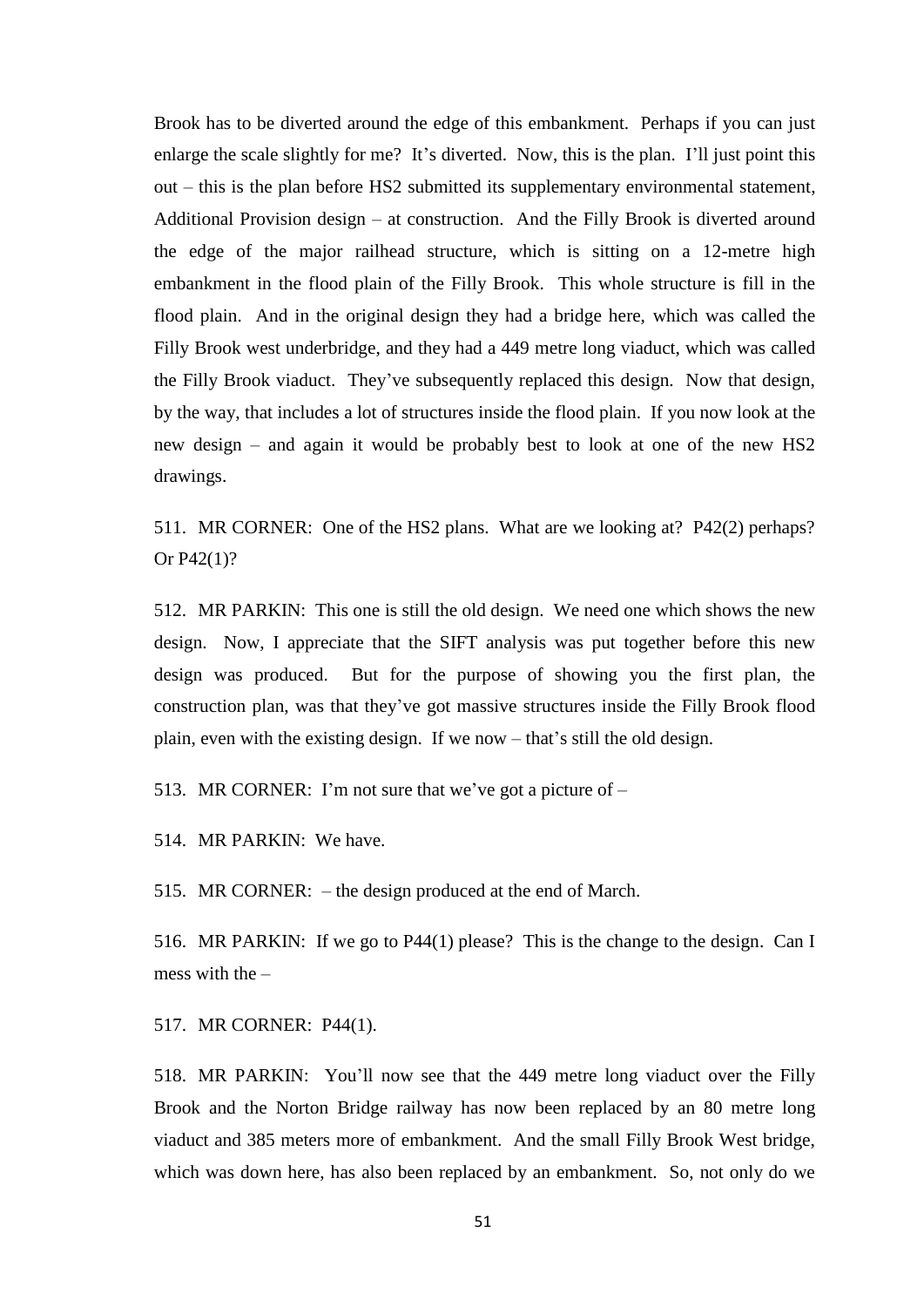have large embankments and structures before in the Filly Brook valley, which is a flood plain, we've not got even more structures of that type. And they've had to culvert the Filly Brook. You can see it appearing there. They culvert it under here. The culvert underneath that embankment alone is 95 metres long and under this embankment is 80 metres long. So, if we can go back to my table, Mr Corner?

519. MR CORNER: Yes. Let's do that.

520. MR PARKIN: So, if you look at my table, according to HS2 there's a major worsening in terms of water and flood risk for putting one additional two metre high embankment in the flood plain of the River Lee and putting some flood defences – both of which we don't think are required – whereas putting massive embankments in the flood plain of the Filly Brook is of no consequence. So, I have to conclude that instead of there being a major water or flood risk or a worsening for Aldersey's Rough, I have to say it must be a least a moderate and probably a major improvement.

521. MR CORNER: Right. Okay. Good. Thank you very much. Moving on – utilities.

522. MR PARKIN: Yes. In terms of utilities, we've touched on the 132 KV line. And as I mentioned earlier, HS2 has even admitted – and I will give you the reference if you will like – in paragraph 8.2.14 of the SIFT that they don't even know whether the 132 KV overhead line diversion is required. Yet they have costed £18.9 million into the difference to the costs for utility diversions, the majority of which, I suspect, are related this overhead line. As I've said before, if we could look at the design and we could optimise the design, we think there's a very good chance that we can actually remove any need for any diversion of that overhead line. But it's not even clear it's needed in the first place.

523. THE CHAIR: This is the second time you've mentioned documents that you'd like but you've haven't got.

524. MR PARKIN: It's the same document.

525. THE CHAIR: I appreciate that. But what – it's one document, is it? It's a named document, not a whole raft of sources?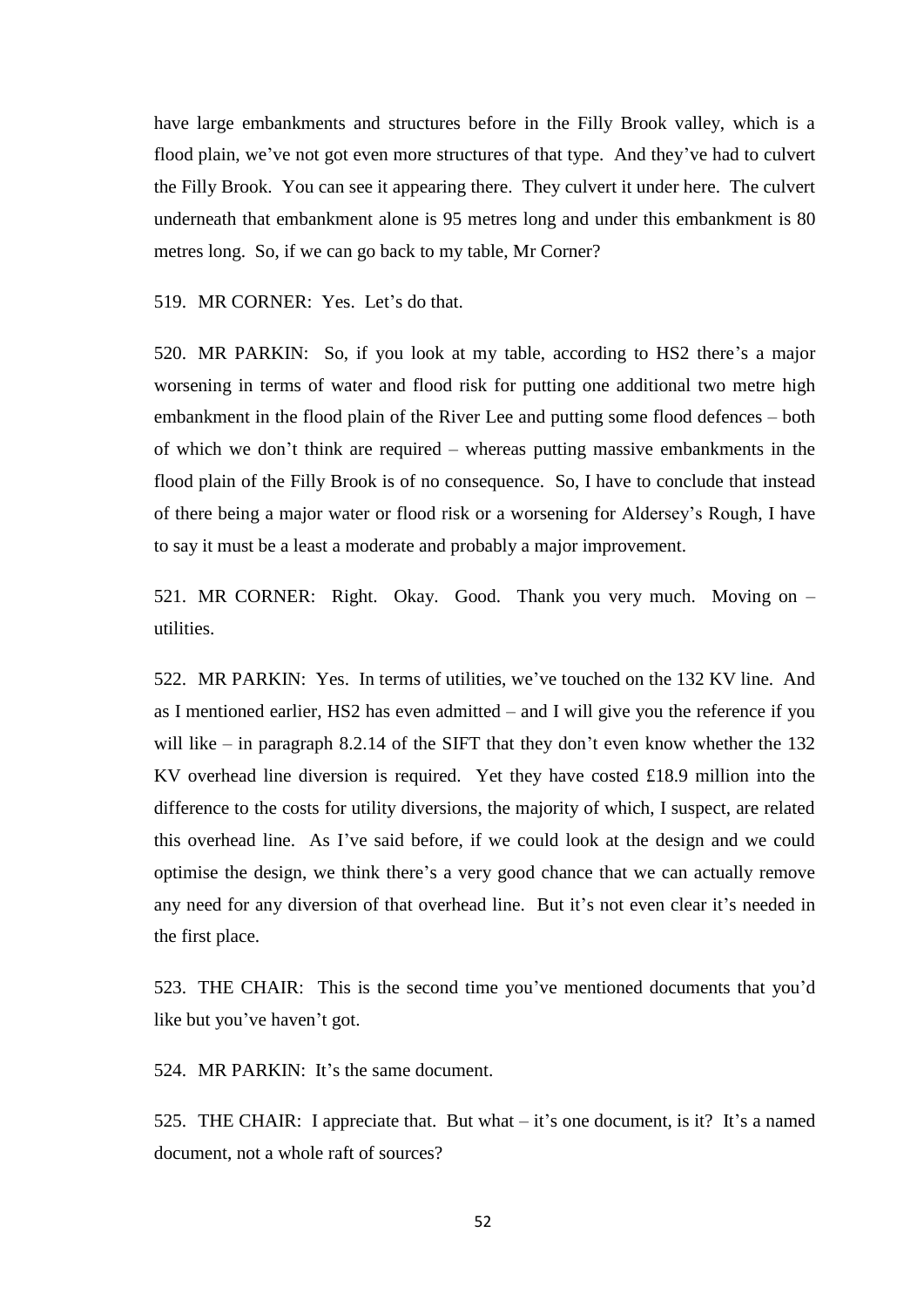526. MR PARKIN: No, we don't know what – HS2 has done option 9.5 design and as part of that design, I would expect to have long sections along the railway line and levels. I would expect to have full cost assessment of all of the component parts. And I would expect to have a complete cost assessment of all the component parts of the Stone railhead, which has ended up with them concluding that it's going to cost a lot more money to build Aldersey's Rough. We have never seen that detail. We asked for that detail when we had the SIFT review presented to us in November and it was refused to us. And without that information we can't validate the conclusions which are made in the SIFT analysis. I would also expect – and this is very, very important – that of a project of this scale – and if I was advising a client who was doing an environmental impact assessment for a project of this scale, that they should provide a full transport logistics profile. And what that should be is every HGV of every type. They should predict when it's going to arrive and what it's carrying and which route it needs to use. And I think if we had that document, I think we would also be in a far better place of understanding how they've calculated the number of HGV movements that they're proposing at Stone and how many HGV movements that they're apparently saying we need at Aldersey's Rough.

527. THE CHAIR: That's very helpful. Perhaps Mr Mould, when you do your concluding remarks, you can outline what documents that aren't available to the public, what shouldn't be available to the public and what, if any, can be made public that isn't currently public.

528. MR CORNER: Thank you. Sir, thank you. Do you want to say anything else about utilities or do we move on?

529. MR PARKIN: Not particularly, no.

530. MR CORNER: Right. Next, slide 9, structures, please? Again, if my defective colour vision is accurate, they are saying a major disadvantage for Aldersey's Rough. What do you say?

531. MR PARKIN: Well, again, I just can't fathom how you could possibly conclude that. I have a list of all the structures in the SIFT review. And I'll just find the paragraph reference.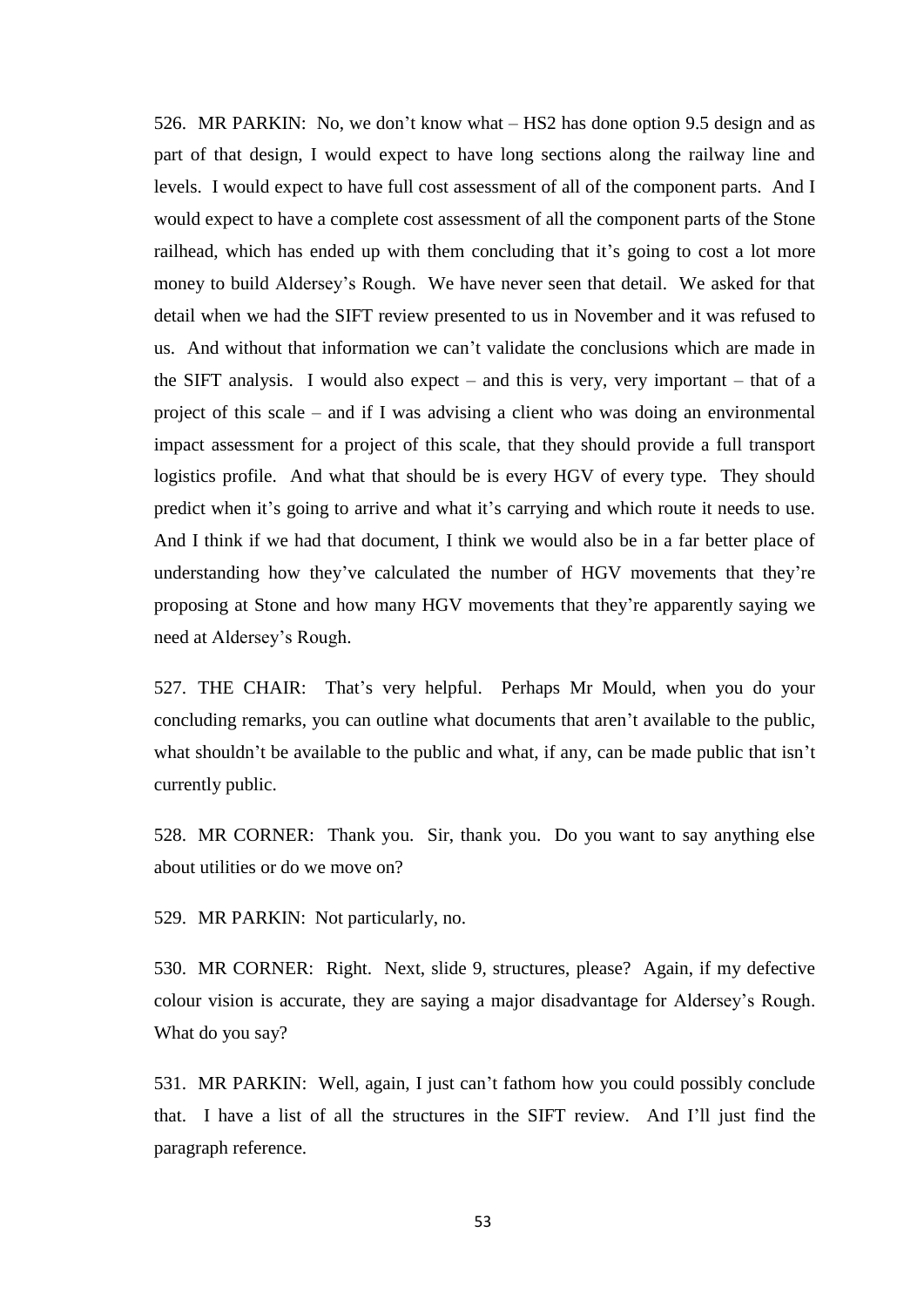## 532. MR CORNER: It's at –

#### 533. MR PARKIN: 3.1.20, is it? Yes, it's 3.1.20.

534. MR CORNER: Yes, it is.

535. MR PARKIN: And I think when you looked at the – maybe if we can go back to the first slide of my proof and I'll point them out to people in graphic terms.

536. MR CORNER: Yes.

537. MR PARKIN: And again, if we can blow this slide up a little bit, it would be quite handy.

538. MR CORNER: So, bearing in mind, this is the previous design, things have moved on, but we can still use it –

539. MR PARKIN: But they've increased the embankments and – that's the main change. But I would argue that without the  $-$  if you move the railhead and the IMB-R to Aldersey's Rough, there are lots of features on this plan which are no longer required and therefore effectively are substantial costs savings because there's lots of big structures which they require here. The first one I've got on the list on 3.1.20 is the realignment of Yarnfield Lane itself, which is a 1.2 kilometre realignment from Moss Lane in the south here  $-$  Gordon showed you this  $-$  right up to this point where it merges back into Yarnfield Lane. That is a structure. Building a road and a roundabout and new overbridges over the M6 is a structure. Gordon has also referred to the fact that we don't' need the M6 southbound and northbound on-slips which HS2's planning to do and effectively reverse the smart motorway works. The Yarnfield Lane IMB-R underbridge – so there is a bridge structure at this point here that allows them to carry the railhead and the IMB-R at something like eight to 10 metres above the level of the lane. You don't need that structure. The sidings that connect to the Norton Bridge railway line here – you don't need those structures. The reception tracks which go all the way along – if we can just zoom slightly out again, please? A little bit more?

540. MR CORNER: Is that right?

541. MR PARKIN: Slightly more. Slightly more. Okay. It actually goes all the way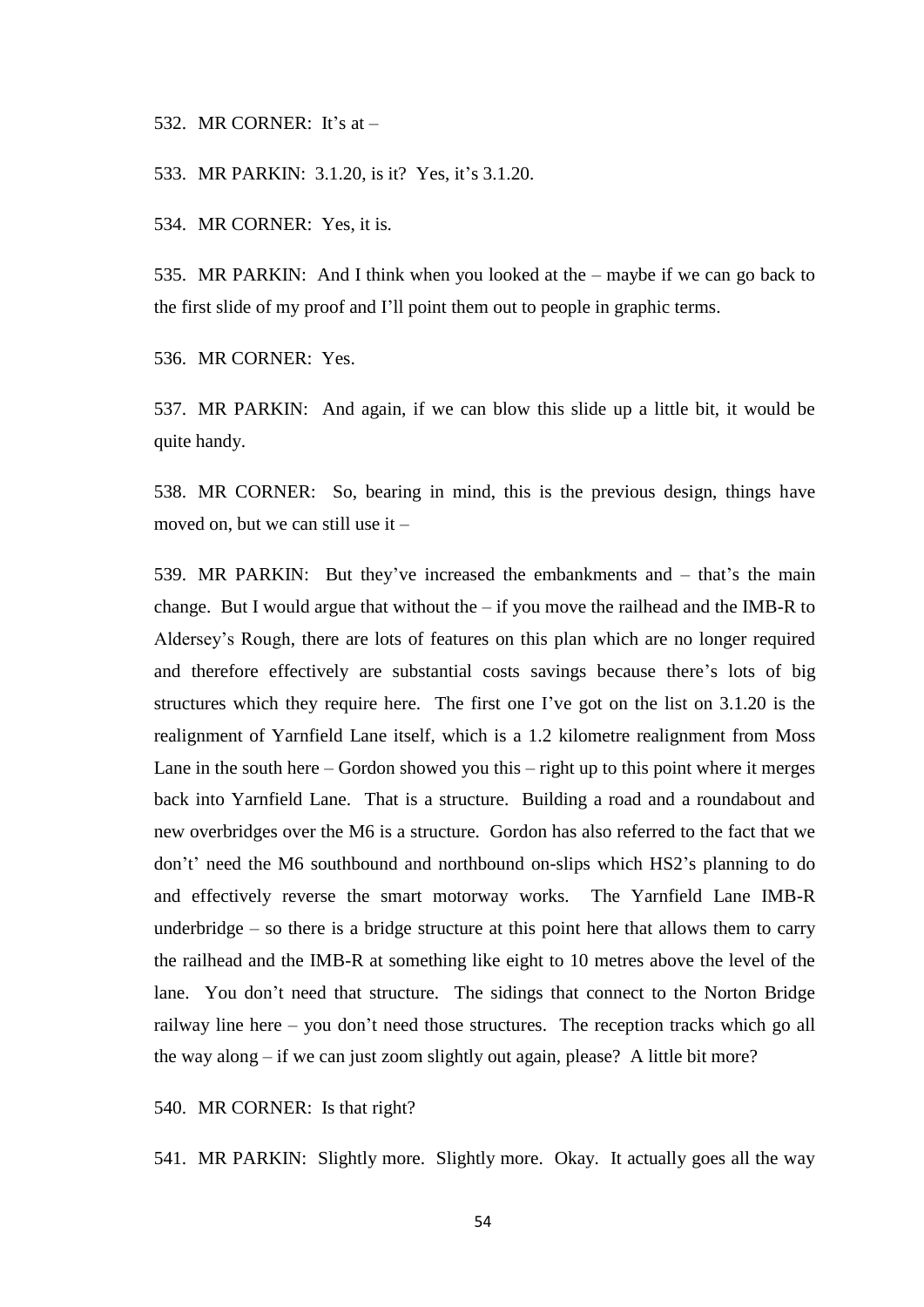down here to the head shunt end. There is a large amount of railway required to actually make the connection into the railhead structure itself. The railhead is  $-$  I've done  $a - it's$ a bit of a quick calculation because I'm used to doing a lot of 'muck shift' calculations in my career –

542. MR CORNER: 'Muck shifting'?

543. MR PARKIN: Muck shifting. This is about moving earth –

544. MR CORNER: Moving earth.

545. MR PARKIN: – earthworks from one place to another. I estimate that they're going to have to excavate something – well, HS2 have told us  $-1.6$  million cubic metres of material and that – and I'll show this on another plan in a minute – but that – there's a cutting area up here – and all of these railways are in cutting. The HS2 railway is much wider than it will otherwise be because you've got a head shunt in a cutting. So, all that material – they're claiming  $90\%$  of it's going to be re-used – and actually filled into these areas here or made into the embankments for the railway. They're all structures which are being produced because you have a railhead here.

546. MR CORNER: Do they know, are they able to say with any degree of certainty that they will in fact be able to re-use all that earth?

547. MR PARKIN: Well, HS2's position at a national level is that they say that the whole assumption for the railway – this is the whole of  $HS2 -$  is that in excess of 90% of the material that they excavate will be recycled on site and used in embankments. I have to say I am concerned about that number because if I was building an embankment taking a railway which is travelling at 360 kilometres an hour, I would make sure my embankments were made of pretty good stuff. And I'm not sure that they know that at the moment. There's no site investigation of the ground conditions at Stone that we are aware of. But if somebody tells me that's the case, then we'd like to see the details. In fact, I understand that Phase One, which is the London to Birmingham section, there is site investigation going on at the moment. But we haven't heard how much of that material is being able to be re-used. But I would expect HS2 to use the intelligence from that information to design its railway for Phase 2A and 2B and review its assumptions. And if I can just say, HS2 says that 128 million tonnes of material will be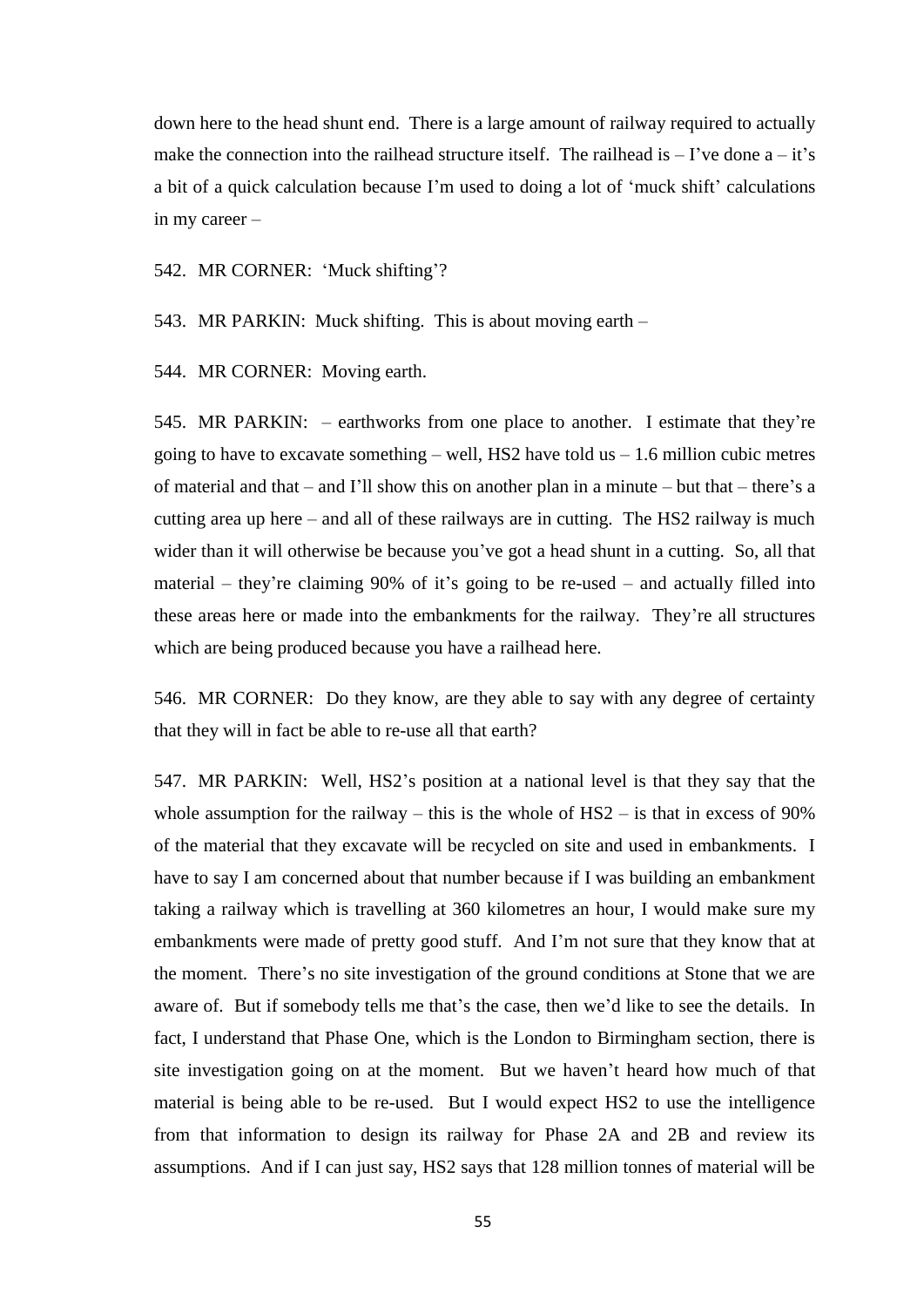excavated along the whole railway, if only 1% of that can't be re-used  $-1\%$  more  $$ that's 1.28 million tonnes, which is another 128,000 HGV movements. And if you look at it in terms of Stone, Stone – if they're saying 1.6 million is the amount that's going to be excavated – then, you do the same calculation – it's  $16,000$  –

## 548. MR CORNER: If 1% –

549. MR PARKIN: Thank you – cubic metres, which is effectively another 1,600 trucks for every 1% you've got wrong, in each direction. So, these things are very, very important in terms of what the environmental effects will be of this railway. And it's very important on the purposes of what my colleague Gordon Wilkinson said in terms of about the HGVs that are going to be travelling on the road.

550. And I'll just say one more final point. HS2 has conceded in its supplementary environmental statement that it will have to bring more HGVs into the site in order to first of all build those new embankments which I talked about, which replaced the viaduct, and also because they're raising the level of the railway by 0.9 metres as part of that application. Now, they haven't said how many HGVs. And all they've said is, 'They're going on the M6'. Well, anything that goes on the M6, 50% of it goes on Yarnfield Lane. So, none of this is transparent. We have no idea what these numbers are. And we will be asking, as the parish councils, we will be asking for this information as part of a further petition that we'll be putting in before the end of this week.

551. THE CHAIR: Sandy?

552. MR MARTIN: Yes, I think there's a fairly fundamental lack of understanding, I think, from my point of view on this, is that you've have spoken at length – or various of your witnesses, Mr Corner, have spoken at length about Yarnfield Lane – but once the M6 access is constructed for the Stone railhead and you say 50% of it will be on Yarnfield Lane. You mean 50% of it will be on the bridge over the M6 on Yarnfield Lane?

553. MR PARKIN: Yes.

554. MR MARTIN: That's the only part of the Yarnfield Lane that will be used, isn't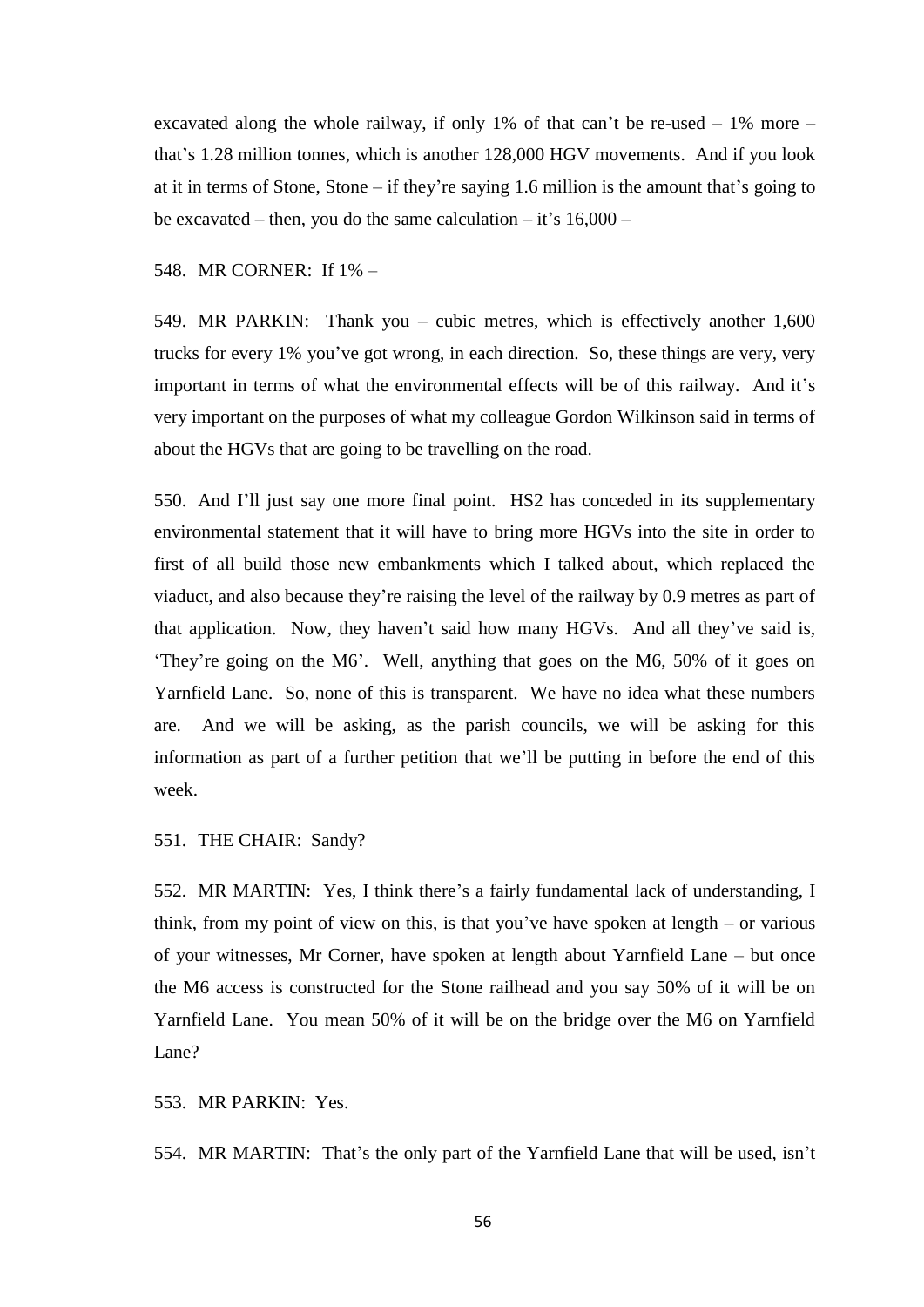555. MR PARKIN: Well, it's not quite, is it? It's that point there where they merge.

556. MR MARTIN: Yes.

557. MR PARKIN: They either have to go on the existing bridge or they go on the new bridge. Whatever – they're sharing that bridge with the public –

558. MR MARTIN: But, but –

559. MR PARKIN: If I can just finish

560. MR MARTIN: Yes, sorry.

561. MR PARKIN: – and they will be travelling 900 metres either into that point there where they can access into either this compound, which is called the Yarnfield north compound, or the compound over here, which is the M6 satellite compound – viaduct compound, or they'll be going into the transfer node. Now, they might be going into the transfer node at that point. We're not sure. I think they probably will at that point, which is about 600 metres. But that is 600 or 900 metres which you have to share with everybody else who uses Yarnfield Lane.

562. MR MARTIN: Yes – but Mr Parkin, I just wanted to clear up what you meant by Yarnfield Lane. You're talking about the section of Yarnfield Lane within the Stone railhead development?

563. MR PARKIN: Yes, I am.

564. MR MARTIN: Right. So, all of that will have been rebuilt by HS2 anyway – to whichever specification is necessary?

565. MR PARKIN: It would have been rebuilt but the public – I will have to use that lane along with their HGVs, as will my colleagues –

566. MR MARTIN: Yes, no, I get that. I was just worried because I was worried about whether or not it was going to be the rest of Yarnfield Lane that we were concerned about. It isn't. It's this bit here that you're talking about.

it?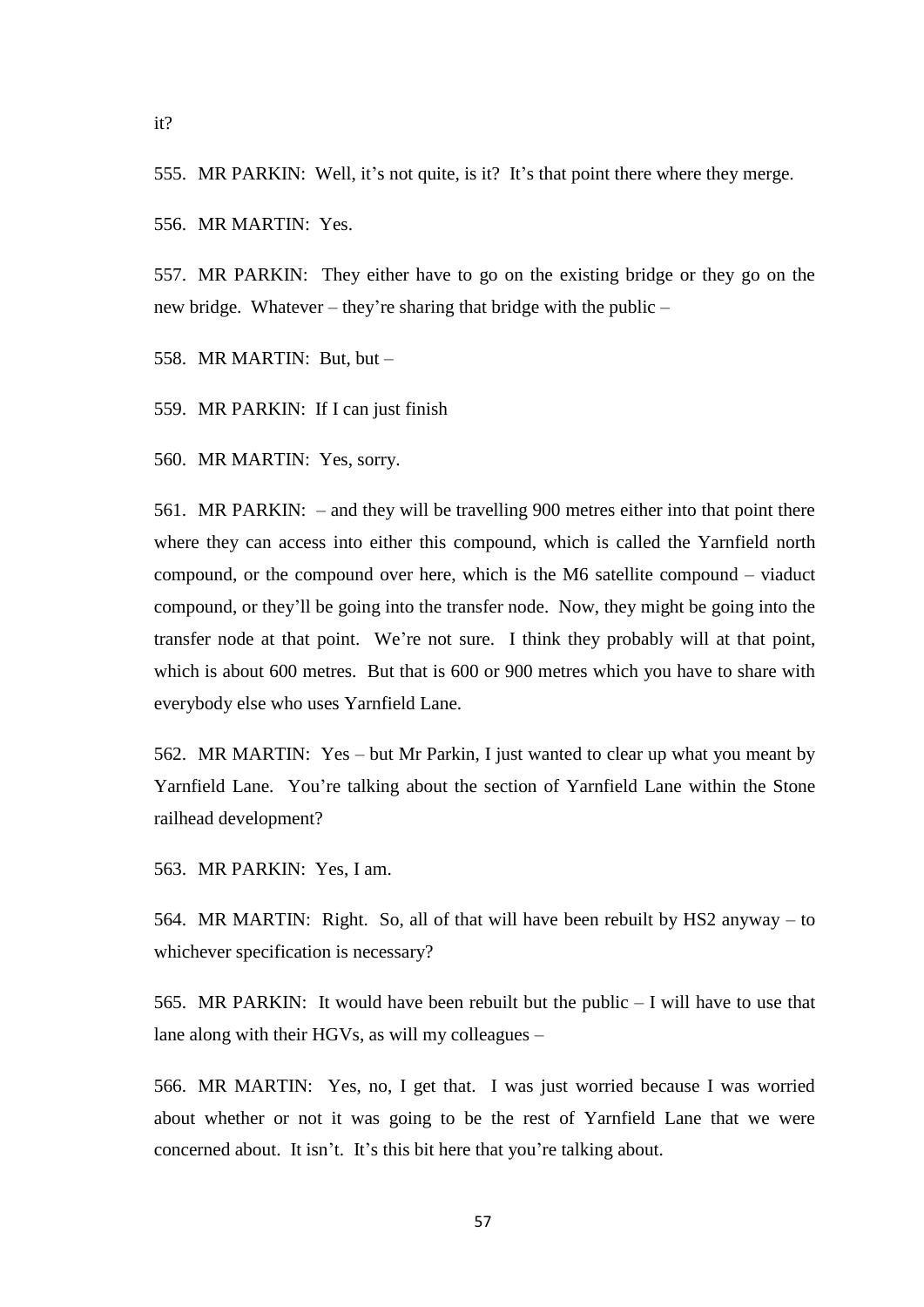567. MR PARKIN: Yes, but if you read what' said in the supplementary environmental statement – and I haven't got the quote here – but it says, 'Well, it's going on the M6. It's not a problem.' Well, it is a problem. It's a very big problem.

568. MR CORNER: And just to pursue that, if Mr Martin, if that's the end of the questions? That portion of Yarnfield Lane that will be rebuilt or changed, do we know that it's going to be of a specification that will accommodate the traffic that's going to go on it?

569. MR PARKIN: Well, I know that my colleague Gordon Wilkinson has exchanged several emails with HS2 over the last two weeks and he's been trying to ascertain what is going to be the width of Yarnfield Lane. And he's been eventually told it will be six metres. And I think as he gave evidence earlier on, six metres is not sufficient. And if they build a new overbridge over the M6 which is no wider than the existing overbridge over the M6, what's the point of doing it?

570. MR CORNER: So, structures we're on. You've told us –

571. MR PARKIN: Well, I haven't finished on the structures because there's the Stone Retaining Wall 1, which is a retaining wall which sits between – if I can pick it out? Maybe if you can zoom in again for me?

572. MR MARTIN: We've got to balance that against re-building the railway, though, that takes us to Aldersey's Rough.

573. MR PARKIN: Oh, yes. I'm not saying we don't. And I'll come to that in a moment. But this is a question of whether – you've got these structures at Stone. We've got these structures at Aldersey's Rough. Now, at the moment, they're saying, 'Aldersey's Rough, worse'. And I'm saying that all of these structures which have to be built to build a railhead here which you won't need when you don't build a railhead here – they're far greater than at that's proposed at Aldersey's Rough and will be a lot more expensive.

574. So, there's a retaining wall between those two railways there, which is called the Stone Retaining Wall 1. The Norton Bridge to Stone railway overbridge – well, this is a very important point here. If I can describe what the Norton Bridge railway looks like?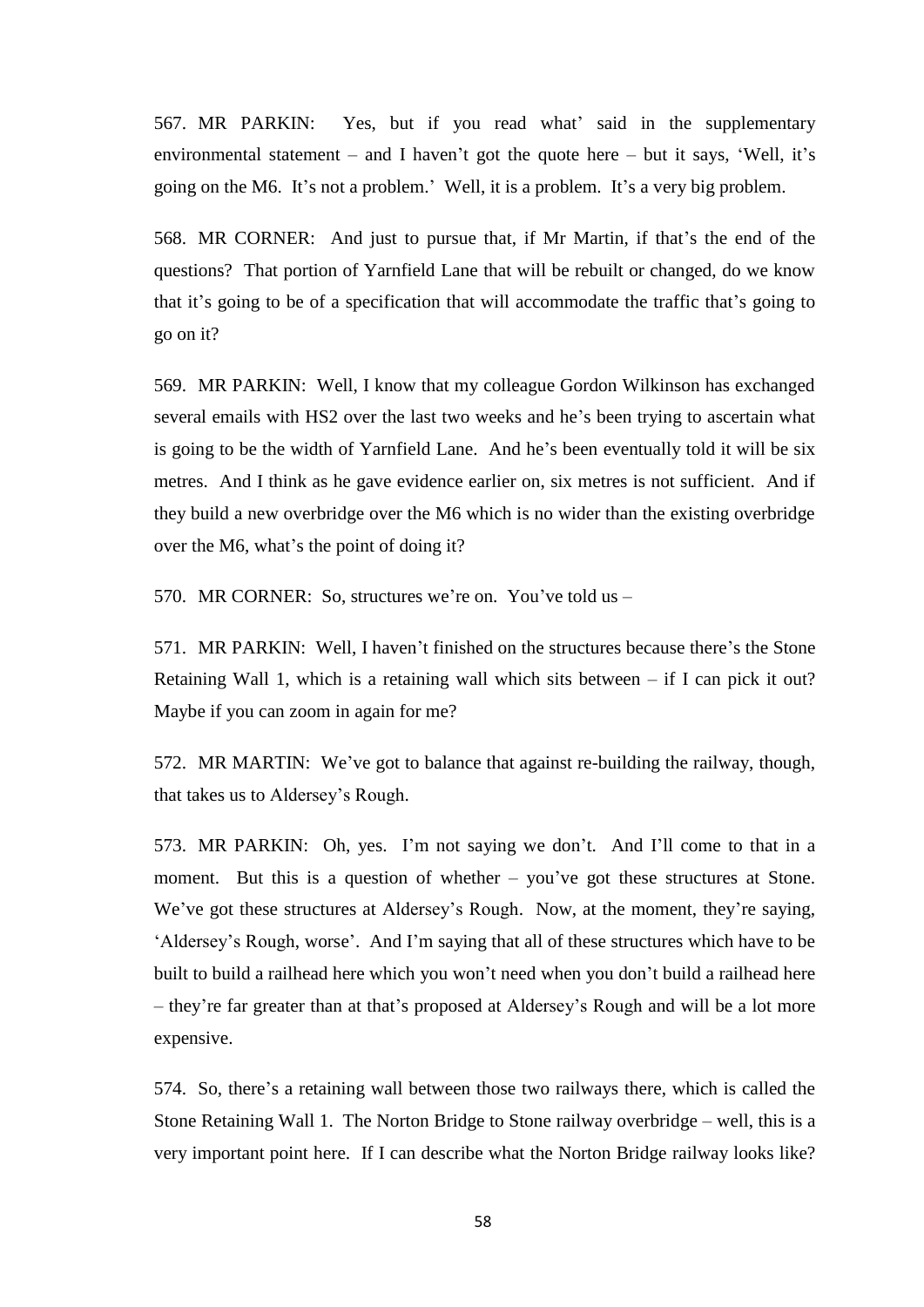At this point, it's sitting on an embankment which is two to three meters high. Above it is overhead catenary which sits six metres above the tracks. So, in order to for HS2 to either cross it here – which is where the Main Line is – or here – which is their connection into the railhead – they've got to have a pretty big structure to get over it. And this bridge here is not finished until March 2023, two and a quarter years after they start operations on this site. And that is the only means whereby they can get from the southern side of the site to the northern side of the site to make access to their construction compounds. Now, in muck shifting terms, that is a massive problem. It's an expensive thing to construct. And so, if you don't have that railway there, you'd have to build that embankment just as a haul road. And for that they have possessions on the Norton Bridge railway line to actually enable them to build it. So, that is another structure. And if I can go finally to  $-$ 

575. THE CHAIR: Mr Corner, in terms of timing, when I asked you whether it was 10 minutes, 20 minutes or 30 minutes, you said it would be 60 minutes.

576. MR CORNER: I know.

577. THE CHAIR: You've got nine minutes of that time left.

578. MR PARKIN: Okay.

579. MR CORNER: Thank you very much. That's very –

580. THE CHAIR: That's just to make sure. I mean, I'm not going to pull you up bang on nine minutes but I'm conscious we do want to –

581. MR CORNER: We need to keep an eye on it.

582. THE CHAIR: – consider Mr Mould and we are intending meeting in private, having got a good overview.

583. MR PARKIN: Can I just make one more point on this?

584. MR CORNER: Thank you, sir.

585. THE CHAIR: The time is in Mr Corner's hands because I don't know what else is coming.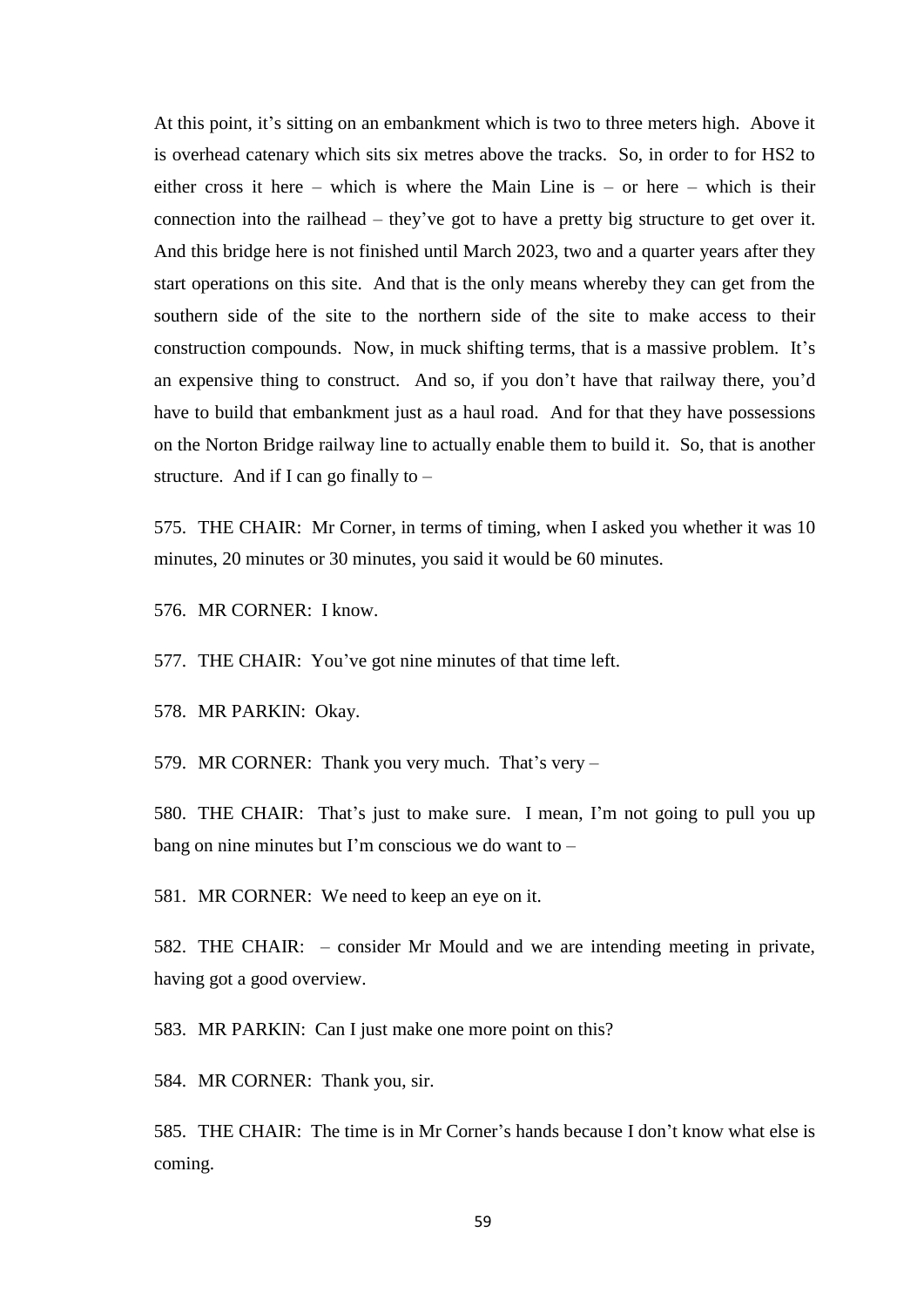586. MR CORNER: We're going to have to race, Mr Parkin.

587. MR PARKIN: Okay. I will move on.

588. MR CORNER: Yes.

589. MR PARKIN: I want to make one more point about this in terms of structures. The diversion of Eccleshall Road is 50 metres offset from its current position and it's got a 150 metre long bridge in order to get over not only the HS2 main line which is in a cutting but also in the head shunt, which is in a cutting. You get rid of the head shunt, you reduce the length of that bridge 40%, 60 metres. So, if you had all of those structures – if we can go back to my slide, please, which has got the table?

590. MR CORNER: Yes, number 9.

591. MR PARKIN: How it can be a major worsening for Aldersey's Rough against Stone compared to moderate to major improvement, which is my prediction, well I think I've proved the case that it's much, much improved. And that will be reflected in –

592. MR CORNER: We're going to move on, Mr Parkin.

593. MR PARKIN: Okay.

594. MR CORNER: Next one, complexity of construction – is there anything else to say about that?

595. MR PARKIN: I have a plan on this. If we quickly show it?

596. MR CORNER: Alright. Go on, show us your plan.

597. MR WIGGIN: Costs is the one I'm particularly keen on.

598. MR CORNER: Yes. I am too. And I want to preserve some time for costs. And I also, sir, need to  $-$ 

599. MR PARKIN: Slide 2, please?

600. MR CORNER: I also need to ask Mr Parkin to deal with some environmental matters, as well.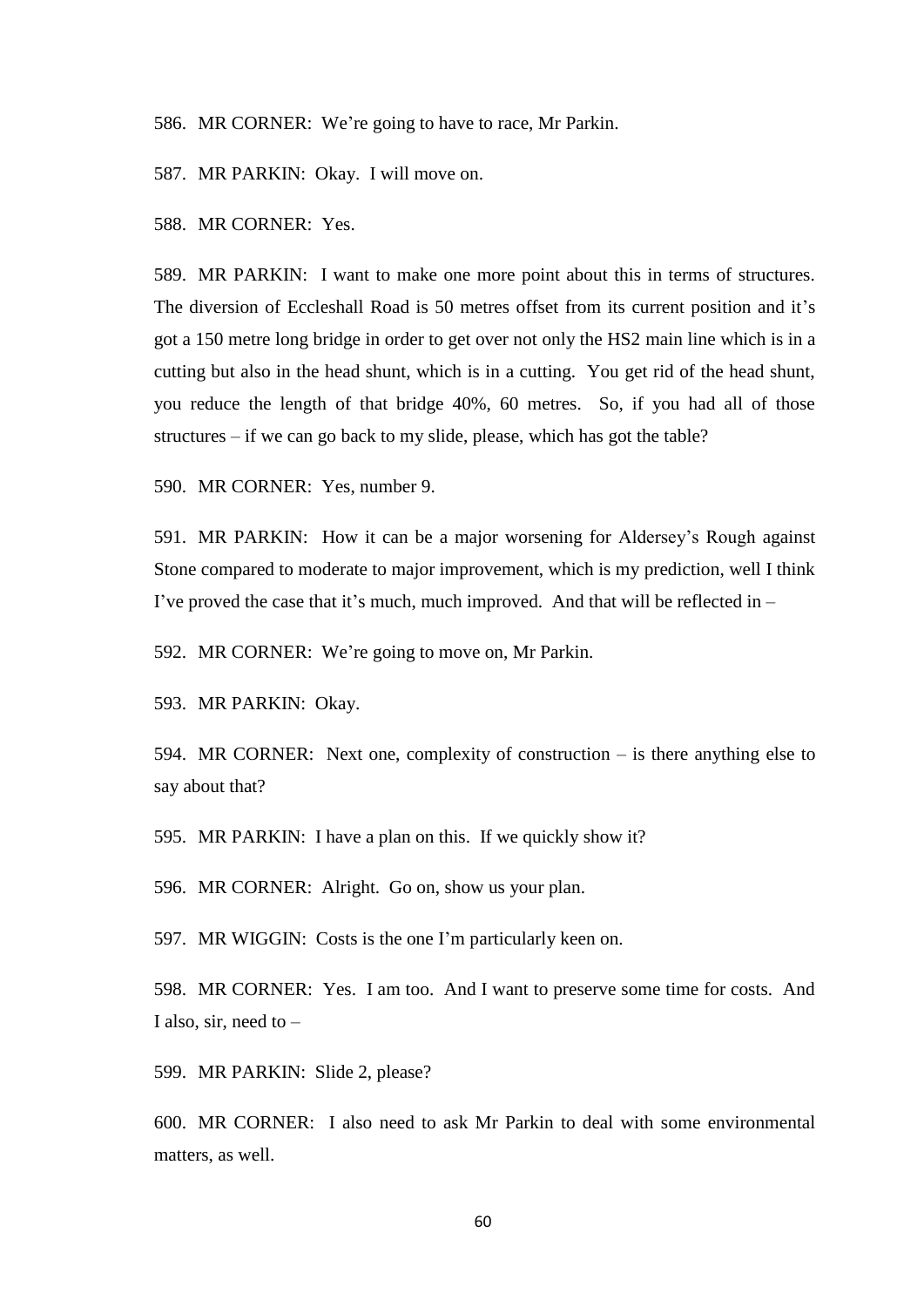601. MR PARKIN: Okay. So, I'll quickly cover this. I said to you just a minute ago, I've shown this in summary form about cut and fill. When you do an earthworks operation, cut and fill is the optimum thing you should be looking at. An ideal situation is that you should be a balance between the two. And the point I want to make here is how important that barrier is there, which is Norton Bridge railway. And the cut areas are the yellow areas and the fill areas are the green areas. And you've got this movement across the – not only Eccleshall Road and Yarnfield Lane but you've got this crossing all the time of the Norton Bridge railway. That is a very complex process. It's going to cause – if they are delayed in any of the component parts of those structures that I've just referred to, the programme will be delayed. And that will add cost.

602. MR CORNER: Okay, programme? I think probably –

603. MR PARKIN: Go back to my previous slide, can we?

604. MR CORNER: Yes, slide 9.

605. MR PARKIN: Programme – HS2 have said it's neutral. I say actually in terms of complexity of construction, Stone is so complex to construct with all of the roads they have to cross, that it's a major, major improvement for Aldersey's Rough.

606. MR CORNER: Now, deal with costs.

607. MR PARKIN: Ah ha, okay.

608. MR CORNER: We have some material from HS2 on.

609. MR PARKIN: Yes, if we go to HS2's slide on this. This is first time we've seen any comparative costs between – apart from the headline figure which HS2 gave in the SIFT.

610. MRS MURRAY: Which number?

611. MR CORNER: Here we are. It's P41(17). P41(17).

612. MR PARKIN: As I said, we'd not seen these costs before and we don't have any breakdown to substantiate them and I think we need to see that breakdown. But if we just start from the top? Civil engineering  $-$  HS2's admitting that it's actually £11.3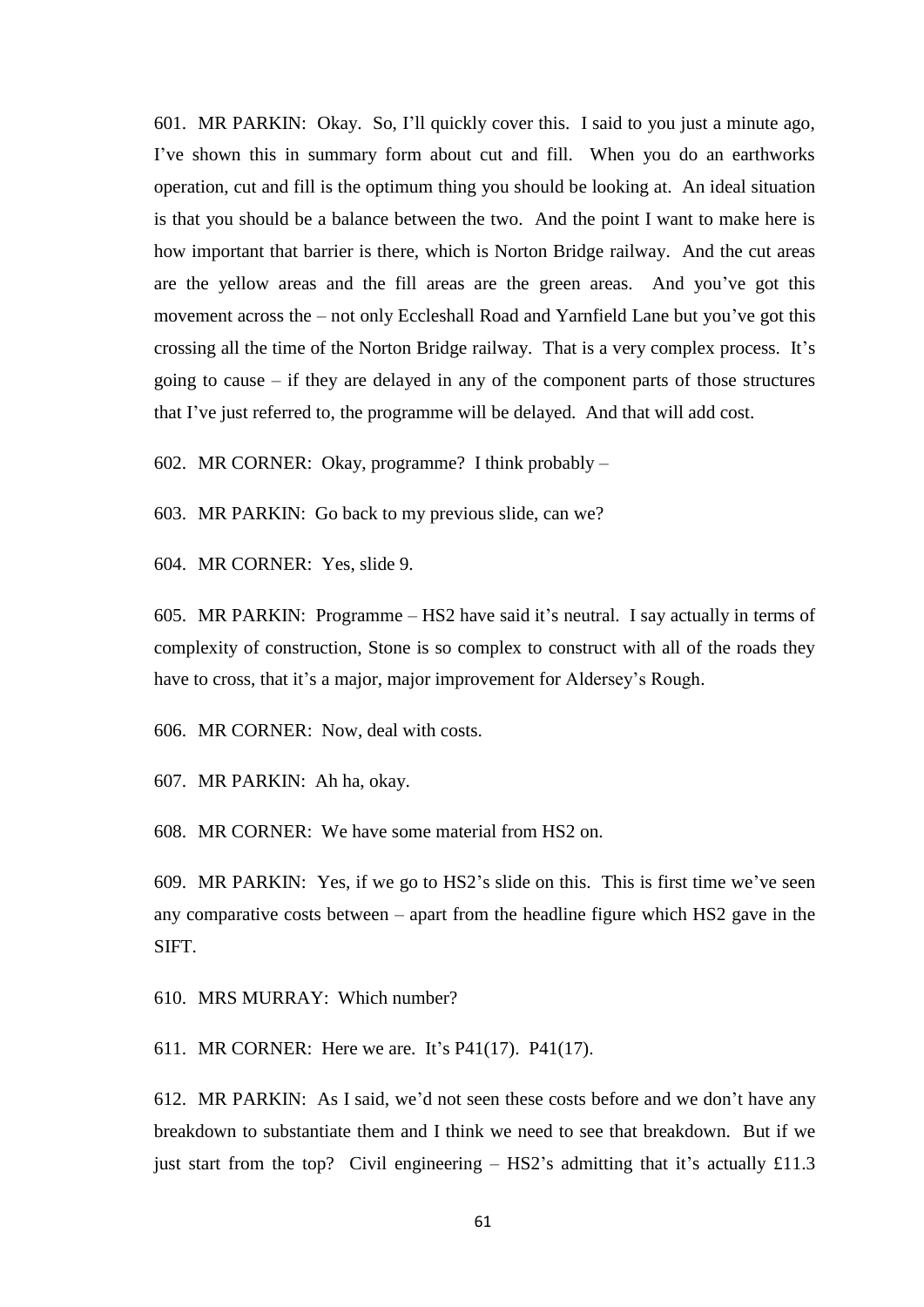million less to build Aldersey's Rough in terms of civil engineering, excluding earthworks. I think that number should be greater, but we haven't got the details so we don't know. We would expect the depots and stabling to be similar although if you look in the brackets it says, 'including earthworks'. The earthwork situation is much more complex Stone than it is at Aldersey's Rough. If they've used a unit rate per cubic metre, haven't taken into the account the complexity of the transportation – which I think they will have at Stone compared to Aldersey's Rough – I would expect to see a much greater differential. Railway systems, I think they've increased the costs at our end because they've included some of these design elements which we don't think we need. The indirect cost is quite a fascinating number because if you flip on to the next slide – 18 – in the fourth bullet point it says, 'Indirect costs include HS2 corporate costs, project management, design, development and insurances and they are calculated on a percentage basis'. Percentage of what? At that point in the table – if you can go back to 17 – Aldersey's Rough is clearly cheaper. So how come we've been landed with an extra £6.8 million? They come to a sub-total and then I'm particularly concerned about what happens next. You don't get any numbers for Stone. You just get this differential and you've got no way of knowing what the differential's based on. We're told there's an extra £1.2 million worth of property costs. There are plans which HS2's produced. I don't know whether you have time to go into them, Mr Corner? They show lots of land which we don't think we'll need. So, we think that number will fall away.

613. MR CORNER: Let's leave it like that rather than take the time going to the plan.

614. MR PARKIN: Aldersey's Rough, structures and roadworks and associated possession costs – we've suddenly been landed a £33 million addition. Why are they not in the civil engineering costs or the depot costs above? And what is that £33 million? I've just explained Aldersey's Rough has got a very limited amount of structures to be built, where Stone's got a huge number of structures to be built. So, where has that £33 million come from?

615. MR CORNER: Just before you move on, have you access to the information which would enable you to find out what the answer to the question you've just posed is?

616. MR PARKIN: No.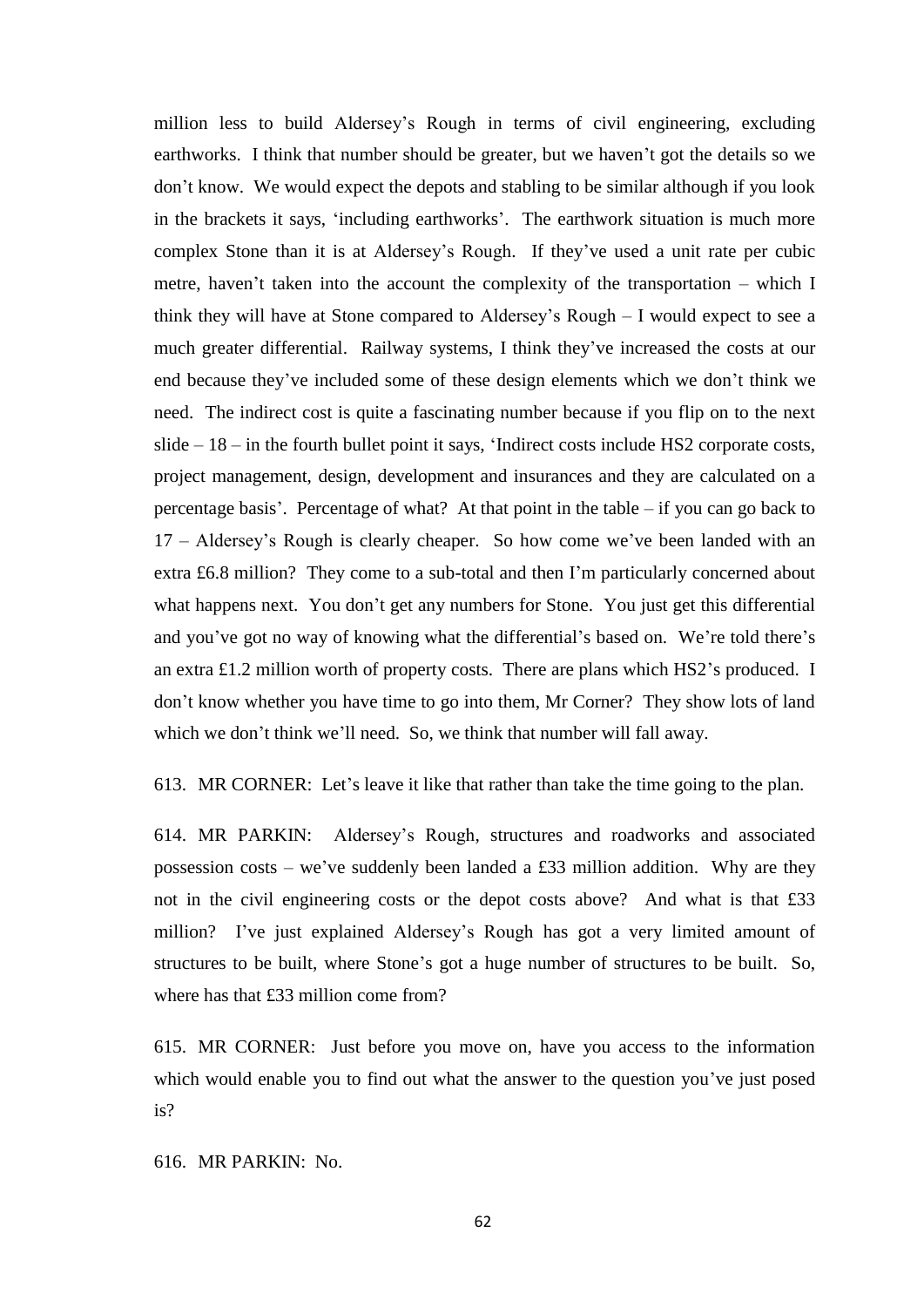617. MR CORNER: You don't know? Alright.

618. MR PARKING: We would need a spreadsheet which would be like a bill of quantities of all the key elements to do so.

619. MR CORNER: Okay, so carry on. Thank you.

620. MR PARKIN: The next one, utility diversions, I've mentioned before. They've got £18.9 million loaded against Aldersey's Rough which I think will be dominated by the need – according to HS2 – for a 132 KV overhead power line diversion, which I dispute, on the basis of it being needed. And if it is needed, I think the design of a single tower to raise the wire wouldn't get anywhere close to £18.9 million. But regardless of that, we need the details associated with that. And then we've got an efficiency adjustment which is £9.8 million in benefit to Aldersey's Rough. And if we go to slide 18 again? It says, 'The efficiency adjustment represents expected opportunity cost savings associated with the direct and indirect costs'. So, how come, with all of what they've loaded in against Aldersey's Rough we can suddenly save £9.8 million on Aldersey's Rough? None of this makes sense. And if I can make one final point about this? On the previous point on the diversions, there was a second point in there – was it that one? No, sorry. It was in relation to the associated possession – sorry, if you go back to slide 18? That's where it is.

621. MR CORNER: Associated possession costs. And there's  $a -$ 

622. MR PARKIN: Yes, if you notice, on the third bullet point, it says, 'Civil engineering costs include bridges, viaducts and other structures, roads and utility diversions'. So, if they're in the civil engineering costs, how come we've got an extra £18.9 million loaded against us on utility diversions? None of this cost analysis stands up to scrutiny on the basis the information provided. And it is my view that if we had an ability to scrutinise this information in more detail, Aldersey's Rough would be a substantially cheaper project to build than Stone.

623. MR CORNER: Thank you very much. Lastly, if I may? Relatively concisely, I promise.

624. THE CHAIR: I mean the time is up so lastly and very concisely, that would be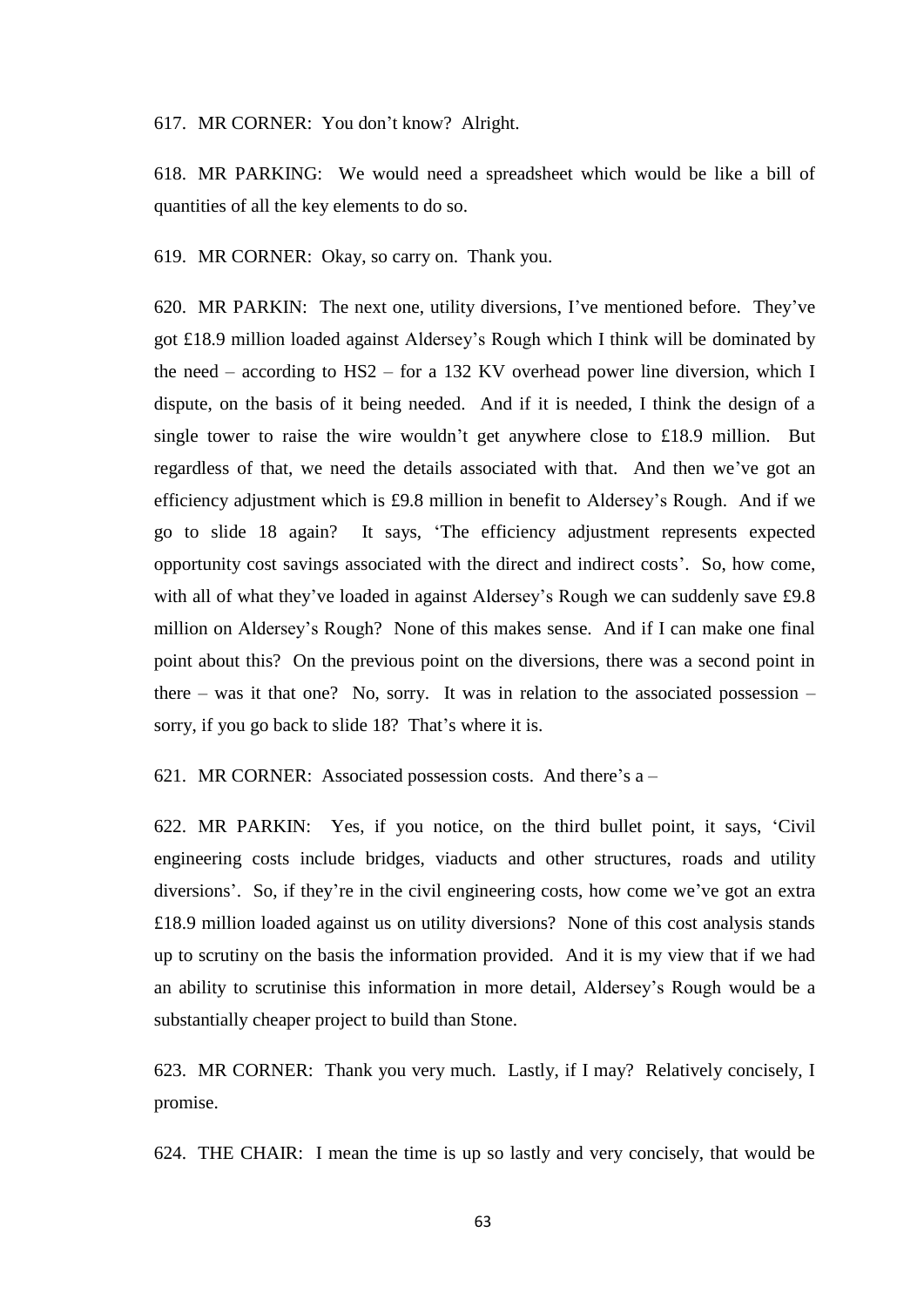great.

625. MR CORNER: Thank you.

626. THE CHAIR: Just to be clear, my interpretation of that is two minutes.

627. MR CORNER: Right. Okay. Environmental –

628. THE CHAIR: You've got two minutes. I'm just conscious of not –

629. MR CORNER: Of course. Quite right. Mr Parkin, environmental, slide 11, you've set out your case on this in your proof of evidence and in your summary. I wonder if I dare ask as to show the page in your material which deals with this? It's A41(7). A41(7). And it's table 3.2 and it runs for the rest of A41(7) over to page A41(8). And then you've got an overall rating at the end on A41(9).

630. MR PARKIN: Yes.

631. MR CORNER: You've set out your score in just over a page. I don't want to take your time now –

632. MR PARKIN: I'll just say this point – I won't go into detail on this because I know we haven't got time. I think you can look at the table and read it in your own time. But I would say this. I've been doing environmental impact assessment, managing major environmental impact assessments for 23 years at my current employer and before that at my previous employer as well. And I have therefore have a pretty good feel for all of the environmental subjects and I do not recognise the conclusions drawn by HS2 whatsoever in terms of these things. And I'll just pick out one example: community integrity. I mean, community integrity – as we've seen, there is virtually no one living in the vicinity of Aldersey's Rough. And yet, we have a population of 2,200 in Yarnfield; we have a very major conference facility at Yarnfield Park; we have a community football – regionally important community football ground. We have all of the people of Stone affected by this – the people who use Eccleshall Road. Under any measure, building a railhead in a place which Jeremy Lefroy described – and Jeremy Lefroy by the way, MP for Stafford, lives at Keele – has described it as one of the most remote places in Staffordshire, right next to the motorway and the West Coast Main Line – how that can possibly score a worsening against Stone, I just find completely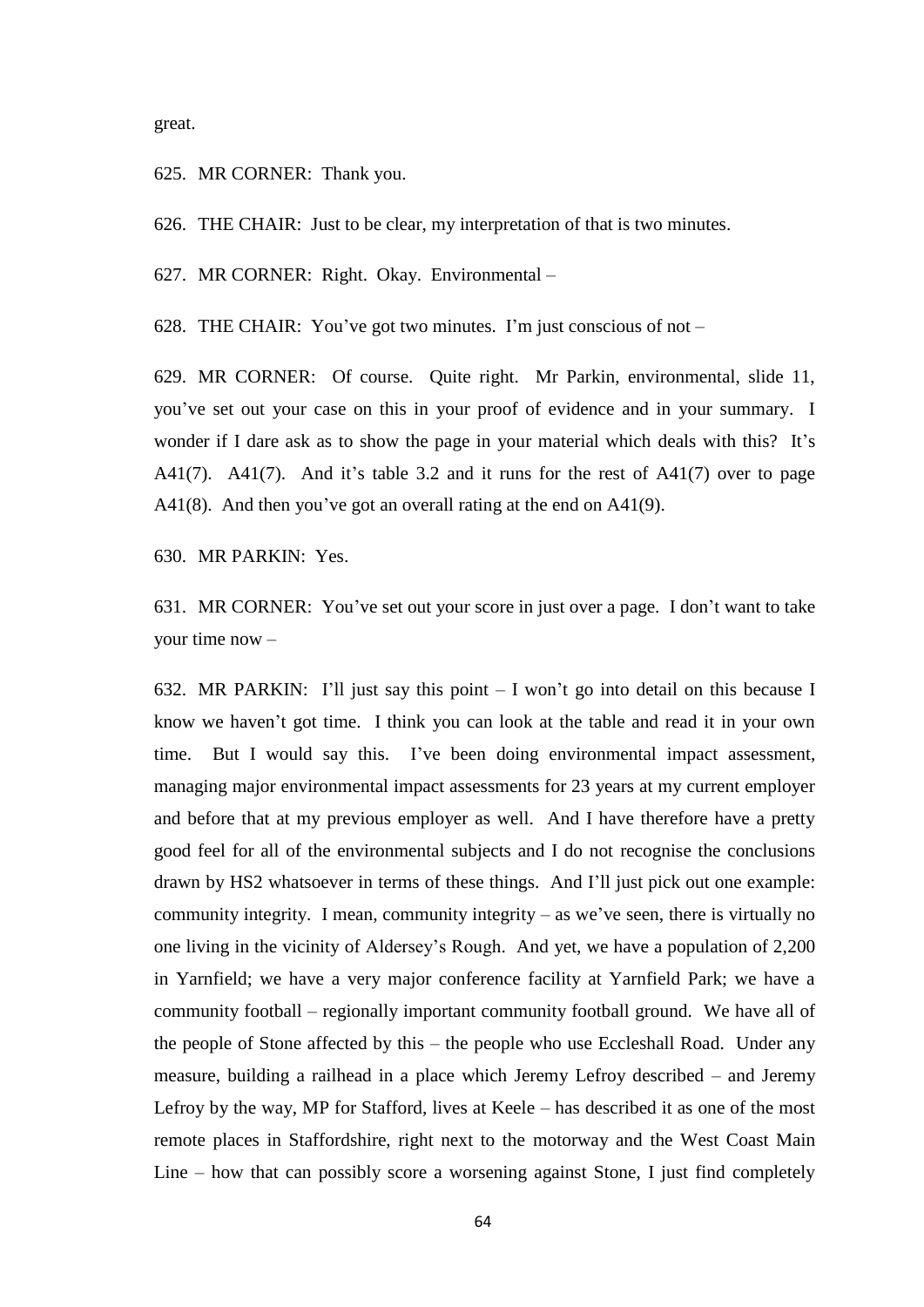unbelievable.

633. MR CORNER: Let's leave it there. Thank you very much for your patience.

634. THE CHAIR: Thank you. Thank you for your time. Thank you, Mr Parkin. Thank you, Mr Corner. Do we need a two minute break?

635. MR MARTIN: If we're finishing at 4.30, Chair, we can't take a two minute break?

636. THE CHAIR: We're finishing at 4.55 although Mr Wiggin has to go at 4.30 for 10 minutes to do some other business at the House. Press on then?

637. MR MARTIN: Yes, press on.

638. THE CHAIR: I think we're going take – we'll be back in three minutes at two minutes past four, a wee comfort break.

639. MR CORNER: Thank you very much.

640. THE CHAIR: Yes. Order, order. We'll be back at 13 minutes past.

*Sitting suspended*

*On resuming –*

641. THE CHAIR: Order, order. Mr Mould?

# **Evidence of Mr Smart**

642. MR MOULD QC (DfT): Mr Smart, can we please start with P41(4)? I should say, sir, there is an awful lot of detail that has been presented to you during the course of the day. There's been some extremely serious criticisms of HS2's work. Someone listening in might think that the body of men and women who sit behind me and those back at the office are to a very large degree incompetent. But I should say straight away, I entirely refute those criticisms. They are – save for one point that I will now make – they are in my submission, incorrect. If you would like us – when you've heard from Mr Smart you may feel that you don't need to hear any more about the detail. If you do want to hear more about the detail, I can undertake to produce a note –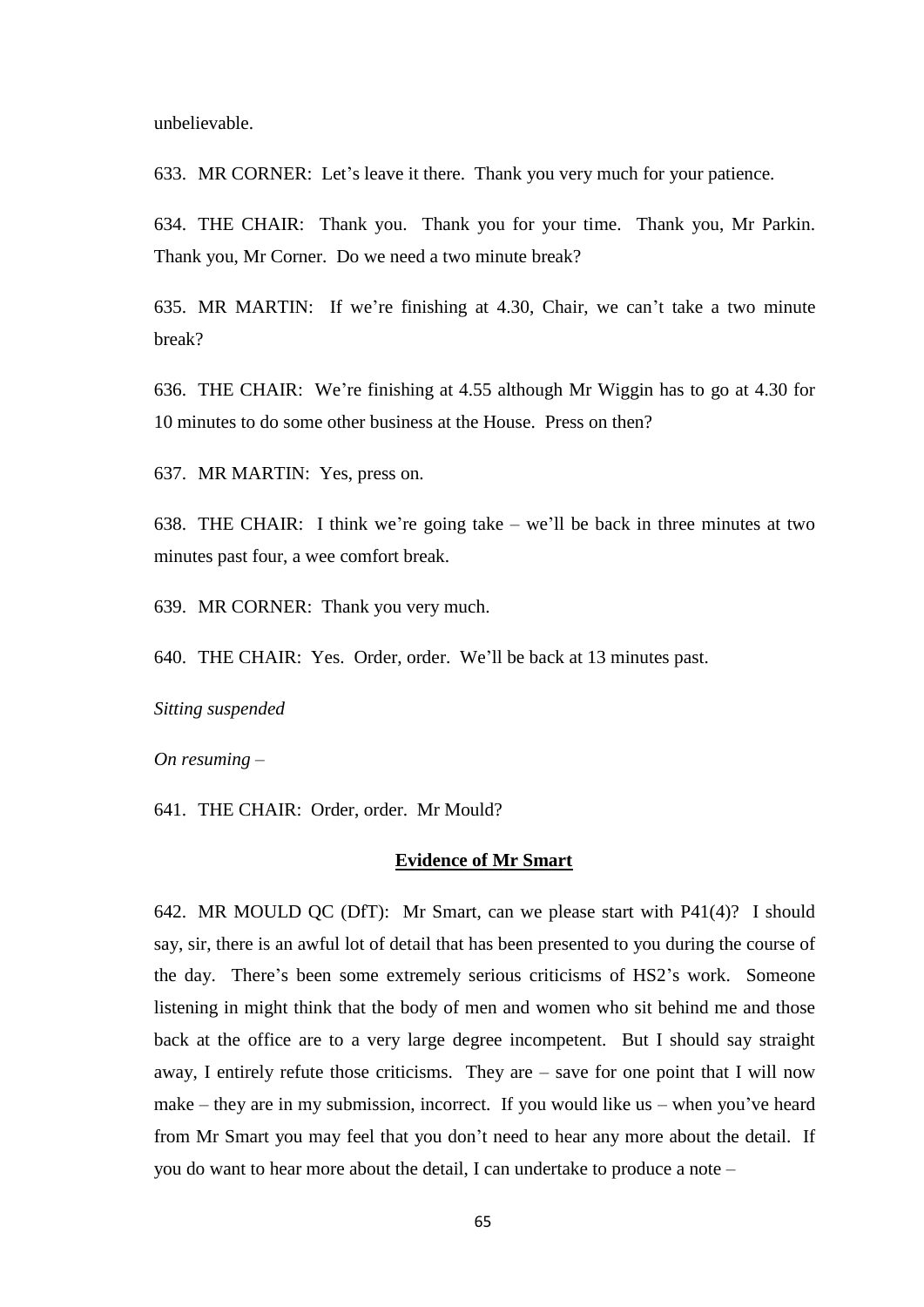643. THE CHAIR: Thank you very much.

644. MR MOULD QC (DfT): – which will respond – once we've seen the transcripts – and we can deal with the points. But I wanted to make that point clear right from the start. The one qualification that I will make is this. The cost schedule which you have just seen is not ideal in its presentation. You will have seen that it is presented in the same way as we presented the costs in relation to the long tunnel, the single-tunnel scheme the other day. We need to review it and to decide if how better to present our facts. That seems to me to be clear.

645. THE CHAIR: How quickly are you proposing to do that?

646. MR MOULD QC (DfT): Well, I'm not going to be able to do it overnight. But I will try and get on to that tomorrow and get something to you. It's a layout point as much as anything.

647. THE CHAIR: Sheryll?

648. MRS MURRAY: Can I just ask Mr Mould, the costings, the total costings are the same, are they? It's just the way the figures have been presented?

649. MR MOULD QC (DfT): Yes, I can show you. I'll do this very quickly, if I may? If you turn to our 247?

650. MR CORNER: Which one is 247?

651. MR MOULD QC (DfT): It's the SIFT report.

652. MR CORNER: Oh, yes.

653. MR MOULD QC (DfT): This is the SIFT report that was provided to the petitioners last November.

654. MR CORNER: Yes.

655. MR MOULD QC (DfT): That's right. And you'll see that there a figure of plus £38 million was said to be the comparative increase in costs for the civil engineering elements of the Aldersley Rough option. This is without maintenance loops. We make that point clear. We're not asserting to you that there is a need for maintenance loops at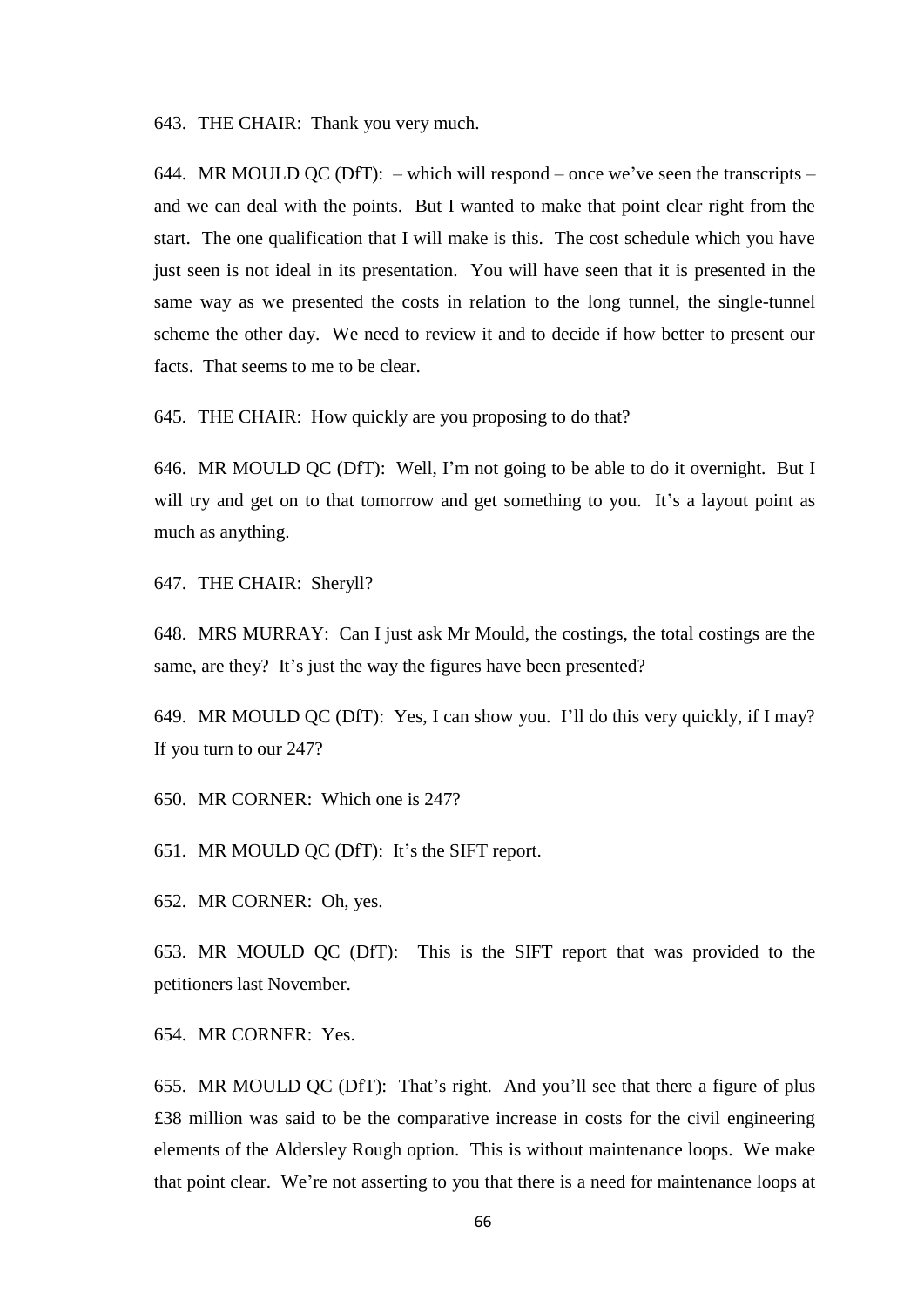Pipe Ridware. So, that point can be pushed out of the account completely straight away. Plus three for the railway systems, making a total of £41 million. Now, the cost schedule that you have, if you work through it, you will find that the relevant numbers resolve down to £38.2 million. It is the same number but it is presented in a rather different way. We have also – in the cost schedule that you've just been shown by Mr Corner and his witness – we've also made an assessment, an estimate of the costs for the items that are shown at this stage – last November – uncosted at 8.7.4. But I can provide an annotated – what I can do for you and I can do this very quickly – I can do this so that you have it tomorrow – I can provide you with an annotated version of the cost schedule that has been provided to you in the exhibits just explaining how those numbers resolve – how they resolve down to the figures that are shown on the P number.

656. THE CHAIR: Okay. Yes. Move on.

657. MR MOULD QC (DfT): That's all I want to say about costs at this stage.

658. THE CHAIR: Thank you.

659. MR MOULD QC (DfT): Can we go back please to P41(4)? Mr Smart, I have the slide in front of us. Can you please just summarise to the Committee what, in your judgment are the key advantages of the Stone railhead? Before you do that, can you just confirm for me, what is your particular experience in managing rail maintenance facilities?

660. MR SMART: For five years I was a director in charge of rail maintenance on High Speed One. The track engineer with me on High Speed One is part of my team. Before that for five years plus I was chief engineer in charge of southern region. So, I had the operational responsibility for the infrastructure and maintenance of every line that terminates at Waterloo, Victoria, London Bridge, Charing Cross and Cannon Street

661. MR MOULD QC (DfT): Speaking with the benefit of that experience, please, what in your judgment are the key advantages as a construction railhead of the Stone location?

662. MR SMART: First of all, there's ease of connection because you're not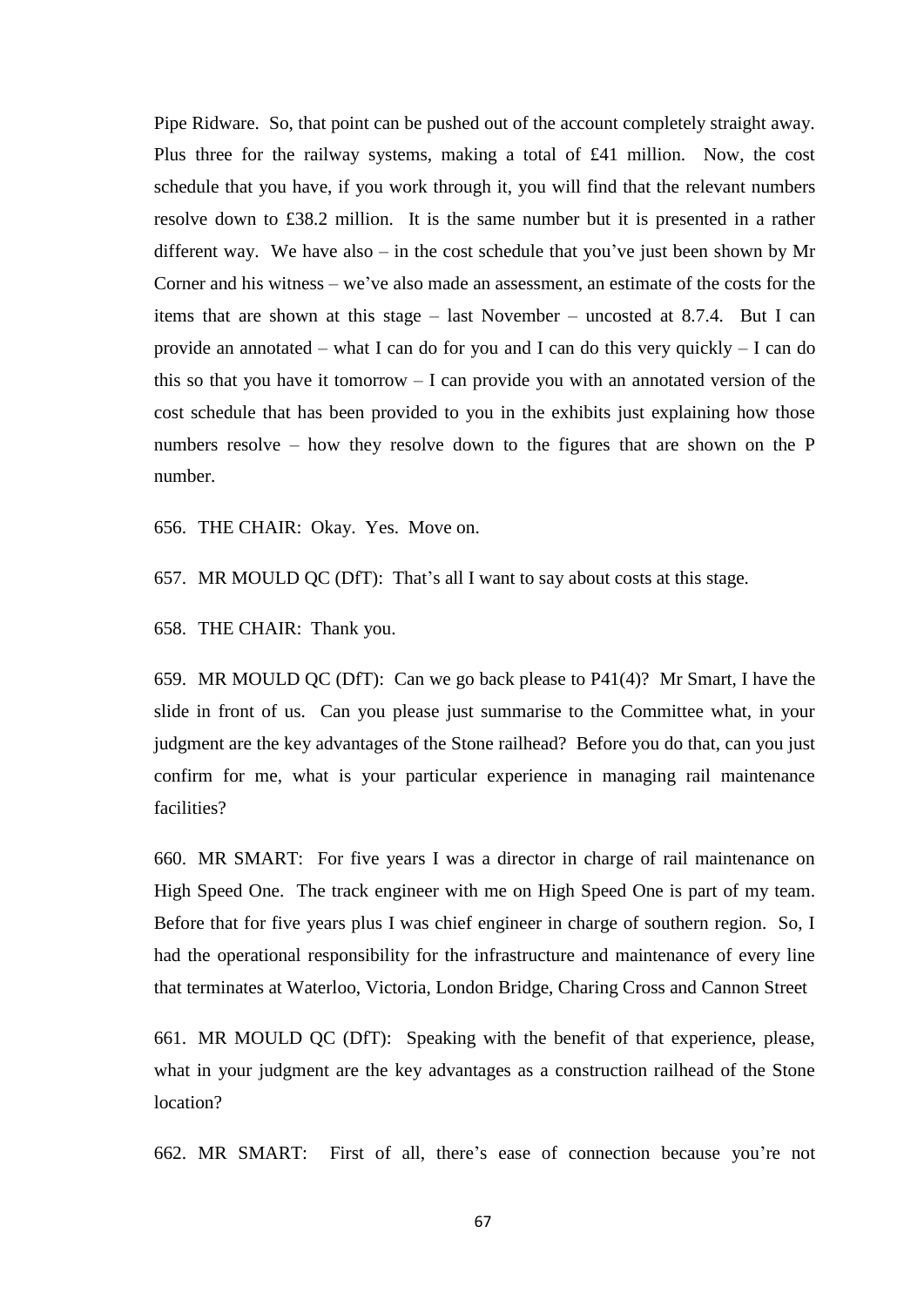connecting into the West Coast Main Line, which is the busiest intercity route in Europe, which is one of the reasons we're building High Speed 2. Secondly, there is capacity there. The petitioner correctly said that there are three passenger trains an hour. It is a freight route. Freight isn't currently operating on there and therefore between 11 at night and six in the morning, we have an open railway to feed our railway. Irrespective of the numbers of trains that we need, there's a good capacity. If I could give you a rough parallel, Beechbrook Farm railhead on High Speed One fed all of the High Speed 109 kilometres and it was connected to the Ashford and Maidstone line. It gives you a rough comparison.

663. MR MOULD QC (DfT): And we're here of course we're dealing with the construction phase between the years 2021, 2022 and 2026.

664. MR SMART: That's correct.

665. MR MOULD QC (DfT): Can you help me, what is your estimate of the likely throughput of supply trains into the construction railhead during that five year period? Per day.

666. MR SMART: Per day – in order for us to build the Phase 2A, we are talking about one to two a week – sorry – to build it, we're talking potentially for up to seven. But what I should say is seven trains a day does not occur every day because you've only got so much capacity in the railhead. So, to build it we would come in at a maximum of seven. If we do have more – if we have a slab on Phase 2A, but for Phase 2B, there's a possibility of ballast for a certain section. And that's where we would derive the seven per day from. It's unlikely we would need that number. It's the worst case, but you don't need that every day because you've only got so much capacity in the railhead. And there's easily capacity to feed that.

667. MR MARTIN: Sorry, chair, can I just ask Mr Smart to confirm the point for me? I understand what you're saying is that you're having seven trains a day using a line which is not currently used for passengers anyway in order to access the site?

668. MR SMART: When it is used as the railhead for construction, sir, yes.

669. MR MARTIN: Yes. And so, there would be no disruption to passengers on that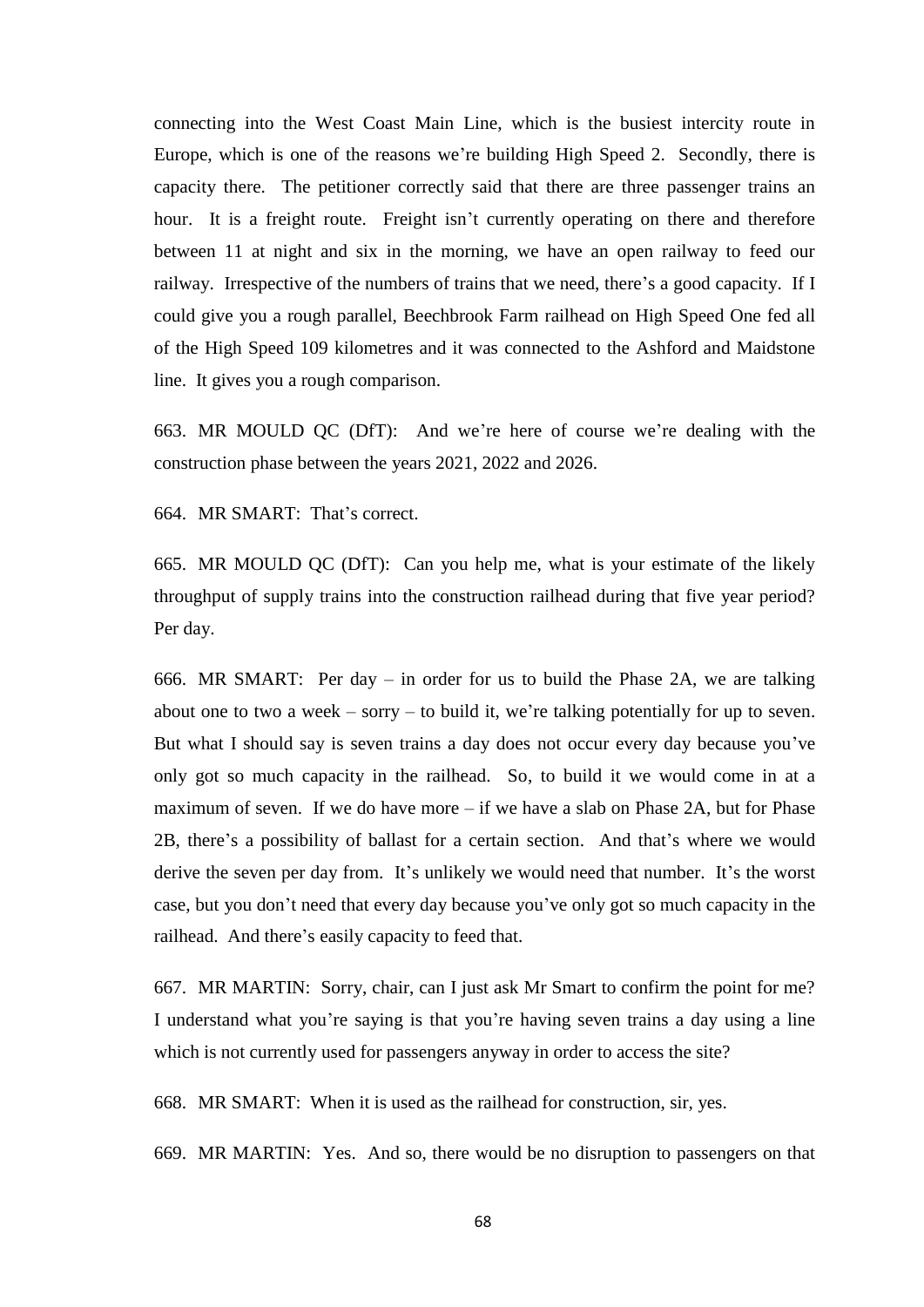line at all?

670. MR SMART: No.

671. MR MARTIN: Thank you.

672. MR MOULD QC (DfT): If that line were brought into use for passenger services – and I think a figure of three per hour was mentioned earlier – would the level of use that you've just mentioned during construction  $-$  okay  $-$  before HS2 comes into operation in 2027 on this section of the railway – would the level of use that you've just mentioned – I think you gave a figure of seven –

673. MR SMART: Yes.

674. MR MOULD QC (DfT): Would that cause disruption if we assume passenger services on the Norton Bridge railway of around three per hour?

675. MR SMART: No, it wouldn't.

676. MR MOULD QC (DfT): Why is that?

677. MR SMART: We've got the night window and there's also plenty of capacity between trains. At only three an hour, you can still thread freight trains through, as they do all over the network on what's called queue paths. And as I've already said, that seven per day is a maximum at the peak of construction. And it may be you can manage it by having lesser number over a slightly longer period of time. So, it's just a maximum that we would assess at any day that we would need. But probably we would need a lot less than that because if you have seven trains per day coming in with ballast or whatever it is, you wouldn't have physical capacity to store it all in the railhead. So, you just need to feed them as you can sort of, if you will, a just in time delivery – enough to keep a stockpile and to use it.

678. MR MOULD QC (DfT): Can you just deal with the second point on the screen, please? What is the significance of that point in so far as the Stone location is concerned?

679. MR SMART: Well, the second point is the reduced construction programme. It's because the – the petitioners have mentioned the use of Aldersley Rough facility as a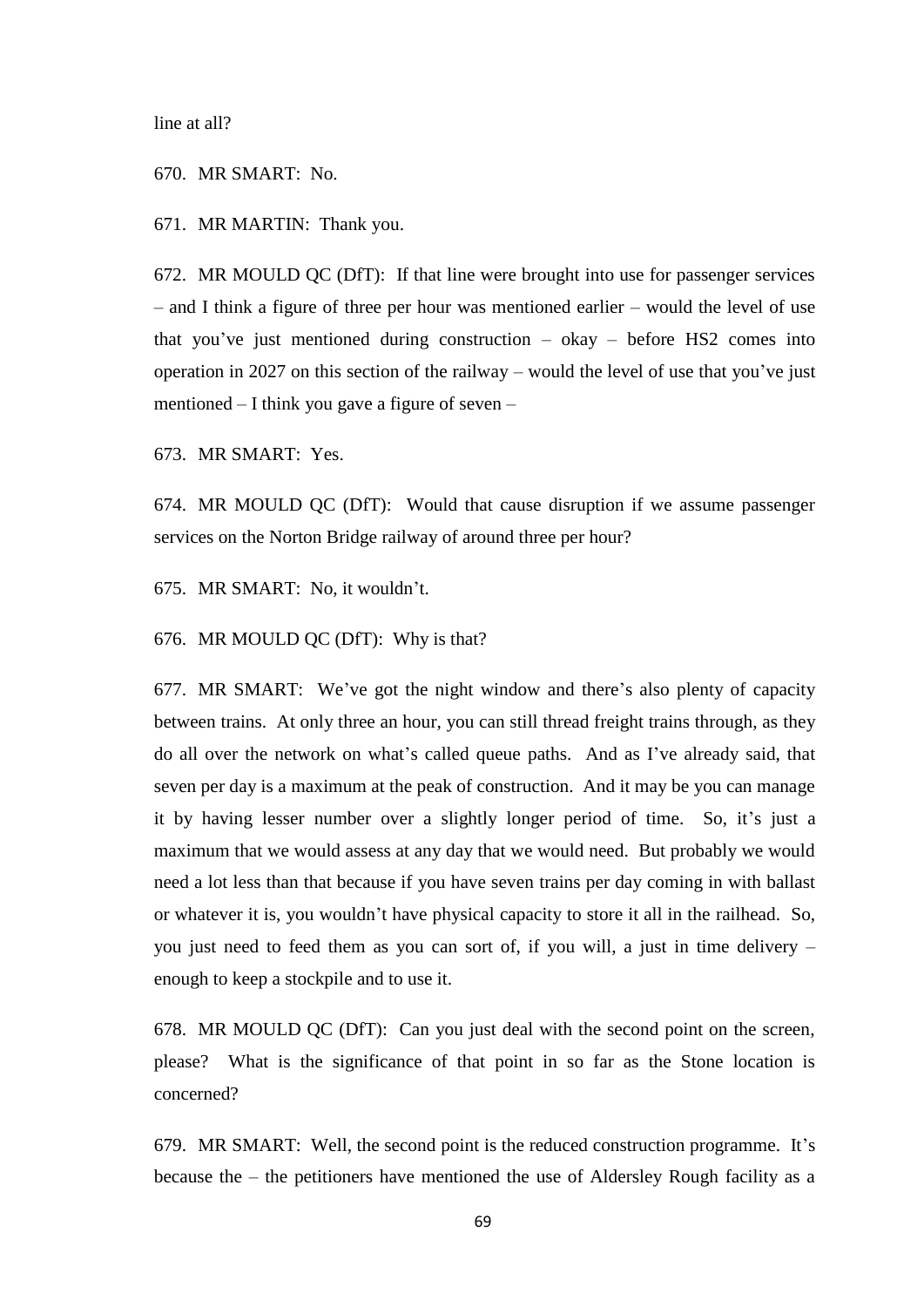maintenance depot once the line's open. But of course, when the depot is used as a railhead for construction it is better to have that at a midpoint because you can go south to do fit out and north to do fit out. And where it is located – Aldersley Rough is located, which is north of our first of the twin tunnels, you've got some hard spots along the route where construction could take longer and therefore the ability to travel up and down the route to fit out the railway could be impeded by significant civil engineering works.

680. MR MOULD QC (DfT): So, that's the location between the two tunnels?

681. MR SMART: Between Whitmore and Madeley, yes.

682. MR MOULD QC (DfT): I see. Yes. Okay. Can we then please turn from that slide to  $P45(1)$ ? I'm so sorry. I don't mean that. Can we turn from that slide to A43(8)? This is the petitioners' variation on the Aldersley Rough proposal that was published as part of our appraisal back in November last year. Yes?

683. MR SMART: Yes. This is not our interpretation of how we would make Aldersley Rough.

684. MR MOULD QC (DfT): This is the petitioner's slides?

685. MR SMART: Yes.

686. MR MOULD QC (DfT): And we see that a key difference here is, as was explained I think by the last witness, is that the petitioners have assumed a chord connecting during the construction phase of the railhead and during the operational phase of the maintenance depot connecting the depot on to the West Coast Main Line. Do you see that chord?

687. MR SMART: Yes, I do.

688. MR MOULD QC (DfT): During the construction phase, if we work on the basis that the number of trains that would need to get in and out of the railhead during construction was comparable you gave for Stone – that is to say seven a day?

689. MR SMART: Yes.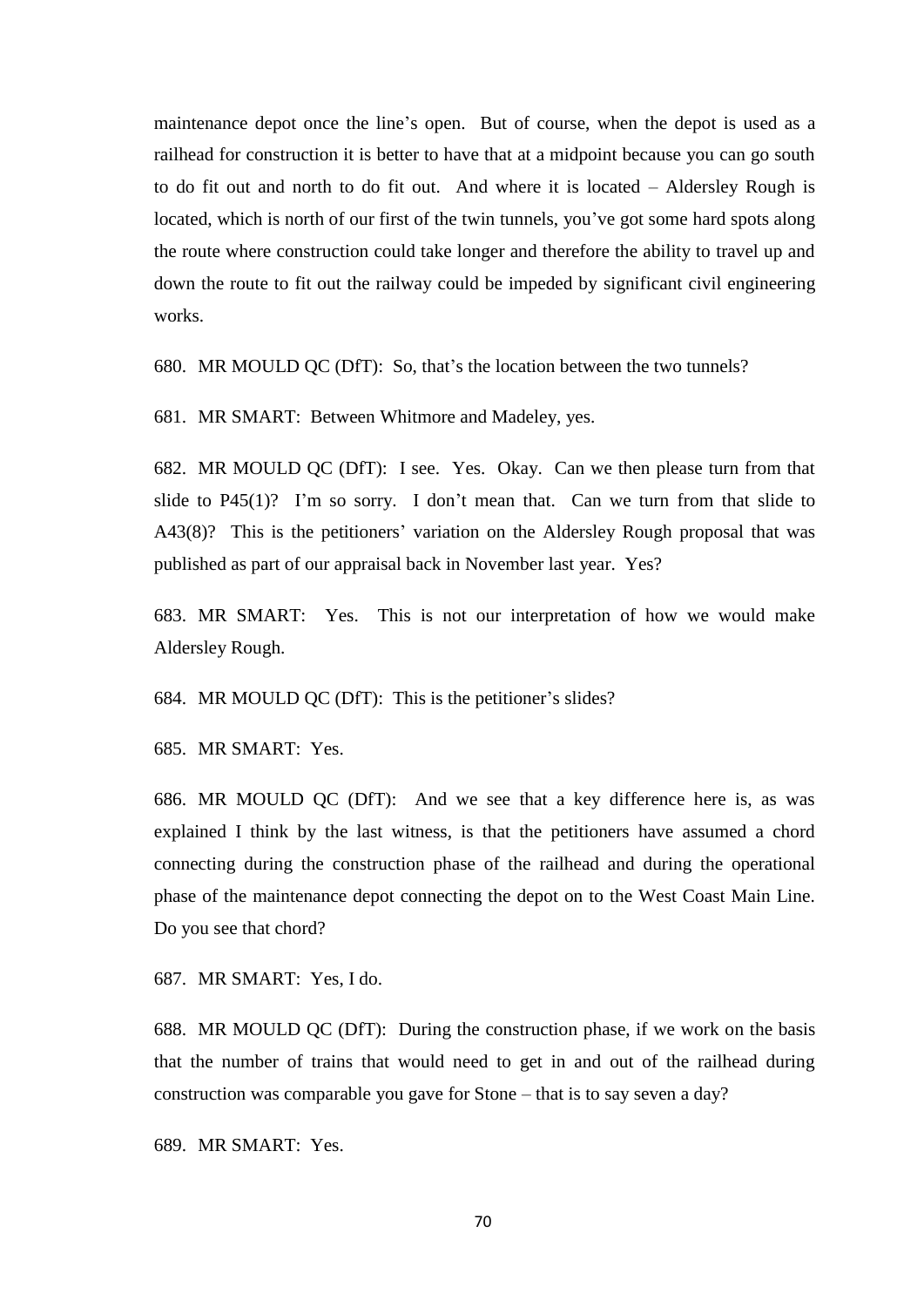690. MR MOULD QC (DfT): The West Coast Main Line at that point consists of four tracks, doesn't it?

691. MR SMART: It does.

692. MR MOULD QC (DfT): And a chord which is going  $-$  placed in that location  $$ would that go on to the slow lines or the fast lines?

693. MR SMART: Those chords would go onto the fast lines.

694. MR MOULD QC (DfT): And how busy are the fast lines in the West Coast Main Line in this location?

695. MR SMART: They are very busy.

696. MR MOULD QC (DfT): Before HS2 comes into operation.

697. MR SMART: They are very busy. Network Rail wouldn't allow us to operate on their fast lines which would mean we would have to do a ladder – more work – to then cross from where we could get on to the fast lines on to the slow lines, which is even more cost, more possessions. And I would doubt Network Rail would let us connect in their fast lines, even if we were going to get across on to the slow lines.

698. MR MOULD QC (DfT): Do you consider, please, the comment on this – give the Committee your view as to whether or not a construction railhead needing to accommodate the in and out movement of up to seven supply trains a day on to the West Coast Main Line via such a chord as we see there, whether you think that is a realistic proposition?

699. MR SMART: It's not a realistic possibility because the chord would have to be longer because the turnouts – the points if you will, Chairman, have to be located on a certain gradient, a very low gradient, and the speed. So, that chord would have to be a lot longer than shown by the petitioners. And there's a seven metre fall across there. Irrespective of Network Rail being able to let us do that – which they wouldn't – there'd still have to be a much greater construction than the petitioner shows.

700. MR MOULD QC (DfT): Just help me with this, if that is right, I assume from that you can't support –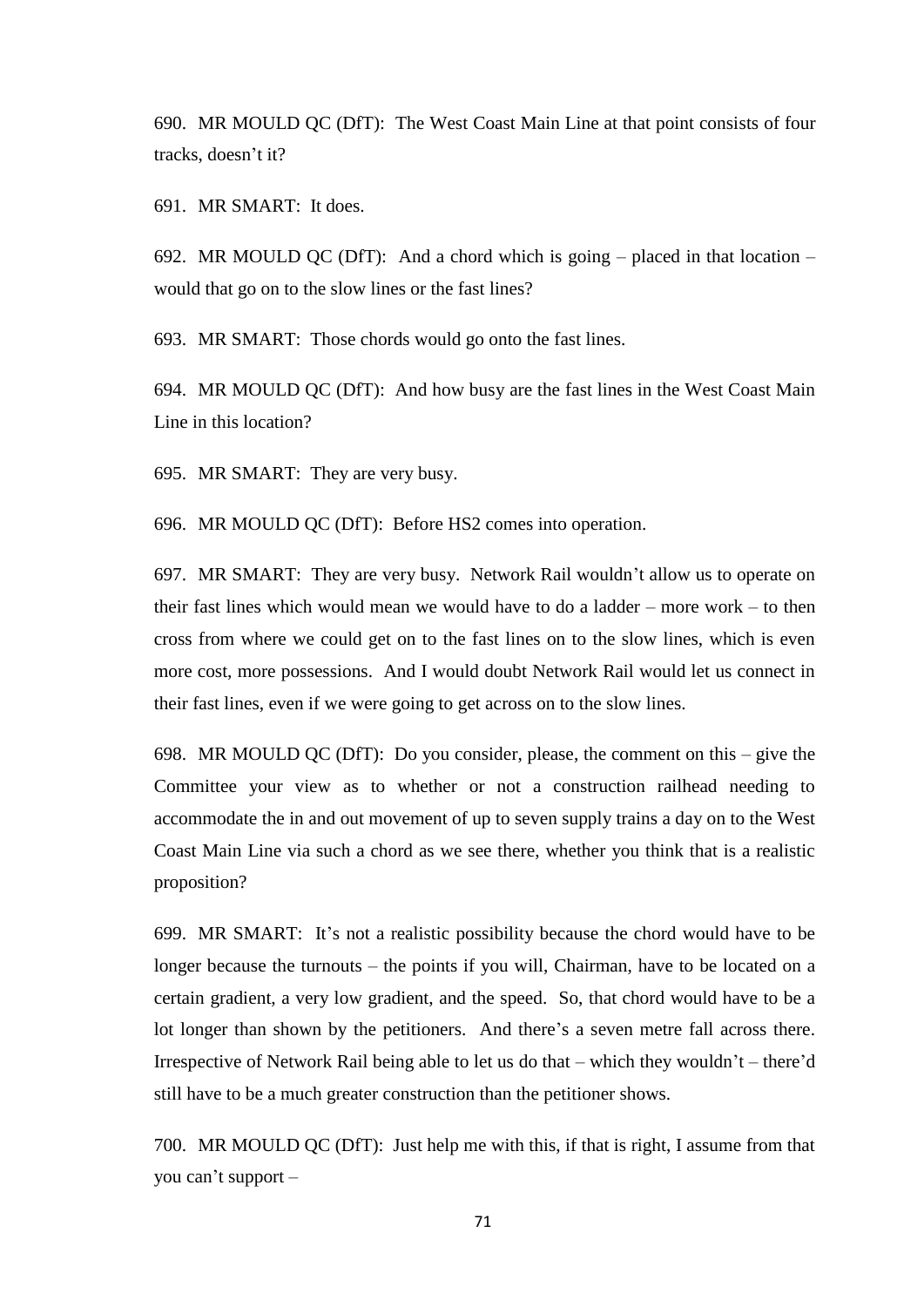701. MR SMART: I can't support that.

702. MR MOULD QC (DfT): – this as a construction railhead? What is the inescapable consequence in terms of construction HS2 whilst taking advantage of rail based delivery in operation?

703. MR SMART: Well, without that, we would be restricted as to how we would access the depot for our fit out, which is our most critical period for being able to connect our depot to the national rail network. So, we would have to implement what is our interpretation of the scheme, which is to have a northern connection on the Madeley chord.

704. MR MOULD QC (DfT): If you're right, and the scenario is that this is not an acceptable location for a construction railhead, what's the consequence for that in terms of whether it is an acceptable location of a maintenance base?

705. MR SMART: Well, the acceptable location for a maintenance base – we have still got a lot more infrastructure to put in. I don't know how much time we've got, but there are some restrictions about how we would be able to enter that depot because we'd have to go up the old railway. And there are some limitations on the switches and crossings in this area which means that we'd have to do another head shunt to move around in the depot. We've got head shunts on our depot as well but there'd be an additional head shunt here. So, it is sub-optimal as a maintenance depot irrespective of its suboptimality as a railhead.

706. MR MOULD QC (DfT): Can we just put up then, please, P45(1)? That's the petitioner's proposition. Let's just look at the option that we published and explained to the petitioners last November.

707. MR SMART: Yes.

708. MR MOULD QC (DfT): And we can see the key difference between the proposition we were looking at is that there's no chord joining the railhead during construction and the maintenance base during operation, taking trains to and from the depot via the West Coast Main Line fast lines?

709. MR SMART: That's correct.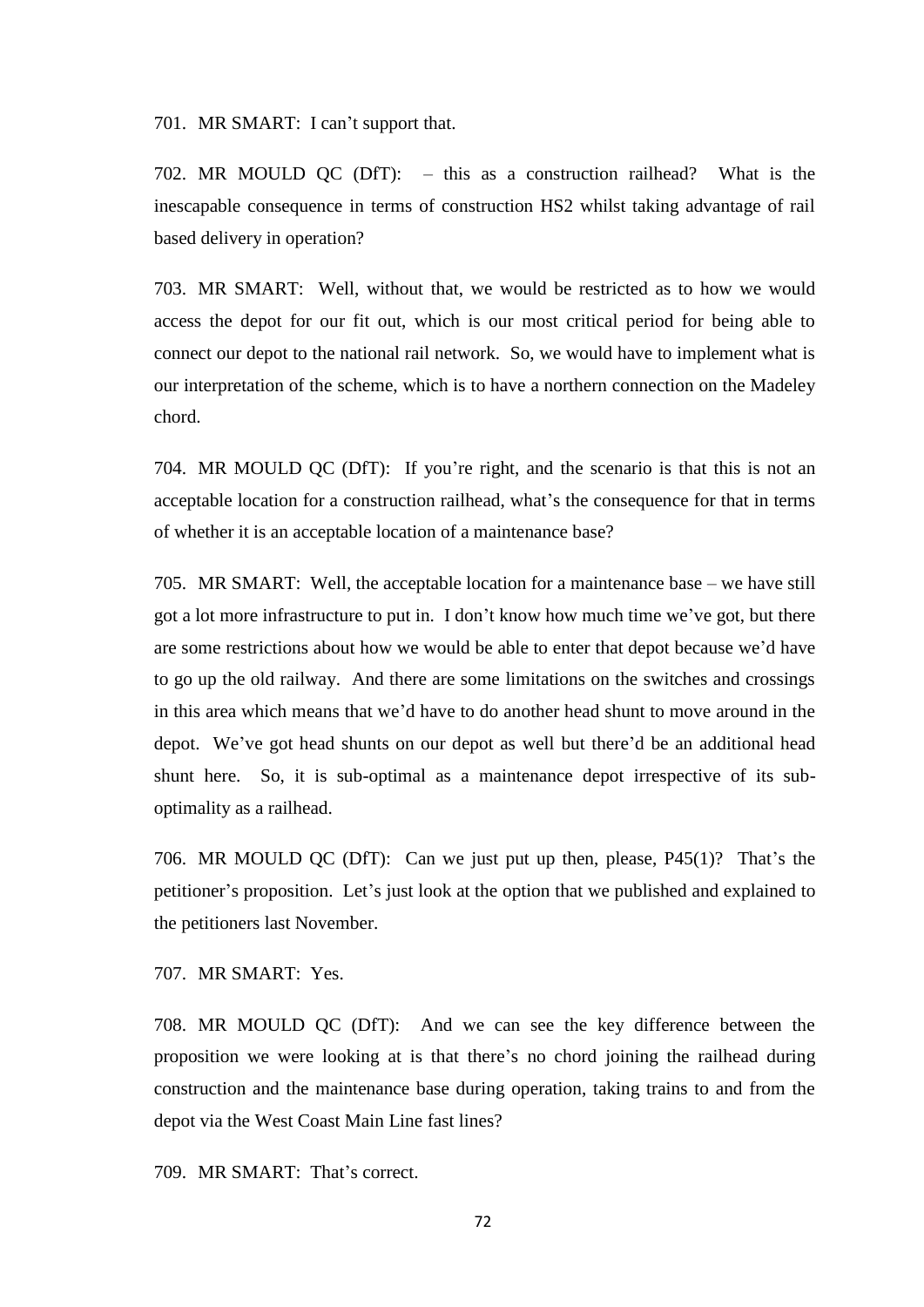710. MR MOULD QC (DfT): But there is the reinstatement of a length of the out of use railway – which is being pointed out now – and then a chord and then a reinstatement of the Madeley chord at this point – that's being pointed out now. What's the purpose of that part of our option please, Mr Smart?

711. MR SMART: The Madeley chord?

712. MR MOULD QC (DfT): Yes.

713. MR SMART: The Madeley chord is to allow us to bring trains from the north, which would travel down here into a head shunt and then into the depot. That head shunt also serves trains coming from the south – this is because they're on the slow lines – the same, into that head shunt and then into the depot. Now, we wouldn't have to do the head shunts in that way if we had a siding on what is a much more or a less busy railway, which is the railway that we're proposing to use.

714. MR MOULD QC (DfT): Are you talking about Stone?

715. MR SMART: I'm talking about Stone – rather than of course, this is all on the West Coast Main Line.

716. MR MOULD QC (DfT): Right. That's our – now Mr – I forget his name, the final witness –

717. MR SMART: Parkin.

718. MR MOULD QC (DfT): Parkin – I do apologise – Mr Parkin suggested, asserted, that this design was work in progress and that there should be opportunities to improve upon it. Yes? On that particular point, that is to say getting access during construction in particular but also in operation – getting access from the depot on to the West Coast Main Line – are you able to say whether you think there is any realistic improvement that is likely to come forward over what we see on this screen in front of us?

719. MR SMART: No. This would be the scheme that we would have to implement.

720. MR MOULD QC (DfT): Thank you. And why, whilst we're here, why is it necessary to have this chord in the south eastern quadrant which as Mr Parkin rightly said cuts into Whitmore Wood and also requires a deeper retaining wall at that section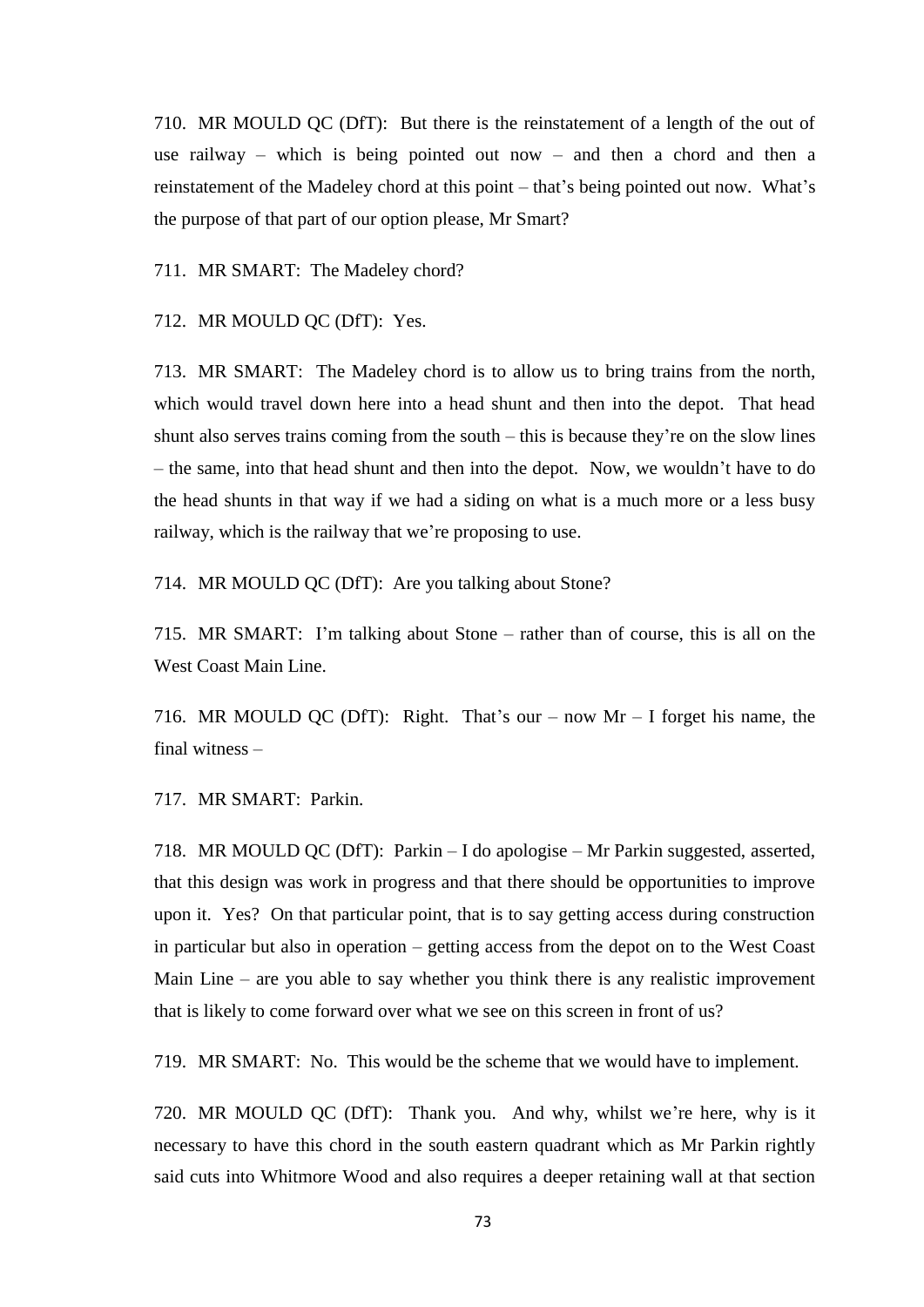of the road? What is the need for that?

721. MR SMART: That is to access our railway when it is operating as its maintenance base. That is our way on to our railway. To go south, we can go straight via our switches and crossings across and south. But to go north, we would have to come into the head shunt here – which was referred to by Mr Gould – and then go north. And you've got to remember, the falls across this whole section of where we'll be accessing the depot and coming out are about 17 metres. So, there's quite a lot of engineering that would have to be done. I take the point the petitioners made about Stone. But, you know, there's a lot that has to enable this to operate in its railhead and depot mode.

722. MR MOULD QC (DfT): Thank you. Now, if we can come back please –

723. MR MARTIN: Chair?

724. THE CHAIR: Sandy?

725. MR MARTIN: On this map, the two things that did occur to me – first of all, the crossing of the Stoke to Market Drayton railway over the West Coast Main Line is not actually perpendicular. So, any possible chord between West Coast Main Line and Stoke to Market Drayton on the north side in order to have a reasonable radius would have to be further out from the junction than on one of the – you see what I'm saying. Yes?

726. MR SMART: Yes.

727. MR MARTIN: You're doing a turn of more than 90 degrees. So, it would be, in fact, it's more than 270 degrees. And the second point is presumably the bridge, if you were going to do this, you would need to rebuild the bridge over the West Coast Main Line before you could build the depot in which the materials for re-building the bridge were going to be put.

728. MR SMART: We'd have to rebuild that bridge and two-track it, and that is if you look at our costs, we've included the possession cost in our costs for doing that. If you look at the note, what isn't in our costs is the possession cost necessarily to make the connections on to the West Coast Main Line because that is a major cost in terms of the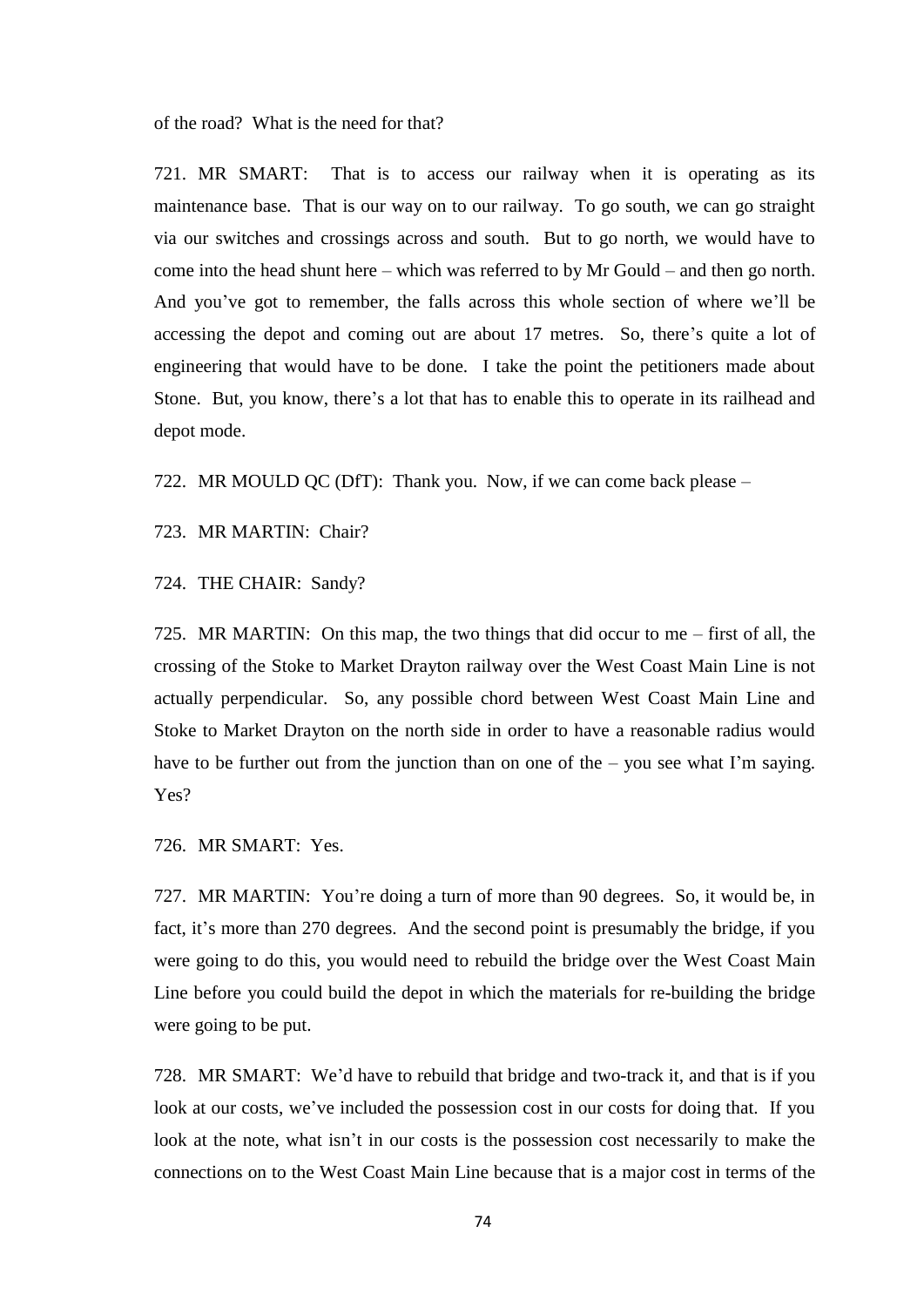signalling or possessions for signalling alterations and for clearly the turnouts that would be required. And furthermore, the petitioners' alternative scheme from what I can see of it – although it's not a worked up scheme – our connection does not interfere with any of the signalling, masts and gantries. From what I can see of the petitioner's slide where they – in order to get around this head shunt – do a much wider curve that comes out around and up would have more of an impact on the signalling of the West Coast Main Line and coming off in the way we've shown. So, in the round, I'm saying this is completely sub-optimal but if you have to make it work, this is the sort of scheme you would have to do.

729. MR MARTIN: Yes.

730. MR MOULD QC (DfT): Can we please put up A35(7)? This is the paragraph from Mr Gould's statement which provides the assumption that he has made which leads him to conclude that the operation of a maintenance base at Stone would create undesirable disruption of passenger services including the hourly HS2 service to Stoke and Macclesfield that is planned to run from 2027.

731. MR SMART: Yes.

732. MR MOULD QC (DfT): Yes? Now just look at 4.4.7 please? The assumption on which he bases that criticism is this. He assumes that the operational – the maintenance base from 2027 onwards, forever more, would require at least three trains per night to supply HS2's maintenance needs.

733. MR SMART: Yes.

734. MR MOULD QC (DfT): Is that correct?

735. MR SMART: No. It might be correct in Mr Gould's mind. But certainly not correct in terms of how you would maintain the railway. Once we've got the depot open we have two works trains per night going out to work on the line from our depot. After that it becomes a question of, what do you need to bring in to our depot in order to maintain our railway? Now, once you've constructed the railway there's not a lot you need to do to bring in to maintain it. Now, the things that come in are the long things like long welded rail and ballast. It is not clear whether we are going to have ballast on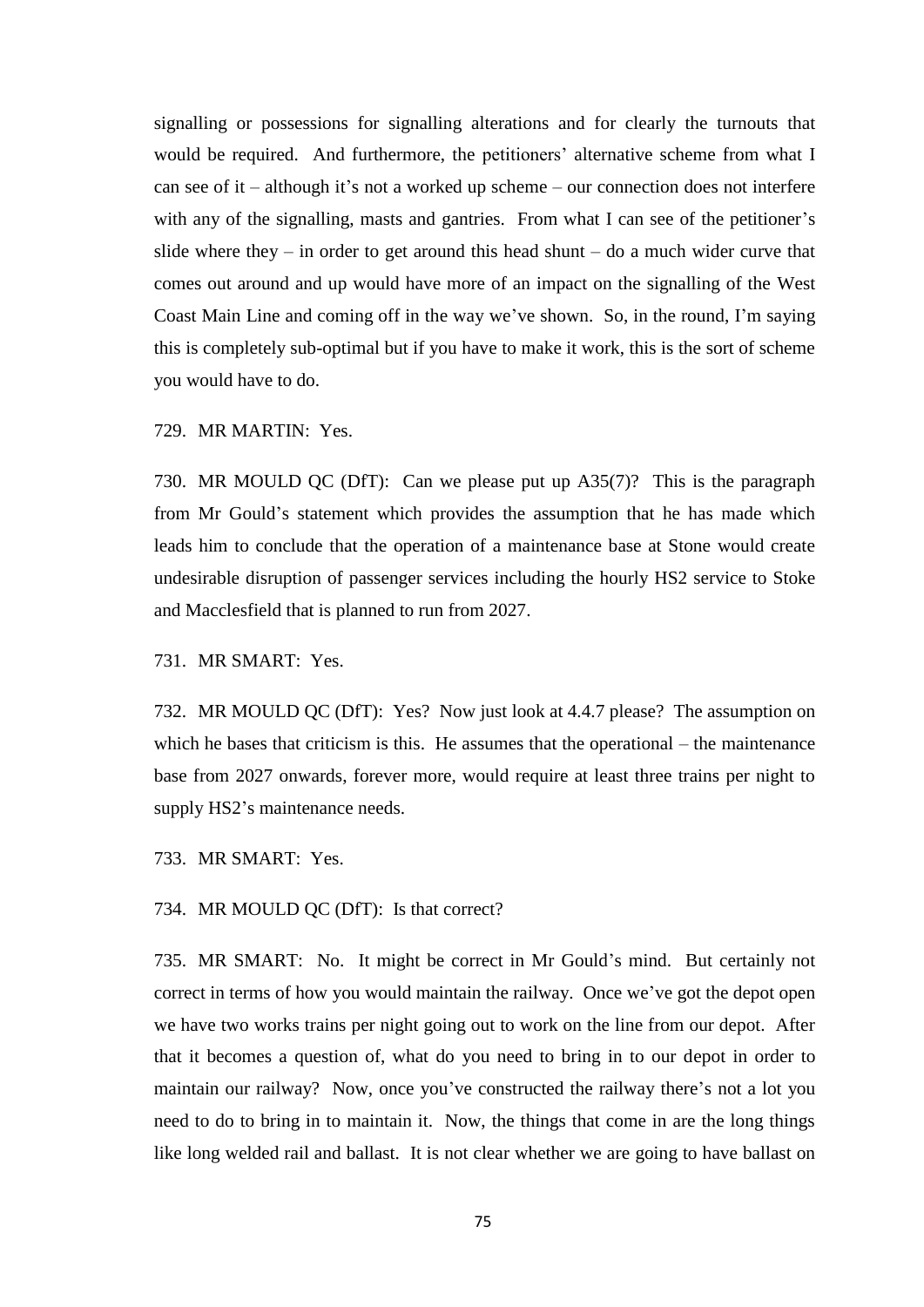## Phase 2B or not.

736. MR MOULD QC (DfT): Assume that you are.

737. MR SMART: And assuming that we are, then we would have to bring in ballast trains during construction. And I've talked about the seven-train pass per day, which we can easily accommodate. Now, if you had ballast to maintain, then simply you are doing tamping – which is – the ballast gets saggy and sinks – and tampers go out and they re-settle the line back to the right level. Now, tampers on HS1, we only tamped once a year. We may well – it's not totally clear – but we may well have our own tampers bought for HS2 purposes, in which case, they don't need to be brought in for the railway. They will already be on it based at our depots. So, then we would need to bring in potentially the high ballast output train that was talked about and the petitioners said we couldn't get in  $-$  of course we can. Would we design a railway that we can't maintain? But that is not a regular occurrence. HS1 have not had to replace their ballast yet. They are planning to do so over the coming years. But once a high output ballast train comes in, you can bring it. It's in once. And then it's a matter of how you feed it and how you use it. So, there's not a high use of coming off the national rail network into a maintenance depot for the maintenance purposes.

738. THE CHAIR: Sheryll?

739. MRS MURRAY: How long has HS1 been in place? How many years, remind me?

740. MR SMART: HS1, section 1, which was the first 70 kilometres, was opened in 2003 and the full line, which is mostly the tunnel section and then through to St Pancras, was opened in 2007.

741. MRS MURRAY: So, the oldest parts you haven't need to replace the ballast – it's been in place for 25 years? No, 15.

742. MR SMART: Fifteen.

743. MR SMART: Now, there was talk about, 'Well, you don't need to do anything for the first short period of time'. That is what is meant. Once the ballast is in place – and I have to emphasise, we may not have the ballast on Phase 2B – but we allow that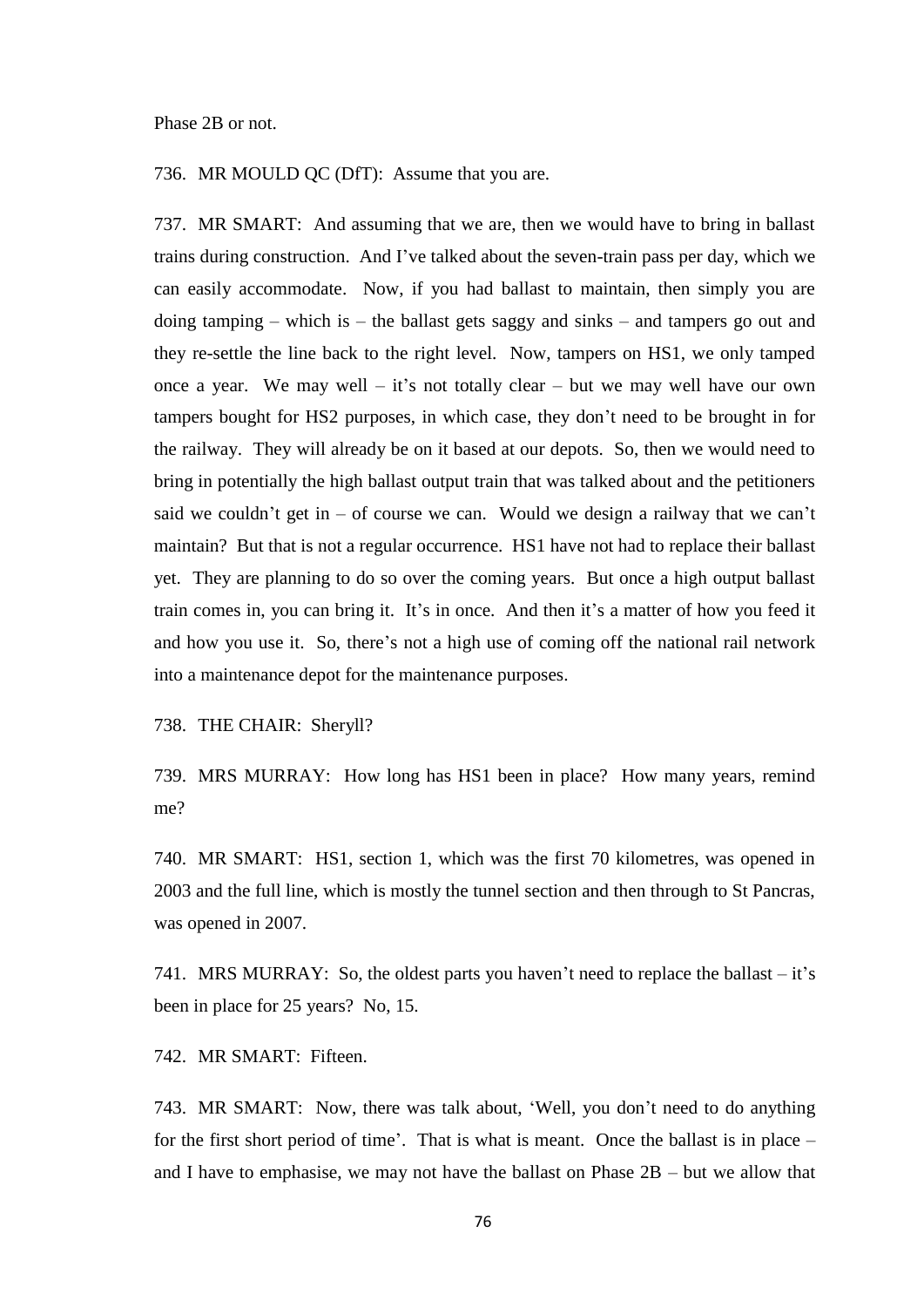option. So, again, this is not a regular occurrence. You only do tamping and ballast replacement in what's known as a campaign a couple of times a year etc. So, although we allow for the maximum number which might happen in a short period of time, this is not going to be two or three movements every night recurrence. You might have a month in the year where you have two or three trains coming; you might not have anything for six months. So, that is how that works.

744. MR MOULD QC (DfT): What I want to know Mr Smart, if you've finished on that point –

745. MR SMART: Yes.

746. MR MOULD QC (DfT):  $-$  is just before we move on to traffic  $-$  is in summary, can you say please whether or not you think that one train a night for as long as HS2 – the Y network is in operation – is one train a night a robust and conservative assumption or not?

747. MR SMART: It's a very robust and conservative assumption – even with Phase 2B on ballast, we wouldn't have one train per night every night.

748. MR MOULD QC (DfT): Right. Thank you.

749. THE CHAIR: Bill's got a quick question.

750. MR WIGGIN: Yes, I'm just curious as to why we didn't know about them been taken apart when they arrive, these trains?

751. MR SMART: I believe because the high output ballast train has a front end which it kind of takes out ballast and then the stone – and then replaces it. So, the front end has lots of machinery that has to take it out from between the sleepers and the track. And then, you have new ballast behind it, which then has to be taken along the train and placed in. So, that's why it's – it's potentially the longest piece of kit that you are going to need to use on a ballasted railway, when you do ballast replacement.

752. MR WIGGIN: Okay. But when you park it, as I understand it, that's when you have to take it to pieces, is it?

753. MR SMART: You can just split it in two, quite simply.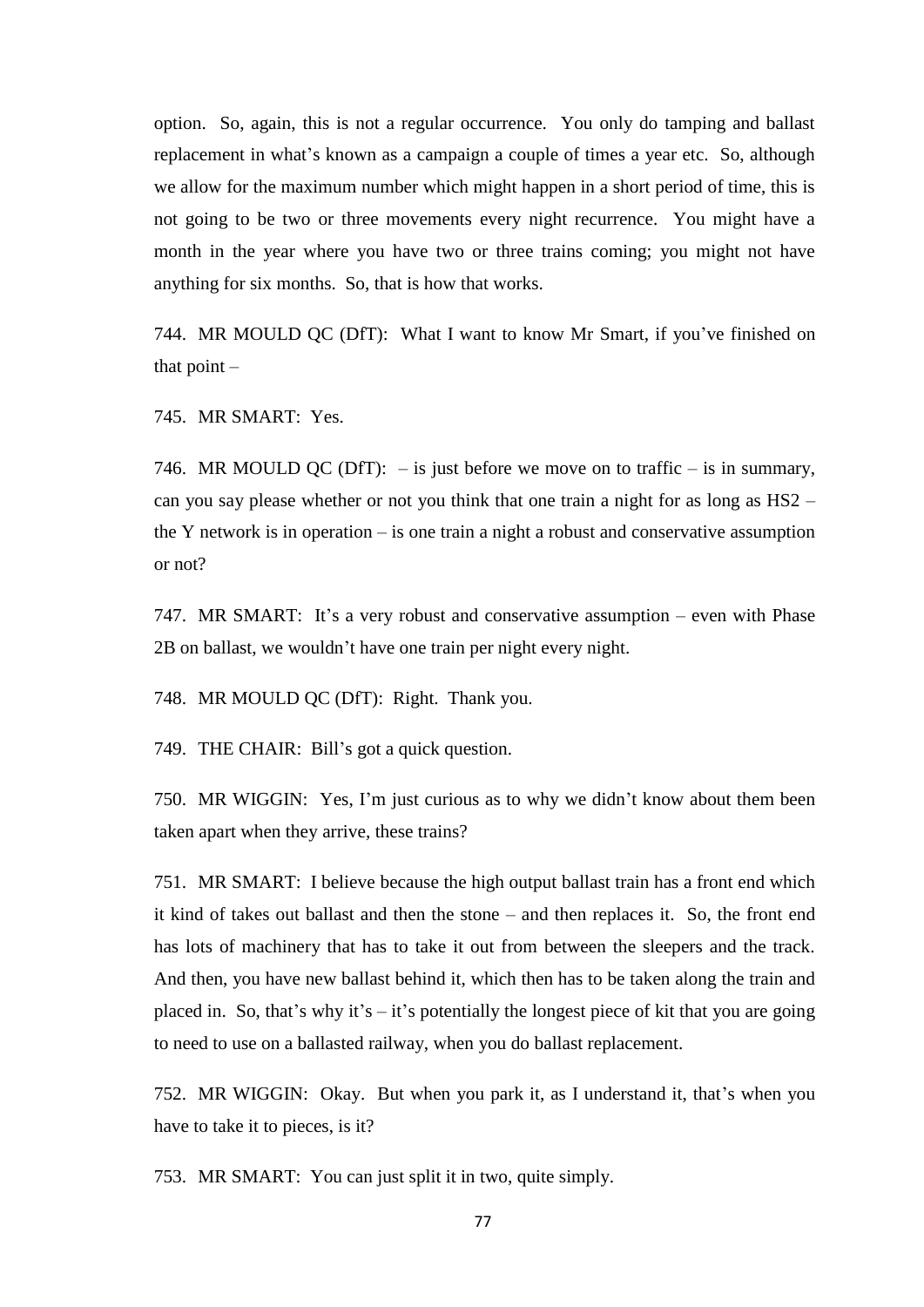754. MR WIGGIN: Just?

755. MR SMART: Well –

756. MR WIGGIN: It's probably not that easy.

757. MR SMART: It decouples. Yes. So, the ballast train section – it's made up of a number of different wagons, it's not like one long, solid –

758. MR WIGGIN: No, but you then have to come to the front and move it to the back?

759. MR SMART: Yes. But you do all that at the depot before you go. Once it's out, it's operating as one train.

760. MR WIGGIN: Okay. Thank you.

761. MRS MURRAY: Just to reassure me, when I come up from Cornwall by train I pass some of the maintenance wagons at various stages and they're not always coupled together. I'm thinking of perhaps Taunton, is it, or Westbury, where you don't actually see them altogether. So, it's quite normal for them to be de-coupled.

762. MR SMART: Absolutely. Absolutely.

763. MRS MURRAY: Thank you.

764. MR MOULD QC (DfT): Thank you. Can we move on please to traffic? And can we put up the histogram, P41(10), please? Mr Smart, the first point is, this is showing our prediction of HGV construction traffic using Yarnfield Lane and passing towards the junction of Yarnfield Lane and the A34 I think?

765. MR SMART: Correct, yes.

766. MR MOULD QC (DfT): And can we just be clear, we can see that the highest peaks of construction traffic predicted on that stretch of the road, which is the stretch that Mr Wilkinson was particularly concerned with, they occur in Phase One?

767. MR SMART: Yes.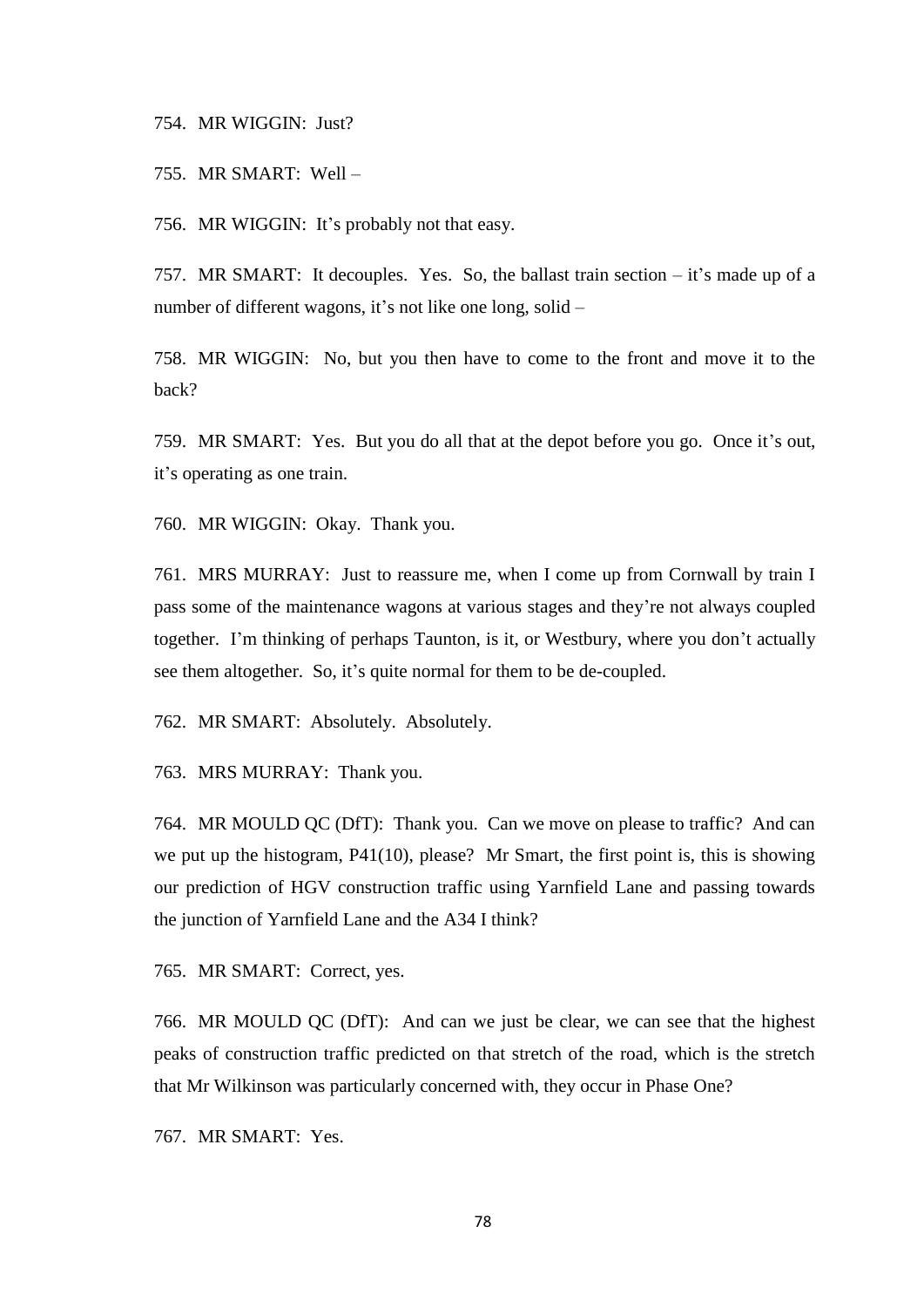768. MR MOULD QC (DfT): Do they relate to any particular activity, please?

769. MR SMART: Yes, this highest peak is when we're creating the M6 slips. And these other peaks relate to the construction activity that happened before the M6 slips are open. So, they're setting up sites and starting construction. But the highest peak is building the slips.

770. MR MOULD QC (DfT): What is the purpose of a railhead, please, for construction? What does it do in relation to road traffic?

771. MR SMART: You mean a road head or a railhead?

772. MR MOULD QC (DfT): Railhead.

773. MR SMART: A railhead – well, at our railhead – the railhead in terms of traffic means that we can bring in material on the road to the railhead and then if we need to take it out by rail we can.

774. MR MOULD QC (DfT): So, it's designed to provide for rail based deliveries rather than road based facilities?

775. MR SMART: A railhead is, yes.

776. MR MOULD QC (DfT): Right. Now, in other words, what you told the Committee is you have to construct the slip roads?

777. MR SMART: Yes.

778. MR MOULD QC (DfT): The purpose of those slip roads is what?

779. MR SMART: The purpose of those slip roads is to take our general – at Stone, this is – you've got to remember the key thing is we're going to have traffic on those slips irrespective of where we have the depot – whether it's Stone or Aldersley Rough. We need to get a lot of earthworks up and down the trace to build the cuttings and then use that if we can in embankments. You heard the petitioners say we're trying to use as much as we can on the railway. Now, in order to do that, we need to move material around. And sometimes we might have to take it – we use the best roads possible. So, we're using the M6 slips at Stone in order to get our haul roads to Stone and then get on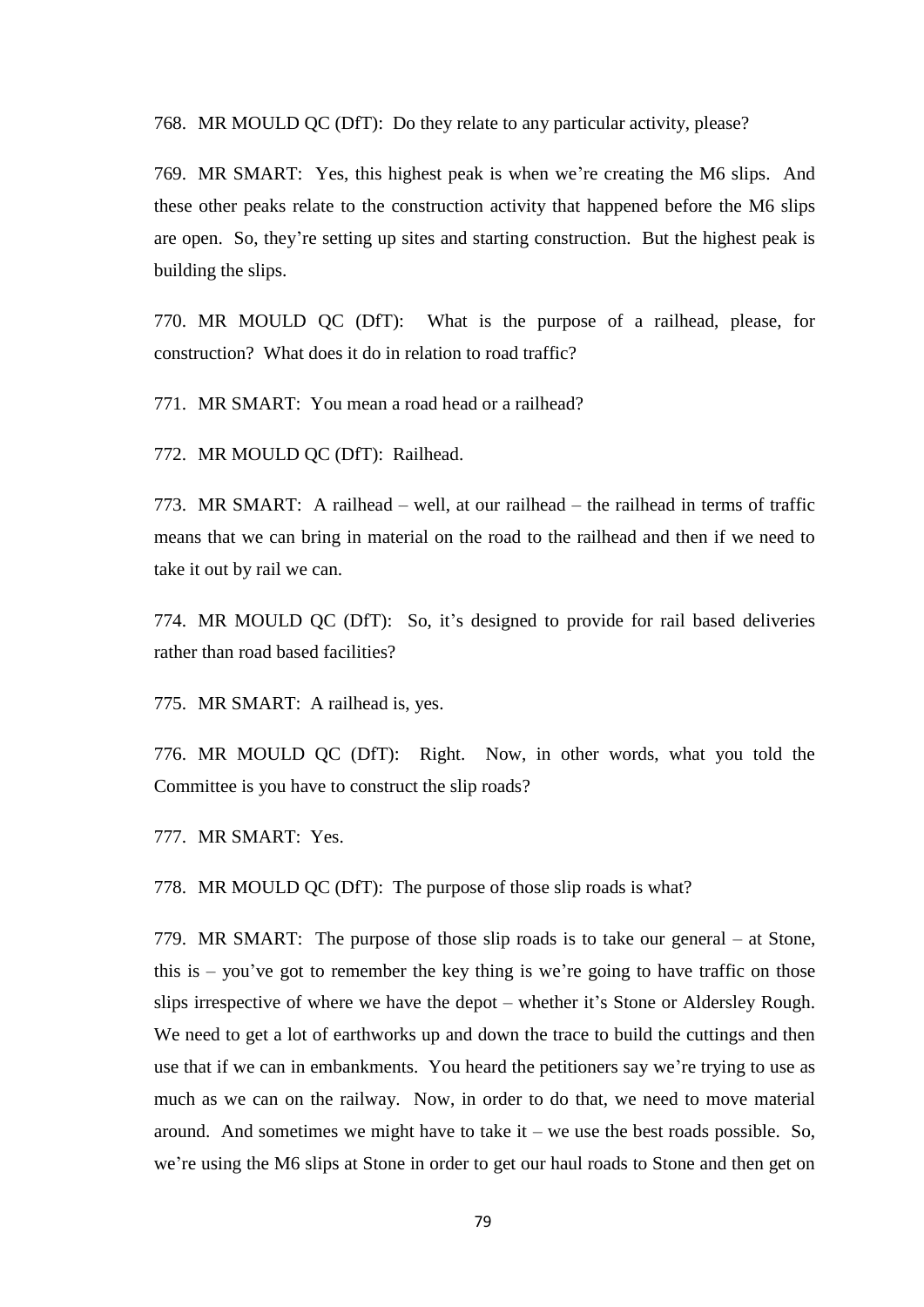to the M6 via these specially constructed slips rather than use other roads. It is a way in which we can mitigate the traffic impact.

780. MR MOULD QC (DfT): Can we just at P42(3) please? The slip roads – what you've just said – the slip roads whilst in operation provide a direct access for HS2 muck wagons to get on and off the motorway, is that right?

781. MR SMART: Yes, that's right.

782. MR MOULD QC (DfT): Can we just say, you've said there's going to be a haul road along the route of the railway, yes?

783. MR SMART: Correct.

784. MR MOULD QC (DfT): Just spot the slip roads. Yes?

785. MR SMART: Yes

786. MR MOULD QC (DfT): And the haul road is what, going southwards or northwards?

787. MR SMART: The haul roads are coming this way and also can cross across. But there's a number of haul roads coming through here.

788. MR MOULD QC (DfT): Are they coming from all points of the compass or not?

789. MR SMART: Yes, they're coming from this way – well, we heard about the earth moving in here and that goes locally to fill in there, but they're coming most from this way and some local ones that way.

790. MR MOULD QC (DfT): Right. If we didn't have the slip roads, where would those lorries go?

791. MR SMART: Well, they'd have to find another way onto the M6.

792. MR MOULD QC (DfT): Right. And what would that mean?

793. MR SMART: Well, that would mean we would have to be looking at junction 15 or somewhere, or we'd have to use Yarnfield Lane.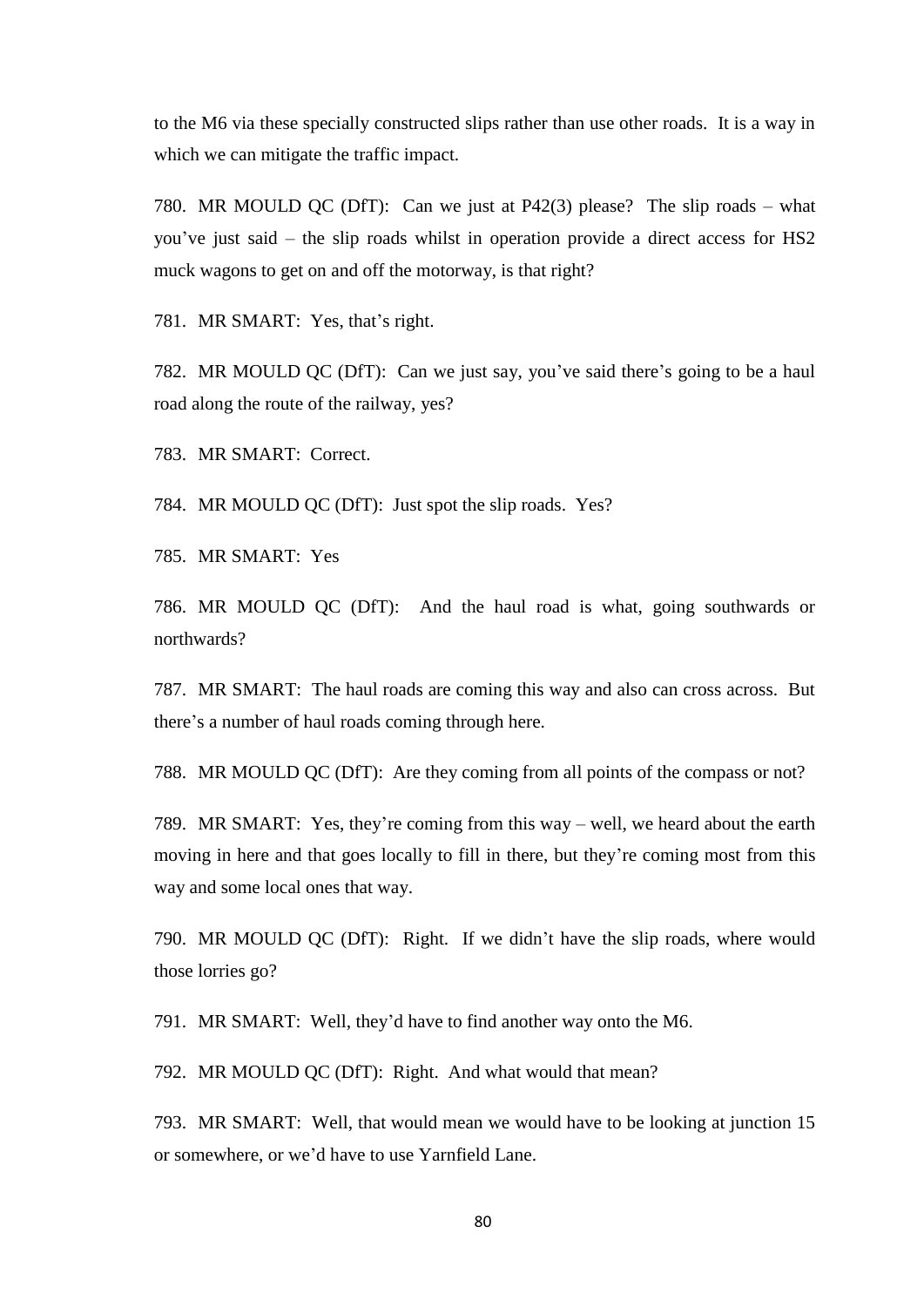794. MR MOULD QC (DfT): Right. So, in the absence of the Stone railhead, do we need the slip roads or not? If you imagine the Stone railhead has gone up to Aldersley Rough?

795. MR SMART: Yes, we need it.

796. MR MOULD QC (DfT): Right, okay. Can we turn please to A40 (17). These are the new emergency, they're called now, but I can't remember what term he used, but these are the slips which now exist at this point and will be retained following the smart motorway and he said it was coming into operation in a couple of years' time?

797. MR SMART: Yes, yes.

798. MR MOULD QC (DfT): And he suggested that they might be used by HS2's muck wagons in the event that we shifted the railhead up to Aldersley Rough. Is that a realistic proposition?

799. MR SMART: Well, our understanding is that the Highways Agency will not let us use those.

800. MR MOULD QC (DfT): Why won't they let us use them?

801. MR SMART: I would imagine it's because of the siting and the fact that we'd have a lot of HGVs that would be coming out onto the road. It's different when you're using emergency access which is very occasional, but we'd have HGVs coming out of there more frequently. If we could use them, there is a possibility we could use these for our works and not have to build the M6 slips where they are.

802. MR MOULD QC (DfT): You anticipated my next question. Had they been available to us, would we have needed to build new slip roads?

803. MR SMART: Could we use these, we would not need to build our M6 slips that's shown on the previous slide.

804. MR MOULD QC (DfT): So just to wrap this point up, whether we have the railhead at Stone or the railhead at Aldersley Rough, will we need to bring traffic down Yarnfield Lane in order to construct slip roads?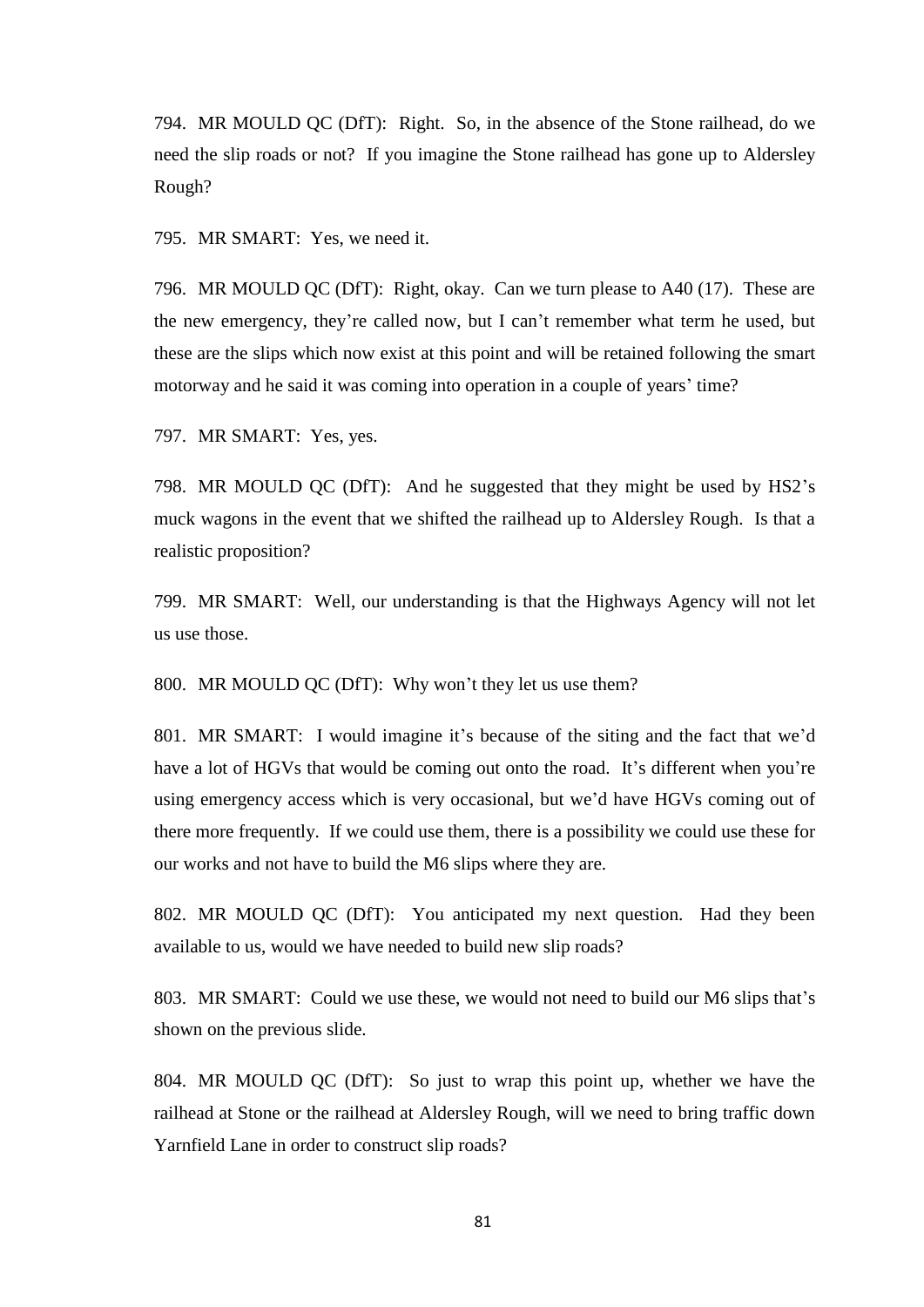805. MR SMART: If we can't use these, yes we would.

806. MR MOULD QC (DfT): Right. Thank you very much. Can we then turn please  $to -$ 

807. THE CHAIR: Can I just check you're going to finish in the next two or three minutes to give Mr Corner two or three minutes at the end to wrap up for us to be able to finish at 4.55 because we're meeting at five o'clock in private? That's a question to Mr Mould.

808. MR MOULD QC (DfT): Well, I will stop within three minutes; I won't have finished by then but I will stop within three minutes. It's really a question for you, as to whether you feel there are mattes that you need to hear from, from me, in order to enable you to discuss the merits of this petition. If there aren't, if you feel you've got a fairly clear idea of where you're doing already, then obviously, I don't need to say any more.

809. THE CHAIR: I'm pretty clear of the case of the petitioners.

810. MR MOULD QC (DfT): Are you clear about our response to it?

811. THE CHAIR: As clear as I need to be at this juncture and I don't think I'd be any clearer if I listened to another hour, let alone 10 minutes.

812. MR MARTIN: Chair, there are issues that I would actually like to know about.

813. THE CHAIR: Would you like to suspend and then we'll come back, and then rather than meeting in private, we can consider deliberations in public? It's perfectly acceptable?

814. MR MARTIN: Yes.

815. THE CHAIR: We'll do – with petitioners, Mr Corner and Mr Mould, we'll take a bit more time and continue in public. Is that acceptable?

816. MR MOULD QC (DfT): Absolutely.

817. THE CHAIR: How much time are you looking for and I will come to you and Mr Corner and ask, and I'm going to be strict with time because otherwise it just goes on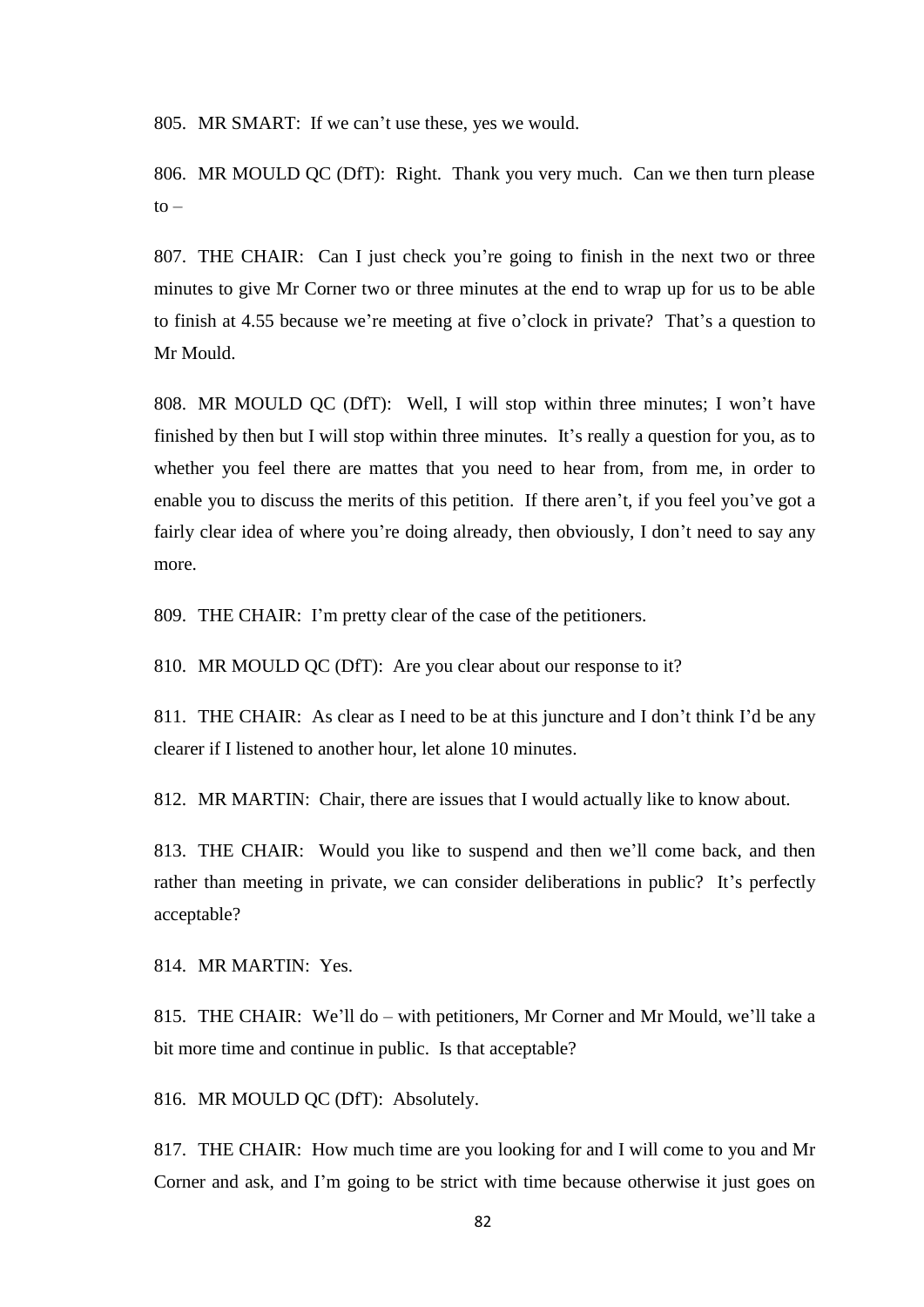and on and on.

818. MR MOULD QC (DfT): Well yes if I try and wrap up within 10 minutes.

819. THE CHAIR: Great, so you've got until five o'clock. Mr Corner, how long will you take to wrap up? Ten minutes?

820. MR CORNER: So I'll take as long as you give me, and that's a serious answer. I recognise you've had a long day and I understand that. I was just going to ask; there are a lot of points, or a number of points being raised now in evidence, very quickly, which are about my witness's evidence, they weren't put to my witnesses, and I am just wondering, rather than take up your time now, would it be possible for the petitioners to put in a short written response to the points that have been made? Otherwise we really – they weren't put to my witnesses and my witnesses haven't had the opportunity to deal with these.

821. THE CHAIR: Originally we were going to meet in private to consider some of these issues straight away. Whilst we can meet in private and talk about them in generality, it may make sense to give you both until Monday when we next sit, to provide us with some more information so we can consider everything as issues of cost from Mr Mould, from yourself, Mr Corner, you're saying there's a number of other issues. That feels better, and giving Mr Mould now until five o'clock, which is 11 minutes, not 10, giving yourself 10 and then allowing you to write to us with any remaining points in time for our next meeting.

822. MR CORNER: Thank you.

823. THE CHAIR: I'm going to do that then. Mr Mould, over to you. You've got your 10 minutes now.

824. MR WIGGIN: Shall we ask you some questions to keep you going or do you want to go through your spiel?

825. MR MOULD QC (DfT): No I think I know where I'm going, thank you. Mr Smart, can we please just remind ourselves of one or two other points that Mr Wilkinson raised; the first was, he said that he was concerned about the suitability of Yarnfield Lane to accommodate heavy goods vehicles and construction traffic.

83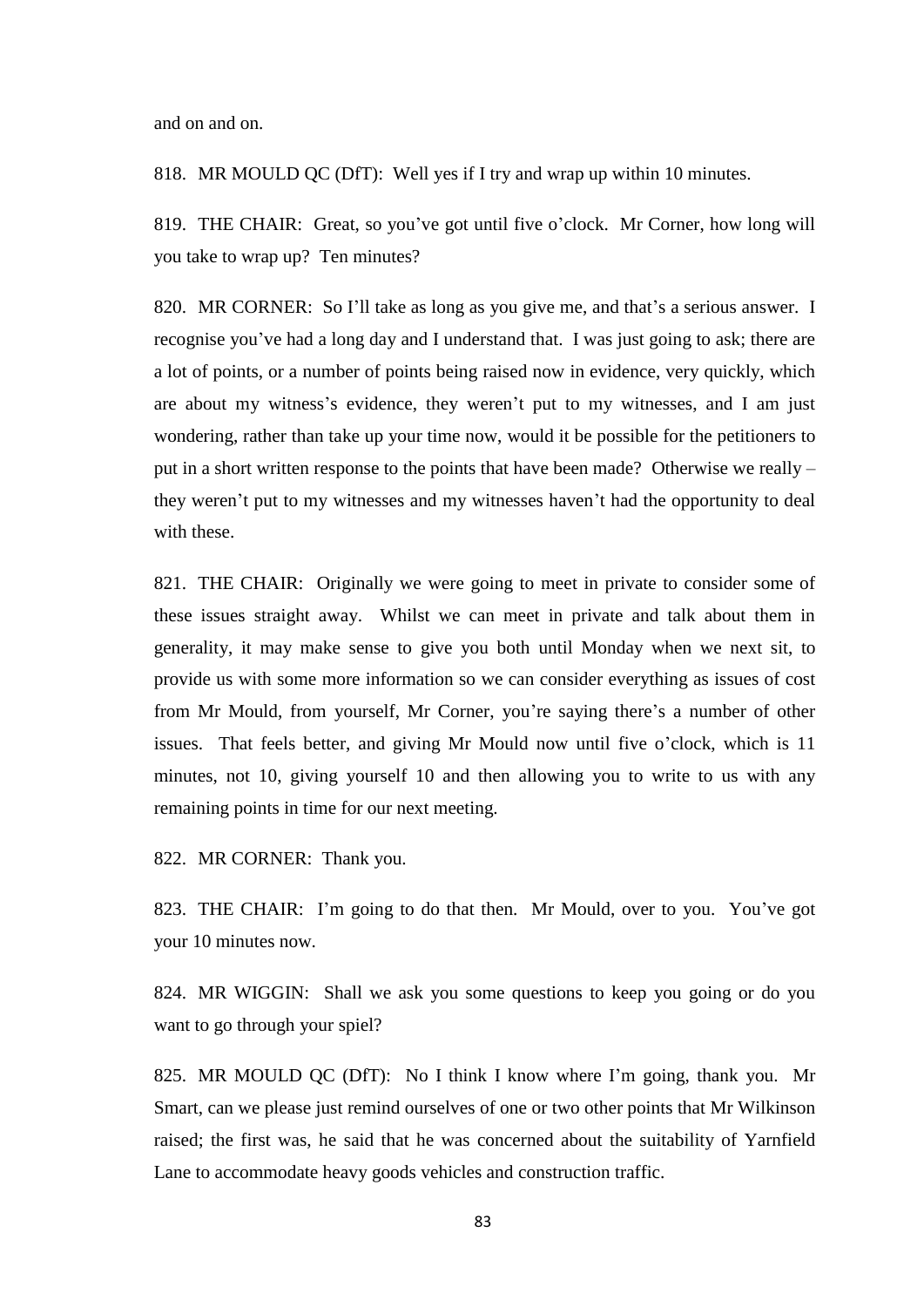826. MR SMART: Yes.

827. MR MOULD QC (DfT): We know that Staffordshire is the local highway authority for that road; what is your understanding of their position, do they oppose the location of the railhead at Stone on the grounds that that particular construction route is unsatisfactory?

828. MR SMART: Not to my knowledge, and as maybe the petitioners are aware, we are looking to do widening of that Yarnfield Lane down to access our site. We are looking to widen it to six metres, and also include passing bays, and what I would say, and I understand Mr Wilkinson's raised some concerns, but anything we do on the highways has to be with the approval of the Highways Authority and that includes road safety audits, so we can't do anything that would be considered unsafe by the Highways Authority or indeed would not pass to acceptable level, any road safety order.

829. MR MOULD QC (DfT): The Committee will be aware, I'm sure, that amongst the many points that Staffordshire County Council as highway authority have raised in their petition, is the need for some improvement to the junction of the A34 in Yarnfield Lane and they suggest that signalisation would be an appropriate improvement. What's the project's position in terms of its consideration of that?

830. MR SMART: As we have always done, but working with the highways authorities, if there are schemes that can be put forward which improve the road, we implement them. Can I just say that looking at the queuing situation that's been put forward, it is not in the interests of HS2 to have any of our vehicles standing in queues because it delays our programme, it costs and we can, and we looked at AM peaks flows and things, and therefore we can, as far as possible, organise some of our key movements to not coincide with some of the busier times. It's not in our interests having our construction wagons sitting in traffic.

831. MR MOULD QC (DfT): Mr Wilkinson said that he had criticisms of the traffic impact assessment.

832. MR SMART: Yes.

833. MR MOULD QC (DfT): The surveys that had been carried out, the base flows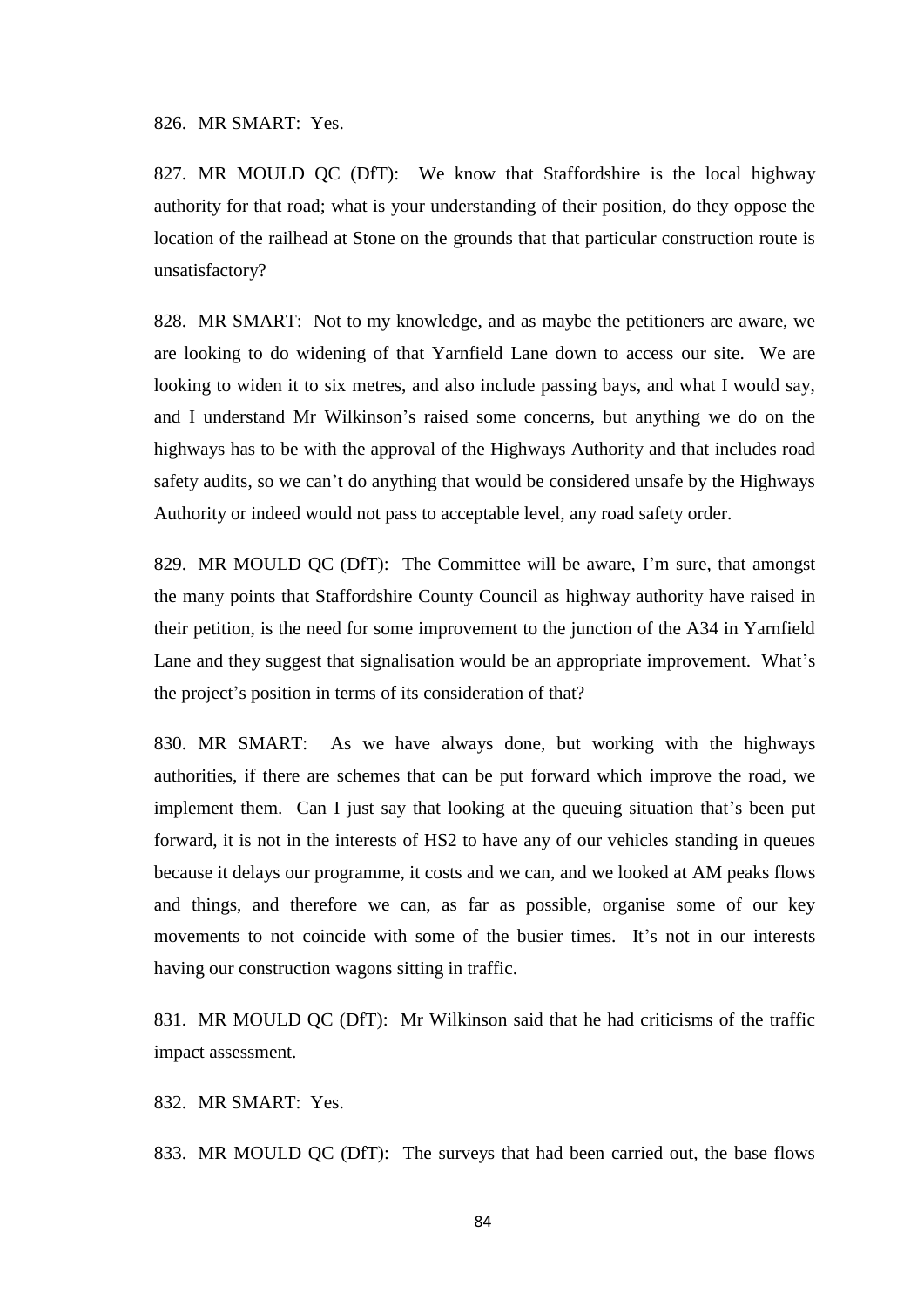and so forth and so on. Do you know whether Staffordshire County Council as local highway authority have raised, in their petition, the complaint that our traffic impact assessment is not fit for purpose?

834. MR SMART: No, I don't believe they have.

835. MR MOULD QC (DfT): Thank you very much. And if we look in the environmental statement, volume 3, give the Committee the references in writing, do we find reference to the performance of the highway through Stone during the period when HS2 construction traffic will run from it?

836. MR SMART: Yes, we do.

837. MR MOULD QC (DfT): And does it identify a number of significant adverse effects, corresponding broadly to the concerns that Mr Wilkinson has raised?

838. MR SMART: Yes.

839. MR MOULD QC (DfT): Thank you.

840. MR MARTIN: Chair, before we move on from that point, just very briefly, Mr Smart; if the Stone facility were not built, would that make a material difference to the traffic impact of the HS2 construction on the A34?

841. MR SMART: It's a very good question Mr Martin. The only real difference it would make is we would not need to have the traffic that actually builds the depot building and the depot itself, and that is a relatively insignificant amount of traffic compared to the fact that we're using that as our key way of accessing the best road available to us, which is the M6.

842. MR MARTIN: So the vast majority of the local additional traffic, as a result of HS2, would be there anyway, whether the Stone facility were built?

843. MR SMART: Absolutely right.

844. MR MARTIN: Thank you.

845. MR MOULD QC (DfT): Just to wrap that point up, I've put the histogram back up because that, Mr Smart help us, does that give us a broad overview, allowing for the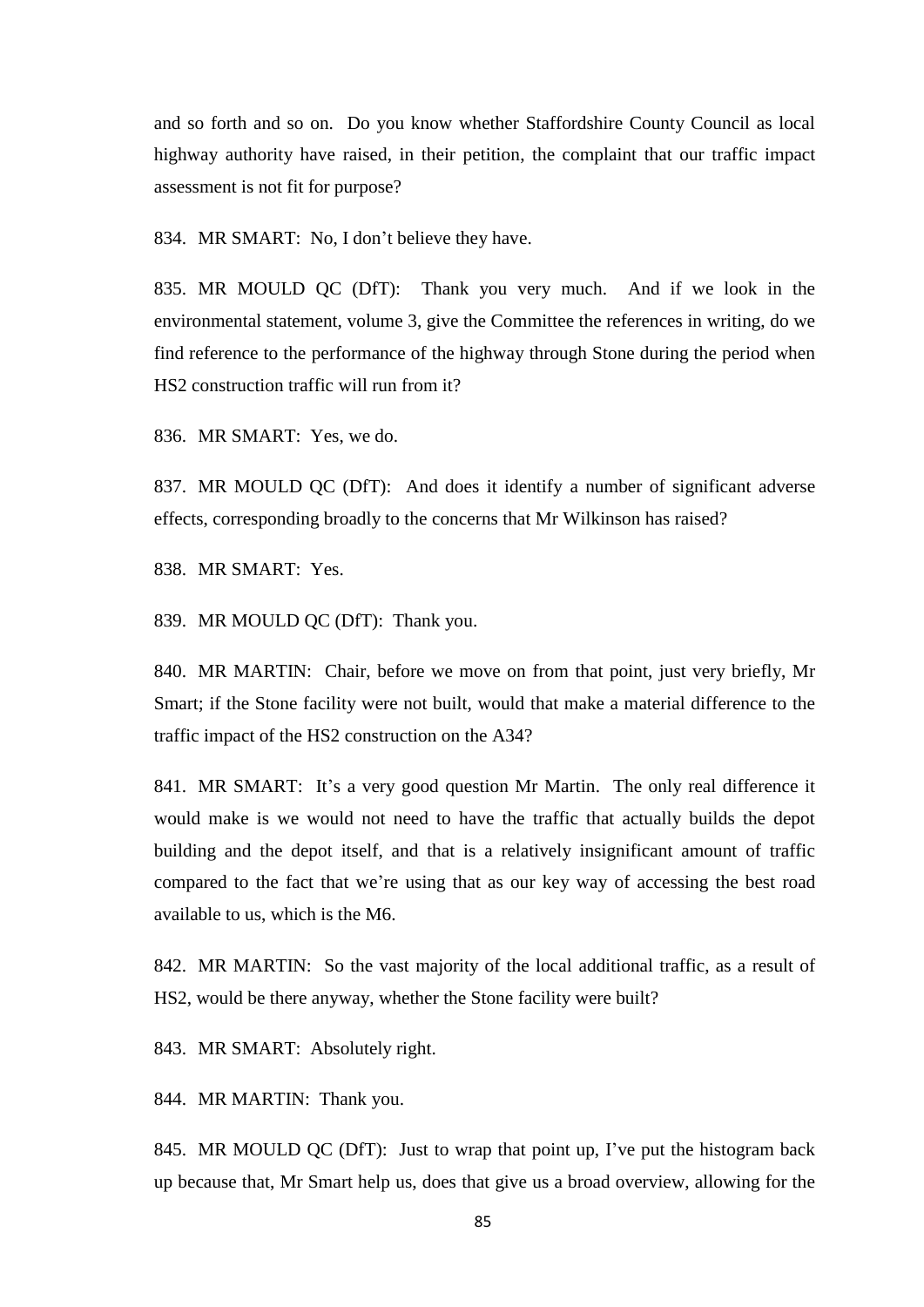fact that we know that the peaks there are associated with constructing the slips, does that give us a broad overview of the duration and scale of the construction traffic needing to set up the railhead?

846. MR SMART: That does, and I'm sure it is not lost on the Committee that the sooner we can get the M6 slips in, the better it is for alleviating any traffic issues and we are working and talking to Staffordshire about how we can achieve that.

847. MR MOULD QC (DfT): Right. Now, my final series of points, I hope, if we can put up the SIFT report, it's R2. So you asked me some questions about what information was available. This is a report that was published in full in November of last year, Mr Smart?

848. MR SMART: Yes.

849. MR MOULD QC (DfT): And if we turn please, to R2 (5). Well see that it included a number of appendices, and so you see appendix G, Aldersley Rough railhead, IMB-R layout?

850. MR SMART: Yes.

851. MR MOULD QC (DfT): Do you see CH62 maintenance aspects of Phase 2A railhead, IMB-R SIFT?

852. MR SMART: Yes.

853. MR MOULD QC (DfT): And do you see appendix I, Aldersley Rough, Design Integration Process?

854. MR SMART: Yes.

855. MR MOULD QC (DfT): Can we please turn to R2(115)? Appendix G. How does this compare to the Aldersley Rough proposition that is shown in our exhibits before the Committee? Has it changed significantly since last time?

856. MR SMART: No it hasn't.

857. MR MOULD QC (DfT): Right, thank you. Turning to R2(117). We see the maintenance aspects document. Can we turn please to R2(121). You see 111, 'A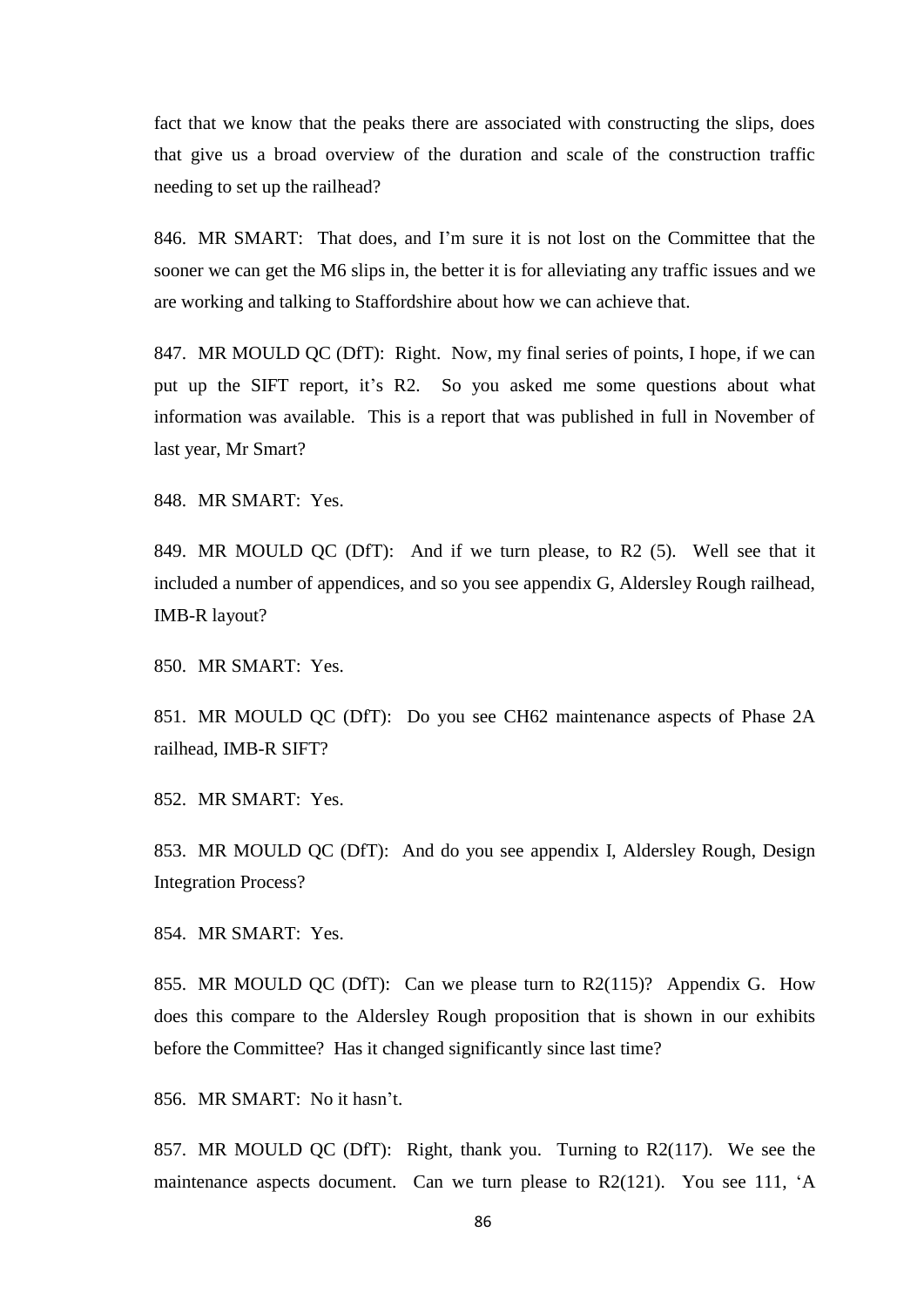strategic SIFT is to be undertaken to compare three potential locations for maintenance'?

858. MR SMART: Yes.

859. MR MOULD QC (DfT): And if we turn to R2 (122), 1.3.131, can you please just identify the three potential locations that were there, sifted.

860. MR SMART: Stone, Aldersley Rough and Crewe Basford Hall.

861. MR MOULD QC (DfT): Thank you. And can you turn then please to R2 (143). A technical note on the Aldersley Rough railhead and maintenance depot proposition. If we turn to 146. You see the design requirements are set out and I haven't got time, obviously, to go through this in detail. R2(149), option 5; is this part of a process of seeking to optimise that proposition in order to provide the petitioners with the best chance, as it were, to persuade that this is the right place –

862. MR SMART: Yes, exactly what we did, yes.

863. MR MOULD QC (DfT): And that section, has that – and no doubt other functions to it at some point?

864. MR SMART: Yes.

865. MR MOULD QC (DfT): Right okay. And then if we turn back finally to R6. You see 115, 'These assessments were undertaken with the available design information at that point in time. As the design has been continuously progressing through this time, it's considered pertinent to retest the optimum selection based on the latest base line design, which is the one submitted for the hybrid Bill, CP3 design'.

866. MR SMART: Correct.

867. MR MOULD QC (DfT): I won't trouble the Committee with the detail of the report, they will have seen already that it tests a number of options, including option A95\*, the railhead and the Aldersley Rough, without the maintenance loops against Stone as the base case. Mr Smart, complaint that no further work has been done in relation to this report from the witnesses, could you comment please, finally, to the Committee, given the conclusions that this report drew about the comparative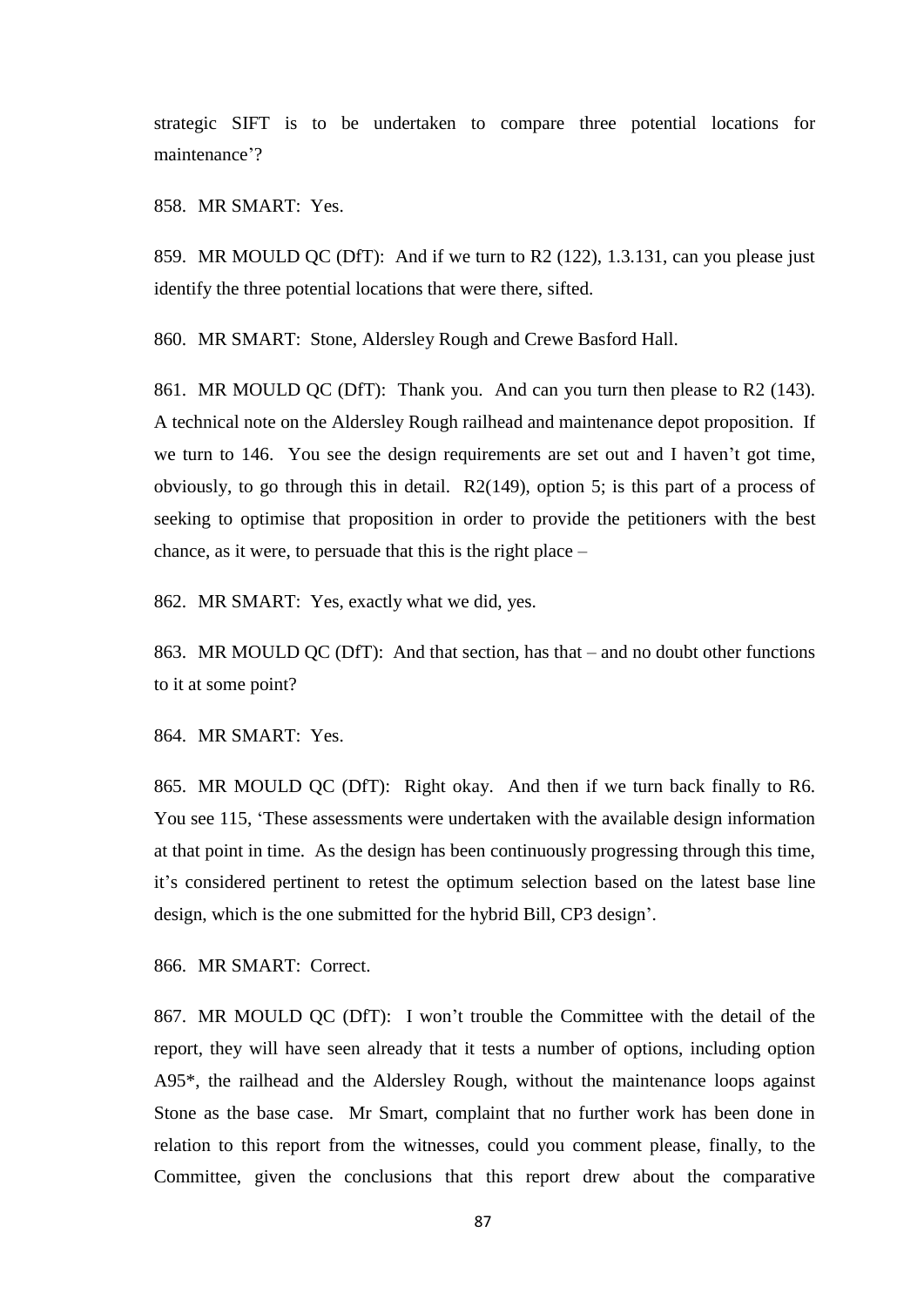performance as a railhead during construction and a maintenance place during operation of Aldersley Rough against Stone, is it your view that any further work was required and if so, what was it?

868. MR SMART: Well there isn't any further work required on what we've done, because we have enough to understand how we can make connections and how we will operate it.

869. MR MOULD QC (DfT): Thank you

870. THE CHAIR: Thank you very much Mr Smart, thank you Mr Mould. I've taken advice from the clerk and actually, if there are further bits of information, if you could provide them by the close of business, Monday, that gives us enough time to consider them on various other timescales, if you could that in writing to the clerk. Mr Corner, you do have your 10 minutes. I will cut you off after 10 minutes, so the time is for you to balance and use and it will be your error if I end up having to cut you off, not mine, out of rudeness.

## **Submissions by Mr Corner**

871. MR CORNER: Yes. Very well, sir, thank you very much. If I may, we will largely put any points that we have to make in relation to today's hearing and in response to the evidence that's just been given, in writing, because there plainly isn't time now. I take it that you will expect that our written material will include any response we have to what we've just heard, and that's very kind of you.

872. But if I could just, in my own brief closing, just go back to the summary I put in at the beginning and just see where we're up to. First, we said, a railhead, IMB-R at Stone will restrict Staffordshire's ability to connect into the national rail network and the basis of that is capacity constraints at Stone. The fact is, we haven't heard any satisfactory evidence to show that Stone will have sufficient night time capacity.

873. What has been said, and we may come back to this in what we say in writing on Monday, what has been said is, it'll be one vehicle, it'll be one train per night. But on the basis of what is that, we ask rhetorically, and also we know that the loading that this line will have to take is very substantial and more than has been taken before, so how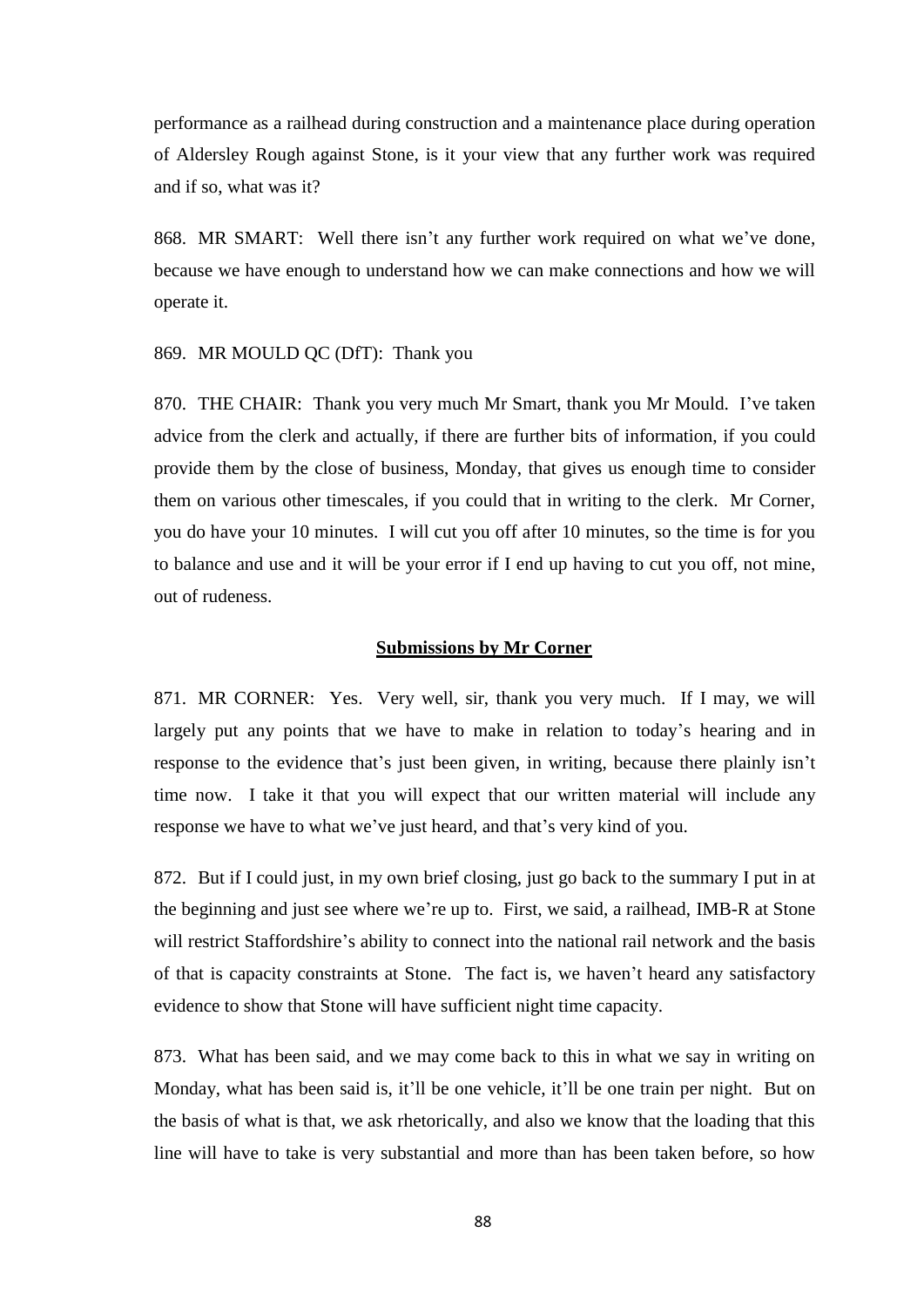can they know.

874. So, we say, the best answer is to go for Aldersey's Rough where there nobody alleges that there is any such capacity constraint at night for the IMB-R, go for that. When you know that the consequence of the Stone IMB-R, having insufficient capacity, is very likely loss of really important services, for example to Stafford; that really matters. So that's all I want to say on that.

875. Secondly, traffic points; the unacceptable traffic problems. In my submission, Mr Wilkinson's evidence if uncontested, it's undisputed on those matters. It's plain that there will be very, very serious traffic congestion problems on the road networks surrounding the Stone facility. We don't know the extent to which Staffordshire County Council has really considered the points he was making because what he says in his evidence, and it's not been challenged, is that HS2's assessments have been simply wrong in point after point after point. That's all I say about that.

876. Then, in relation to Aldersey's Rough, we know that Aldersey's Rough is more centrally located for Phases 2A and 2B, that's a major advantage, that's not been contested in what we've just heard. We know that provision of Aldersey's Rough will involve reactivating part of the old line into Newcastle. That's got to be a good thing because it's a potential catalyst for reconnection.

877. There's obviously debate about the particular design of the railhead and IMB-R that would go at Aldersey's Rough and we'll have to respond to what's been said just now in writing. But none of that goes to the principle of whether it's feasible and reasonable and appropriate to put the facility at Aldersey's Rough. It's simply a debate about the details of exactly what is provided.

878. And finally, cost. If I may so suggest, the petitioners' evidence on cost has been wholly inadequate. We know that they said in the SIFT report, it's at paragraph 442 from memory, that the Pipe Ridware maintenance loops were required, if Aldersey's Rough were chosen. That's £40 million. Today, we know that they're no longer saying that. And in relation to the rest of their cost claims that Aldersey's Rough would cost £38 million more, we've no detail at all. There's nothing that we can assess; how can that possibly be satisfactory?